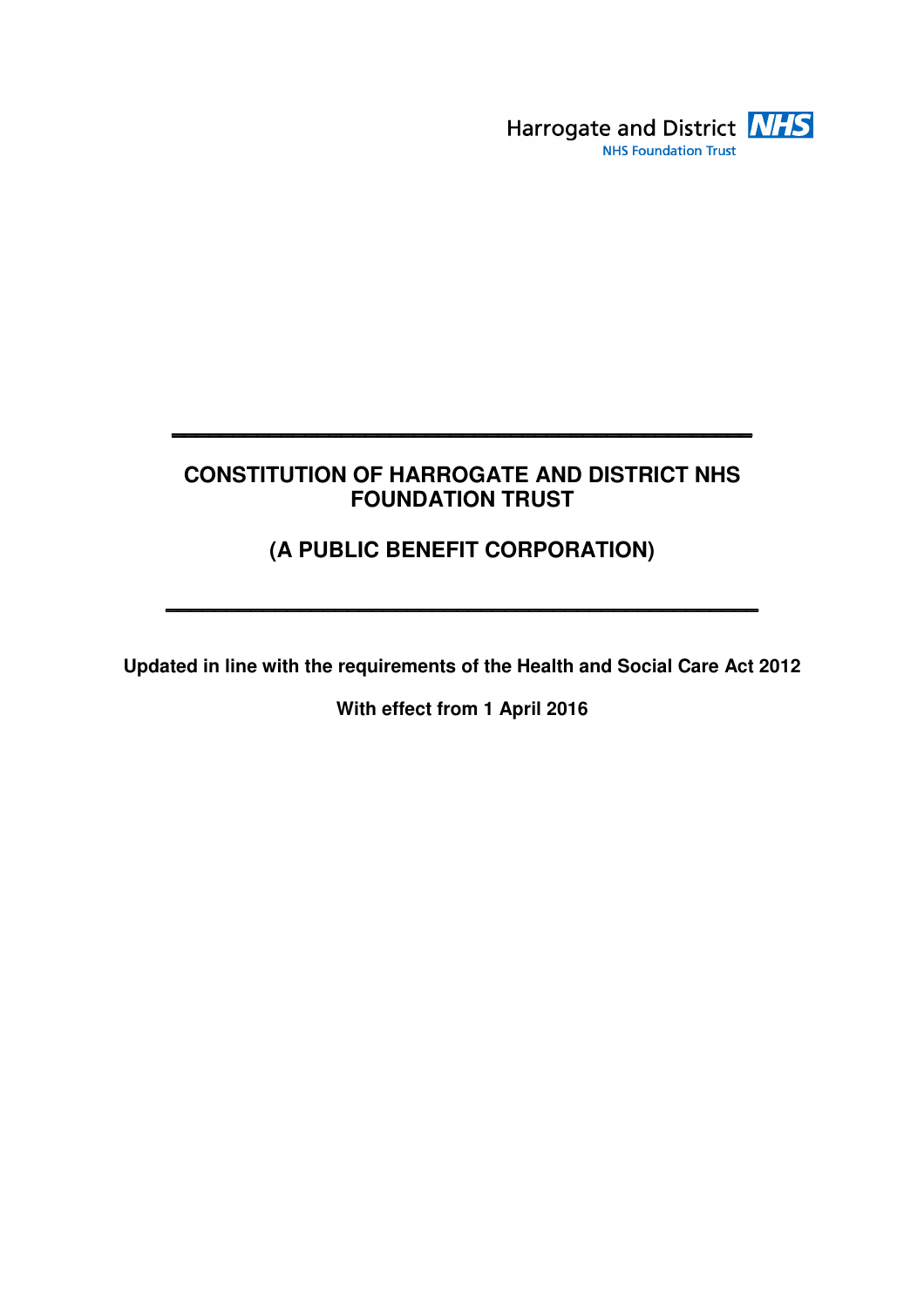## **Table of Contents**

| 1. |                                                                                  |
|----|----------------------------------------------------------------------------------|
| 2  |                                                                                  |
| 3  |                                                                                  |
| 4  |                                                                                  |
| 5  |                                                                                  |
| 6  |                                                                                  |
| 7  |                                                                                  |
| 8  |                                                                                  |
| 9  |                                                                                  |
| 10 |                                                                                  |
| 11 |                                                                                  |
| 12 |                                                                                  |
| 13 |                                                                                  |
| 14 |                                                                                  |
| 15 |                                                                                  |
| 16 |                                                                                  |
| 17 |                                                                                  |
| 18 |                                                                                  |
| 19 |                                                                                  |
| 20 |                                                                                  |
| 21 |                                                                                  |
| 22 |                                                                                  |
| 23 | Presentation of the annual accounts and reports to the Governors and members  37 |
| 24 |                                                                                  |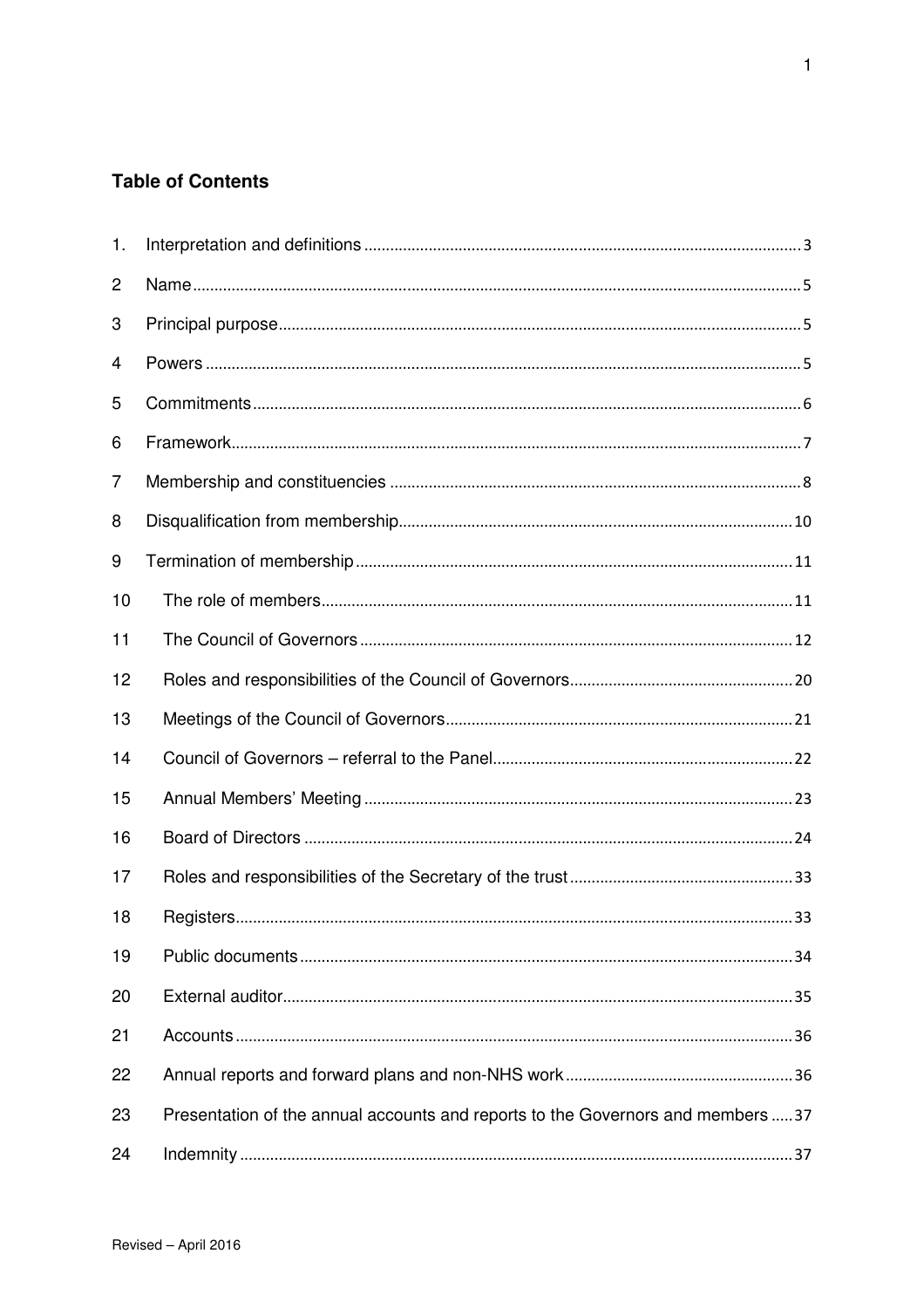| 25 |  |  |  |
|----|--|--|--|
| 26 |  |  |  |
| 27 |  |  |  |
| 28 |  |  |  |
| 29 |  |  |  |
|    |  |  |  |
|    |  |  |  |
|    |  |  |  |
|    |  |  |  |
|    |  |  |  |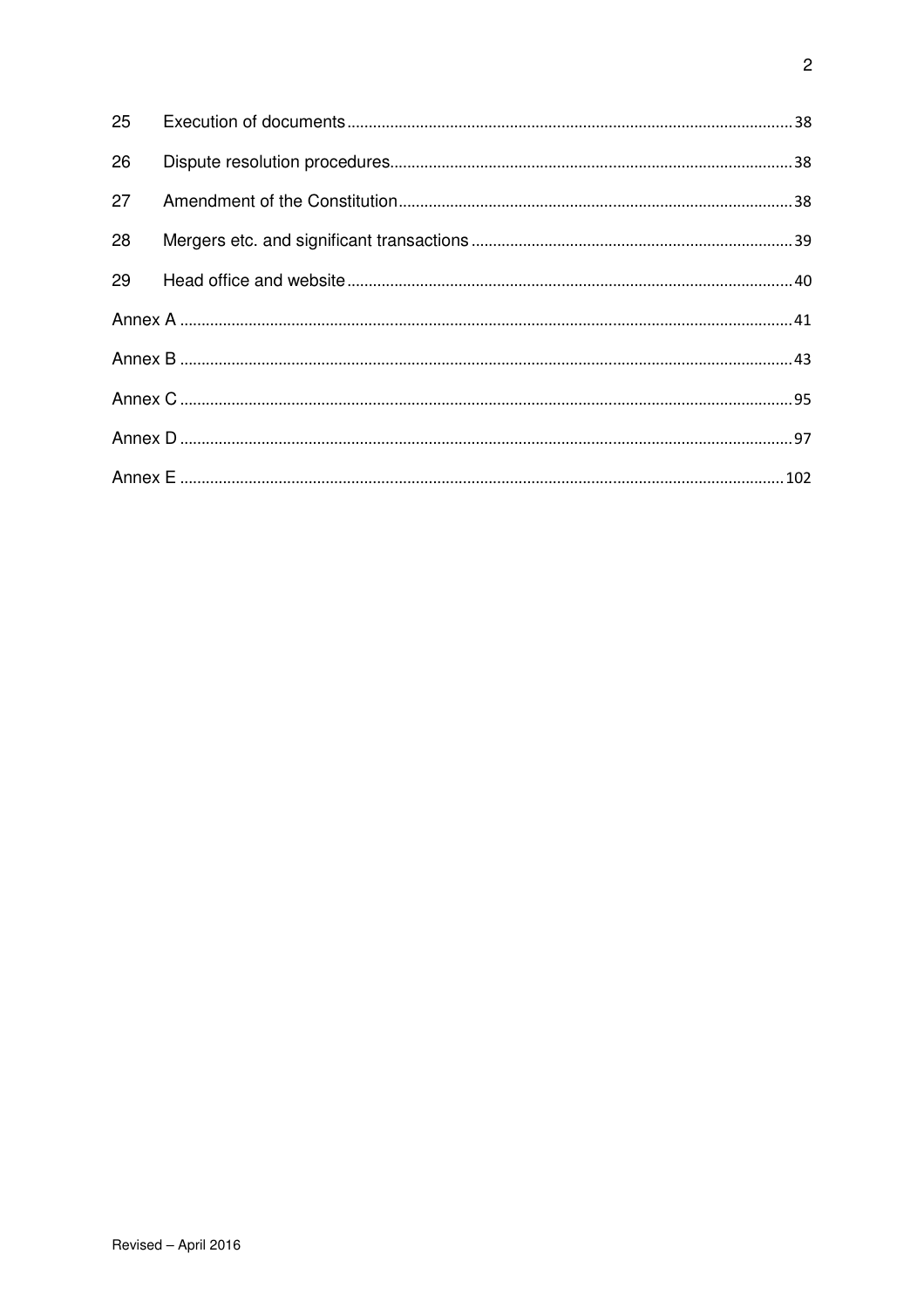## **1. Interpretation and definitions**

- 1.1. Unless otherwise stated, words or expressions contained in this constitution shall bear the same meaning as in the National Health Service Act 2006 as amended by the Health and Social Care Act 2012.
- 1.2. Words importing the masculine gender only shall include the feminine gender; words importing the singular shall include the plural and viceversa.
- 1.3. In this constitution:

| "the 2006 Act"               | is the National Health Service Act<br>2006;                                                                                    |
|------------------------------|--------------------------------------------------------------------------------------------------------------------------------|
| "the 2012 Act"               | is the Health and Social Care Act 2012;                                                                                        |
| "accounting officer"         | means the person who from time to time<br>discharges the function specified in section<br>25(5) of Schedule 7 to the 2006 Act; |
| "Annual Members'<br>Meeting" | is defined in paragraph 15 of this<br>constitution;                                                                            |
| "area of the trust"          | means the areas specified in Annex A;                                                                                          |
| "Board of Directors"         | means the Board of Directors as<br>constituted in accordance with this<br>constitution;                                        |
| "CCGs"                       | means Clinical Commissioning Groups;                                                                                           |
| "constitution"               | means this constitution and all annexes to it;                                                                                 |
| "Council of<br>Governors"    | means the Council of Governors as<br>constituted in accordance with this<br>constitution;                                      |
| "Director"                   | means a member of the Board of Directors;                                                                                      |
| "elected Governors"          | means those Governors elected by the<br>public constituencies and the classes<br>within the staff constituency;                |
| "financial year"             | means each successive period of twelve<br>months beginning with 1 April;                                                       |
| "Governor"                   | means a member of the Council of<br>Governors and either being a Public                                                        |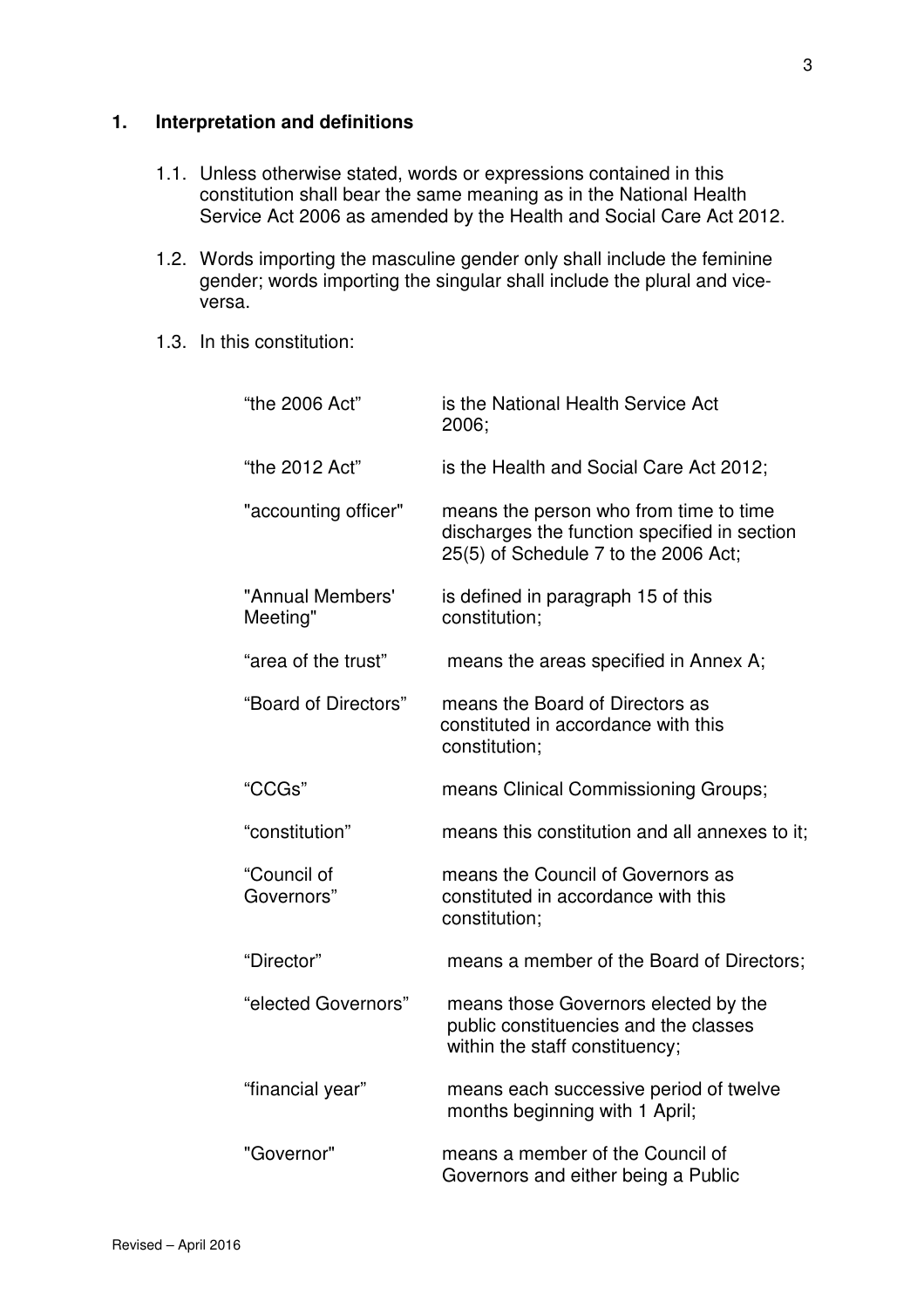|                                                     | Governor, Staff Governor or Stakeholder<br>Governor;                                                                                                           |
|-----------------------------------------------------|----------------------------------------------------------------------------------------------------------------------------------------------------------------|
| "Licence"                                           | means the trust's licence granted by Monitor<br>under the 2012 Act                                                                                             |
| "Medical Practitioners'<br><b>Staff Class"</b>      | means the staff class of the staff<br>staff constituency defined in paragraph 7.3.3<br>of this constitution;                                                   |
| "NHS Improvement"<br>(formally known as<br>Monitor) | is the body corporate known as Monitor, as<br>provided by Section 61 of the 2012 Act;                                                                          |
| <b>Staff Class"</b>                                 | "Nursing and Midwifery means the staff class of the staff<br>constituency defined in paragraph 7.3.2 of<br>this constitution;                                  |
| "Other Clinical Staff<br>Class"                     | means the staff class of the staff<br>constituency defined in paragraph 7.3.4 of<br>this constitution;                                                         |
| "Non-Clinical<br><b>Staff Class"</b>                | means the staff class of the staff<br>constituency defined in paragraph 7.2.5 of<br>this constitution;                                                         |
| "Local Authority<br>Governor"                       | means a member of the Council of<br>Governors appointed by one or more local<br>authorities whose area includes the whole<br>or part of the area of the trust; |
| "member"                                            | means a member of the trust;                                                                                                                                   |
| "the trust"                                         | means Harrogate and District NHS<br><b>Foundation Trust;</b>                                                                                                   |
| "Public Governor"                                   | means a member of the Council of<br>Governors elected by members of the<br>public constituencies;                                                              |
| "Secretary"                                         | means the secretary of the trust who could<br>be known as the Company Secretary or any<br>other person appointed to perform the duties<br>of the Secretary;    |
| "Staff Governor"                                    | means a member of the Council of<br>Governors elected by the members of the<br>relevant class within the staff constituency;                                   |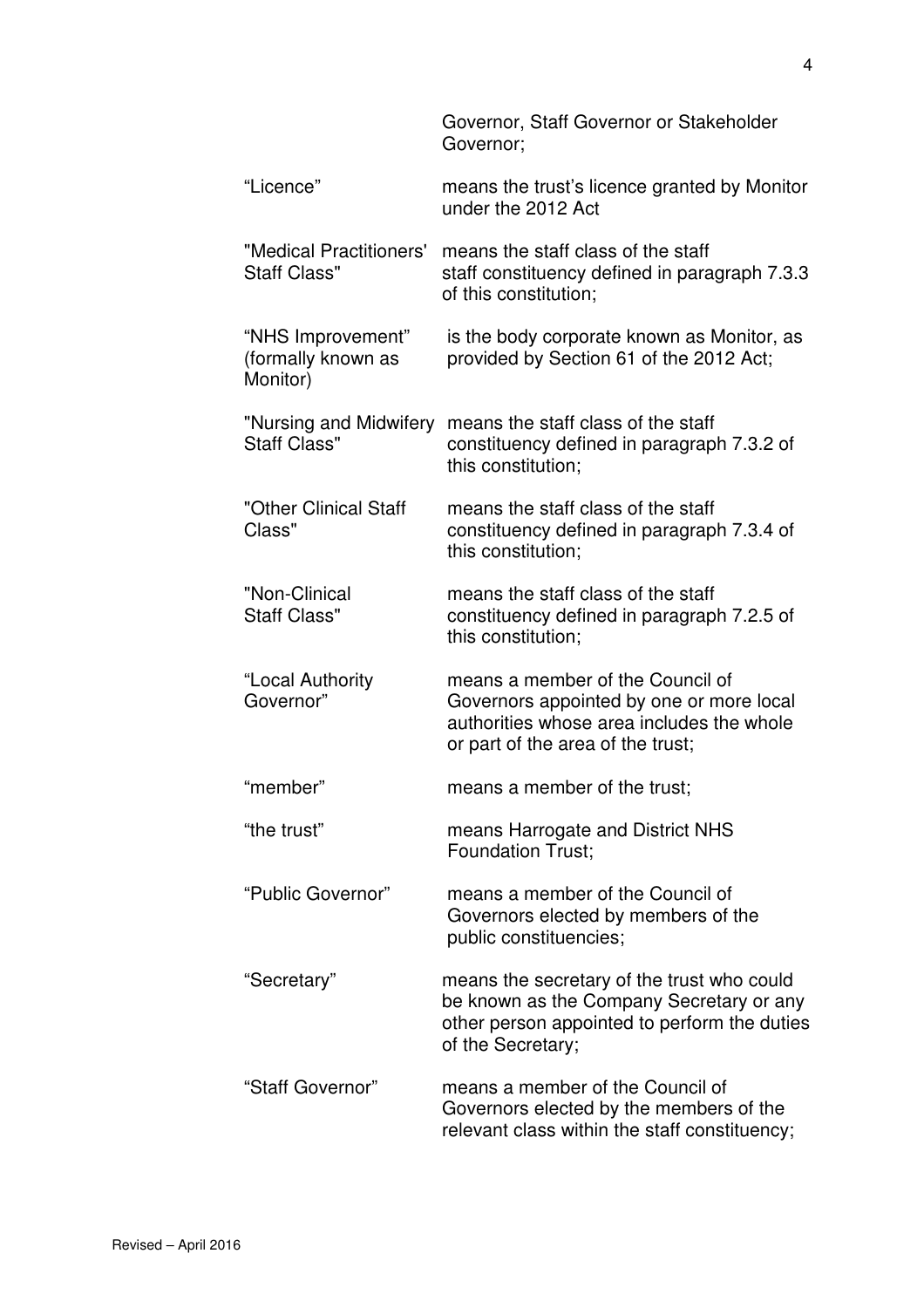| "Stakeholder<br>Governor"  | means those members of the Council of<br>Governors appointed by the appointing<br>organisations;                |
|----------------------------|-----------------------------------------------------------------------------------------------------------------|
| "Vexatious<br>Complainant" | a definition can be found on the Trust<br>website at http://www.hdft.nhs.uk/about-<br>us/statutory-information/ |

#### **2 Name**

2.1 The name of the foundation trust is Harrogate and District NHS Foundation Trust (the trust).

#### **3 Principal purpose**

- 3.1 The principal purpose of the trust is the provision of goods and services for the purposes of the health service in England.
- 3.2 The trust does not fulfil its principal purpose unless, in each financial year, its total income from the provision of goods and services for the purposes of the health service in England is greater than its total income from the provision of goods and services for any other purposes.
- 3.3 The trust may provide goods and services for any purposes related to:
	- 3.3.1 the provision of services provided to individuals for or in connection with the prevention, diagnosis or treatment of illness, and
	- 3.3.2 the promotion and protection of public health.
- 3.4 The trust may also carry out activities other than those mentioned in the above paragraph for the purpose of making additional income available in order better to carry on its principal purpose.

#### **4 Powers**

- 4.1 The powers of the trust are set out in the 2006 Act, subject to any restrictions in its Licence.
- 4.2 In particular it may:
	- 4.2.1 acquire and dispose of property;
	- 4.2.2 enter into contracts;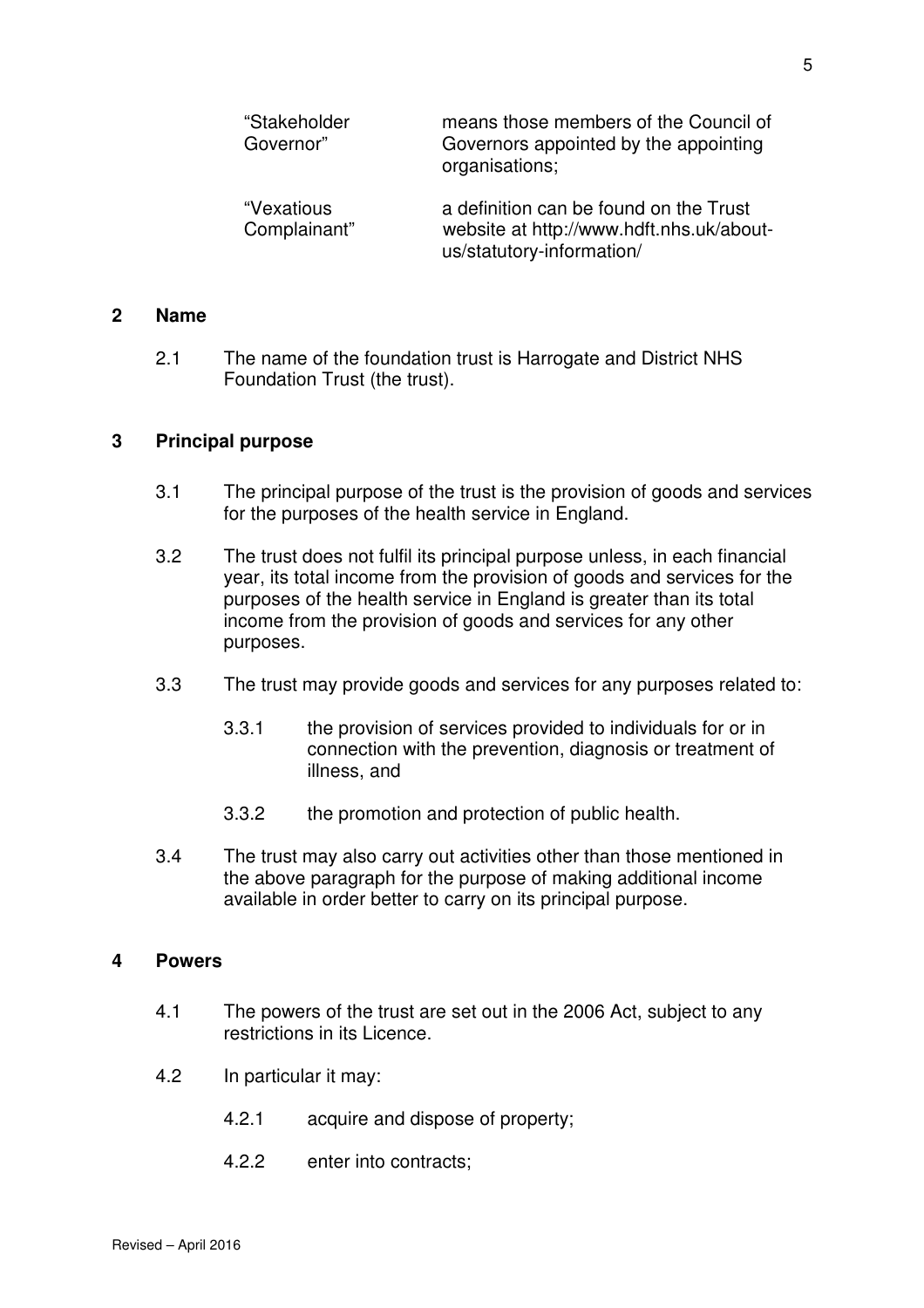- 4.2.3 accept gifts of property (including property to be held on trust for the purposes of the trust or for any purposes relating to the health service); and,
- 4.2.4 employ staff.
- 4.3 Any power of the trust to pay remuneration and allowances to any person includes the power to make arrangements for providing, or securing the provision of, pensions or gratuities (including those payable by way of compensation for loss of employment or loss or reduction of pay).
- 4.4 The trust may borrow money for the purposes of or in connection with its functions subject to any restrictions imposed by NHS Improvement from time to time.
- 4.5 The trust may invest money (other than money held by it as trustee) for the purposes of or in connection with its functions subject to any guidance provided by NHS Improvement. The investment may include investment by:
	- 4.5.1 forming, or participating in forming bodies corporate;
	- 4.5.2 otherwise acquiring membership of bodies corporate.
- 4.6 The trust may give financial assistance (whether by way of loan, guarantee or otherwise) to any person for the purposes of or in connection with its functions.
- 4.7 The trust may raise charitable funds and in doing so, appeal for any contribution, donation, grant, gift money or property.

## **5 Commitments**

- 5.1 The trust shall exercise its functions effectively, efficiently and economically.
- 5.2 Representative membership
	- 5.2.1 The trust shall at all times endeavour to procure membership that, taken as a whole, is representative of those eligible for membership, and in deciding which areas are to be areas of the trust, have regard to the need for those eligible for such membership to be representative of those to whom the trust provides goods and services. The trust shall at all times have in place and pursue a Membership Development Strategy which shall be approved by the Council of Governors, and which shall be reviewed by them from time to time, and in any event, at least every three years.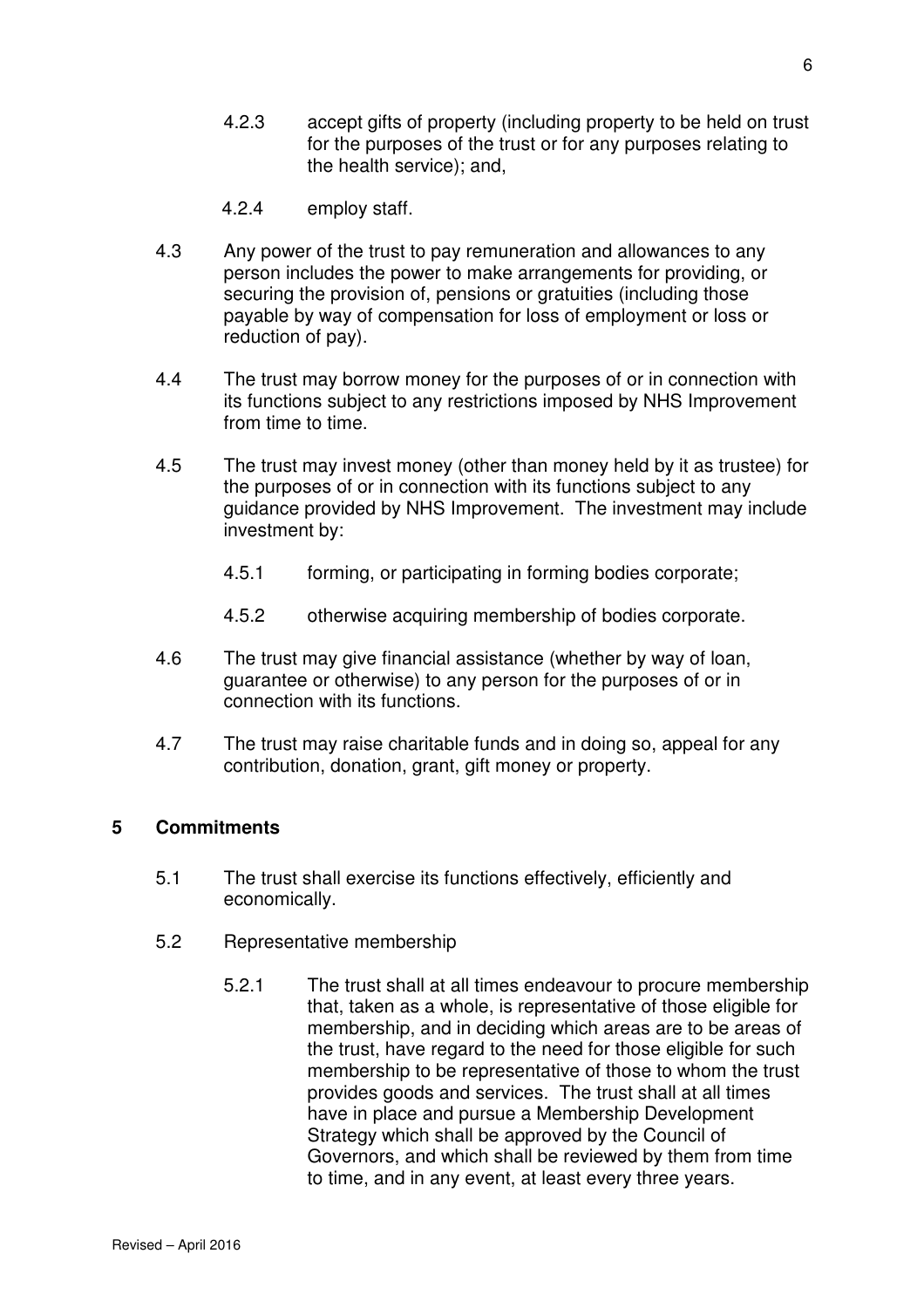- 5.2.2 The Council of Governors shall present to each Annual Members' Meeting:
	- 5.2.2.1 a report on steps taken to procure that, taken as a whole, the actual membership of its constituencies is representative of those eligible for such membership;
	- 5.2.2.2 the progress of a Membership Development Strategy; and,
	- 5.2.2.3 any changes to the Membership Development Strategy.
- 5.3 Co-operation with external organisations
	- 5.3.1 In exercising its functions the trust shall co-operate with other NHS bodies (as defined in Section 275 of the 2006 Act) including NICE and the Health and Social Care Information Centre, Local Authorities, NHS Improvement, the Care Quality Commission and with other non-health organisations, both statutory and voluntary.
- 5.4 Respect for rights of people
	- 5.4.1 In conducting its affairs, the trust shall respect the rights of members of the community it services, its employees and people dealing with the trust as set out in the Charter of Fundamental Rights of the European Union and the NHS Constitution.
- 5.5 Openness
	- 5.5.1 In conducting its affairs, the trust shall have regard to the need to provide information to members and conduct its affairs in an open and accessible way.

#### **6 Framework**

6.1 The affairs of the trust are to be conducted by the Board of Directors, the Council of Governors and the members in accordance with this constitution. The members, the Council of Governors and the Board of Directors are to have the roles and responsibilities set out in this constitution.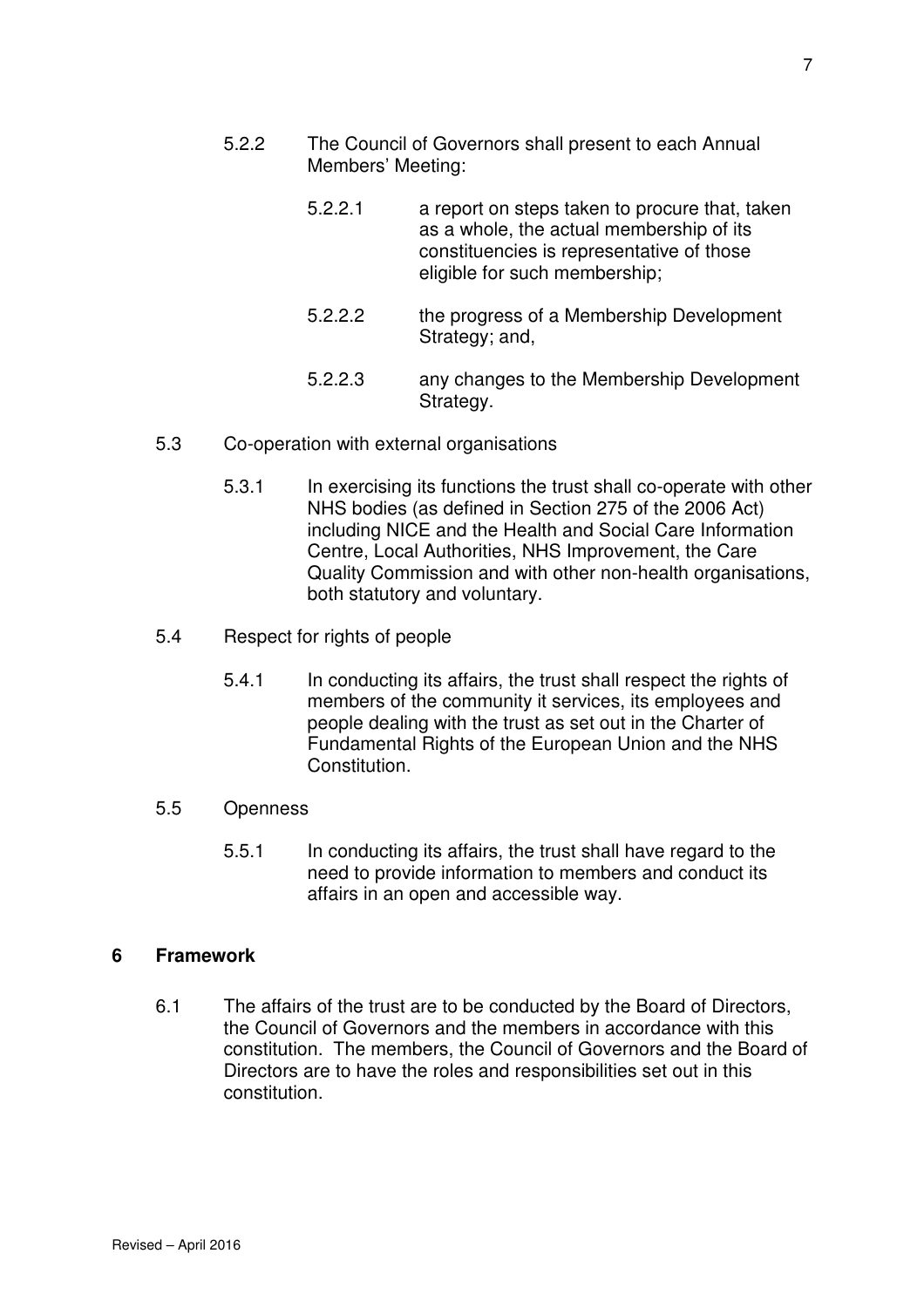#### **7 Membership and constituencies**

- 7.1 The members of the trust are those individuals whose names are entered in the membership database. Every member is either a member of one of the public constituencies or a member of one of the classes of the staff constituency. Subject to this constitution, membership is open to any individual who:
	- 7.1.1 is 16 years of age and over; and
	- 7.1.2 is entitled under this constitution to be a member of a public constituency or a member of the appropriate class within the staff constituency as applicable; and
	- 7.1.3 if applying to be a member of a public constituency, has completed a public membership application form; or
	- 7.1.4 if applying to be a member of a class within the staff constituency, chooses not to opt out of the staff membership scheme.
- 7.2 Public constituencies
	- 7.2.1 There are six public constituencies covering the area of the trust as set out in Annex A. Membership of each of the public constituencies is open to individuals:
		- 7.2.1.1 who live in an area of the trust;
		- 7.2.1.2 who are not eligible to be members of the staff constituency;
		- 7.2.1.3 who meet the criteria and have completed the application referred to in paragraph 7.1 above; and
		- 7.2.1.4 who are not otherwise disqualified from membership under paragraph 8 of this constitution.
	- 7.2.2 The minimum number of members in each of the public constituencies is:
		- 200 in Harrogate and surrounding villages;
		- 120 in Ripon and West District;
		- 120 in Knaresborough and East District;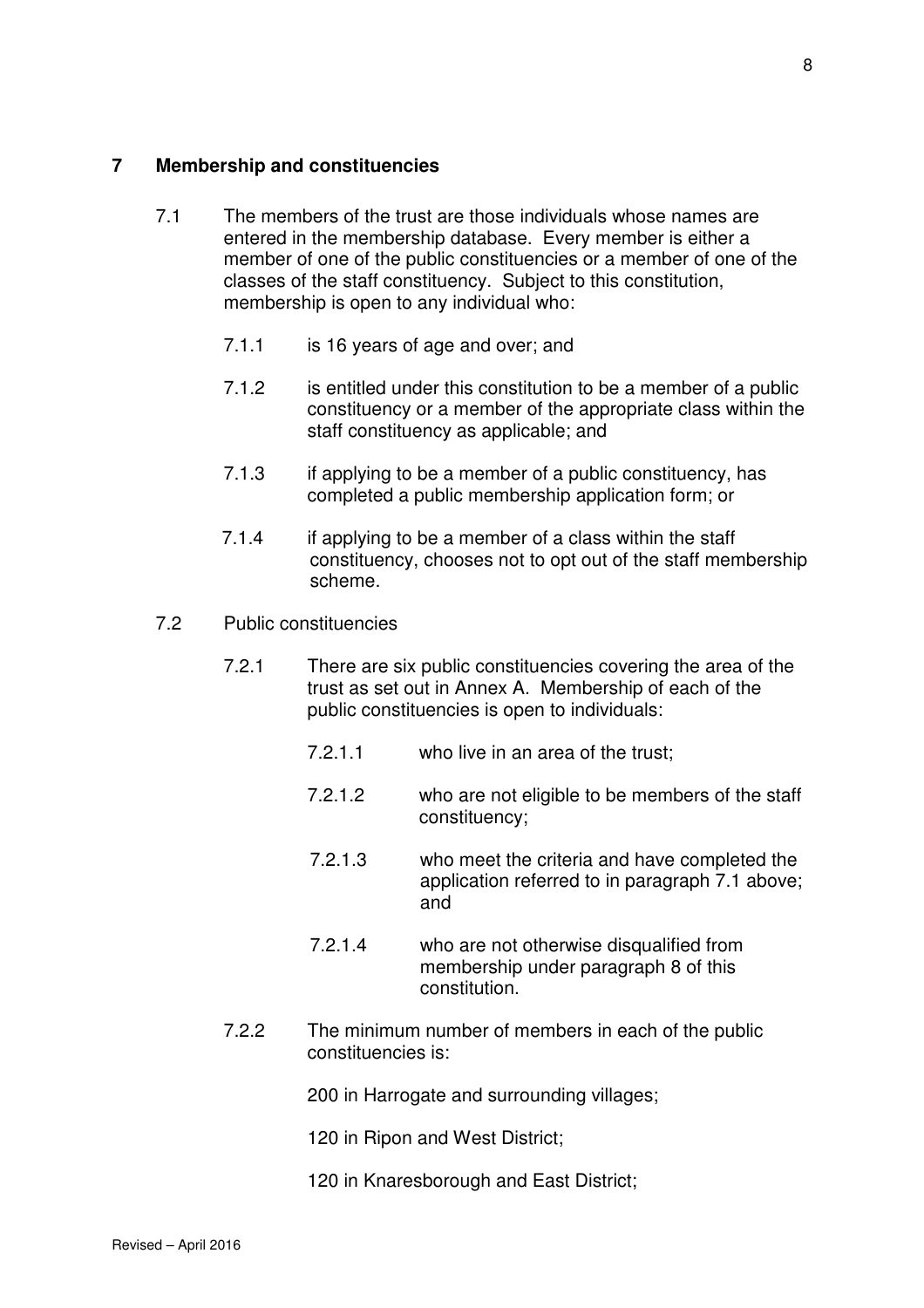120 in Wetherby and Harewood including Otley and Yeadon, Adel and Wharfedale and Alwoodley Wards;

100 in the rest of North Yorkshire and York; and

50 in the Rest of England.

- 7.2.3 Those individuals who live in an area of the trust are referred to collectively as a public constituency.
- 7.3 Staff constituency
	- 7.3.1 The staff constituency is to be divided into four classes of individuals as follows:

The Nursing and Midwifery Staff Class;

The Medical Practitioners' Staff Class;

The Other Clinical Staff Class; and

The Non-Clinical Staff Class.

 The classes are collectively referred to as the staff constituency. In the case of employment covering a dual role, the primary appointment will determine the relevant class of the staff constituency.

- 7.3.2 The members of the Nursing and Midwifery Staff Class are individuals who are members of the staff constituency whose regulatory body falls within the remit of the Council for Healthcare Regulatory Excellence established by section 25 of the NHS Reform and Health Care Professions Act 2002 and who are registered with the Nursing and Midwifery Council, and unregistered nursing staff who are employed by the trust.
- 7.3.3 The members of the Medical Practitioners' Staff Class are individuals who are members of the staff constituency who are fully registered persons within the meaning of the Medical Act 1983 or the Dental Act 1984.
- 7.3.4 The members of the Other Clinical Staff Class are individuals who are members of the staff constituency (other than nurses or midwives referred to in paragraph 7.3.2 above) whose regulatory body falls within the remit of the Council for Healthcare Regulatory Excellence established by section 25 of the NHS Reform and Health Care Professions Act 2002,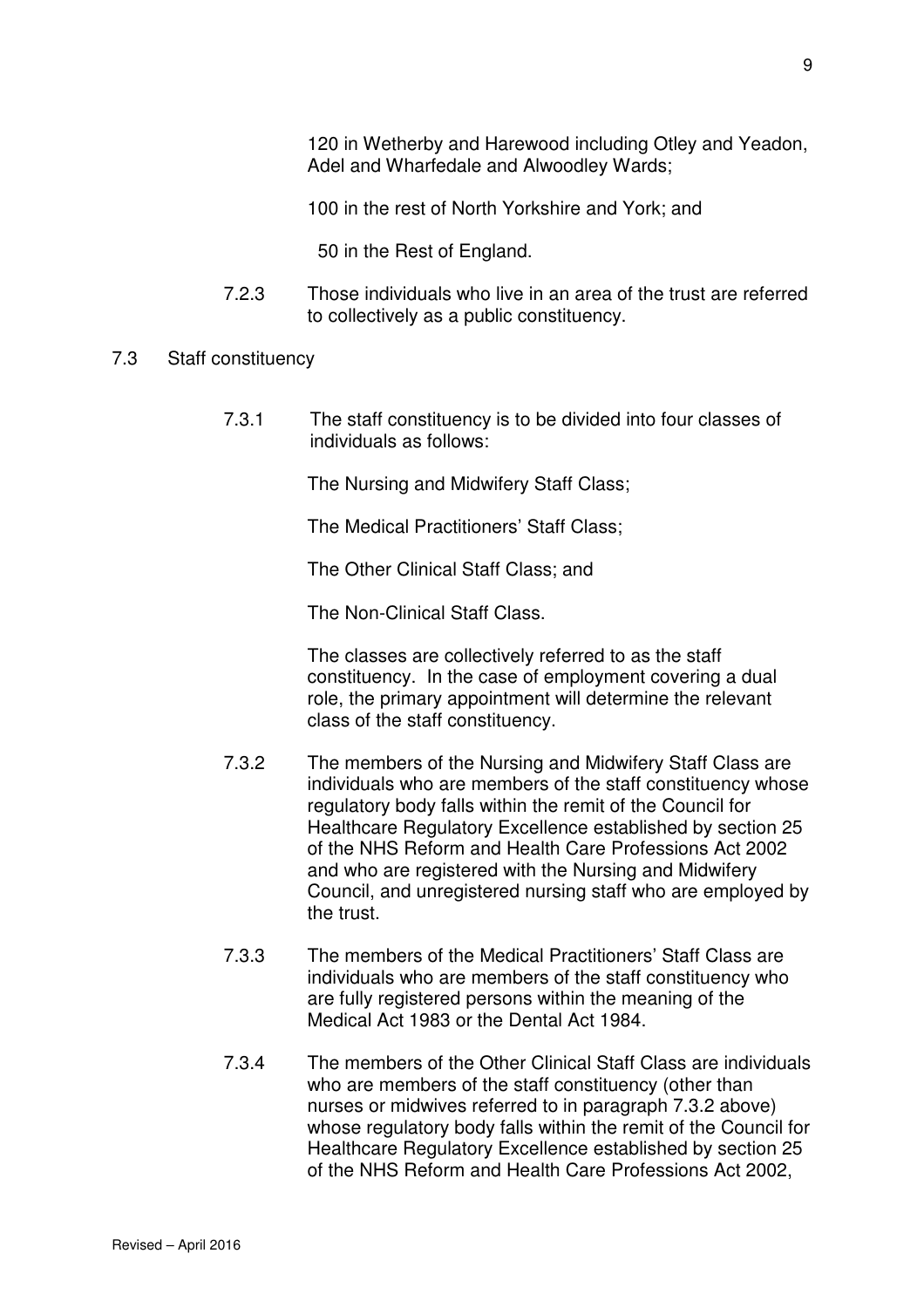or are employed by the trust to carry out associated clinical duties to support clinical staff.

- 7.3.5 The members of the Non-Clinical Staff Class are individuals who are members of the staff constituency who do not come within paragraphs 7.3.2, 7.3.3 and 7.3.4 above.
- 7.3.6 Members of the staff constituency are to be individuals who:
	- 7.3.6.1 are employed by the trust under a contract of employment which has no fixed term or a fixed term of at least 12 months; or,
	- 7.3.6.2 have been continuously employed by the trust for at least 12 months; and,
	- 7.3.6.3 are not disqualified from membership under paragraph 8 below; and,
	- 7.3.6.4 have been invited by the trust to become a member of the relevant class of the staff constituency and have not informed the trust they do not wish to be a member.
- 7.3.7 The minimum number of members in each class of the staff constituency is:

 150 will be registered in the Nursing and Midwifery Staff Class;

15 in the Medical Practitioners' Staff Class;

50 in the Other Clinical Staff Class; and

100 in the Non-Clinical Staff Class.

 7.3.8 A person who is eligible to be a member of one of the classes of the staff constituency may not become or continue as a member of the public constituencies and may not become or continue as a member of more than one staff class.

## **8 Disqualification from membership**

- 8.1 A person may not be a member of the trust:
	- 8.1.1 If, in the opinion of the Council of Governors after following proper procedures as required by the trust's standing orders,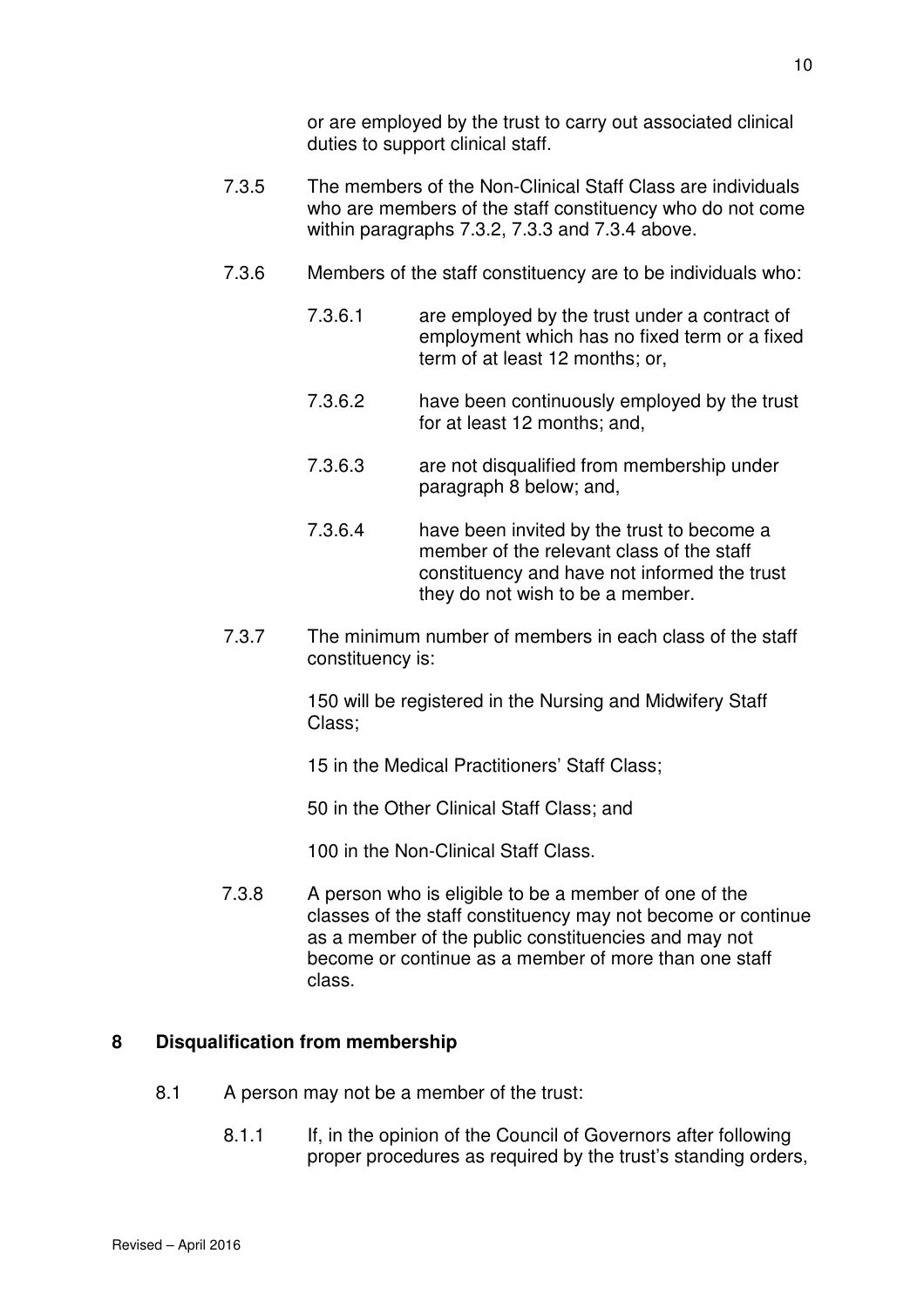there are reasonable grounds to believe that they are likely to act in a way detrimental to the interests of the trust;

- 8.1.2 If within the last five years they have perpetrated a serious incident of violence towards any of the trust's facilities, employees or volunteers in association with their employment as defined in the trust's Violence and Aggression Policy; or
- 8.1.3 If they are not eligible to be a member in accordance with paragraphs 7.2 and 7.3 of this constitution.

### **9 Termination of membership**

- 9.1 A member shall cease to be a member if:
	- 9.1.1 they resign by notice to the Foundation Trust Office;
	- 9.1.2 they die;
	- 9.1.3 they are disqualified from membership by paragraph 8;
	- 9.1.4 being a member of a public constituency, they cease to fulfil the requirements of paragraph 7.2; or,
	- 9.1.5 being a member of the staff constituency, they cease to fulfil the requirements of paragraph 7.3.
- 9.2 Upon ceasing to be a member, any benefits attaching to membership cease immediately.

#### **10 The role of members**

- 10.1 The role of members is to demonstrate their support to the trust and should they wish to, and be eligible, stand for election to be a Public Governor or Staff Governor on the Council of Governors.
- 10.2 To vote on whether to approve amendments to the constitution in relation to the powers and duties of the Council of Governors (or otherwise with respect to the role that the Council of Governors has as part of the trust) and to take such other part in the affairs of the trust as is provided in this constitution.
- 10.3 The surpluses or any profits of the trust are not to be distributed either directly or indirectly in any way at all among members of the trust.
- 10.4 Members will receive treatment by the trust on exactly the same basis as any other NHS patient.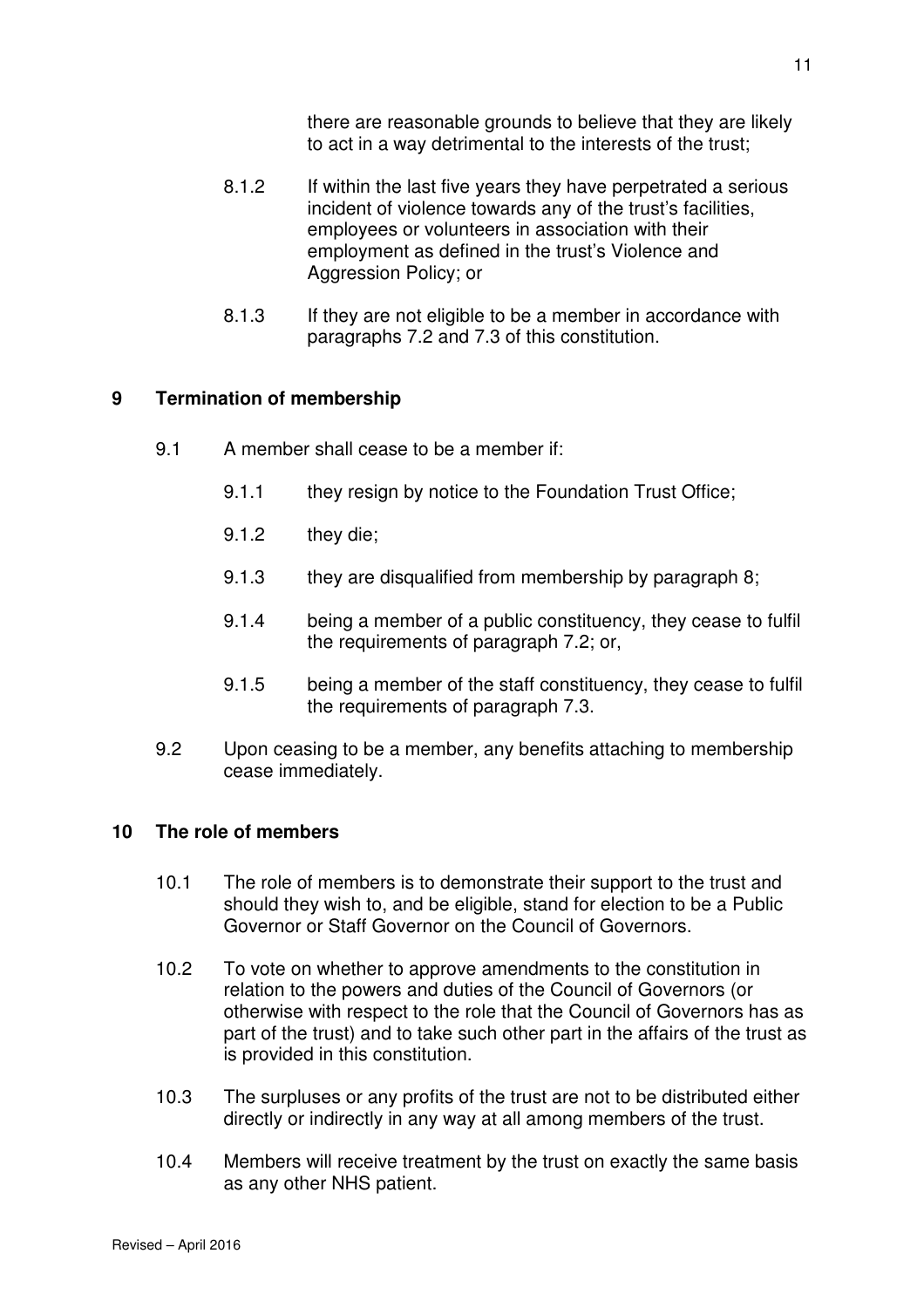## **11 The Council of Governors**

- 11.1 The trust is to have a Council of Governors. It is to consist of elected Public and Staff Governors and appointed Stakeholder Governors.
- 11.2 The Council of Governors of the trust is to comprise:
	- 11.2.1 Thirteen Public Governors, which must be more than half the total membership of the Council of Governors, are to be elected by the public constituencies as follows:

 Area 1 – Harrogate and surrounding villages (five Governors);

Area 2 – Ripon and West District (two Governors);

Area 3 – Knaresborough and East District (two Governors);

 Area 4 – Wetherby and Harewood wards and Alwoodley, Adel and Wharfedale and Otley and Yeadon wards (two Governors);

 Area 5 – The Rest of North Yorkshire and York (one Governor); and

Area 6 – the Rest of England (one Governor).

 11.2.2 Five Staff Governors from each of the following four staff classes are to be elected as follows:

Medical Practitioners' Staff Class (one Governor);

Nursing and Midwifery Staff Class (two Governors);

Other Clinical Staff Class (one Governor); and,

Non-Clinical Staff Class (one Governor).

11.2.3 Six appointed Stakeholder Governors from each of the following:

> Local Medical Committee Governors to be appointed, one from each appointed by:

- 11.2.3.1 Harrogate and Rural District LMC (one Governor), and;
- 11.2.3.2 Patient Experience Stakeholder Governor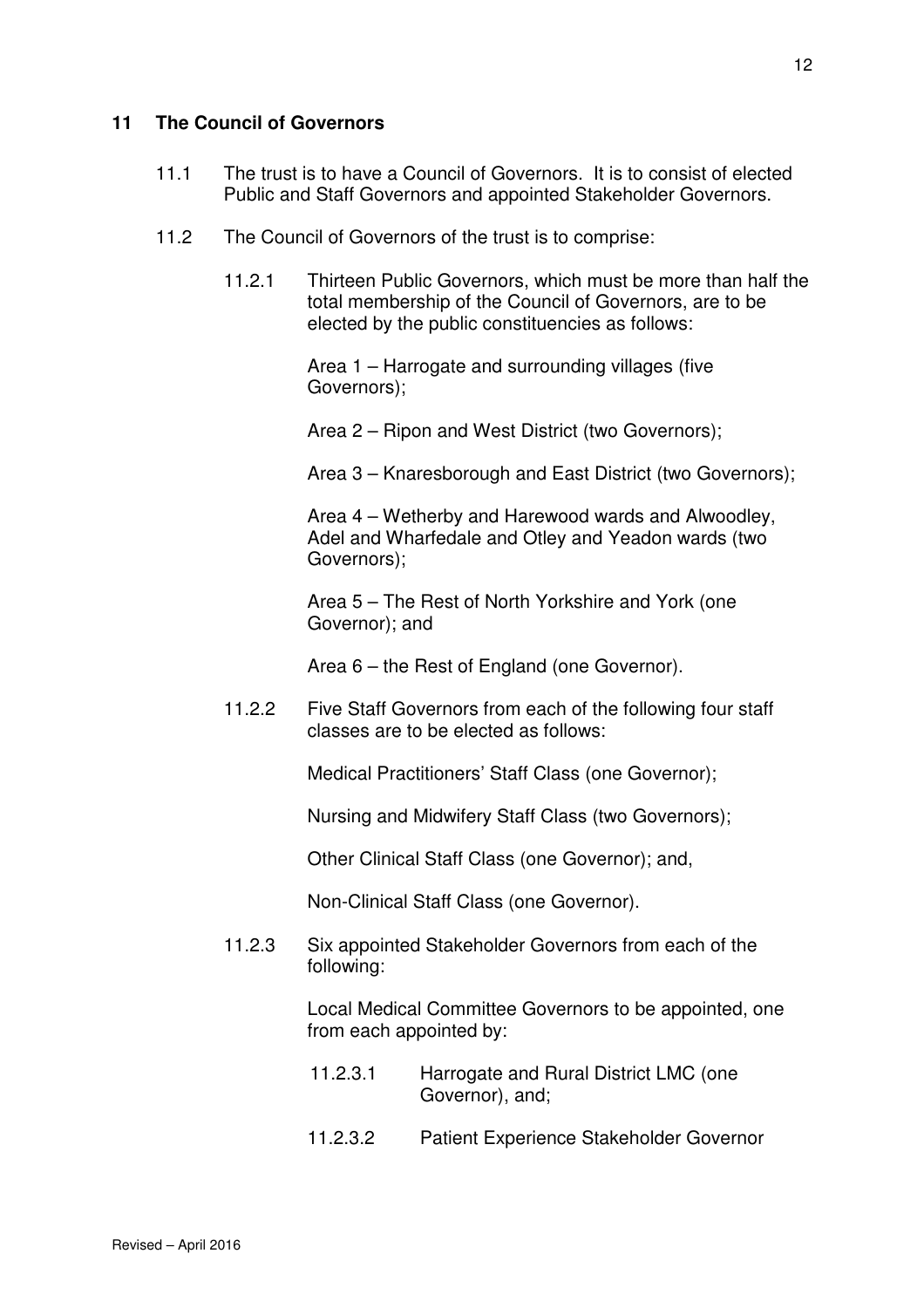Local Authority Governors to be appointed, one from each appointed by:

- 11.2.3.3 North Yorkshire County Council; and,
- 11.2.3.4 Harrogate Borough Council.

 A Governor appointed by a local university or research institution.

 A Voluntary Organisation Governor appointed by the Council of Voluntary Services (Harrogate and Ripon).

- 11.3 Composition of the Council of Governors, subject to the 2006 Act, shall seek to ensure that:
	- 11.3.1 the interests of the community served by the trust are appropriately represented; and,
	- 11.3.2 the level of representation of the public constituencies, the staff constituency and the appointed Stakeholder Governors strikes an appropriate balance having regard to their legitimate interest in the trust's affairs.
- 11.4 Elected Governors
	- 11.4.1 Subject to the composition of the Council of Governors, members of the public constituencies may elect any of their number to be Public Governors for that constituency. Members of each of the classes in the staff constituency may elect any of their number to be Staff Governors for that class.
	- 11.4.2 If contested, the elections will take place by secret ballot in accordance with the trust's election rules using the single transferable vote system.
	- 11.4.3 The model election rules for the Council of Governors, which govern the elections for elected Governors, are set out in Annex B to this constitution. Any subsequent variation of the model election rules shall not constitute a variation of the terms of this constitution for the purposes of paragraph 27 of this constitution.
- 11.5 Appointed Stakeholder Governors
	- 11.5.1 The organisations set out in 11.2.3 above shall, on request, furnish the Trust the names of Governors appointed to serve and be responsible for replacement as necessary.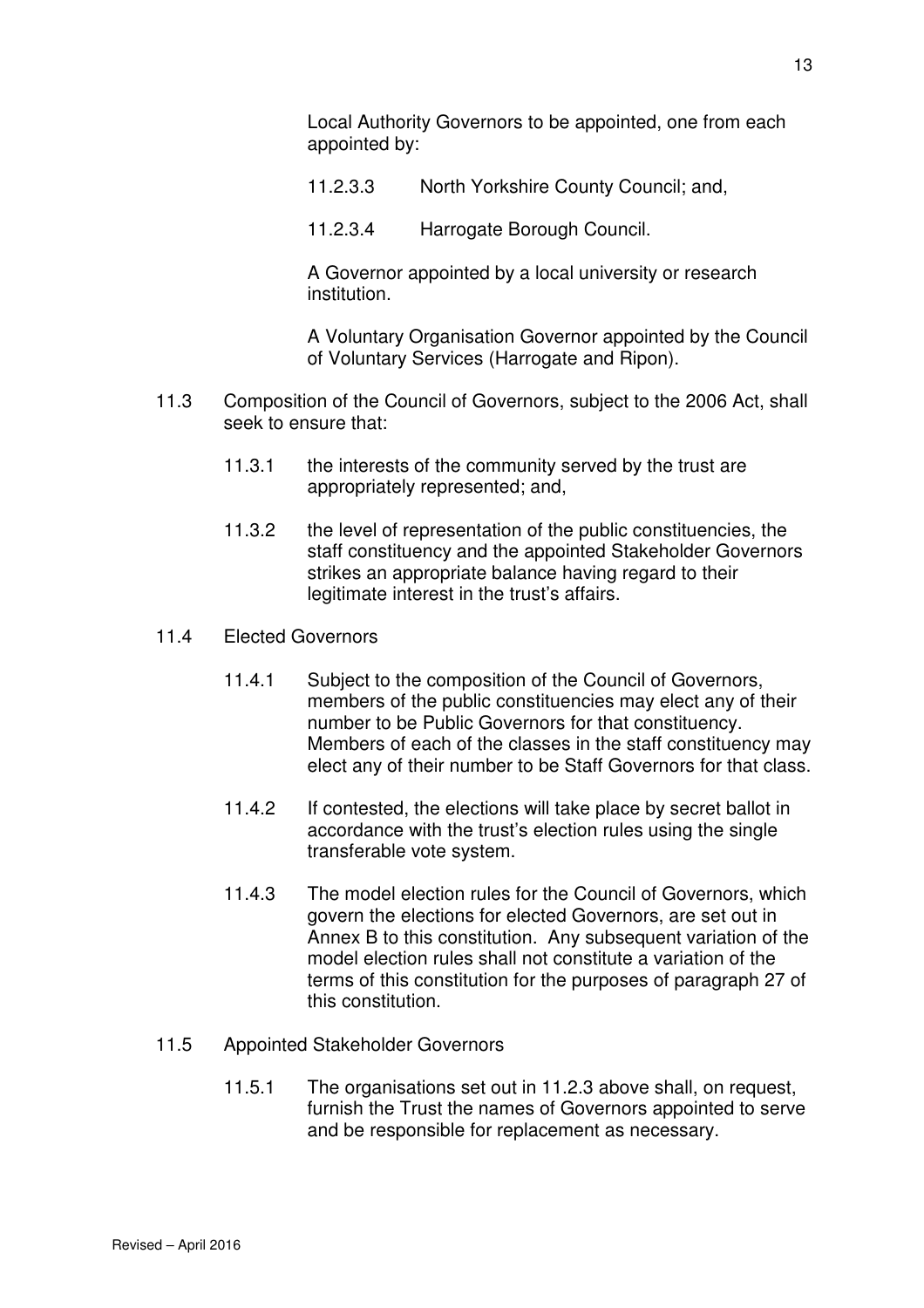- 11.6 Council of Governors tenure
	- 11.6.1 Elected Governors:
		- 11.6.1.1 shall normally hold office for a period of three years;
		- 11.6.1.2 subject to the next sub-paragraph, are eligible for re-election after the end of that period;
		- 11.6.1.3 may not hold office for more than nine years in total or three terms of office; and
		- 11.6.1.4 An elected Governor who has fulfilled their term of office may not return as a Stakeholder Governor without a break of one term (three years).

cease to be a Governor if they:

- 11.6.1.5 cease to hold office;
- 11.6.1.6 cease to be a member of the public constituency to which they were elected, or;
- 11.6.1.7 cease to be a member of the class of the staff constituency to which they were elected.
- 11.6.2 Appointed Stakeholder Governors:
	- 11.6.2.1 shall normally hold office for a maximum period of three years commencing from the date of their appointment;
	- 11.6.2.2 subject to the next sub-paragraph, are eligible for re-appointment after the end of that period;
	- 11.6.2.3 may not hold office for longer than nine years in total or three terms of office; and
	- 11.6.2.4 shall cease to hold office if the appointing organisation terminates their appointment.
- 11.7 Deputy Chairman of the Council of Governors
	- 11.7.1 The Council of Governors shall elect a Deputy Chairman from amongst the elected Governors. The Deputy Chairman shall preside in the absence of the Chairman and Vice Chairman. The Council of Governors shall operate its own procedure for electing the Deputy Chairman.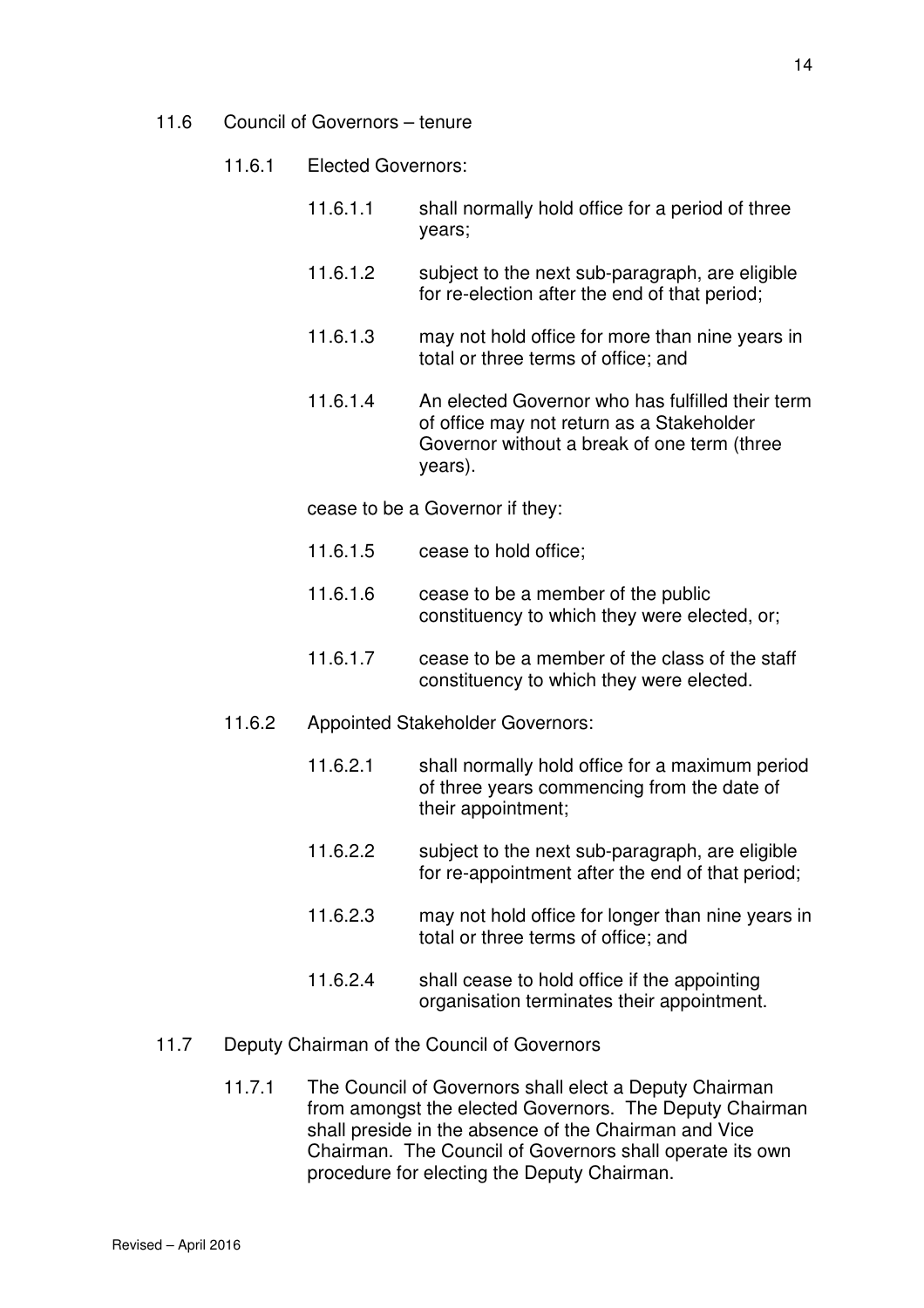- 11.8 Ineligibility to be a Governor
	- 11.8.1 A person may not become a Governor of the Trust, and if already holding such office will immediately cease to do so if:
		- 11.8.1.1 they have been responsible for, been privy to, contributed to or facilitated any serious misconduct or mismanagement (whether unlawful or not) in the course of carrying out regulated activity or providing a service elsewhere which, if provided in England would be a regulated activity;
		- 11.8.1.2 they are a Director of the trust, or a governor or director of another NHS Foundation Trust;
		- 11.8.1.3 they are a member who shares the same household as a member of the Board of Directors of the trust;
		- 11.8.1.4 they have been adjudged bankrupt or their estate has been sequestrated and in either case they have not been discharged;
		- 11.8.1.5 they have made a composition or arrangement with, or granted a trust deed for, their creditors and have not been discharged in respect of it;
		- 11.8.1.6 they have within the preceding five years been convicted in the British Islands of any offence, and a sentence of imprisonment (whether suspended or not) for a period of three months or more (without the option of a fine) was imposed on them;
		- 11.8.1.7 they have within the preceding two years been dismissed from any paid employment with a health service body for reasons considered to be inappropriate by this trust;
		- 11.8.1.8 they are a person whose tenure of office as the Chairman or as a member or Director of a health service body has been terminated on the grounds that their appointment is not in the interests of the health service, for nonattendance at meetings, or for non-disclosure of a pecuniary interest;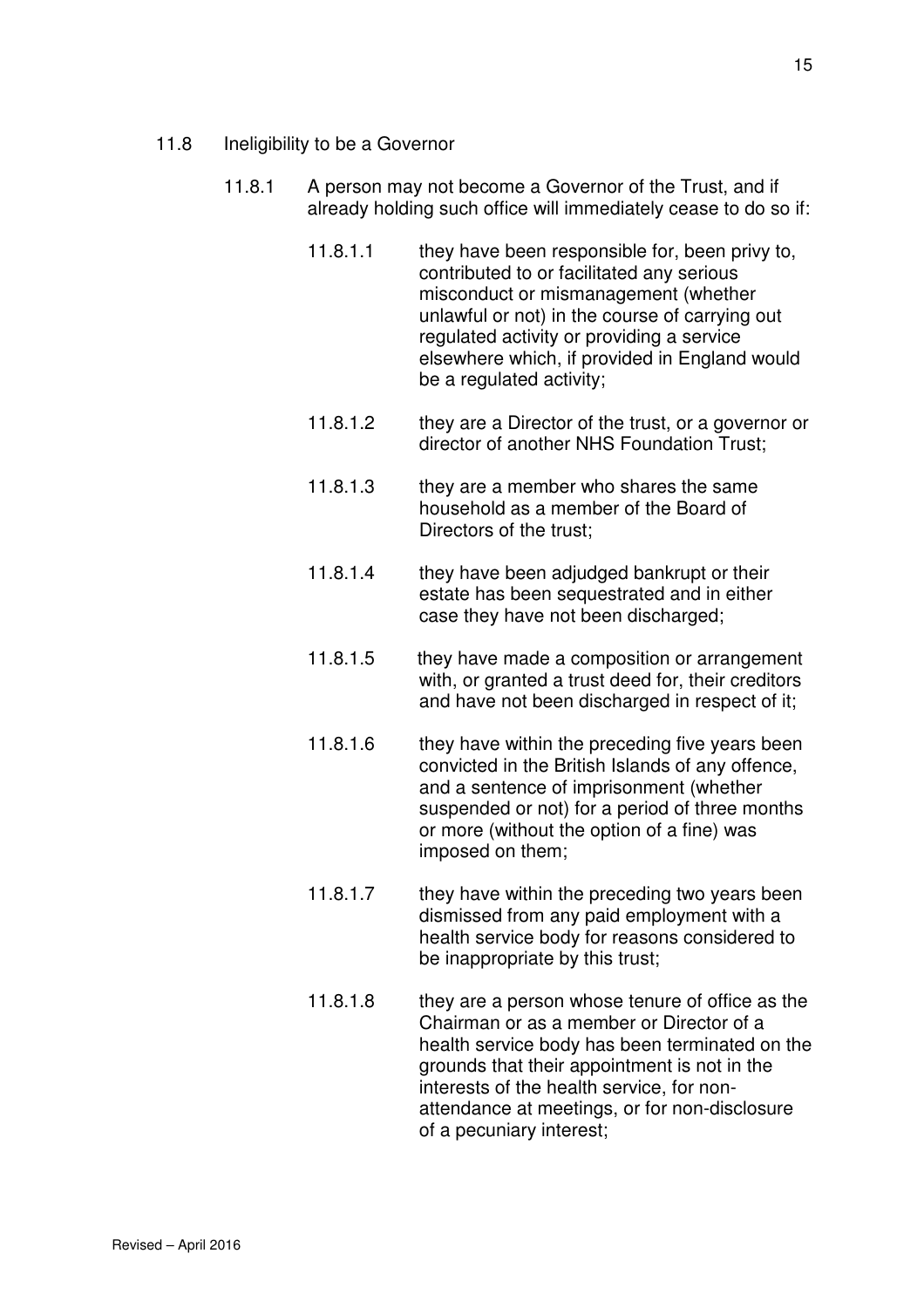Health Service (Performers Lists) Regulations 2004 or Section 151 of the 2006 Act (or similar provision elsewhere), and has not subsequently had their name included in such a list;

- 11.8.1.10 they are not by reason of their health capable of properly performing tasks which are intrinsic to the office for which they are elected or appointed;
- 11.8.1.11 they are a vexatious complainant of the trust, as defined by trust policy;
- 11.8.1.12 they are a vexatious litigant of the trust as defined by trust policy;
- 11.8.1.13 they are a family relation or occupant of the same household of a person who is an existing Governor of the trust;
- 11.8.1.14 any amount properly owing to the trust by them remains outstanding without good cause;
- 11.8.1.15 they do not, or cease to, fulfil the eligibility requirements as set out in this constitution.
- 11.9 Termination of office and removal of Governors
	- 11.9.1 A person holding office as a Governor shall immediately cease to do so if:
		- 11.9.1.1 they resign by notice in writing to the Chairman;
		- 11.9.1.2 they fail to attend half of the Council of Governor meetings in any financial year, unless the other Governors are satisfied that:
			- 11.9.1.2.1 the absences were due to reasonable causes; and
			- 11.9.1.2.2 they will start attending meetings of the trust again within such a period as the Council of Governors consider reasonable,

16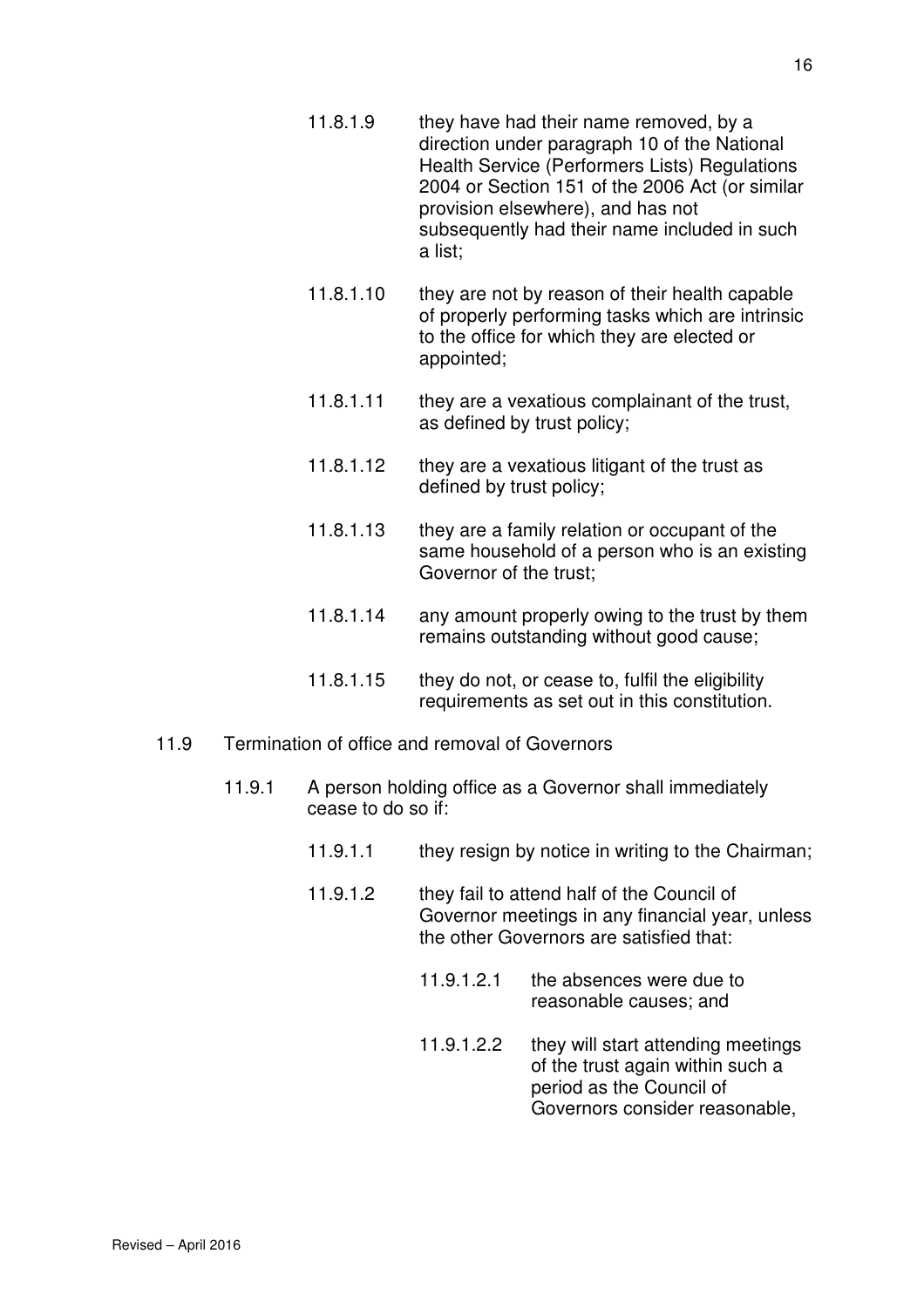- 11.9.1.3 in the case of an elected Governor, they cease to be a member of the constituency or class of the constituency by whom they were elected.
- 11.9.1.4 in the case of an appointed Stakeholder Governor the appointing organisation terminates their appointment;
- 11.9.1.5 without good reason they have failed to undertake any training which the Council of Governors or trust requires Governors to undertake;
- 11.9.1.6 they have failed to sign and deliver to the Foundation Trust Office a statement in the form required by the Council of Governors confirming acceptance of the code of conduct for Governors;
- 11.9.1.7 they refuse to sign the declaration form that they are a member of one of the public constituencies or one of the classes of the staff constituency as the case may be and are not prevented from being a member of the Council of Governors;
- 11.9.1.8 their name has been placed on a register of Schedule 1 offenders pursuant to the Sex Offences Act 2003 and/or the Children and Young Persons Act 1933 and the conviction is not spent under the Rehabilitation of Offenders Act 1974;
- 11.9.1.9 they are removed from the Council of Governors by a resolution approved by two-thirds majority of the remaining Governors on the grounds that:
	- 11.9.1.9.1 they have committed a serious breach of the code of conduct, or;
	- 11.9.1.9.2 they have acted in a manner detrimental to the interests of the trust; and,
	- 11.9.1.9.3 the Council of Governors considers that it is not in the best interests of the trust for them to continue as a Governor.
- 11.10 Vacancies amongst Governors
	- 11.10.1 Where a vacancy arises on the Council of Governors for any reason other than expiry of term of office, the following provisions will apply: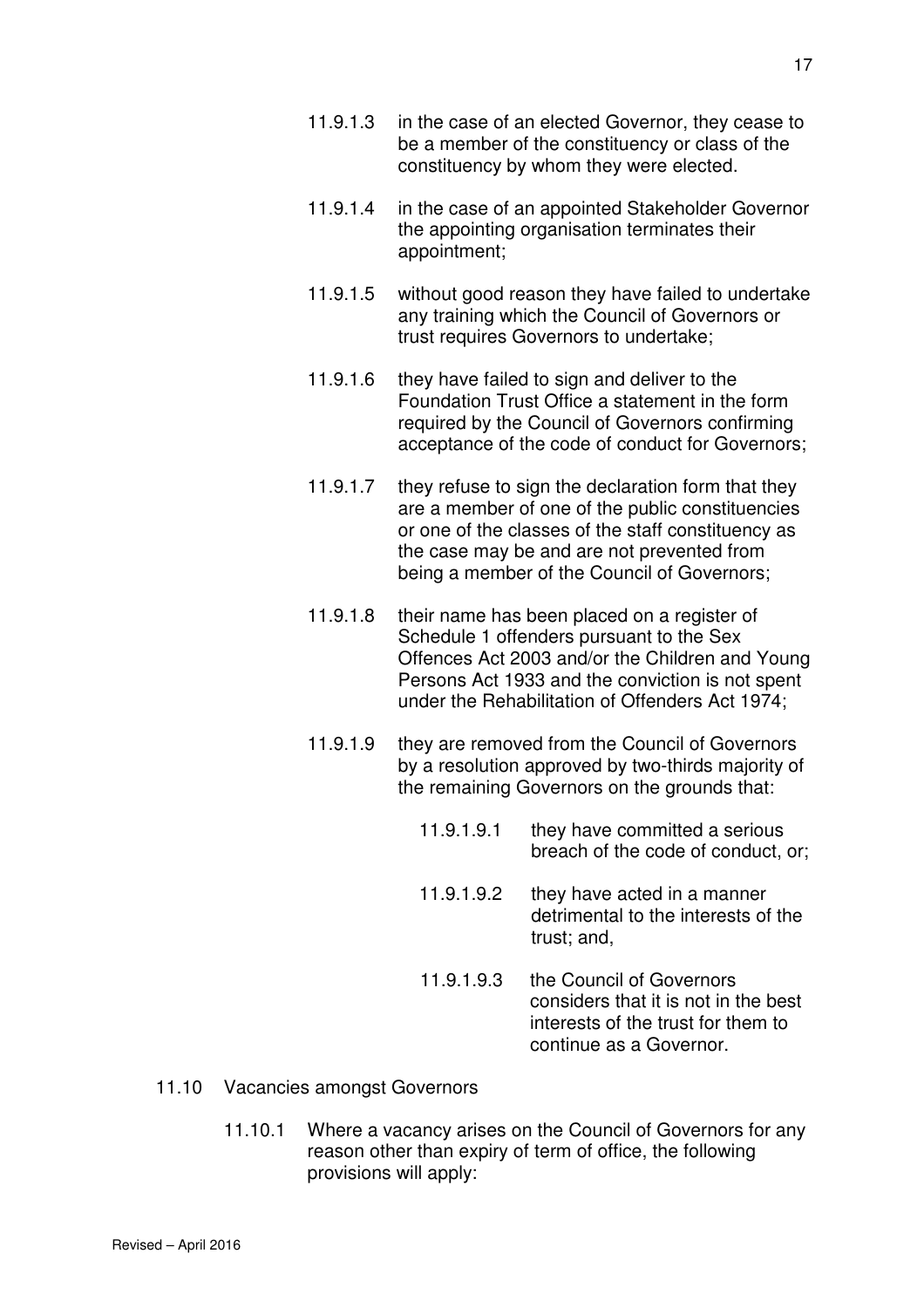- 11.10.1.1 where the vacancy arises amongst the appointed Stakeholder Governors, the Chairman shall request that the appointing organisation appoint a replacement to hold office for the remainder of the term of office;
- 11.10.1.2 where the vacancy arises amongst the elected Governors, the Council of Governors shall be at liberty either:
	- 11.10.1.2.1 to call an election within six months, provided that the period of the vacancy exceeds six months; or,
	- 11.10.1.2.2 to invite the next highest polling eligible candidate for that seat at the most recent election, who is willing to take office to fill the seat until the next annual election, at which time the seat will become vacant and subject to election for any un-expired period of the term of office.
- 11.10.1.3 If no-one is available under 11.10.1.2.2, and the vacancy is for three months or less, the seat will remain vacant until the next scheduled election.
- 11.11 Expenses and remuneration of Governors
	- 11.11.1 The trust may pay travelling and other expenses to Governors at such rates as it decides.
	- 11.11.2 Governors are not to receive remuneration.
	- 11.11.3 The Chairman will agree separate arrangements with each appointing organisation in 11.2.3 to cover the reimbursement costs of the appointed Stakeholder Governor.
- 11.12 Disclosure of interests
	- 11.12.1 Any Governor who has a material interest in a matter as defined in Annex E and below shall declare such interest to the Council of Governors and it shall be recorded in a register of interests. The Governor in question: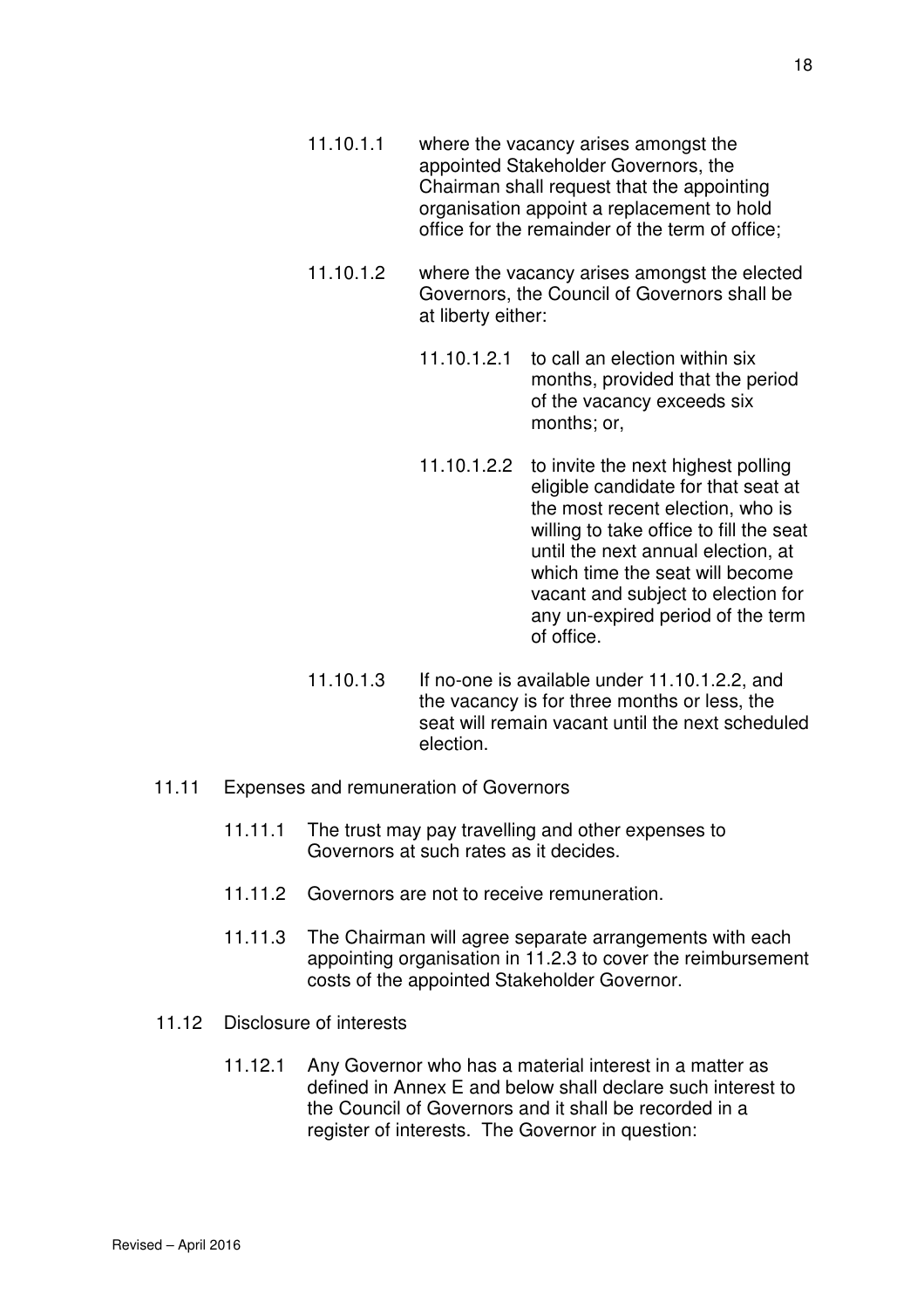- 11.12.1.1 shall not be present except with the permission of the Council of Governors in any discussion of the matter; and,
- 11.12.1.2 shall not vote on the issue (and if by inadvertence they do remain and vote, their vote shall not be counted).
- 11.12.2 Any Governor who fails to disclose any interest required to be disclosed under the preceding paragraph must permanently vacate their office if required to do so by a majority of the remaining Governors.
- 11.12.3 A material interest, as defined in Annex E, is a matter of any interest held by a Governor, their spouse or partner, or member of their immediate family, in any firm or company or business which, in connection with the matter, is trading with the trust, or is likely to be considered as a potential trading partner with the trust. The exceptions which shall not be treated as material interests are as follows:
	- 11.12.3.1 shares not exceeding 1% of the total shares in issue held in any company whose shares are listed on any public exchange;
	- 11.12.3.2 an employment contract held by Staff Governors;
	- 11.12.3.3 an employment contract with a Local Medical Committee;
	- 11.12.3.4 an employment contract with a Local Authority;
	- 11.12.3.5 an employment contract with an educational establishment (a university or research institute) and
	- 11.12.3.6 a contract held with a voluntary organisation.
- 11.12.4 An elected Governor may not vote at a meeting of the Council of Governors unless, before attending their first meeting, they have made a declaration in the form specified by the Council of Governors that they are a member of a public constituency or a member of the classes of the staff constituency and are not prevented from being a Governor of the Council of Governors. An elected Governor shall be deemed to have confirmed the declaration upon attending any subsequent meeting of the Council of Governors.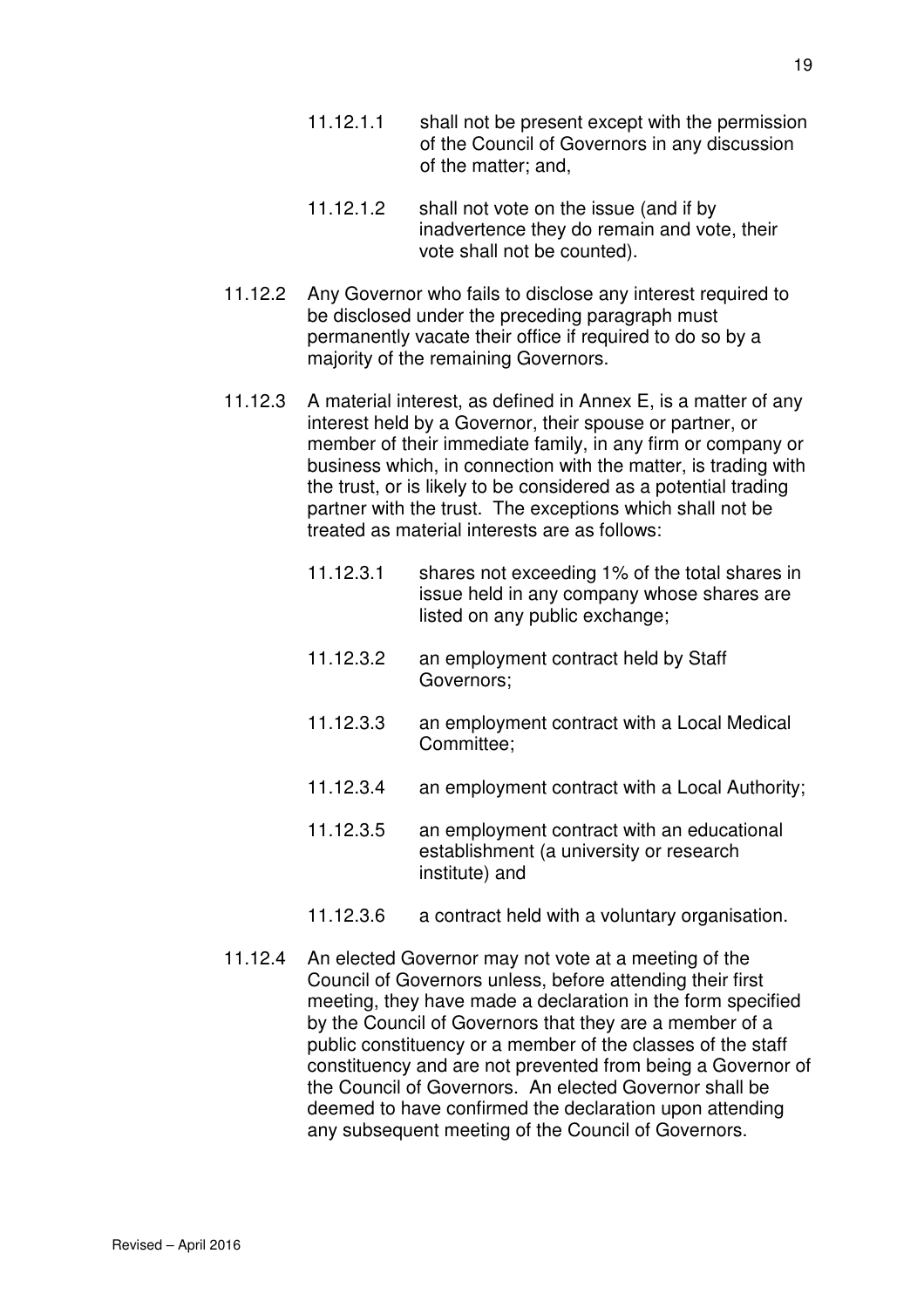#### **12 Roles and responsibilities of the Council of Governors**

- 12.1 The general duties of the Council of Governors are:
	- 12.1.1 to hold the Non-Executive Directors individually and collectively to account for the performance of the Board of Directors;
	- 12.1.2 to represent the interests of the members of the trust as a whole and the interests of the public;
	- 12.1.3 to appoint or remove the Chairman and the other Non-Executive Directors;
	- 12.1.4 to approve an appointment (by the Non-Executive Directors) of the Chief Executive;
	- 12.1.5 to appoint the Deputy Chairman of the Council of Governors;
	- 12.1.6 to decide the remuneration and allowances, and the other terms and conditions of office, of the Chairman and Non-Executive Directors;
	- 12.1.7 to appoint or remove the trust's external auditor selected from an approved list put forward by the Board of Directors;
	- 12.1.8 to consider the annual accounts, any report of the external auditor on them and the annual report;
	- 12.1.9 to provide their views to the Board of Directors when the Board of Directors is preparing the document containing information about the trust's forward planning;
	- 12.1.10 to respond as appropriate when consulted by the Board of Directors in accordance with this constitution;
	- 12.1.11 to undertake such functions as the Board of Directors shall from time to time request and which the Council of Governors shall agree;
	- 12.1.12 to prepare, and from time to time to review, the Membership Development Strategy, its policy for the composition of the Council of Governors and of the Non-Executive Directors;
	- 12.1.13 to require one or more Directors to attend a meeting of the Council of Governors for the purpose of obtaining information about the trust's performance of its functions or the Directors' performance of their duties (and deciding whether to propose a vote on the trust or Directors' performance);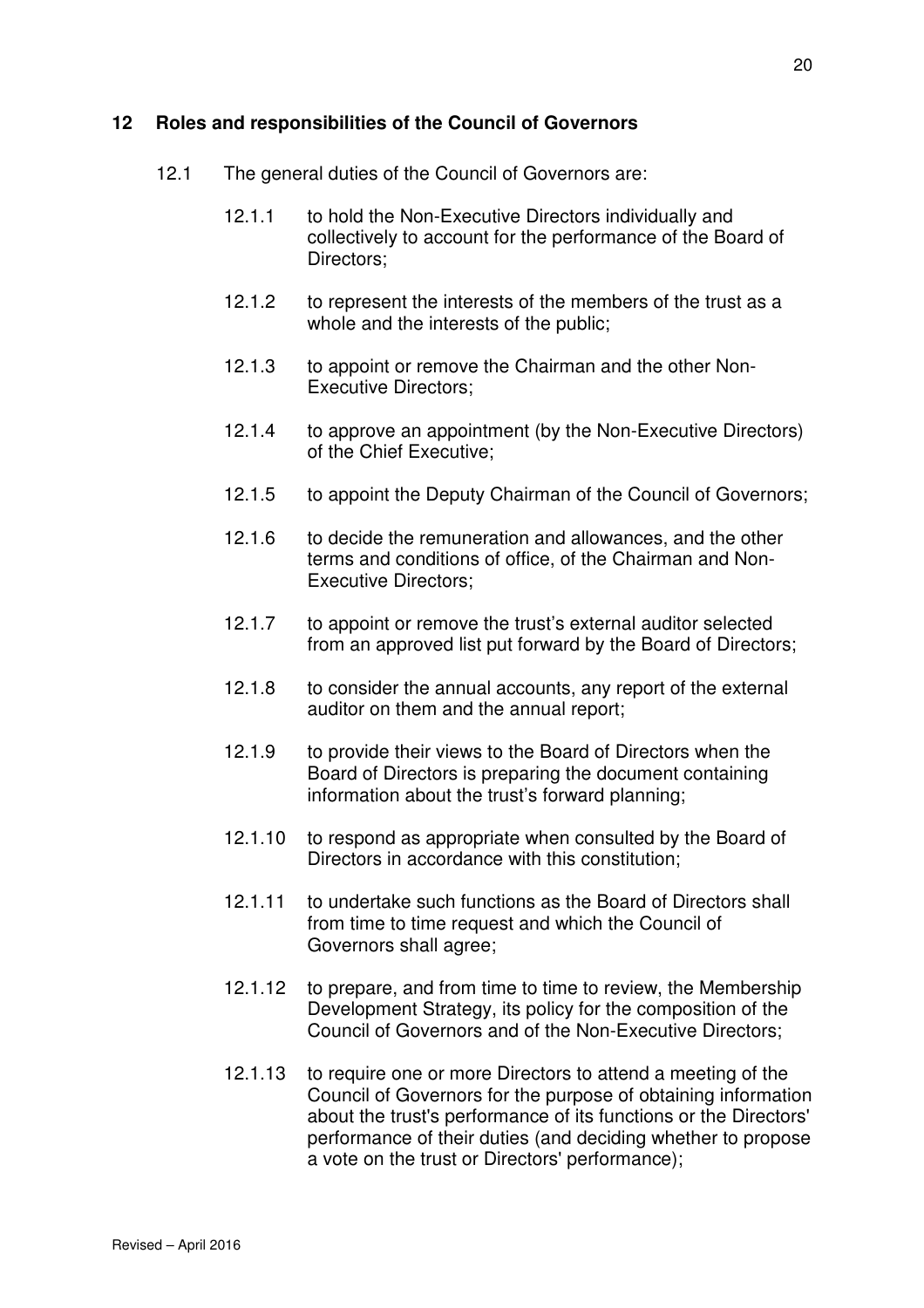- 12.1.14 to approve any merger, acquisition, separation or dissolution application in respect of the trust before the application is made to NHS Improvement and the entering into of any significant transactions;
- 12.1.15 to vote on whether to approve the referral of a question by a Governor to any panel appointed by NHS Improvement; and
- 12.1.16 to approve any proposals to increase by 5% or more of the trust's proportion of its total income in any financial year attributable to activities other than the provision of goods and services for the purposes of the health service in England. The proposal may be implemented only if more than half of the members of the Council of Governors of the trust voting approve its implementation.
- 12.2 The Council of Governors will conduct its business at meetings held in accordance with this constitution.
- 12.3 All Governors will adhere to the policies and procedures of the trust, acting in the best interest of the trust at all times.
- 12.4 The trust must take steps to secure that the Governors are equipped with the skills and knowledge they require in their capacity as such.
- 12.5 Any amendments to the constitution in relation to the powers or duties of the Council of Governors (or otherwise in respect of the role that the Council of Governors has as part of the trust) must be put to the vote of the members and approved at the Annual Members' Meeting in accordance with paragraphs 27.3 and 27.4 of this constitution.

## **13 Meetings of the Council of Governors**

- 13.1 The Chairman of the trust, or in his absence, the Vice Chairman of the trust, or in exceptional circumstances in the absence of both the Chairman and Vice Chairman, the Deputy Chairman of the Council of Governors shall preside at a meeting of the Council of Governors.
- 13.2 Where a conflict of interest arises for the Chairman and Vice Chairman, the Deputy Chairman of the Council of Governors shall chair that element of the meeting. In the absence of the Deputy Chairman, the Governors shall elect from their members a Governor to chair that element of the meeting. In acting as the Chairman, a Governor shall have a casting vote on that issue.
- 13.3 Meetings of the Council of Governors are to be open to members of the public except in the following circumstances: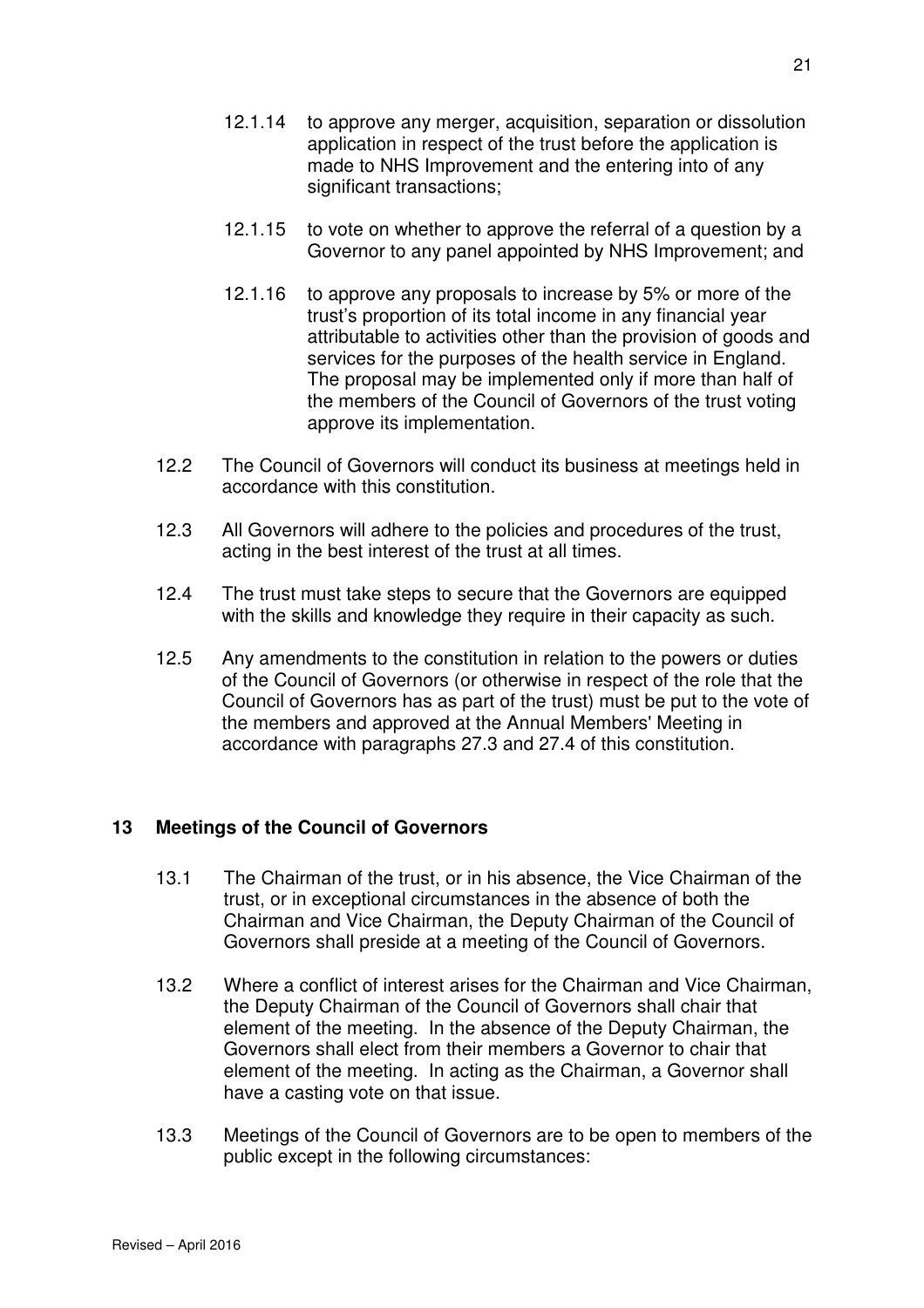- 13.3.1 during the consideration of any material or discussion in relation to a named person employed by or proposed to be employed by the trust;
- 13.3.2 during the consideration of any material or discussion in relation to a named person who is, or has been, or is likely to become a patient of the trust, or a carer in relation to such a patient; and,
- 13.3.3 during the consideration of any matter which, by reason of its nature, the Council is satisfied should be dealt with on a confidential basis.
- 13.4 For the purposes of obtaining information about the trust's performance of its functions, or the Directors' performance of their duties (and deciding whether to propose a vote on the trust's or Directors' performance), the Council of Governors may require one or more of the Directors to attend a meeting.
- 13.5 The Council of Governors is to meet at least four times per year, three of which will be general meetings and one the Annual Members' Meeting.
- 13.6 At an Annual Members' Meeting, within six months of the end of the financial year, the Council of Governors are to receive and consider the annual accounts, any report of the external auditor on them and the annual report, see 12.1.8.
- 13.7 The Council of Governors is to adopt its own standing orders for its practice and procedure, in particular for its procedure at meetings, and these shall be in accordance with Annex D.
- 13.8 A Governor, whether elected to the Council of Governors by a public constituency, elected by one of the classes of the staff constituency or nominated as a Stakeholder Governor, may not vote at a meeting of the Council of Governors unless, within one month of election or appointment, he has made a declaration of eligibility in the form set out at Annex C stating which constituency or section he is a member of and is not prevented from being a member of the Council of Governors by paragraph 8 of Schedule 7 to the 2006 Act or under this constitution.

#### **14 Council of Governors – referral to the Panel**

- 14.1 In this paragraph, the Panel means a panel of persons appointed by NHS Improvement to which a governor of an NHS Foundation Trust may refer a question as to whether the trust has failed or is failing:
	- 14.1.1 to act in accordance with its constitution; or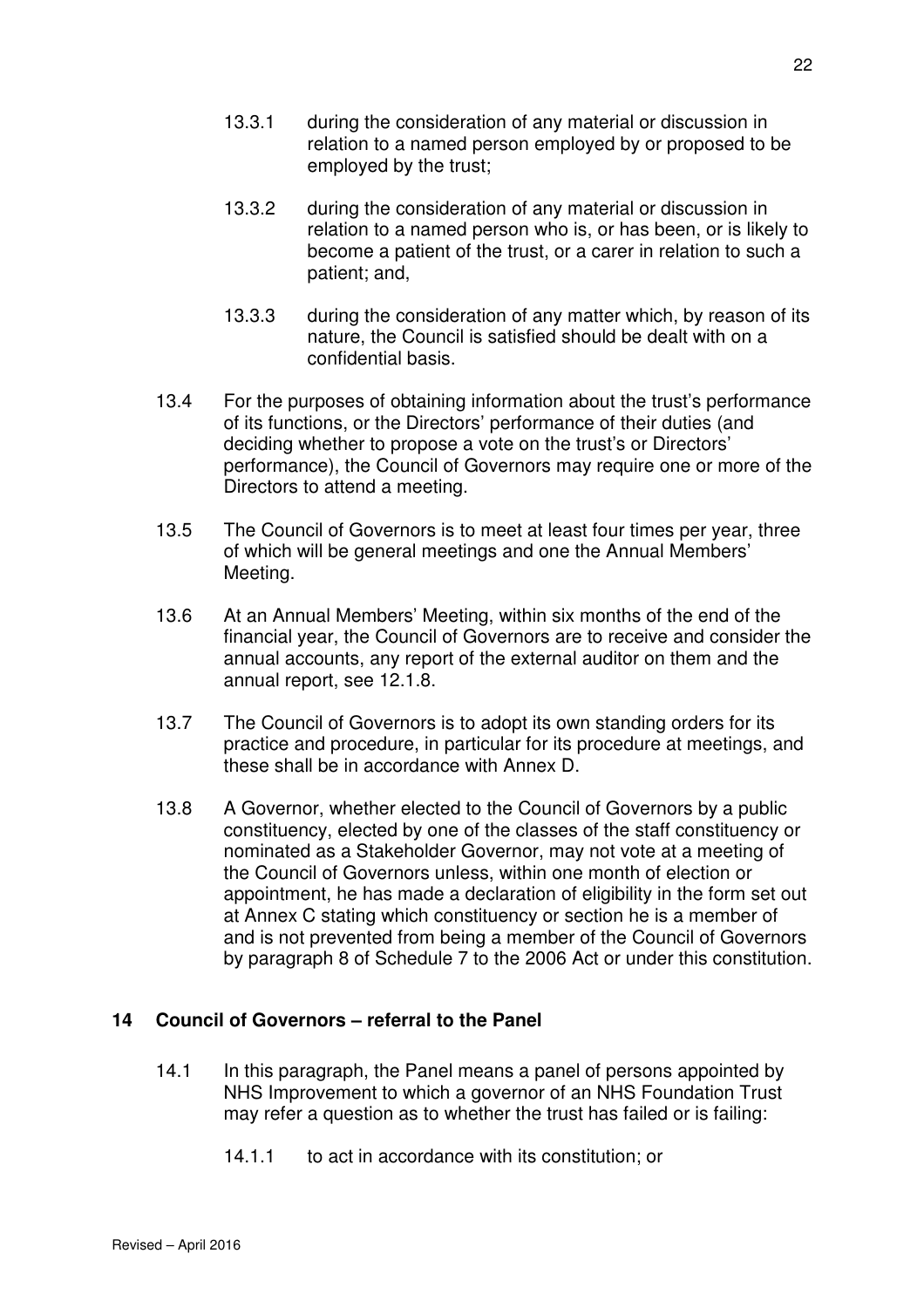- 14.1.2 to act in accordance with provision made by or under Chapter 5 of the 2006 Act.
- 14.2 A Governor may refer a question to the Panel only if more than half of the members of the Council of Governors voting approve the referral.

#### **15 Annual Members' Meeting**

- 15.1 The trust is to hold an annual meeting of its members (Annual Members' Meeting) within six months of the end of each financial year. The Annual Members' Meeting shall be open to members of the public.
- 15.2 At the Annual Members' Meeting the Council of Governors shall present to the members (and in respect of presenting the documents referred to in sub-paragraphs 15.2.1 to 15.2.4, at least one member of the Board of Directors must be in attendance):
	- 15.2.1 the annual accounts;
	- 15.2.2 any report of the external auditor;
	- 15.2.3 any report of any other external auditor of the trust's affairs;
	- 15.2.4 the annual report;
	- 15.2.5 forward planning information for the next financial year;
	- 15.2.6 a report on steps taken to secure that (taken as a whole) the actual membership of its public constituencies is representative of those eligible for such membership;
	- 15.2.7 the progress of the Membership Development Strategy;
	- 15.2.8 subject to 15.5 below, any proposed changes to the constitution for the composition of the Council of Governors and of the Non-Executive Directors;
	- 15.2.9 a report on the activities of the Nominations Committee within the previous year; and
	- 15.2.10 the results of elections and appointment to the Council of Governors.
- 15.3 The Council of Governors will invite the external auditor to the Annual Members' Meeting.
- 15.4 Minutes of every Annual Members' Meeting, of every meeting of the Council of Governors and of every meeting of the Board of Directors are to be kept. Minutes of meetings will be taken at the next meeting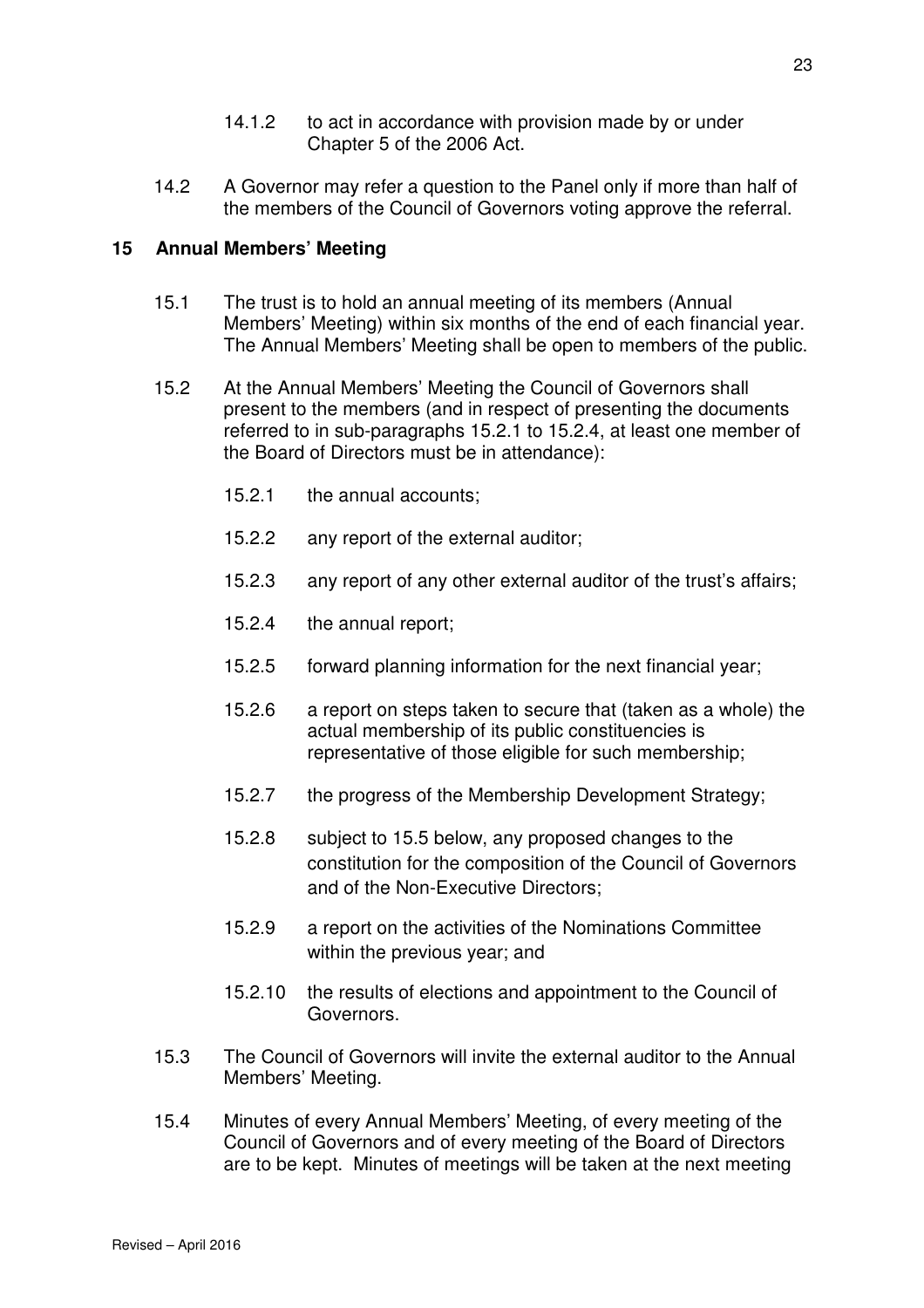and signed by the Chairman of that meeting. The signed minutes will be conclusive evidence of the events of the meeting.

15.5 Any amendments to the constitution in relation to the powers or duties of the Council of Governors (or otherwise in respect of the role that the Council of Governors has as part of the trust) must be put to the vote of the members and approved at the Annual Members' Meeting in accordance with paragraphs 27.3 and 27.4 of this constitution.

#### **16 Board of Directors**

- 16.1 The trust shall have a Board of Directors. It shall comprise of Executive and Non-Executive Directors.
	- 16.1.1 Non-Executive Directors:
		- 16.1.1.1 a Chairman, who is to be appointed by the Council of Governors; and,
		- 16.1.1.2 a minimum of six Non-Executive Directors who are to be appointed by the Council of Governors.
	- 16.1.2 Executive Directors:
		- 16.1.2.1 a Chief Executive who is to be appointed by the Non-Executive Directors, subject to the approval of the Council of Governors;
		- 16.1.2.2 the Chief Executive shall be the accounting officer;
		- 16.1.2.3 a Finance Director;
		- 16.1.2.4 a registered medical practitioner or a registered dentist (within the meaning of the Dentists' Act 1984);
		- 16.1.2.5 a registered nurse or a registered midwife;
		- 16.1.2.6 Two Executive Directors.
		- 16.1.2.7 a Deputy Chief Executive who will be one of the above.
	- 16.1.3 The Non-Executive Directors and Chief Executive will establish and set the Terms of Reference for a Nominations Committee for the appointment of Executive Directors. The committee should consist of the Chairman, the Chief Executive and other Non-Executive Directors. The removal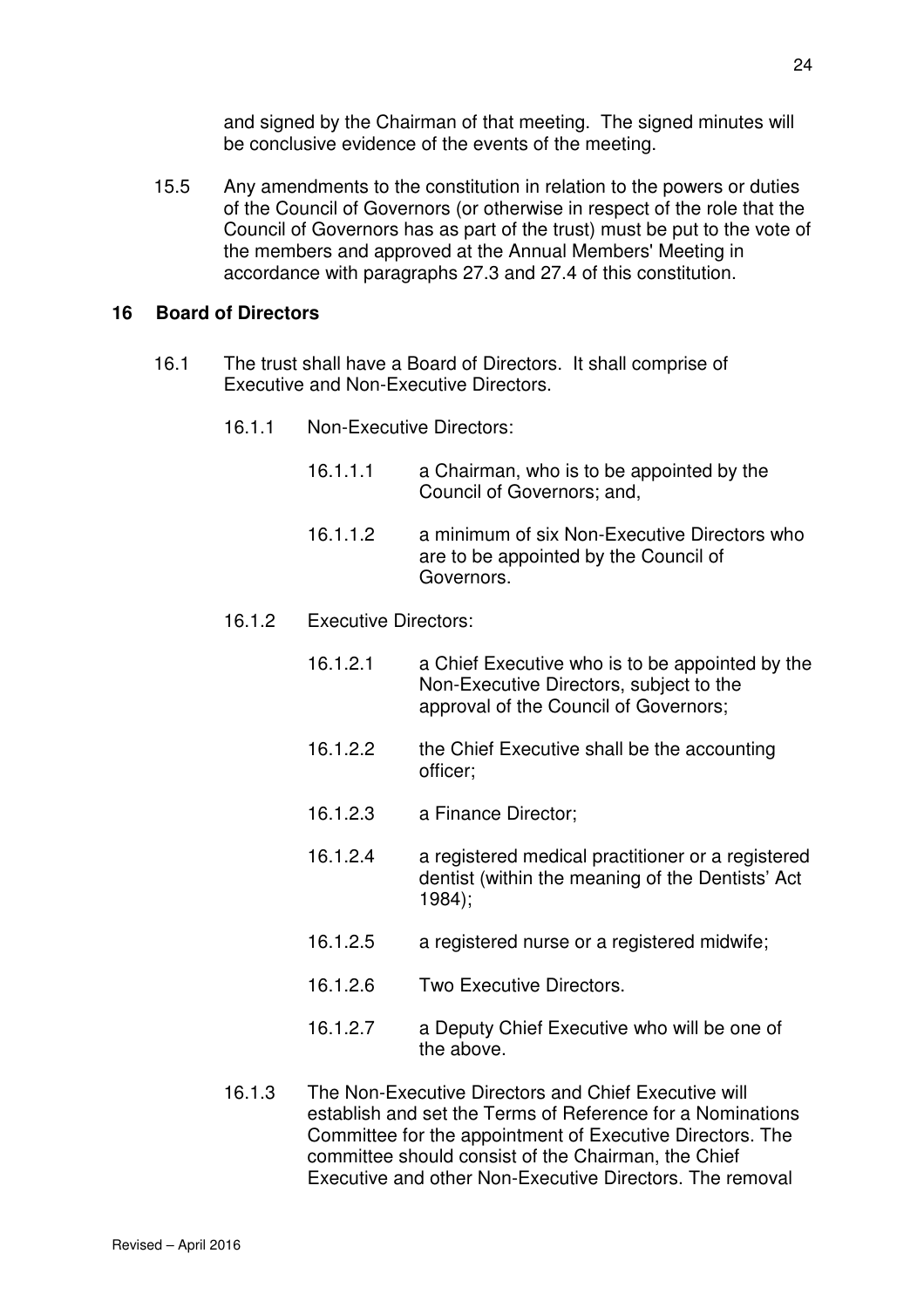of an Executive Director is subject to the application of the appropriate trust policies and procedures.

- 16.1.4 Only members of the public constituencies who are not disqualified by virtue of paragraph 11.8.1 are eligible for appointment as a Non-Executive Director.
- 16.2 Appointment and removal of Non-Executive Directors
	- 16.2.1 Non-Executive Directors (including the Chairman) are to be appointed by the Council of Governors. Removal of the Chairman and other Non-Executive Directors shall require the approval of three-quarters of the members of the Council of Governors.
	- 16.2.2 The Council of Governors will establish and set the terms of reference for a Nominations Committee. That committee, chaired by a Governor, will recommend to the full Council of Governors no more than one individual per Non-Executive vacancy for appointment to the Board of Directors.
	- 16.2.3 The Board of Directors will identify the skills, experience and knowledge required from time to time of any vacant post of Non-Executive Directors (including the Chairman). The Board of Directors will draw on advice from external sources as necessary.
	- 16.2.4 The Council of Governors will have responsibility for the handling of all further aspects of the recruitment process, including any appointment.
	- 16.2.5 The trust shall publicly advertise the posts to be filled where determined by the Nominations Committee on the basis of performance or when a Non-Executive Director is approaching their final term of office.
	- 16.2.6 A long list for consideration will be identified by the Nominations Committee. Only those candidates meeting the skills and experience agreed by the Board of Directors will be eligible for appointment.
	- 16.2.7 For the purpose of considering the appointment of Non-Executive Directors the interview panel will include the Chairman, three Governors, at least one of whom will be a Public Governor, an independent external assessor and the Chief Executive, acting in an ex-officio capacity. The Chief Executive has no vote.
	- 16.2.8 For the purpose of considering the appointment of the Chairman of the trust, the interview panel will include four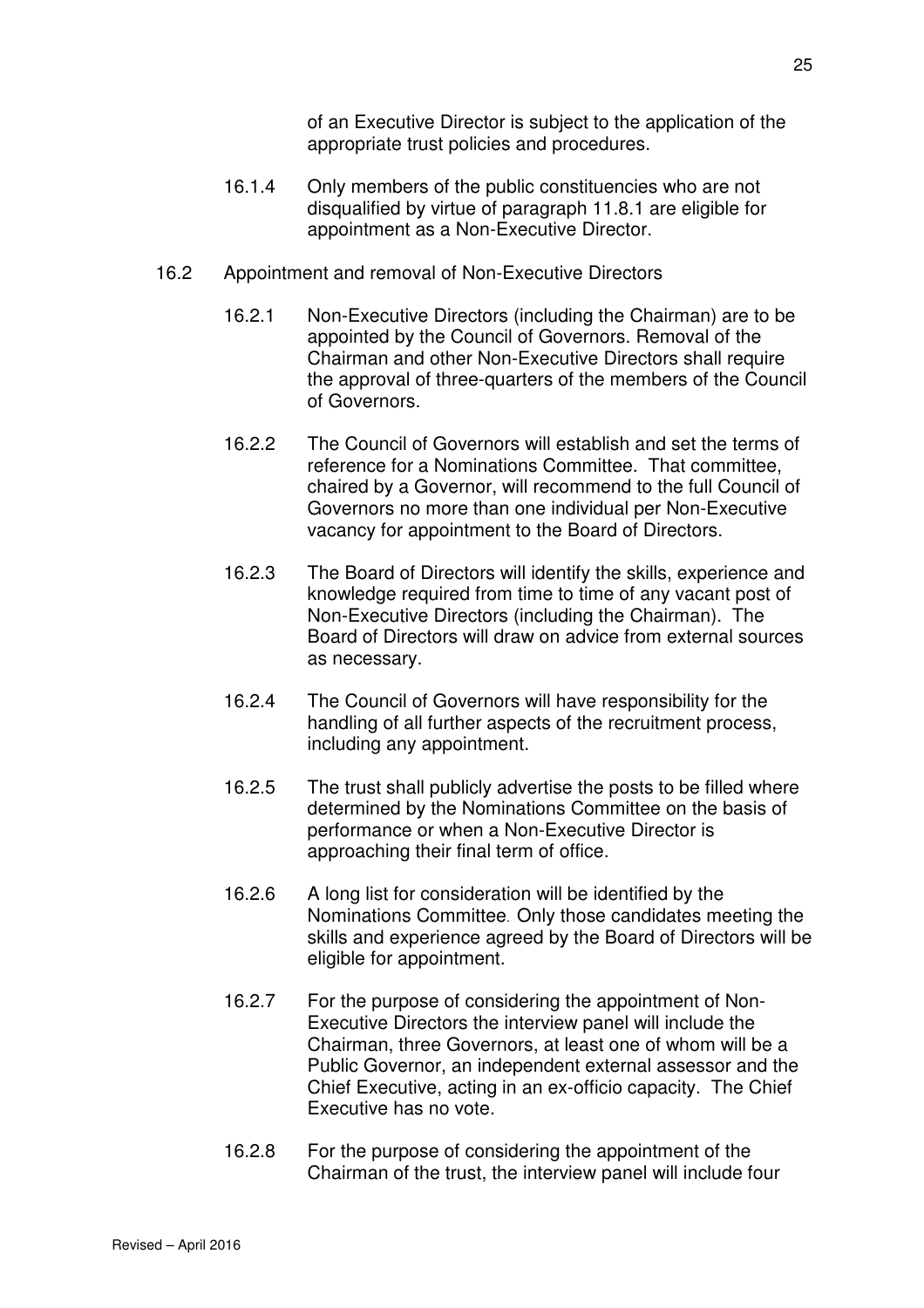Governors, two of whom will be Public Governors, an independent external assessor and the Chief Executive, acting in an ex-officio capacity. The Chief Executive has no vote.

- 16.3 Terms of office of Non-Executive Directors
	- 16.3.1 The Chairman and the Non-Executive Directors are to be appointed for a period of office in accordance with the terms and conditions of office decided by the Council of Governors at a general meeting. Non-Executive Directors will serve a three year period and will not normally exceed a maximum of three terms of office except in exceptional circumstances.
	- 16.3.2 Any terms beyond two terms (six years) should be subject to annual endorsement of the continued appointment by the Council of Governors.
- 16.4 Board of Directors roles and responsibilities
	- 16.4.1 The general duty of the Board of Directors, and of each Director individually, is to act with a view to promoting the success of the trust so as to maximise the benefits for the members of the trust as a whole and for the public.
	- 16.4.2 The business of the trust shall be managed by the Board of Directors who, subject to this constitution, shall exercise all the powers of the trust including:
		- 16.4.2.1 to act as the critical decision making body of the trust and to be accountable for the subsequent risks and liabilities that rest with this responsibility;
		- 16.4.2.2 to set the strategic direction of the trust within the overall limits detailed in the Licence by NHS Improvement;
		- 16.4.2.3 to define its annual and longer-term objectives and agree plans to achieve them;
		- 16.4.2.4 to oversee the delivery of its plan by monitoring performance against objectives and ensuring that corrective action is taken when necessary;
		- 16.4.2.5 to ensure effective financial stewardship through value for money, financial control, financial planning and strategy;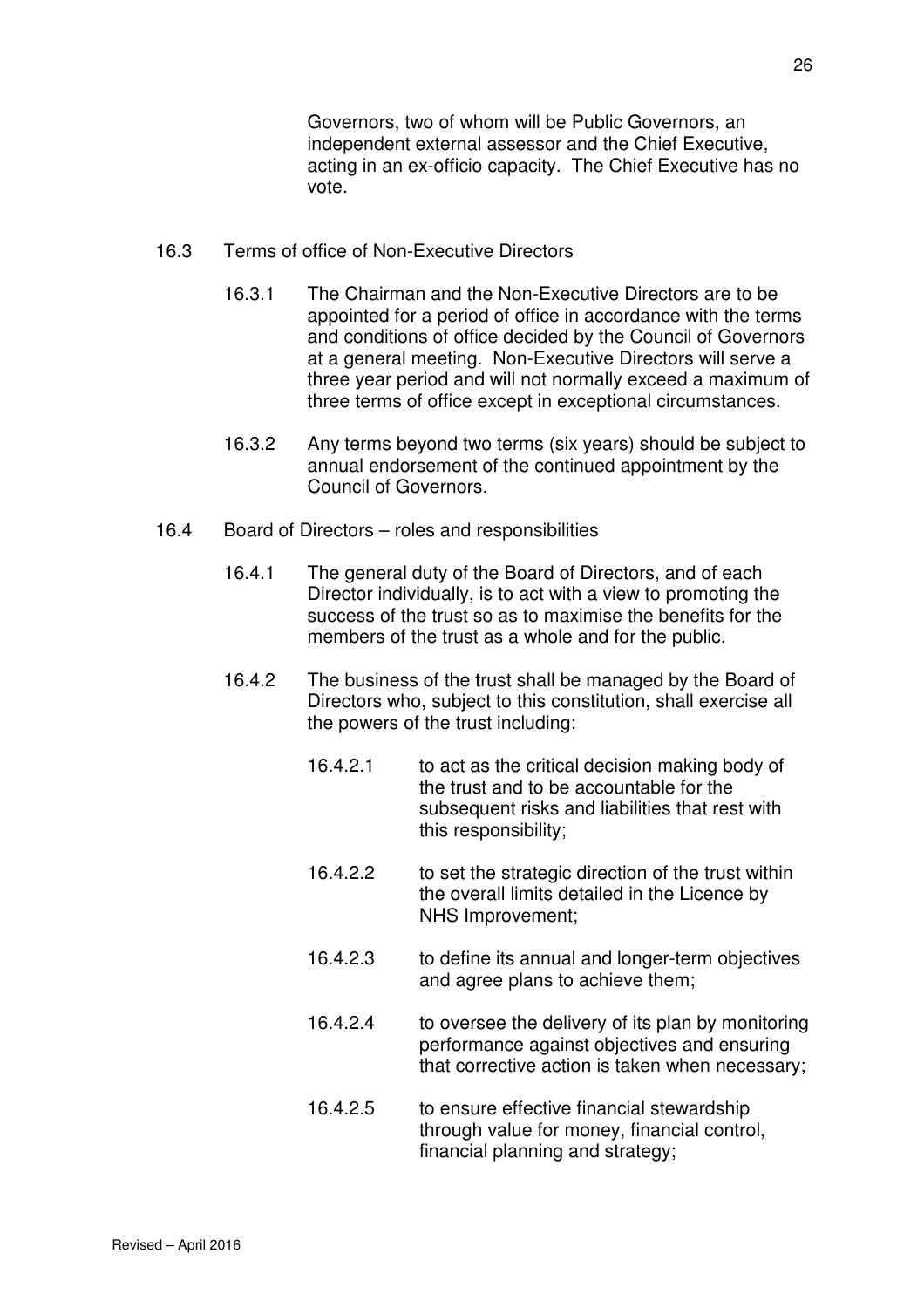- 16.4.2.6 to ensure high standards of corporate governance and personal behaviour are maintained in the conduct of business of the trust;
- 16.4.2.7 to ensure appropriate mechanisms for the appointment, appraisal and remuneration of staff;
- 16.4.2.8 to endeavour to ensure effective dialogue between the trust and the local community on its plans and performance and that these are responsive to the needs of the community; and,
- 16.4.2.9 to work collaboratively with the Council of Governors to ensure that each body understands their respective roles and responsibilities and develop practical ways of engaging and interacting with each other.
- 16.4.3 A third party dealing in good faith with the trust shall not be affected by any defect in the process by which Directors are appointed or any vacancy on the Board of Directors.
- 16.4.4 All Directors will adhere to the policies and procedures of the trust and shall act in the best interests of the trust at all times.
- 16.5 Vice Chairman
	- 16.5.1 For the purposes of enabling the proceedings of the trust to be conducted in the absence of the Chair, the Council of Governors will appoint a Non-Executive Director to be Vice Chair for such a period, not exceeding the remainder of their term as a Non-Executive Director of the trust.
- 16.6 Remuneration Committees
	- 16.6.1 The Remuneration Committee of Non-Executive Directors shall decide the terms and conditions of office, including remuneration and allowances, of the Executive Directors (including the Chief Executive). The Director of Workforce and Organisational Development shall be the Secretary to this Committee. The Chief Executive shall be in attendance at the request of the Committee. Neither the Director of Workforce and Organisational Development nor the Chief Executive shall be present to the discussion of their own remuneration.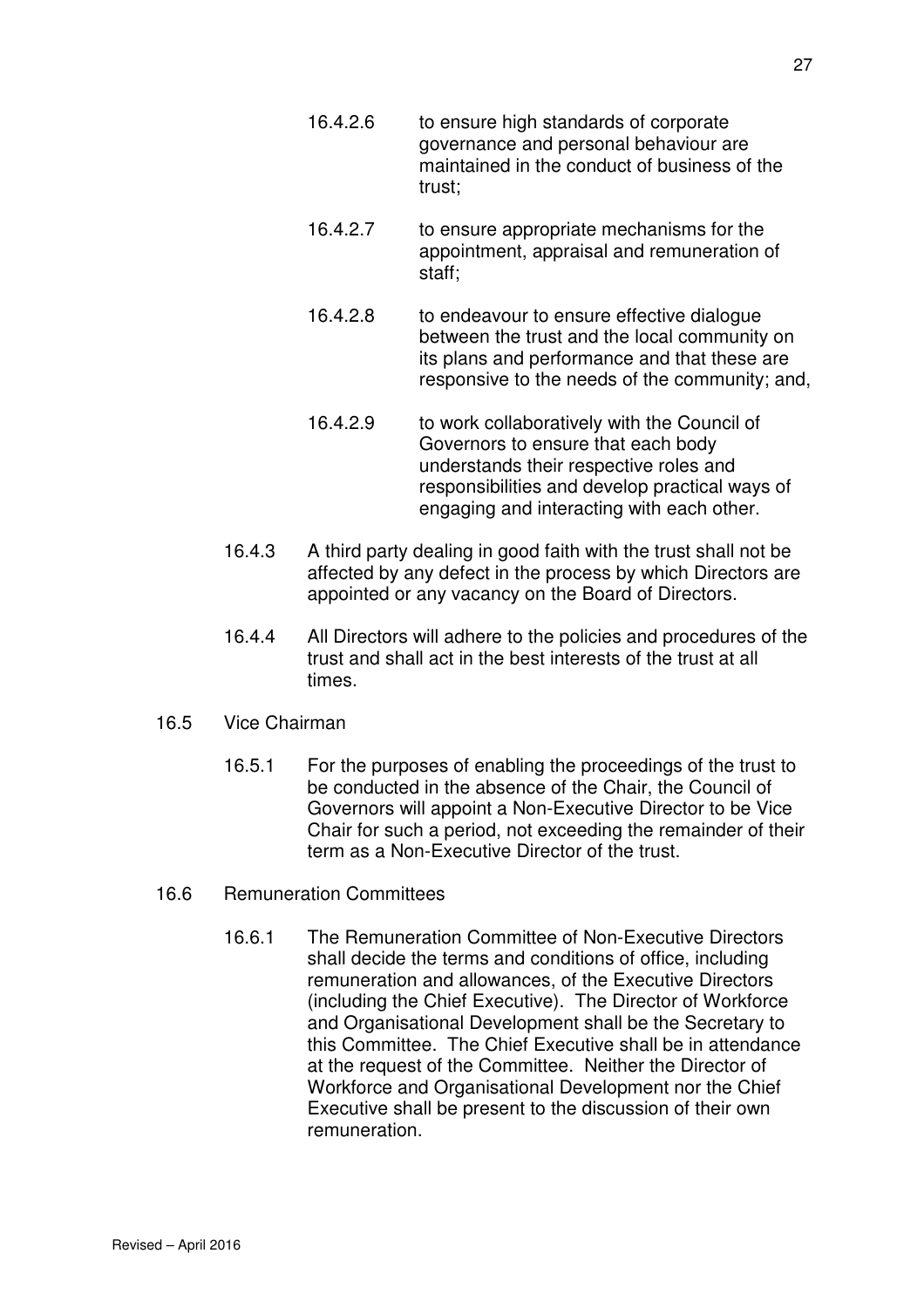- 16.6.2 The Remuneration Committee of Governors shall recommend to the Council of Governors the terms and conditions of office, including remuneration and allowances, of the Non-Executive Directors, including the Chairman.
- 16.6.3 The remuneration for Directors is to be disclosed in the annual report.

#### 16.7 Disqualification

- 16.7.1 A person may not become or continue as a Director of the trust if:
	- 16.7.1.1 they are not of good character;
	- 16.7.1.2 they do not have the qualifications, competence, skills and experience which are intrinsic for the work for which they are to be appointed, or have been appointed;
	- 16.7.1.3 they have been responsible for, been privy to, contributed to or facilitated any serious misconduct or mismanagement (whether unlawful or not) in the course of carrying out a regulated activity or providing a service which, if provided in England, would be a regulated activity;
	- 16.7.1.4 they have been adjudged bankrupt or their estate has been sequestrated and in either case they have not been discharged;
	- 16.1.7.5 they have made a composition or arrangement with, or granted a trust deed for, their creditors and have not been discharged in respect of it;
	- 16.7.1.6 they are the subject of a bankruptcy restriction order or an interim bankruptcy restriction order or an order to like effect made in Scotland or Northern Ireland;
	- 16.7.1.7 they are a person to whom a moratorium period under a debt relief order applied under Part VIIA (Debt Relief Order) of the Insolvency Act 1986;
	- 16.7.1.8 they are included on the children's barred list or the adults' barred list maintained under section 2 of the Safeguarding Vulnerable Groups Act 2006, or in any corresponding list maintained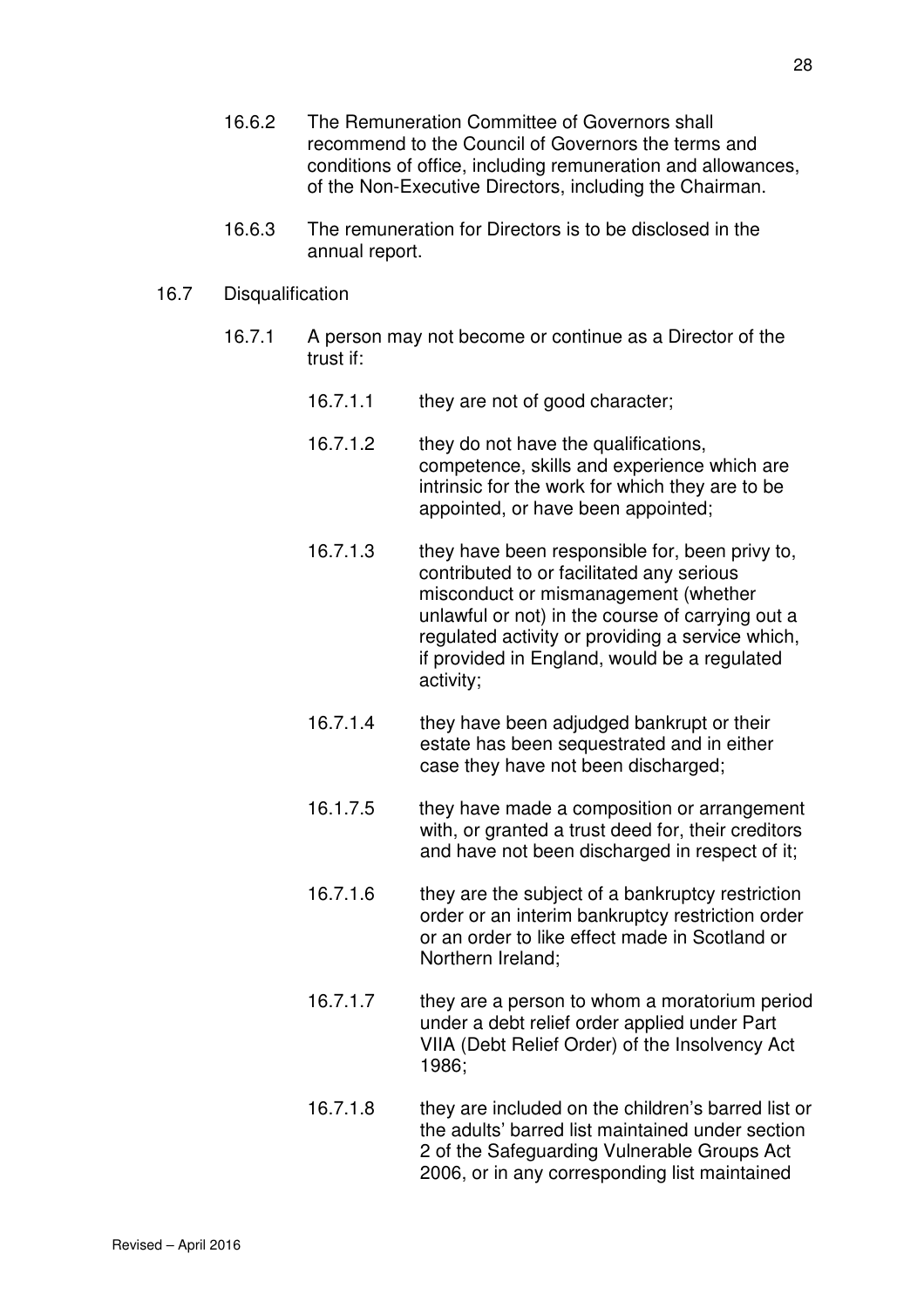under an equivalent enactment in force in Scotland or Northern Ireland;

- 16.7.1.9 they are prohibited from holding the relevant office or position or from carrying on the regulated activity, by or under enactment;
- 16.7.1.10 they have within the preceding five years been convicted in the British Islands of any offence, and a sentence of imprisonment (whether suspended or not) for a period of three months or more (without the option of a fine) was imposed on them;
- 16.7.1.11 any amount properly owing to the trust by them remains outstanding without good cause;
- 16.7.1.12 they are the subject of a disqualification order made under the Company Directors Disqualification Act 1986;
- 16.7.1.13 in the case of a Non-Executive Director, they are no longer a member of a public constituency;
- 16.7.1.14 they are a person whose tenure of office as a Chairman or as a member or Director of a health service body has been terminated on the grounds that their appointing is not in the interests of the health service, for nonattendance at meetings or for non-disclosure of a pecuniary interest;
- 16.7.1.15 they have had their name removed by a direction under paragraph 10 of the National Health Service (Performers Lists) Regulations 2004 or Section 151 of the 2006 Act (or similar provision elsewhere) and have not subsequently had their name included on such a list;
- 16.7.1.16 they have within the preceding two years been dismissed, for reasons considered to be inappropriate by the trust, from any paid employment with a health service body;
- 16.7.1.17 in the case of a Non-Executive Director they have without good reason failed to fulfil any training requirement established by the Board of Directors;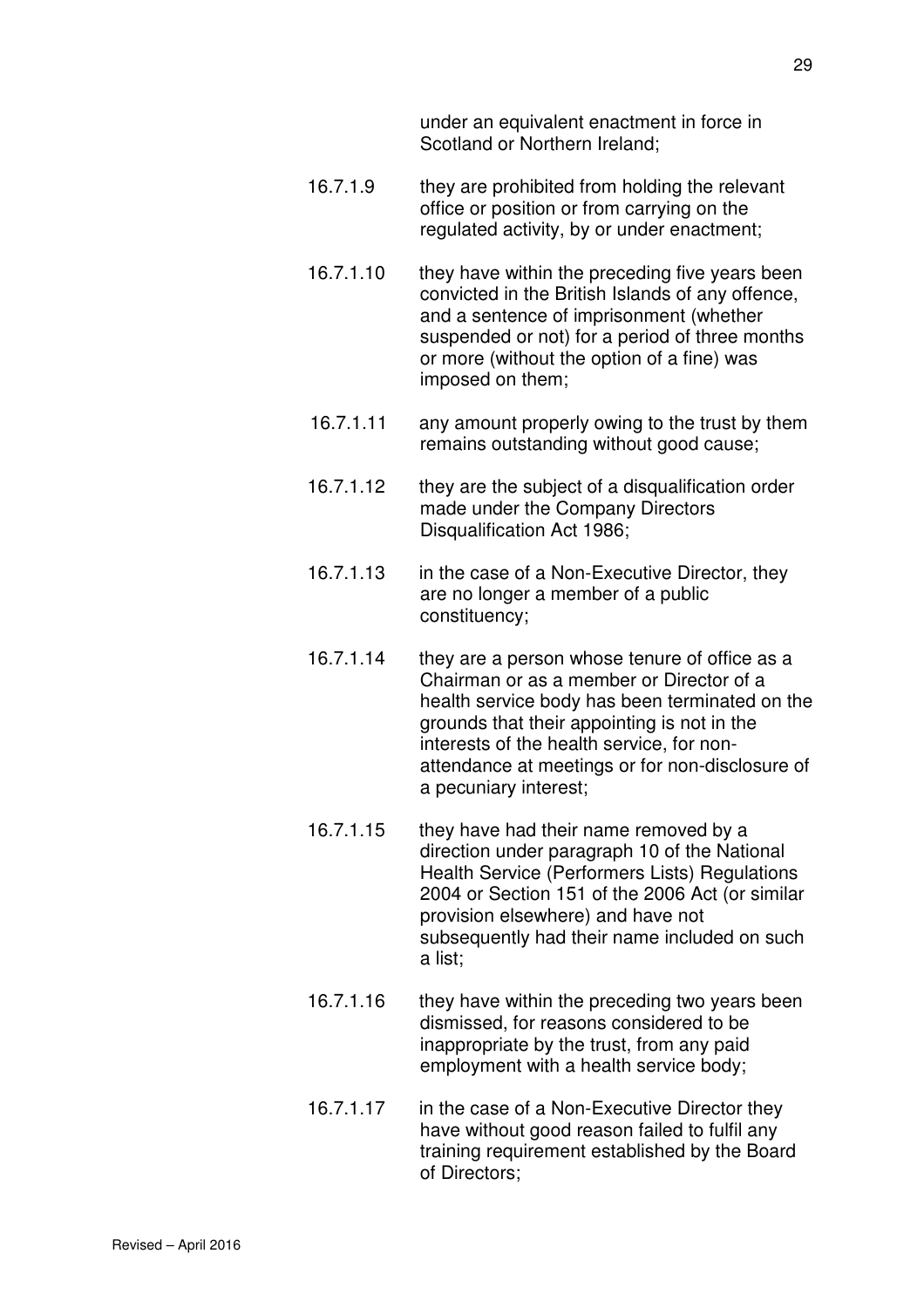have failed to sign and deliver to the Company Secretary, a statement in the form required by the Board of Directors, confirming acceptance of the code of conduct for Directors.

## 16.8 Meetings of the Board of Directors

- 16.8.1 Meetings of the Board of Directors shall be open to members of the public unless the Board of Directors decides otherwise in relation to all or part of such meetings having regard to the confidential nature of the business to be transacted, publicity on which would be prejudicial to the public interest. The Chairman may exclude any member of the public and representatives of the press from any meeting or part of meeting of the Board of Directors if they are interfering with or preventing the proper conduct of the meeting.
- 16.8.2 Before holding a meeting, the Board of Directors must send a copy of the agenda of the meeting and a copy of the draft minutes of the previous meeting to the Council of Governors.
- 16.8.3 The Board of Directors shall meet at the direction of the Chairman. Standing orders govern the proceedings and business of meetings. The proceedings shall not however be invalidated by any vacancy of its membership, or defect in a Director's appointment.
- 16.9 Committees and delegation
	- 16.9.1 The Board of Directors shall have a schedule of delegation. Any of the powers of the Board may be delegated, whether to a committee, group of Directors, or to an Executive Director, subject to the Board maintaining a list of powers reserved to itself.
	- 16.9.2 The Board of Directors shall appoint an Audit Committee of Non-Executive Directors to monitor the exercise of the external auditor's functions and perform such monitoring, reviewing and other functions as the Board of Directors shall consider appropriate. The Audit Committee shall function pursuant to its terms of reference.
- 16.10 Conflicts of interest
	- 16.10.1 The duties that a Director has by virtue of being a Director include in particular: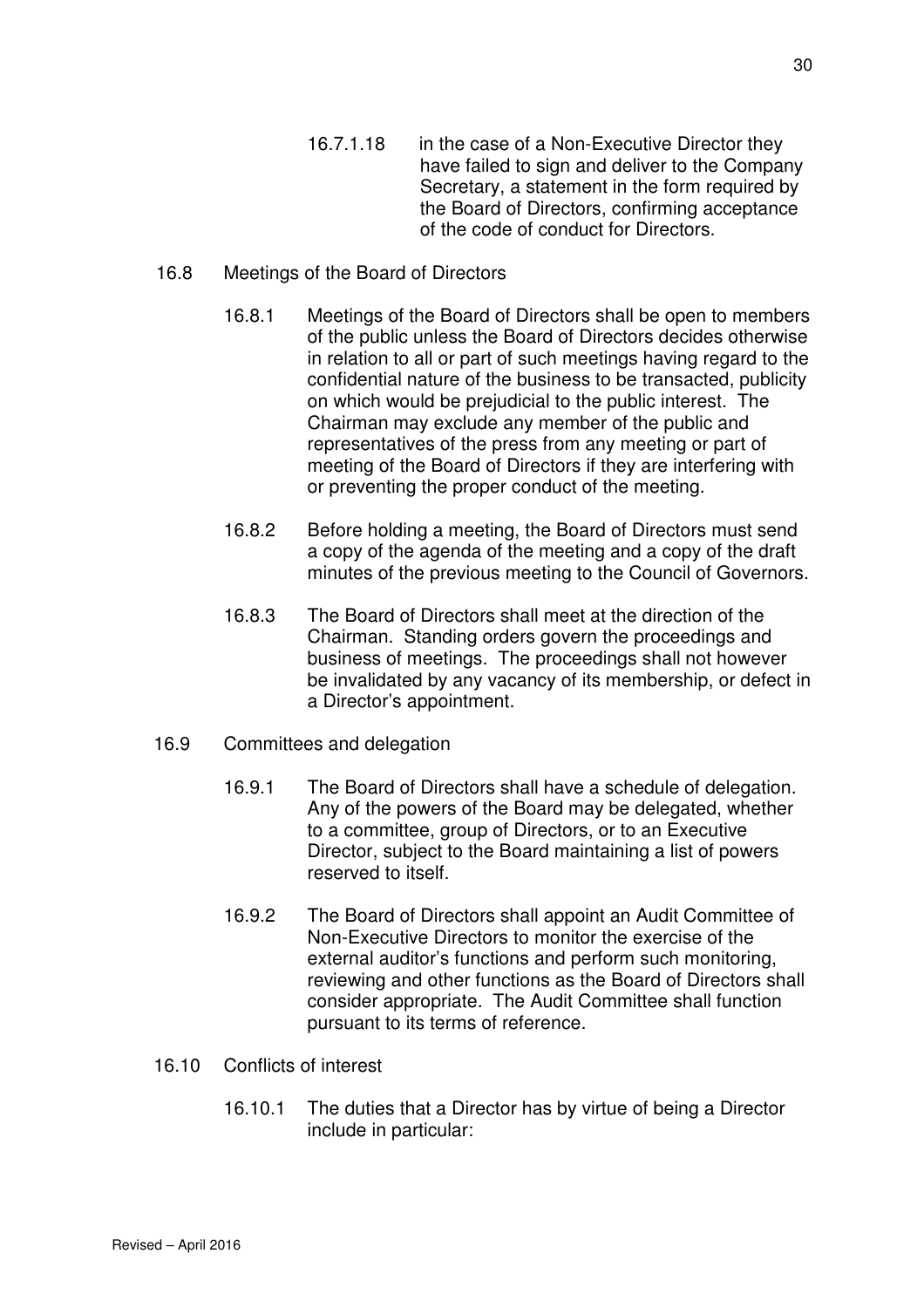- 16.10.1.2 a duty not to accept a benefit from a third party by reason of being a Director or doing (or not doing) anything in that capacity.
- 16.10.2 The duty referred to in sub-paragraph 16.10.1.1 of this constitution is not infringed if:

interests of the trust;

- 16.10.2.1 the situation cannot reasonably be regarded as likely to give rise to a conflict of interest; or
- 16.10.2.2 the matter has been authorised in accordance with this constitution.
- 16.10.3 The duty referred to in sub-paragraph 16.10.1.2 is not infringed if acceptance of the benefit cannot reasonably be regarded as likely to give rise to a conflict of interest.
- 16.10.4 In sub-paragraph 16.10.1.2 of this constitution. "third party" means a person other than:
	- 16.10.4.1 the trust; or
	- 16.10.4.2 a person acting on its behalf.
- 16.10.5 If a Director has in any way a direct or indirect interest in a proposed transaction or arrangement with the trust, which includes a relevant and material interest in a matter as defined in Annex E and at 16.10.10 below, the Director must declare the nature and extent of that interest to the other Directors and it shall be recorded at the earliest opportunity and before the next meeting of the Board of Directors in a register of interests. The Director in question:
	- 16.10.5.1 shall not be present except with the permission of the Board of Directors in any discussion of the matter; and,
	- 16.10.5.1 shall not vote on the issue (and if by inadvertence they do remain and vote, their vote shall not be counted).
	- 16.10.5.3 It shall be a disciplinary offence on the part of a Director wilfully to fail to disclose any interest required to be disclosed under the preceding paragraph.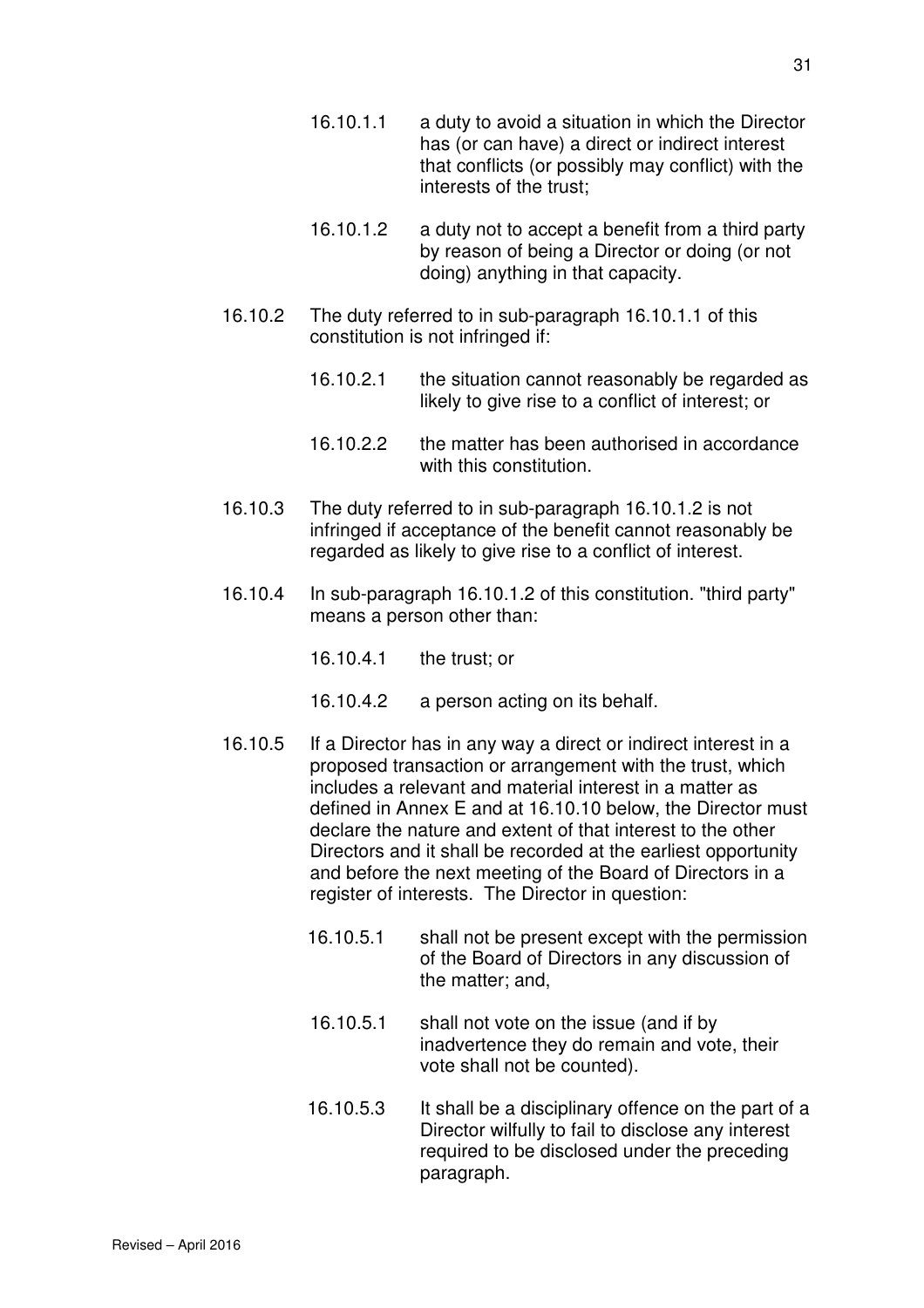- 16.10.6 Any declaration required by this paragraph 16.10 must be made before the trust enters into the transaction or arrangement.
- 16.10.7 If a declaration under this paragraph 16.10 proves to be, or becomes inaccurate or incomplete, a further declaration must be made.
- 16.10.8 This paragraph 16.10 of the constitution does not require a declaration of an interest of which the Director is not aware or where the Director is not aware of the transaction or arrangement in question.
- 16.10.9 A Director need not declare an interest:
	- 16.10.9.1 If it cannot reasonably be regarded as likely to give rise to a conflict of interest;
	- 16.10.9.1 If, or to the extent that, the Directors are already aware of it;
	- 16.10.9.2 If, or to the extent that, it concerns terms of the Director's appointment that have been or are to be considered:
		- 16.10.9.2.1 By a meeting of the Board of Directors; or
		- 16.10.9.2.2 By a committee of the Directors appointed for the purpose under this constitution.
- 16.10.10 A material interest in a matter, as defined in Annex E, is any interest held by a Director, their spouse or partner, or a member of immediate family, in any firm or company or business which in connection with the matter is trading with the trust or is likely to be considered as a potential trading partner with the trust. The exceptions which shall not be treated as material interests are as follows:
	- 16.10.10.1 shares not exceeding 1% of the total shares in issue held in any company whose shares are listed on any public exchange; and,
	- 16.10.10.2 an employment contract with an appointing organisation held by a Non-Executive Director.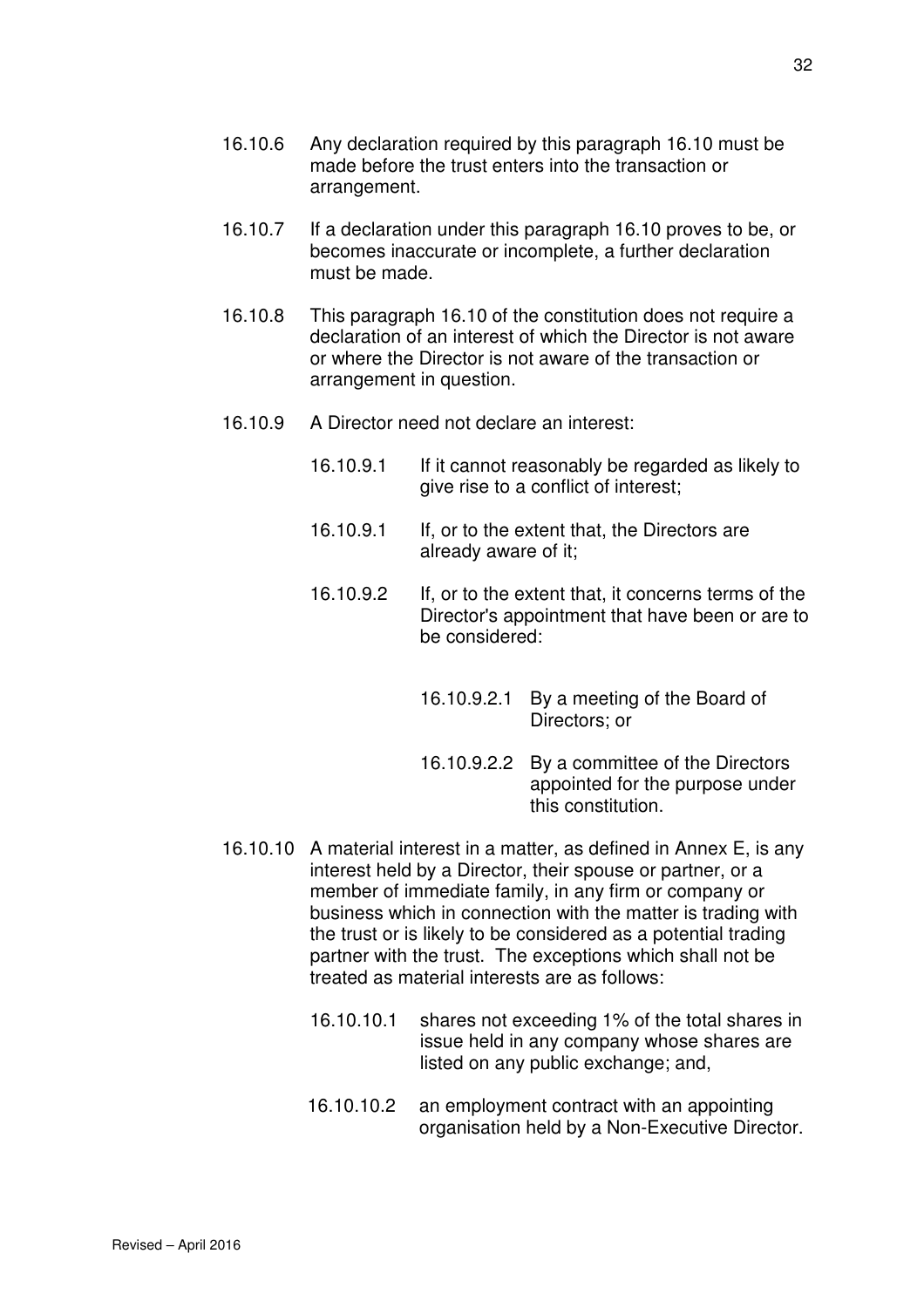#### 16.11 Expenses

16.11.1 The trust may pay travelling and other expenses to Executive Directors and Non-Executive Directors at such rates as it decides.

#### **17 Roles and responsibilities of the Secretary of the trust**

- 17.1 The trust shall have a Secretary. The Secretary shall not be a member of the Council of Governors or the Chief Executive or the Finance Director. The Secretary may be styled as the Company Secretary whose functions shall include responsibility for:
	- 17.1.1 acting as Secretary to the Council of Governors and the Board of Directors and such committees as may from time to time be required by either the Board or Council;
	- 17.1.2 summoning and attending all meetings of the Council of Governors and the Board of Directors and keeping the minutes of those meetings;
	- 17.1.3 keeping the register of members and other registers required by this constitution to be kept;
	- 17.1.4 publishing to members, in appropriate form, information about the trust's affairs; and
	- 17.1.5 preparing and sending to NHS Improvement, and any other statutory body, all returns which are required to be made.

## **18 Registers**

- 18.1 The trust is to have:
	- 18.1.1 a register of members showing, in respect of each member, the constituency to which he belongs and, where there are classes within it, the class to which he belongs;
	- 18.1.2 a register of the Council of Governors;
	- 18.1.3 a register of interests of the Council of Governors;
	- 18.1.4 a register of Directors; and
	- 18.1.5 a register of interests of the Board of Directors.
- 18.2 The Foundation Trust Office shall remove from the register of members the name of any member who ceases to be entitled to be a member under the provisions of this constitution, or opts out under the staff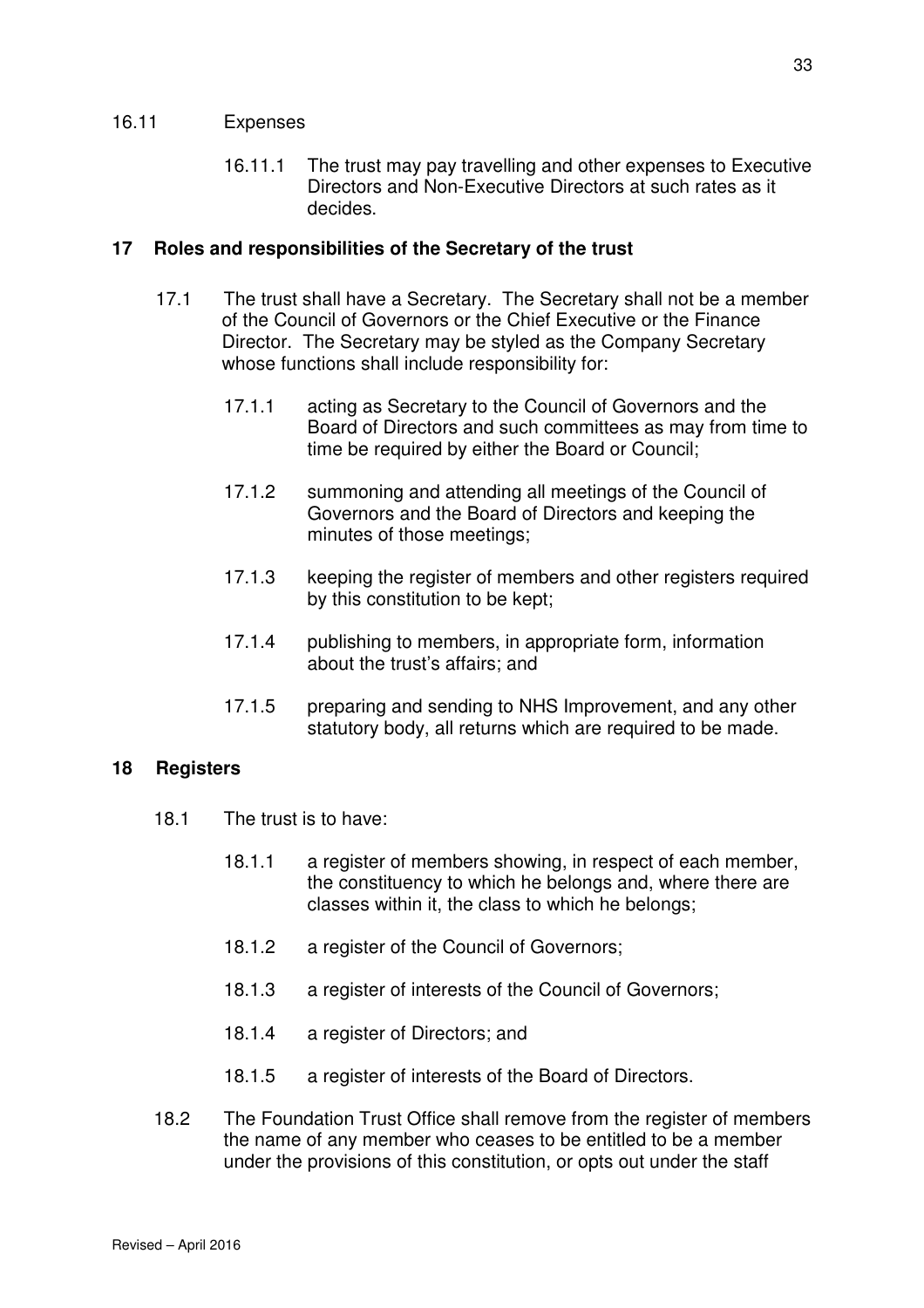membership scheme, and will add the name of anyone who applies to be and becomes a member.

- 18.3 The trust shall not make any part of its registers available for inspection by members of the public which shows details of any member of the trust, if the member so requests.
- 18.4 So far as the registers are required to be made available:
	- 18.4.1 they are to be available for inspection free of charge at all reasonable times; and
	- 18.4.2 a person who requests a copy of, or extract from, the registers is to be provided with a copy or extract.
- 18.5 If the person requesting a copy or extract is not a member of the trust, the trust may impose a reasonable charge for doing so.

#### **19 Public documents**

- 19.1 The following documents of the trust are to be available for inspection by members of the public at all reasonable times and shall be available on the trust's website, in line with the trust's Freedom of Information Policy:
	- 19.1.1 a copy of the current constitution;
	- 19.1.2 a copy of the latest annual accounts and of any report of the external auditor on them;
	- 19.1.3 a copy of the report of any other external auditor of the trust's affairs appointed by the Council of Governors;
	- 19.1.4 a copy of the latest annual report;
- 19.2 The trust shall also make the following documents relating to a special administration of the trust available for inspection by members of the public free of charge at all reasonable times:
	- 19.2.1 a copy of any order made under section 65D (appointment of trust special administrator), 65J (power to extend time), 65KC (action following Secretary of State's rejection of final report), 65L (trusts coming out of administration) or 65LA (trusts to be dissolved) of the 2006 Act;
	- 19.2.2 a copy of any report laid under section 65D (appointment of trust special administrator) of the 2006 Act;
	- 19.2.3 a copy of any information published under section 65D (appointment of trust special administrator) of the 2006 Act;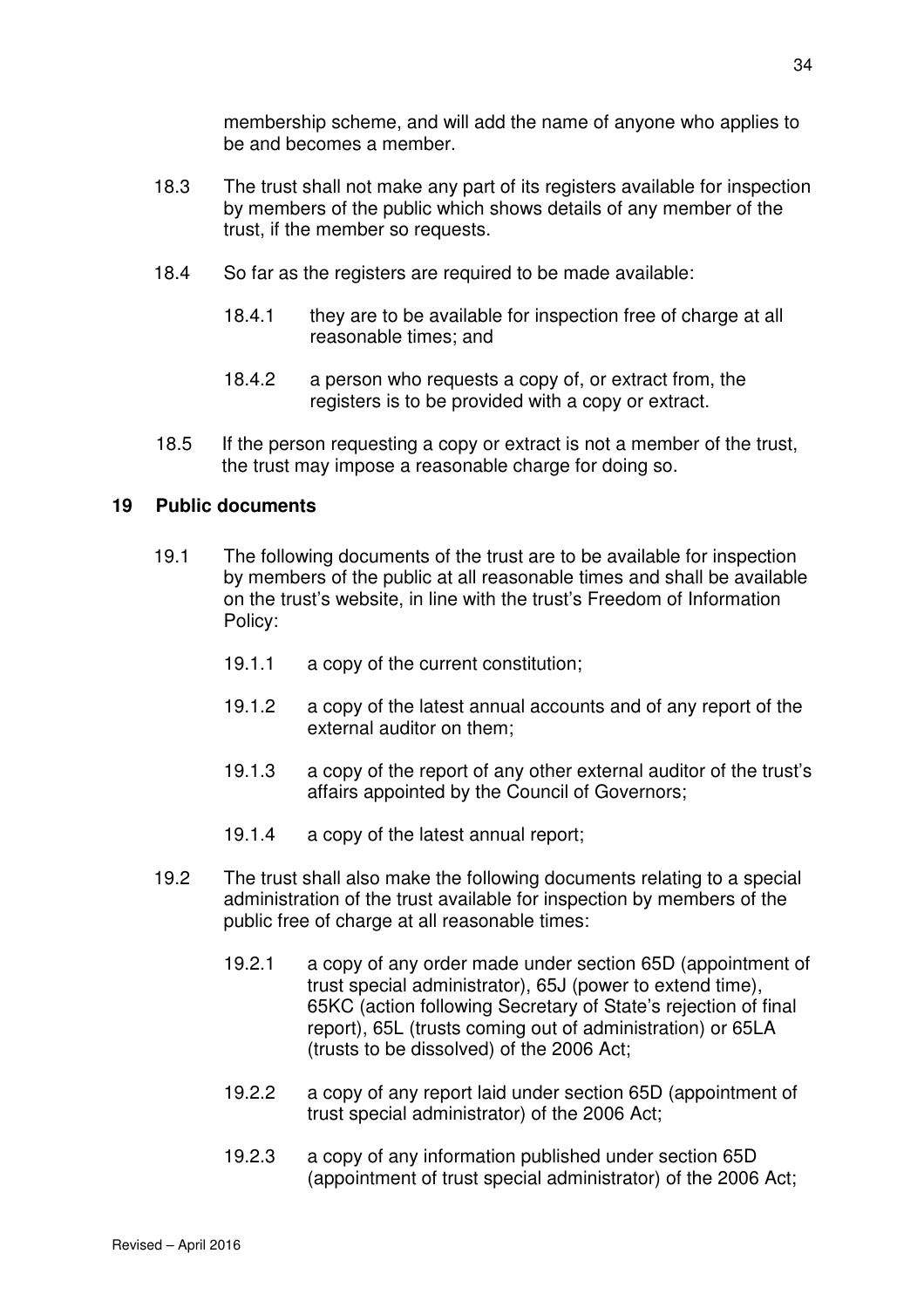- 19.2.5 a copy of any statement provided under section 65F (administrator's draft report) of the 2006 Act;
- 19.2.6 a copy of any notice published under section 65F (administrator's draft report), 65G (consultation plan), 65H (consultation requirements), 65J (power to extend time), 65KA (NHS Improvement's decision), 65KB (Secretary of State's response to NHS Improvement's decision), 65KC (action following Secretary of State's rejection of final report) or 65KD (Secretary of State's response to re-submitted final report) of the 2006 Act;
- 19.2.7 a copy of any statement published or provided under section 65G (consultation plan) of the 2006 Act;
- 19.2.8 a copy of any final report published under section 65I (administrator's final report) of the 2006 Act;
- 19.2.9 a copy of any statement published under section 65J (power to extend time) or 65KC (action following Secretary of State's rejection of final report) of the 2006 Act; and,
- 19.2.10 a copy of any information published under section 65M (replacement of trust special administration) of the 2006 Act.
- 19.3 Any person who requests a copy of, or extract from any of the above documents, is to be provided with a copy. If the person requesting a copy or extract is not a member of the trust, the trust may impose a reasonable charge for doing so.

#### **20 External auditor**

- 20.1 The trust is to have an external auditor and is to provide the auditor with every facility and all information which he may reasonably require for the purposes of his functions under Schedule 10 to the 2006 and paragraph 23 of Schedule 7 to the 2006 Act.
- 20.2 A person may only be appointed as the external auditor if he (or in the case of a firm of each of its members) is a member of one or more of the bodies referred to in paragraph 23 (4) of Schedule 7 to the 2006 Act.
- 20.3 The Council of Governors at a general meeting shall appoint or remove the trust's external auditors.
- 20.4 The external auditor is to carry out his duties in accordance with Schedule 15 to the 2006 Act and in accordance with any directions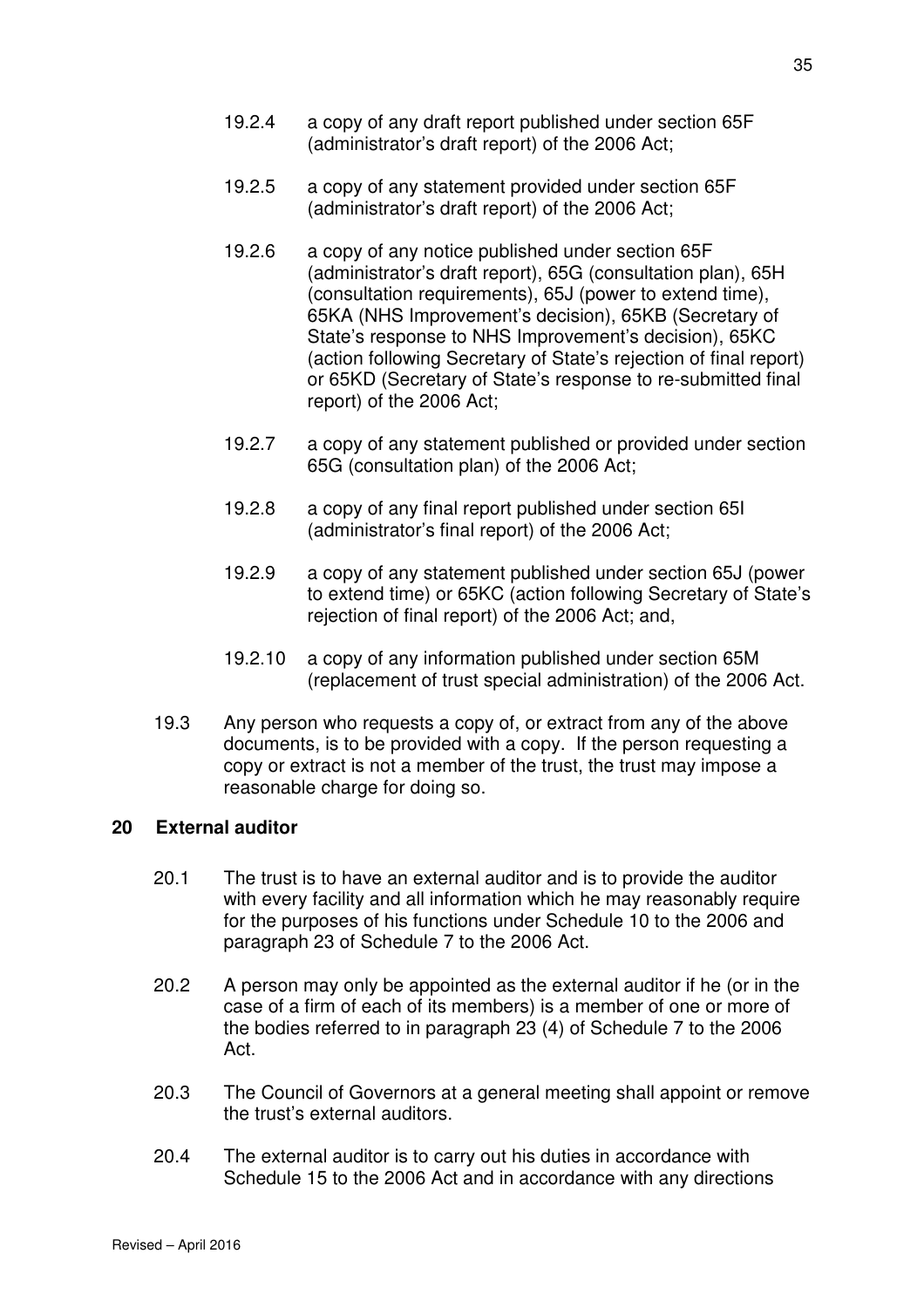given by NHS Improvement on standards, procedures and techniques to be adopted.

 20.5 The Board of Directors shall nominate a list of external auditors to be considered for appointment by the Council of Governors and may resolve that external auditors be appointment to review any other aspect of the trust's performance. Any such external auditors are to be appointed by the Council of Governors.

## **21 Accounts**

- 21.1 The trust must keep proper accounts and proper records in relation to the accounts.
- 21.2 NHS Improvement may, with the approval of the Secretary of State, give directions to the trust as to the content and form of the accounts.
- 21.3 The accounts are to be audited by the trust's external auditor.
- 21.4 The trust shall prepare in respect of each financial year annual accounts in such form as NHS Improvement may with the approval of the Secretary of State direct.
- 21.5 The annual accounts, any report of the external auditor on them, and the annual report are to be presented and considered at a Council of Governors meeting. The trust may combine a meeting of the Council of Governors convened for the purposes of this paragraph with the Annual Members' Meeting.
- 21.6 The trust shall lay a copy of the annual accounts, and any report of the external auditor on them, before Parliament and send copies of those documents to NHS Improvement within such period as NHS Improvement may direct.

# **22 Annual reports, forward plans and non-NHS work**

- 22.1 The trust is to prepare annual reports and send them to NHS Improvement.
- 22.2 The trust shall give information as to its forward planning in respect of each financial year to NHS Improvement. The document containing this information is to be prepared by the Directors, and in preparing the document, the Board of Directors must have regard to the views of the Council of Governors.
- 22.3 Each forward plan must include information about:
	- 22.3.1 the activities other than the provision of goods and services for the purposes of the health service in England that the trust proposes to carry on; and.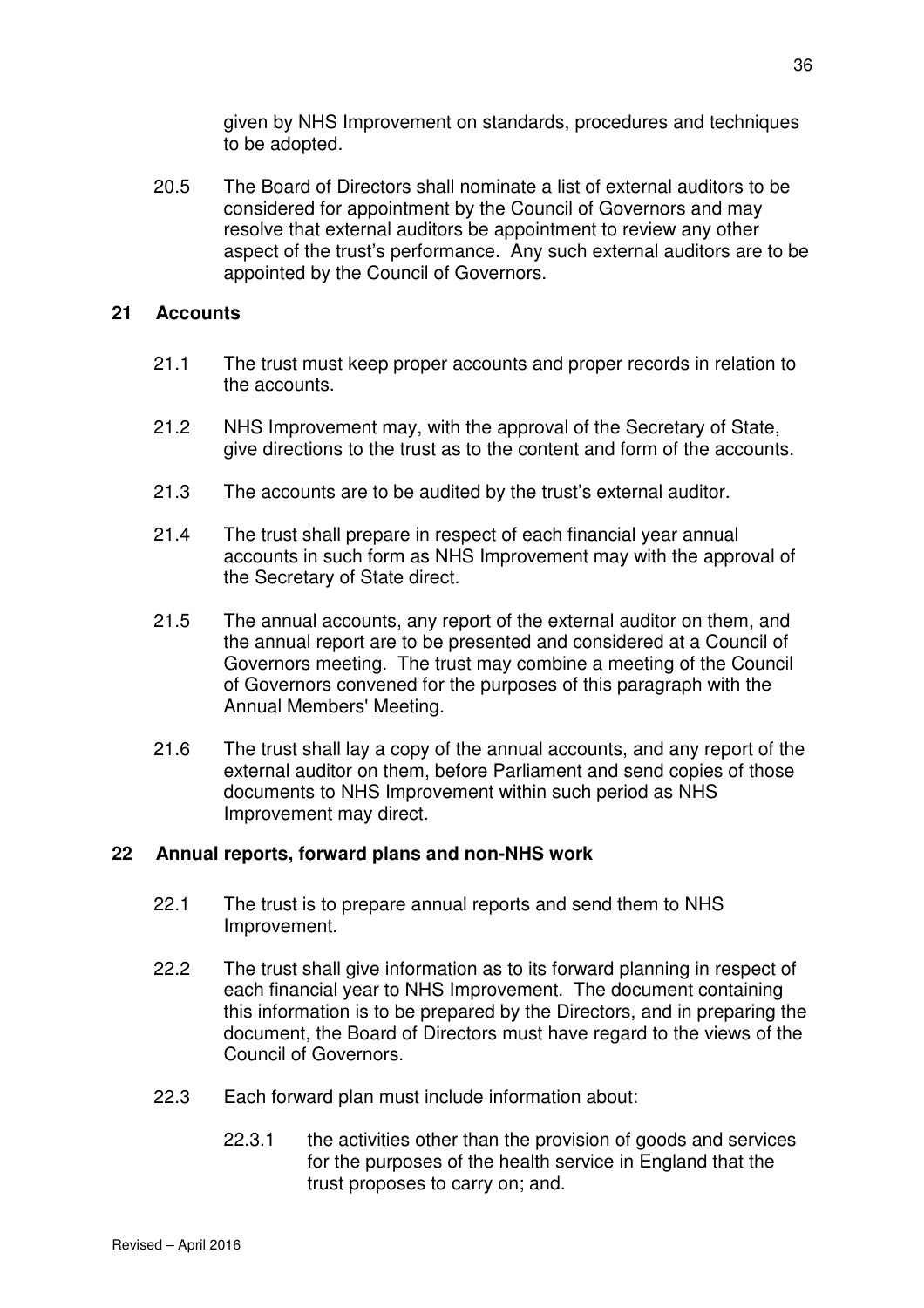- 22.3.2 the income it expects to receive from doing so.
- 22.4 Where a forward plan contains a proposal that the trust carry on an activity of a kind mentioned in sub-paragraph 22.3.1, the Council of Governors must:
	- 22.4.1 determine whether it is satisfied that the carrying on of the activity will not to any significant extent interfere with the fulfilment by the trust of its principal purpose or the performance of its other functions; and
	- 22.4.2 notify the Directors of the trust of its determination.
- 22.5 A trust which proposes to increase by 5% or more the proportion of its total income in any financial year attributable to activities other than the provision of goods and services for the purposes of the health service in England may implement the proposal only if more than half of the members of the Council of Governors of the trust voting approve its implementation.

# **23 Presentation of the annual accounts and reports to the Governors and members**

- 23.1 The following documents are to be presented to the Council of Governors at a general meeting of the Council of Governors for consideration:
	- 23.1.1 the annual accounts;
	- 23.1.2 any report of the external auditor on them; and
	- 23.1.3 the annual report.
- 23.2 The documents shall also be presented to the members of the trust at the Annual Members' Meeting with at least one member of the Board of Directors in attendance.
- 23.3 The trust may combine a meeting with the Council of Governors convened for the purposes of sub-paragraph 23.1 with the Annual Members' Meeting.

### **24 Indemnity**

24.1 The Council of Governors and the Board of Directors and officers of the trust, acting honestly and in good faith, will be indemnified against personal liability incurred in the execution or purported execution of their functions, save where they have acted recklessly. Any costs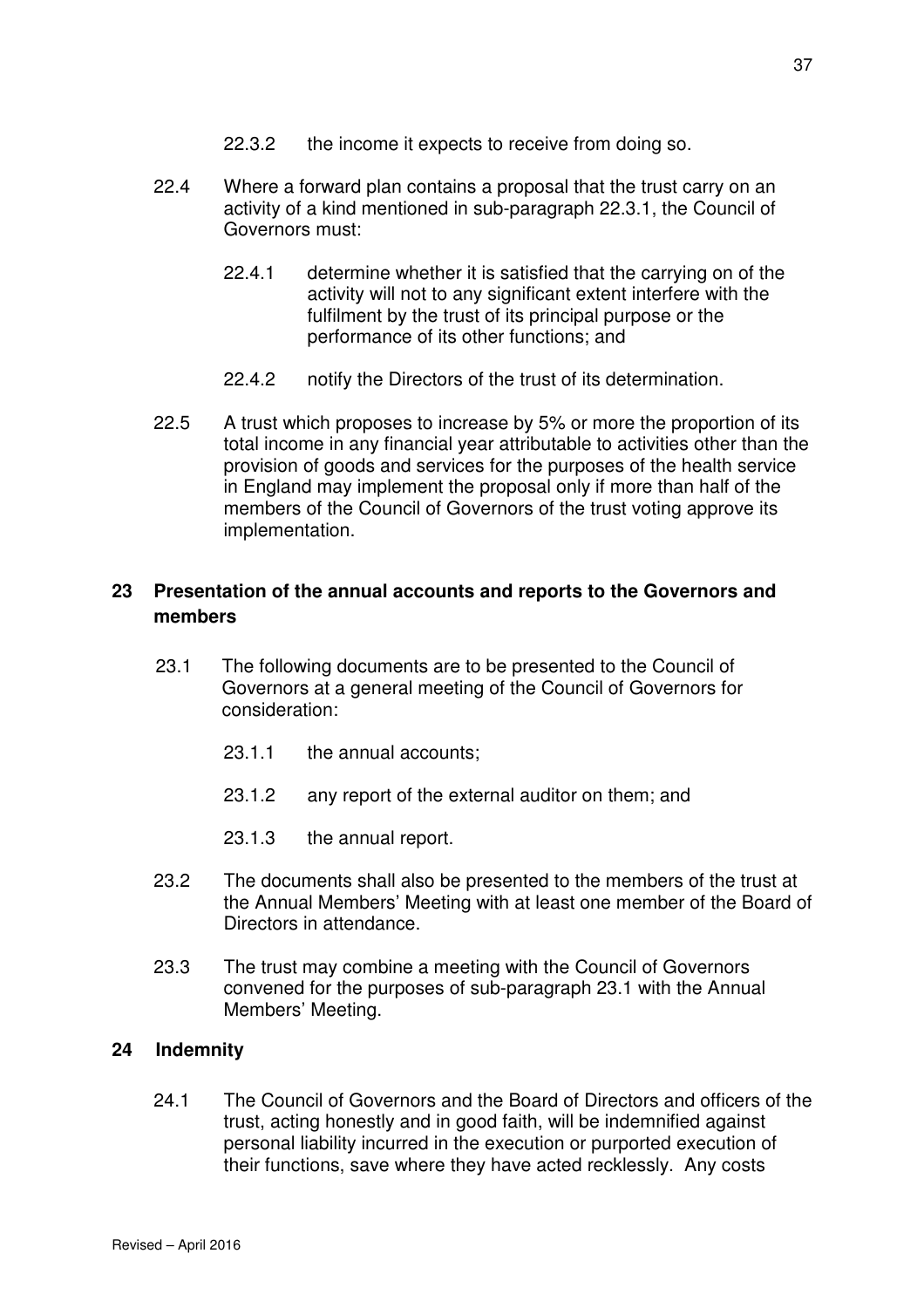arising in this way will be met by the trust. The trust may purchase and maintain insurance against this risk.

### **25 Execution of documents**

- 25.1 The trust is to have a seal, but this is not to be affixed except under the authority of the Board of Directors.
- 25.2 A document purporting to be duly executed under the trust's seal, or to be signed on its behalf, is to be received in evidence and, unless the contrary is proved, taken to be so executed or signed.

### **26 Dispute resolution procedures**

- 26.1 Other than where specified in the constitution or the standing orders of the Council of Governors, questions of eligibility, procedure and administrative matters in relation to governorship or meetings of members or Governors shall be determined by the Secretary, with the right of appeal to a committee of the Council of Governors convened for the purpose of this, whose decision shall be final and binding except in the case of manifest error.
- 26.2 Other than where specified in the constitution or the standing orders for the Board of Directors, questions of procedure and administrative matters in relation to directorship or meetings of Directors shall be determined by the Secretary, with the right of appeal to the Board of Directors convened for the purpose of this, whose decision shall be final and binding except in the case of manifest error.

## **27 Amendment of the constitution**

- 27.1 No amendment shall be made to this constitution unless:
	- 27.1.1 More than half of the members of the Council of Governors of the trust voting approve the amendments; and,
	- 27.1.2 More than half of the members of the Board of Directors of the trust voting approve the amendments.
- 27.2 Amendments made under paragraph 27.1 take effect as soon as the conditions in that paragraph are satisfied, but the amendment has no effect in so far as the constitution would, as a results of the amendment, not accord with schedule 7 of the 2006 Act.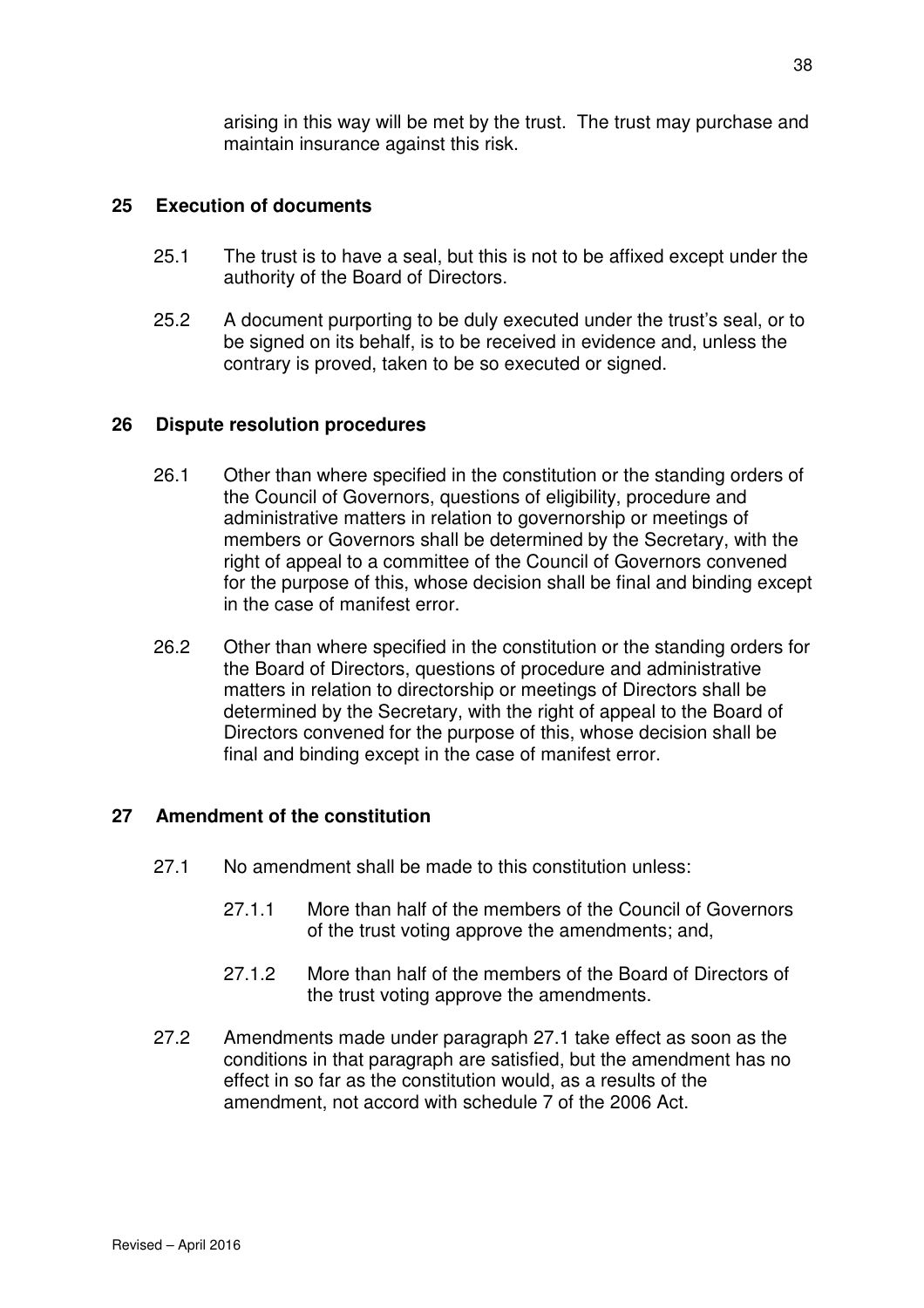- 27.3 Where an amendment is made to the constitution in relation to the powers or duties of the Council of Governors, or otherwise with respect to the role that the Council of Governors has as part of the trust:
	- 27.3.1 at least one member of the Council of Governors must attend the next Annual Members' Meeting and present the amendment; and,
	- 27.3.2 the trust must give the members an opportunity to vote on whether they approve the amendment.
- 27.4 If more than half of the members voting approve the amendment, the amendment continues to have effect, otherwise it ceases to have effect and the trust must take such steps as are necessary as a result.
- 27.5 Amendments by the trust of its constitution are to be notified to NHS Improvement. For the avoidance of doubt, NHS Improvement's functions do not include a power or duty to determine whether or not the constitution as a result of the amendments accords with Schedule 7 of the 2006 Act.

## **28 Mergers etc. and significant transactions**

- 28.1 The trust may only apply for a merger, acquisition, separation or dissolution with the approval of more than half of the members of the Council of Governors.
- 28.2 The trust may enter into a significant transaction only if more than half of the members of the Council of Governors of the trust voting approve entering into the transaction.
- 28.3 Significant transaction means a transaction which would not otherwise require the approval of the Council of Governors under paragraph 28.1 above which meets any one of the criteria below:

### **Assets:**

The gross assets subject to the transaction are greater than 25% of the trust's existing gross assets.

### **Income:**

The income attributable to the assets or the contract associated with the transaction is greater than 25% of the trust's overall income.

### **Consideration to total trust capital**

The gross capital of the company or business being acquired/divested, is greater than 25% of the total capital of the trust following completion, or the effects on the total capital of the trust resulting from a transaction.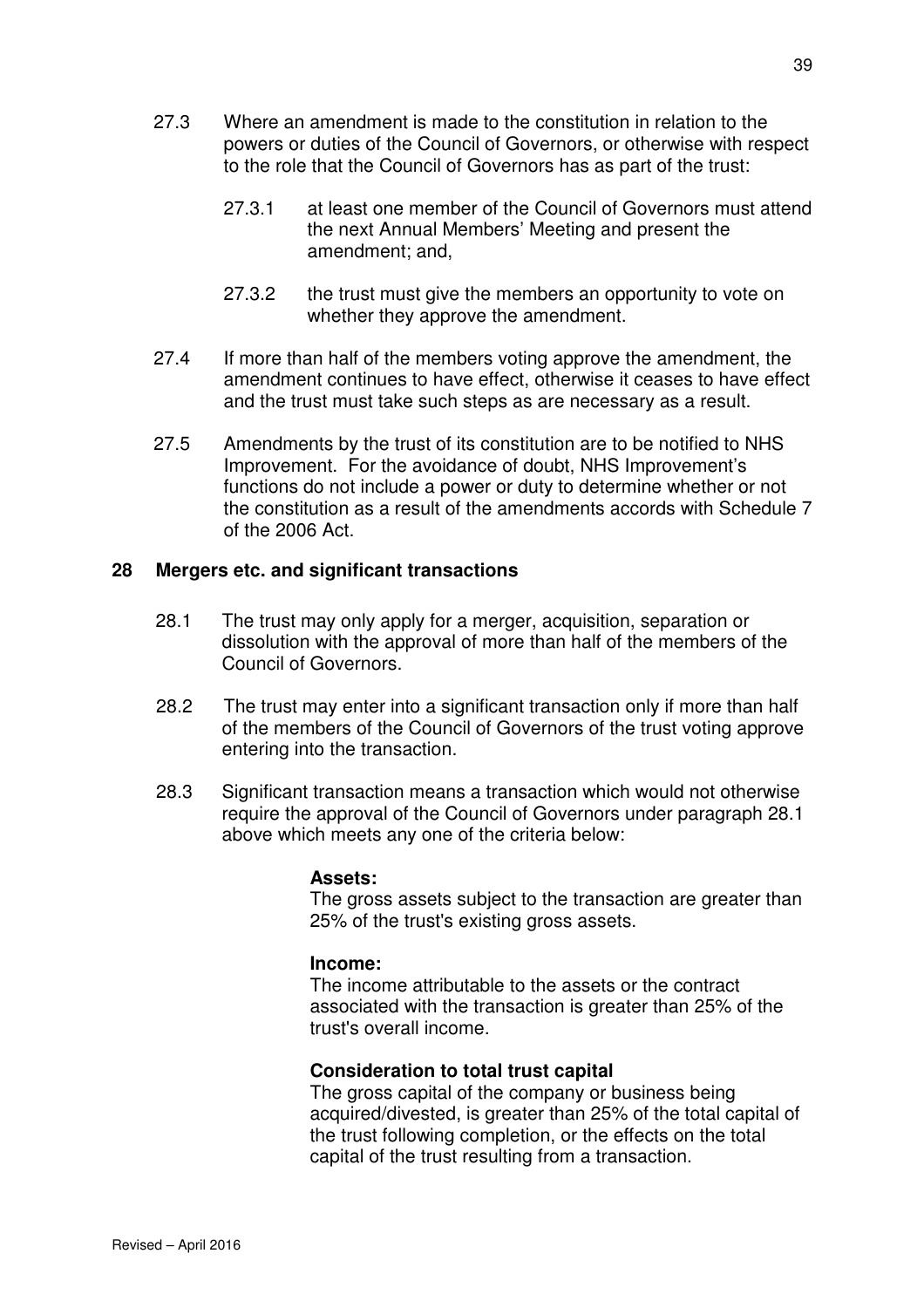- 28.4 For the purposes of this paragraph:
	- 28.4.1 "gross assets" is the total of fixed assets and current assets;
	- 28.4.2 "gross capital" is the market value of the target's shares and debt securities, plus the excess of current liabilities over current assets; and
	- 28.4.3 "total capital" is the taxpayers' equity.
- 28.5 Material transaction means:
	- 28.4.1 If a transaction meets the criteria above, but the details are greater than 10% of the assets, income or total capital of the trust, it is considered to be a material transaction. Material transactions do not require more than half of the Council of Governors to vote to approve entering into the transaction however, the trust would undertake consultation with the Council of Governors prior to entering into a material transaction.

## **29 Head office and website**

- 29.1 The trust's head office is at:
	- 29.1.1 Harrogate and District NHS Foundation Trust, Lancaster Park Road, Harrogate, HG2 7SX.
- 29.2 The trust maintains a website, the current address of which is:

29.2.1 www.hdft.nhs.uk

- 29.3 The trust will display its name on the outside of its head office and at every other place at which it carries on business, and on its business letters, notices, advertisements and other publications.
- 29.4 Changes to the address and website will require a change to the constitution and will need to be approved by the Board of Directors and Council of Governors.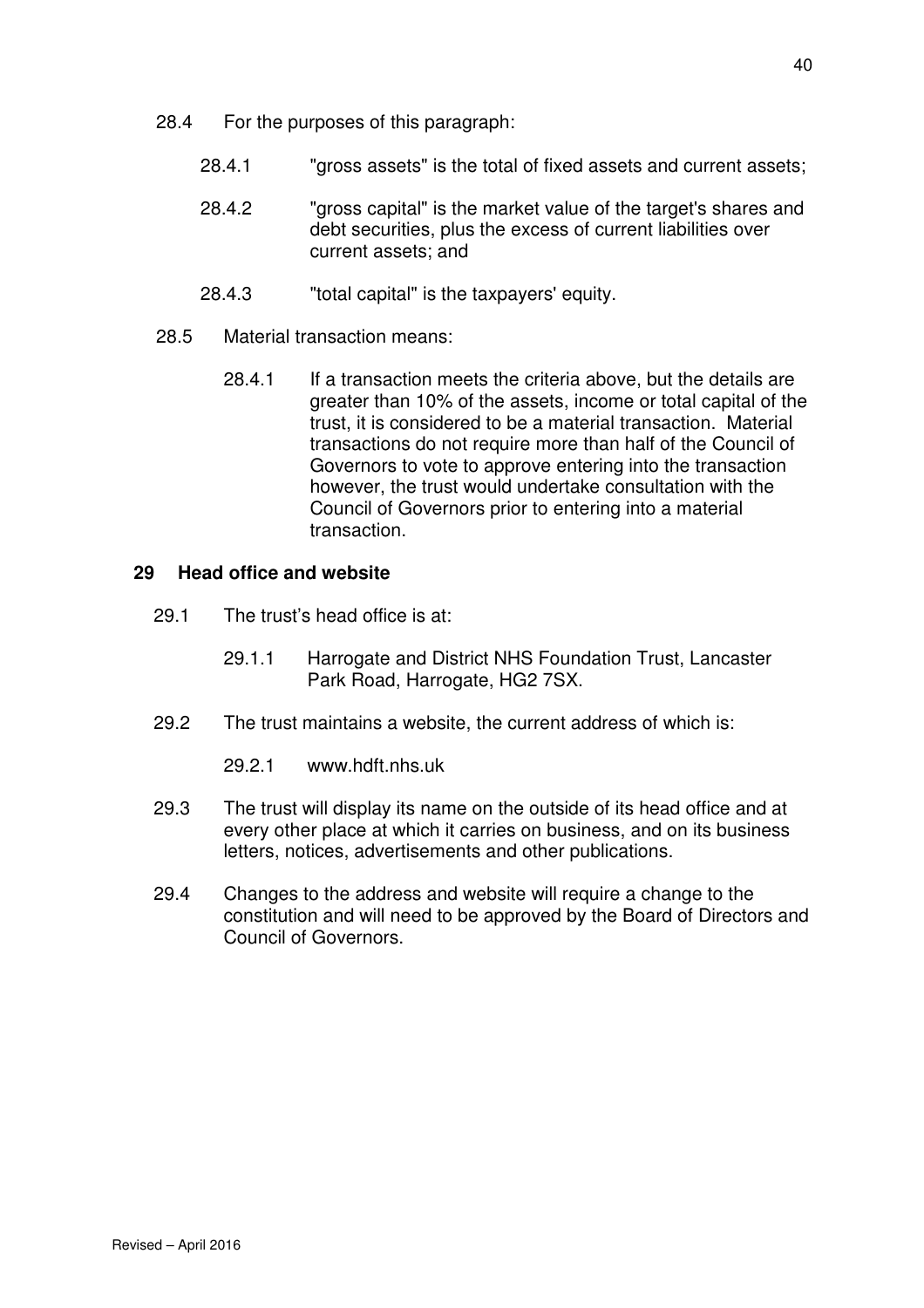# **Annex A**

## **1 Area of the trust**

Eligibility to become a public member will be available to people living within the defined catchment area of the trust. This includes residents from the following Local Authority electoral areas (as defined for the purposes of local government elections):

- $\div$  Harrogate and surrounding villages
- ❖ Ripon and West District
- ❖ Knaresborough and East District
- Wetherby and Harewood
- ❖ Alwoodley
- Otley and Yeadon
- Adel and Wharfedale
- ❖ The Rest of North Yorkshire and York
- The Rest of England

Membership will remain valid whilst ever a person resides in the above catchment areas.

Public constituencies with minimum numbers as described in 7.2.2:

Public constituency area 1 – Harrogate and surrounding villages is defined by the following electoral wards of Harrogate District Council:

Killinghall, Ripley, Washburn and Harrogate (including: Stray, Hookstone, Rossett, Pannal, Harlow Moor, Saltergate, New Park, Low Harrogate, High Harrogate, Bilton, Woodfield, Granby and Starbeck).

Public constituency area 2 - Ripon and West District is defined by the following electoral wards of Harrogate District Council:

Pateley Bridge, Mashamshire, Kirkby Malzeard, Nidd Valley, Lower Nidderdale, Bishop Monkton, Wathvale and Ripon (including Spa, Minster and Moorside).

Public constituency area 3 – Knaresborough and East District is defined by the following electoral wards of Harrogate District Council:

Newby, Boroughbridge, Claro, Ouseburn, Ribston, Marston Moor, Spofforth with Lower Wharfedale and Knaresborough (including Scriven Park, East and King James).

Public constituency area 4 – Wetherby, and Harewood including Otley and Yeadon, Adel and Wharfedale and Alwoodley Wards are defined by the Wetherby and Harewood electoral Wards of Leeds City Council.

Public Constituency Area 5 – rest of North Yorkshire and York is defined as those areas not served by public constituency areas  $1 - 3$ .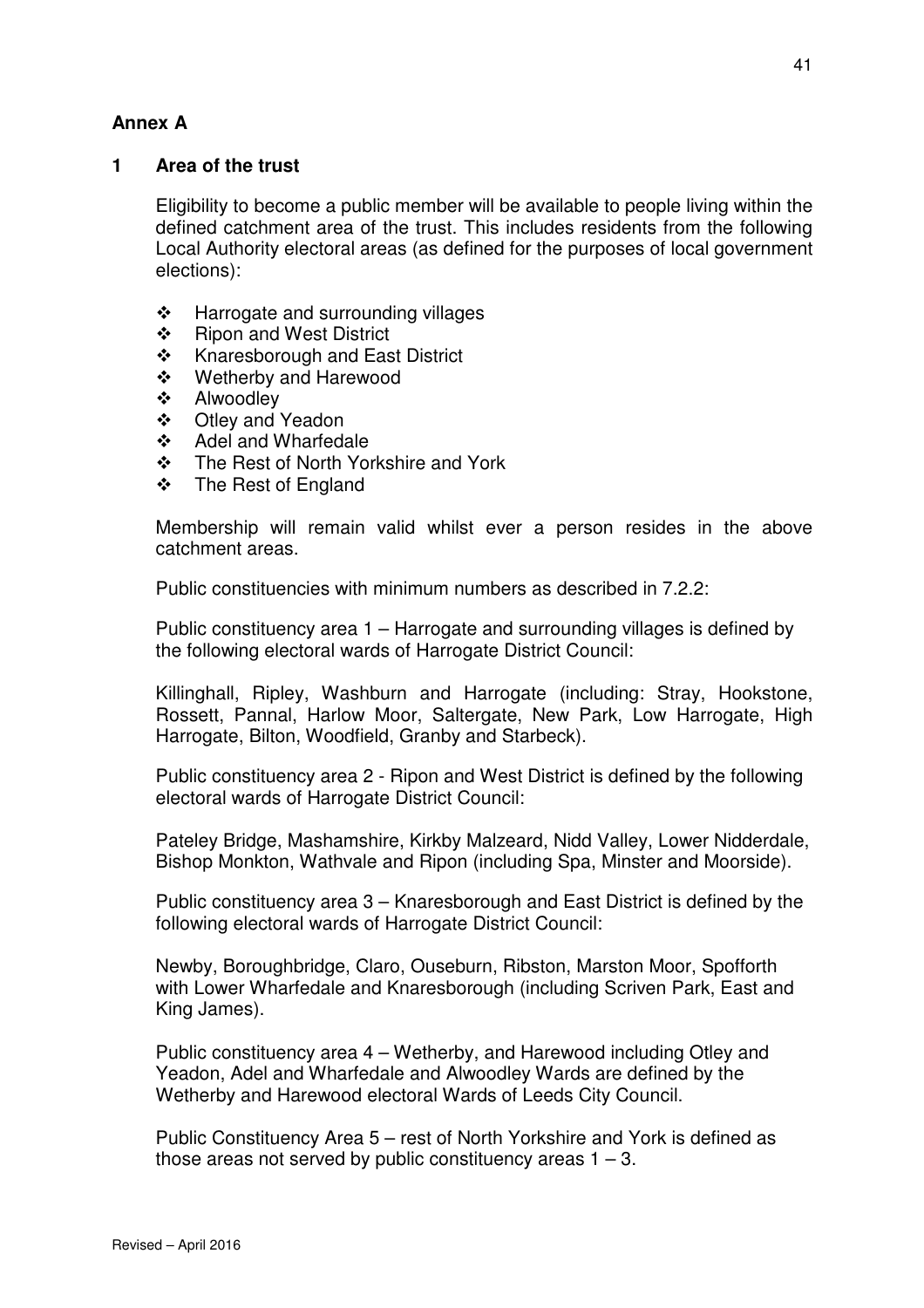Public Constituency Area 6 – the rest of England is defined as those areas not served by public constituency areas  $1 - 5$ .

2 Staff constituency as defined in 7.3.1, with minimum numbers as described in 7.3.7

The Nursing and Midwifery Staff Class;

The Medical Practitioners' Staff Class;

The Other Clinical Staff Class; and,

The Non-Clinical Staff Class.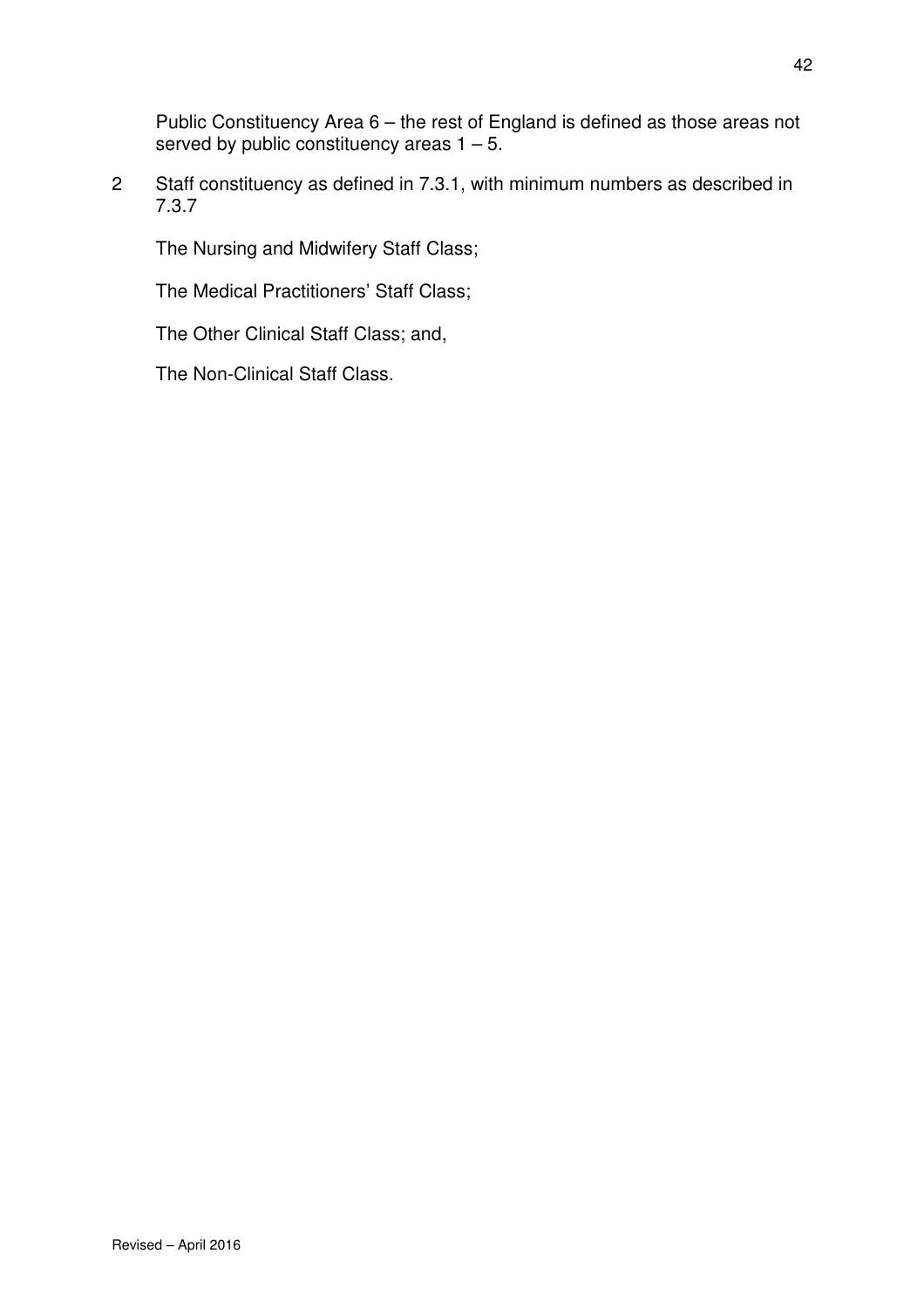# **Annex B**

## **MODEL ELECTION RULES**

#### **PART 1: INTERPRETATION**

1. Interpretation

### **PART 2: TIMETABLE FOR ELECTION**

- 2. Timetable
- 3. Computation of time

#### **PART 3: RETURNING OFFICER**

- 4. Returning officer
- 5. Staff
- 6. Expenditure
- 7. Duty of co-operation

### **PART 4: STAGES COMMON TO CONTESTED AND UNCONTESTED ELECTIONS**

- 8. Notice of election
- 9. Nomination of candidates
- 10. Candidate's particulars
- 11. Declaration of interests
- 12. Declaration of eligibility
- 13. Signature of candidate
- 14. Decisions as to validity of nomination forms
- 15. Publication of statement of nominated candidates
- 16. Inspection of statement of nominated candidates and nomination forms
- 17. Withdrawal of candidates
- 18. Method of election

#### **PART 5: CONTESTED ELECTIONS**

- 19. Poll to be taken by ballot
- 20. The ballot paper
- 21. The declaration of identity (public and patient constituencies)

#### Action to be taken before the poll

- 22. List of eligible voters
- 23. Notice of poll
- 24. Issue of voting information by returning officer
- 25. Ballot paper envelope and covering envelope
- 26. E-voting systems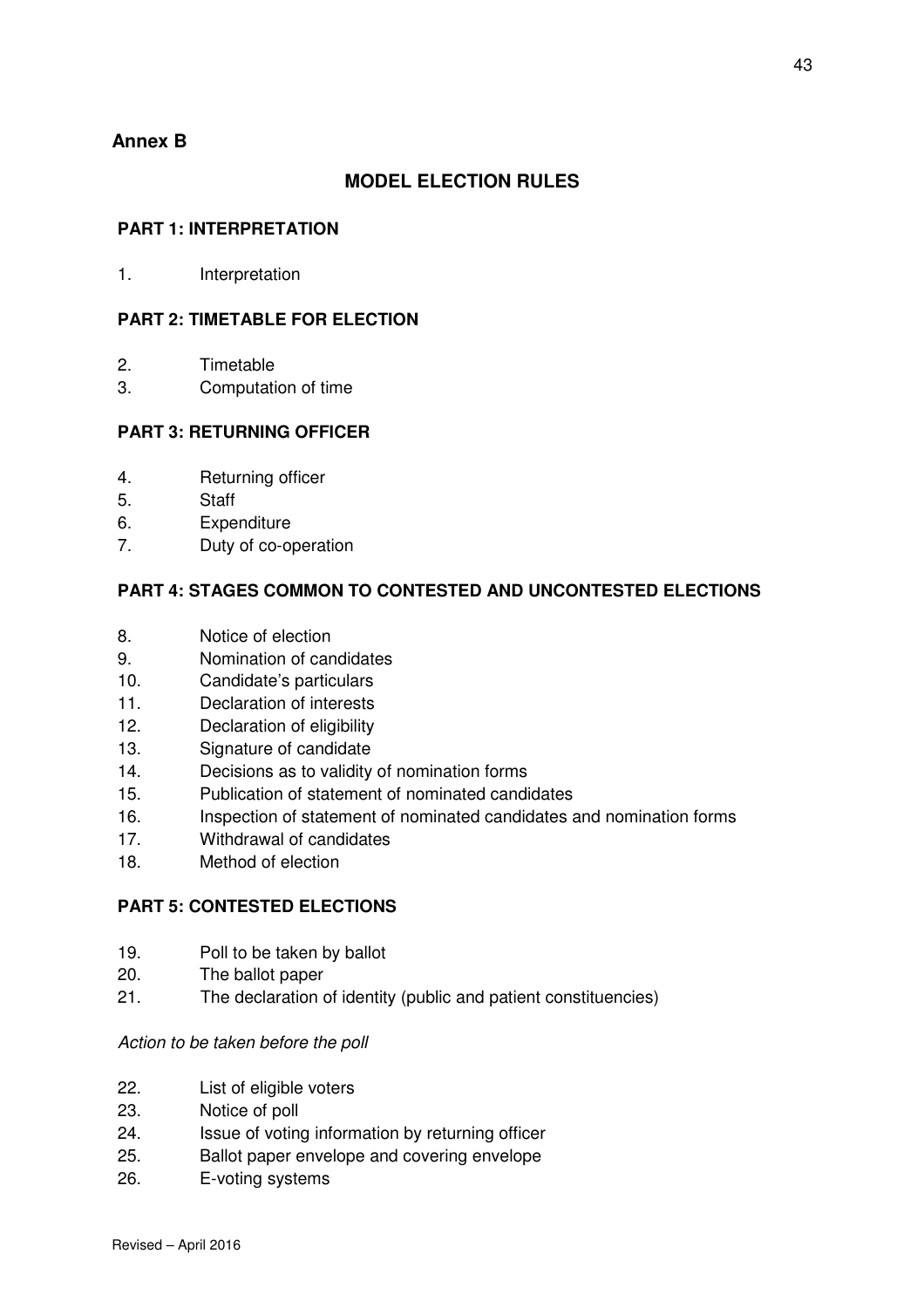## The poll

- 27. Eligibility to vote
- 28. Voting by persons who require assistance
- 29. Spoilt ballot papers and spoilt text message votes
- 30. Lost voting information
- 31. Issue of replacement voting information
- 32. ID declaration form for replacement ballot papers (public and patient

constituencies)

- 33 Procedure for remote voting by internet
- 34. Procedure for remote voting by telephone
- 35. Procedure for remote voting by text message

Procedure for receipt of envelopes, internet votes, telephone vote and text message votes

- 36. Receipt of voting documents
- 37. Validity of votes
- 38. Declaration of identity but no ballot (public and patient constituency)
- 39. De-duplication of votes
- 40. Sealing of packets

## **PART 6: COUNTING THE VOTES**

- STV41. Interpretation of Part 6
- 42. Arrangements for counting of the votes
- 43. The count
- STV44. Rejected ballot papers and rejected text voting records
- FPP44. Rejected ballot papers and rejected text voting records
- STV45. First stage
- STV46. The quota
- STV47 Transfer of votes
- STV48. Supplementary provisions on transfer
- STV49. Exclusion of candidates
- STV50. Filling of last vacancies
- STV51. Order of election of candidates
- FPP51. Equality of votes

### **PART 7: FINAL PROCEEDINGS IN CONTESTED AND UNCONTESTED ELECTIONS**

- FPP52. Declaration of result for contested elections
- STV52. Declaration of result for contested elections
- 53. Declaration of result for uncontested elections

### **PART 8: DISPOSAL OF DOCUMENTS**

- 54. Sealing up of documents relating to the poll
- 55. Delivery of documents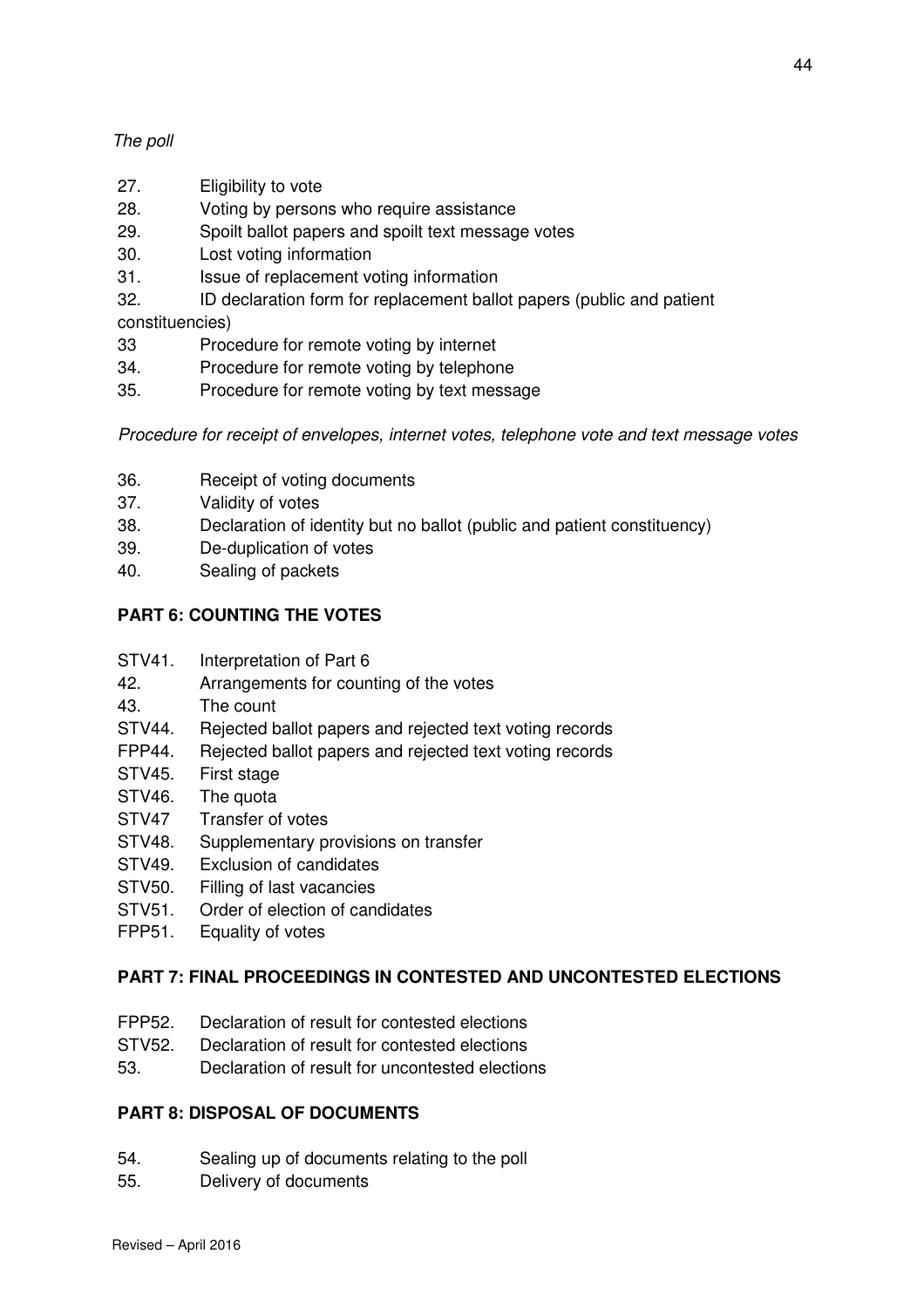- 56. Forwarding of documents received after close of the poll
- 57. Retention and public inspection of documents
- 58. Application for inspection of certain documents relating to election

## **PART 9: DEATH OF A CANDIDATE DURING A CONTESTED ELECTION**

- FPP59. Countermand or abandonment of poll on death of candidate
- STV59. Countermand or abandonment of poll on death of candidate

## **PART 10: ELECTION EXPENSES AND PUBLICITY**

### Expenses

- 60. Election expenses
- 61. Expenses and payments by candidates
- 62. Expenses incurred by other persons

### **Publicity**

- 63. Publicity about election by the corporation
- 64. Information about candidates for inclusion with voting information
- 65. Meaning of "for the purposes of an election"

## **PART 11: QUESTIONING ELECTIONS AND IRREGULARITIES**

66. Application to question an election

## **PART 12: MISCELLANEOUS**

- 67. Secrecy
- 68. Prohibition of disclosure of vote
- 69. Disqualification
- 70. Delay in postal service through industrial action or unforeseen event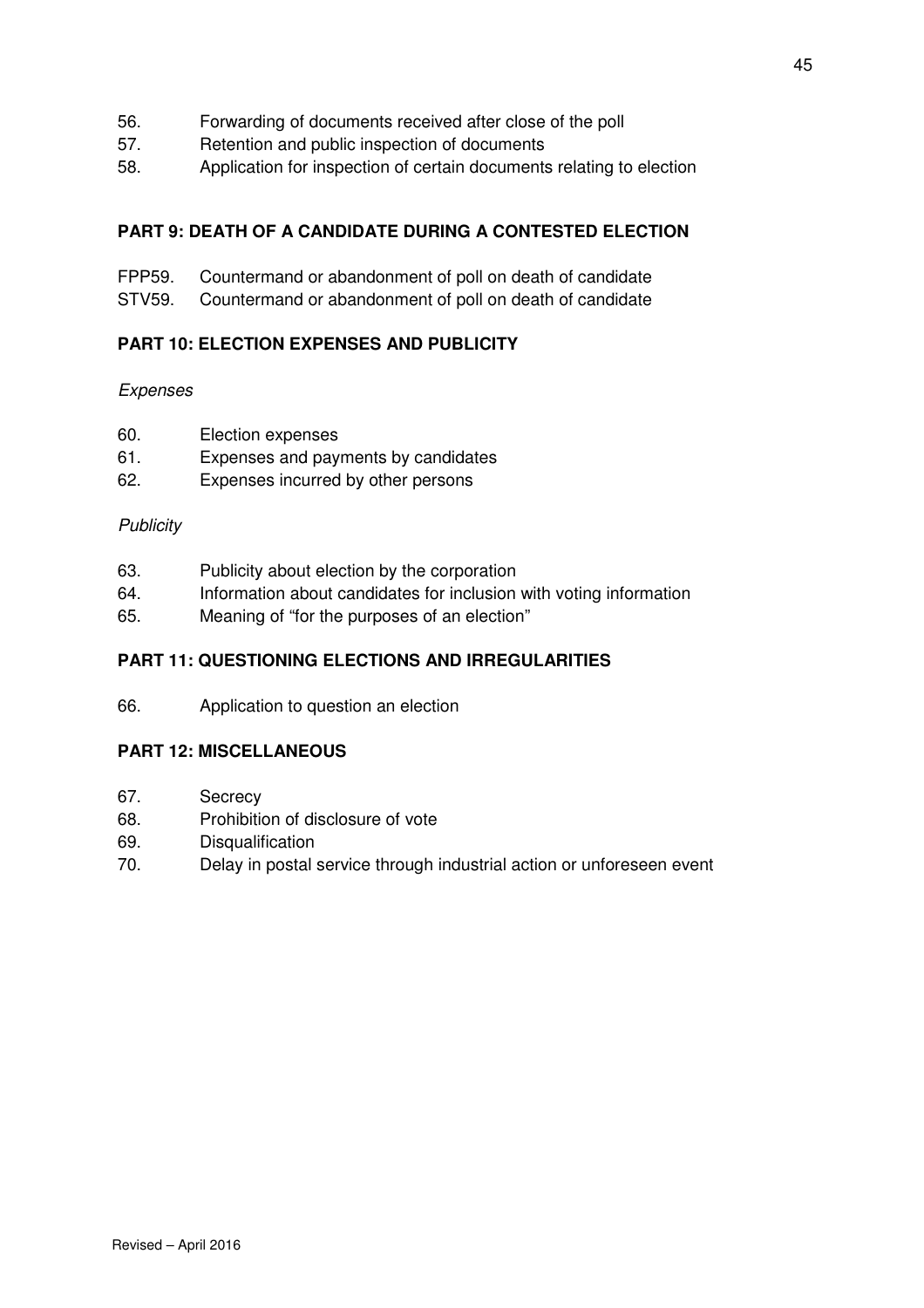#### **1. Interpretation**

1.1 **In these rules, unless the context otherwise requires:** 

"2006 Act" means the National Health Service Act 2006;

"corporation" means the public benefit corporation subject to this constitution;

"council of governors" means the council of governors of the corporation;

"declaration of identity" has the meaning set out in rule 21.1;

"election" means an election by a constituency, or by a class within a constituency, to fill a vacancy among one or more posts on the council of governors;

"e-voting" means voting using either the internet, telephone or text message;

"e-voting information" has the meaning set out in rule 24.2;

"ID declaration form" has the meaning set out in Rule 21.1; "internet voting record" has the meaning set out in rule 26.4(d);

"internet voting system" means such computer hardware and software, data other equipment and services as may be provided by the returning officer for the purpose of enabling voters to cast their votes using the internet;

"lead governor" means the governor nominated by the corporation to fulfil the role described in Appendix B to The NHS Foundation Trust Code of Governance (NHS Improvement, December 2013) or any later version of such code.

"list of eligible voters" means the list referred to in rule 22.1, containing the information in rule 22.2;

"method of polling" means a method of casting a vote in a poll, which may be by post, internet, text message or telephone;

"NHS Improvement" means the corporate body known as NHS Improvement as provided by section 61 of the 2012 Act;

"numerical voting code" has the meaning set out in rule 64.2(b)

"polling website" has the meaning set out in rule 26.1;

"postal voting information" has the meaning set out in rule 24.1;

"telephone short code" means a short telephone number used for the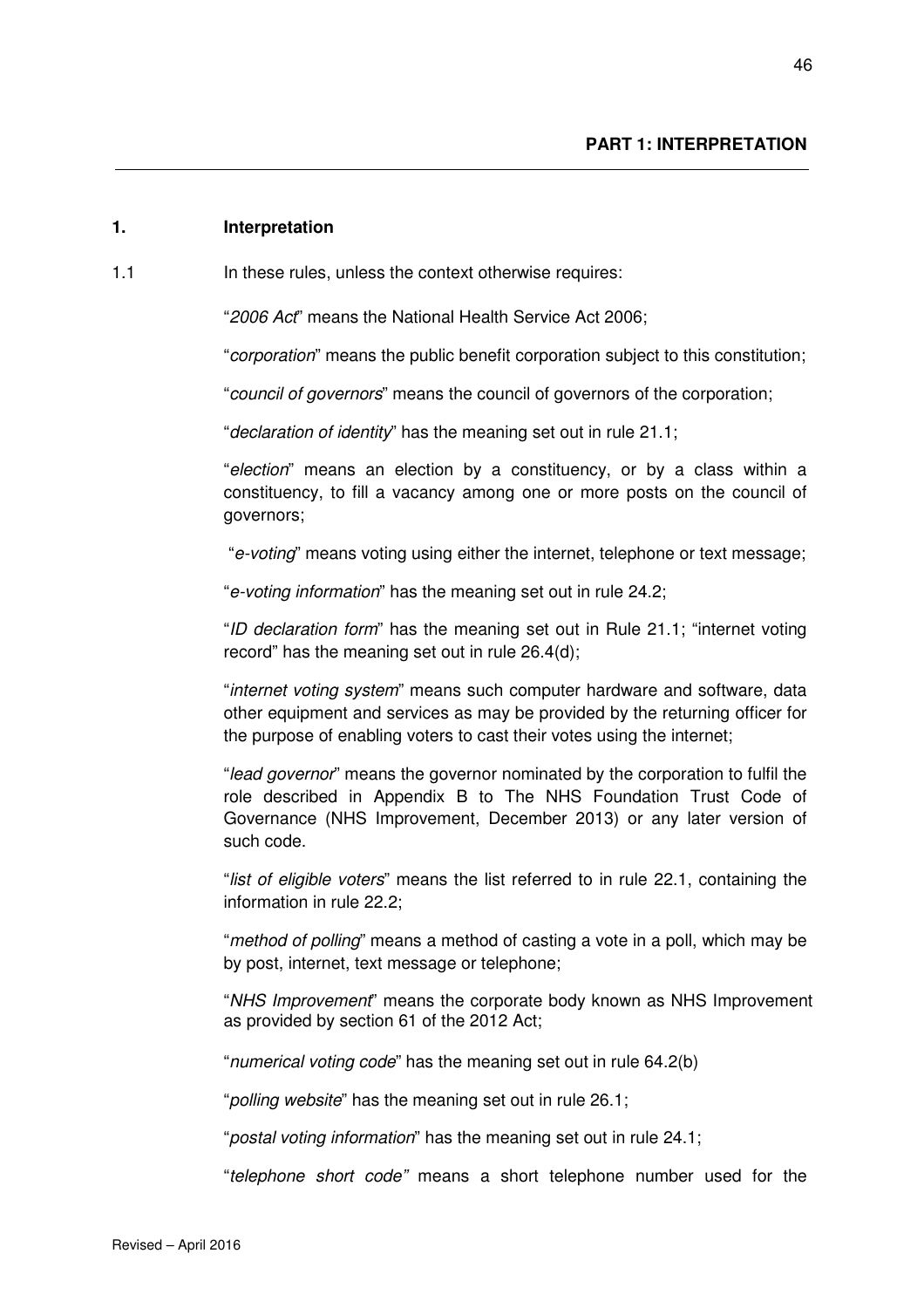purposes of submitting a vote by text message;

"telephone voting facility" has the meaning set out in rule 26.2;

"telephone voting record" has the meaning set out in rule 26.5 (d);

"text message voting facility" has the meaning set out in rule 26.3;

"text voting record" has the meaning set out in rule 26.6 (d);

"the telephone voting system" means such telephone voting facility as may be provided by the returning officer for the purpose of enabling voters to cast their votes by telephone;

"the text message voting system" means such text messaging voting facility as may be provided by the returning officer for the purpose of enabling voters to cast their votes by text message;

"voter ID number" means a unique, randomly generated numeric identifier allocated to each voter by the Returning Officer for the purpose of e-voting,

"voting information" means postal voting information and/or e-voting information

1.2 Other expressions used in these rules and in Schedule 7 to the NHS Act 2006 have the same meaning in these rules as in that Schedule.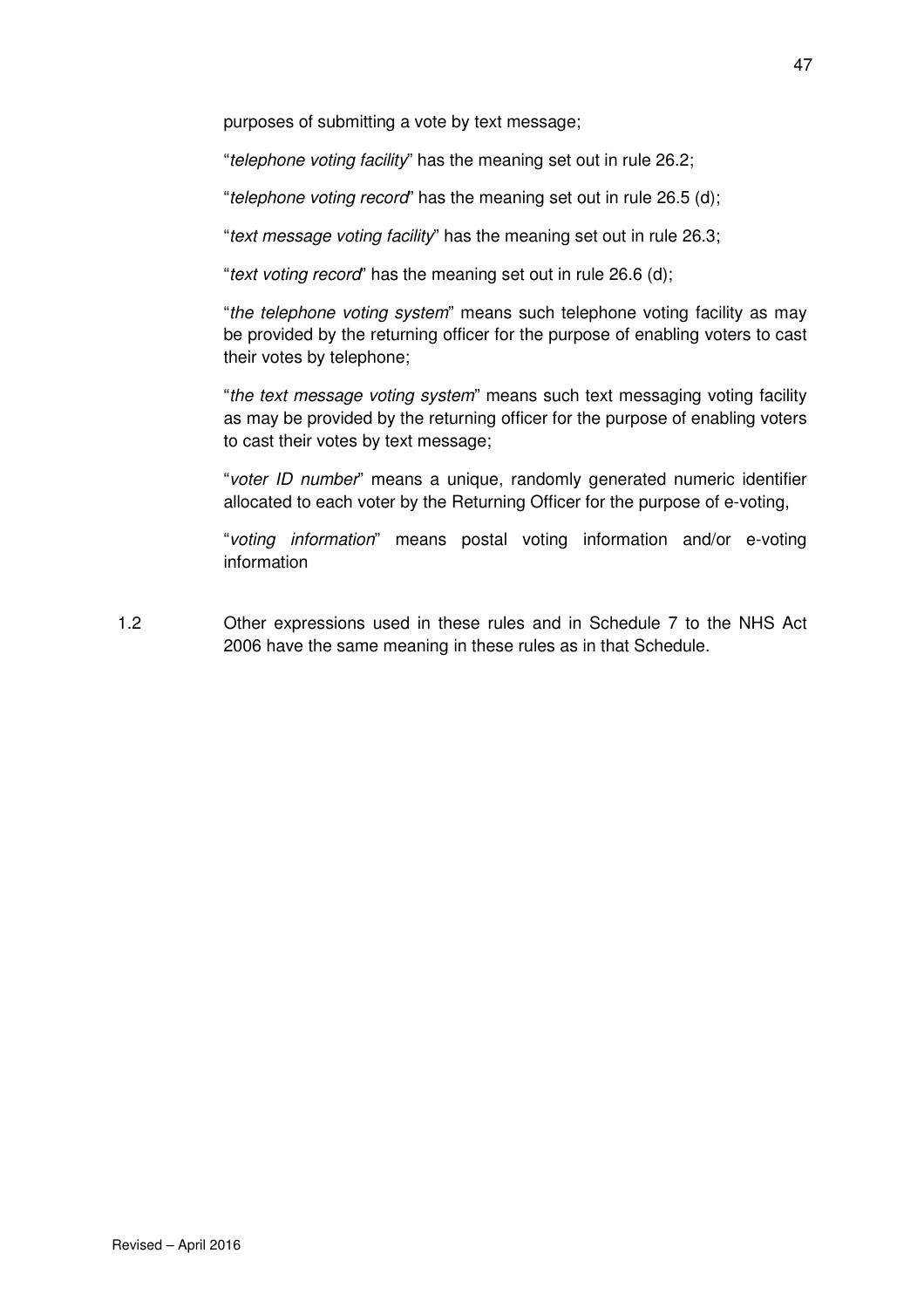#### **2. Timetable**

2.1 The proceedings at an election shall be conducted in accordance with the following timetable:

| <b>Proceeding</b>                                                               | Time                                                                              |
|---------------------------------------------------------------------------------|-----------------------------------------------------------------------------------|
| Publication of notice of election                                               | Not later than the fortieth day before the<br>day of the close of the poll.       |
| Final day for delivery of nomination forms to<br>returning officer              | Not later than the twenty eighth day before<br>the day of the close of the poll.  |
| Publication of statement of nominated<br>candidates                             | Not later than the twenty seventh day<br>before the day of the close of the poll. |
| Final day for delivery of notices of withdrawals<br>by candidates from election | Not later than twenty fifth day before the<br>day of the close of the poll.       |
| Notice of the poll                                                              | Not later than the fifteenth day before the<br>day of the close of the poll.      |
| Close of the poll                                                               | By 5.00pm on the final day of the election.                                       |

### **3. Computation of time**

- 3.1 In computing any period of time for the purposes of the timetable:
	- (a) a Saturday or Sunday;
	- (b) Christmas day, Good Friday, or a bank holiday, or
	- (c) a day appointed for public thanksgiving or mourning,

shall be disregarded, and any such day shall not be treated as a day for the purpose of any proceedings up to the completion of the poll, nor shall the returning officer be obliged to proceed with the counting of votes on such a day.

3.2 In this rule, "bank holiday" means a day which is a bank holiday under the Banking and Financial Dealings Act 1971 in England and Wales.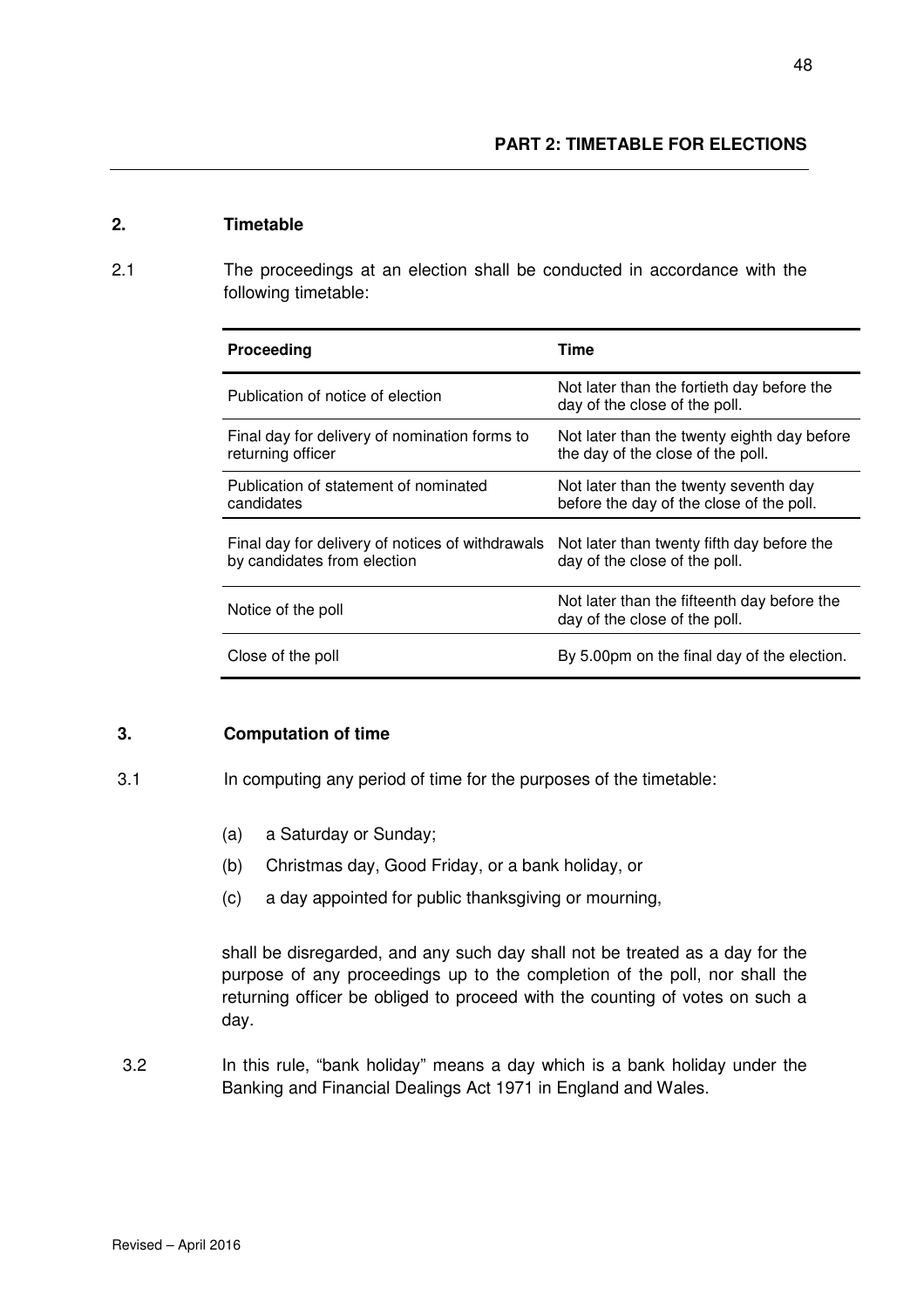### **4. Returning Officer**

- 4.1 Subject to rule 69, the returning officer for an election is to be appointed by the corporation.
- 4.2 Where two or more elections are to be held concurrently, the same returning officer may be appointed for all those elections.

### **5. Staff**

5.1 Subject to rule 69, the returning officer may appoint and pay such staff, including such technical advisers, as he or she considers necessary for the purposes of the election.

### **6. Expenditure**

- 6.1The corporation is to pay the returning officer:
	- (a) any expenses incurred by that officer in the exercise of his or her functions under these rules,
	- (b) such remuneration and other expenses as the corporation may determine.

### **7. Duty of co-operation**

7.1 The corporation is to co-operate with the returning officer in the exercise of his or her functions under these rules.

Revised – April 2016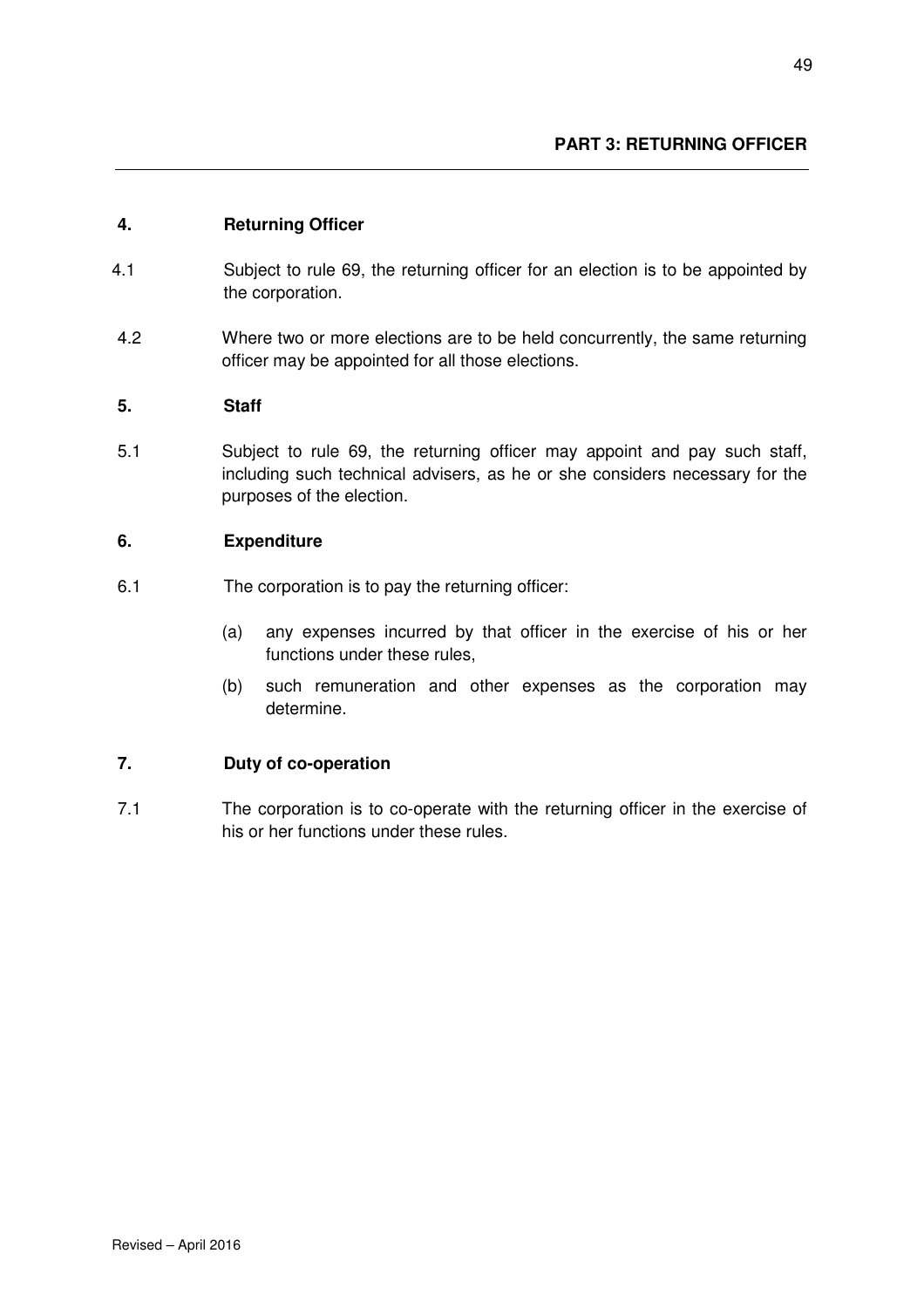### **8. Notice of election**

- 8.1 The returning officer is to publish a notice of the election stating:
	- (a) the constituency, or class within a constituency, for which the election is being held,
	- (b) the number of members of the council of governors to be elected from that constituency, or class within that constituency,
	- (c) the details of any nomination committee that has been established by the corporation,
	- (d) the address and times at which nomination forms may be obtained;
	- (e) the address for return of nomination forms (including, where the return of nomination forms in an electronic format will be permitted, the e-mail address for such return) and the date and time by which they must be received by the returning officer,
	- (f) the date and time by which any notice of withdrawal must be received by the returning officer
	- (g) the contact details of the returning officer
	- (h) the date and time of the close of the poll in the event of a contest.

### **9. Nomination of candidates**

- 9.1 Subject to rule 9.2, each candidate must nominate themselves on a single nomination form.
- 9.2 The returning officer:
	- (a) is to supply any member of the corporation with a nomination form, and
	- (b) is to prepare a nomination form for signature at the request of any member of the corporation,

but it is not necessary for a nomination to be on a form supplied by the returning officer and a nomination can, subject to rule 13, be in an electronic format.

### **10. Candidate's particulars**

- 10.1 The nomination form must state the candidate's:
	- (a) full name,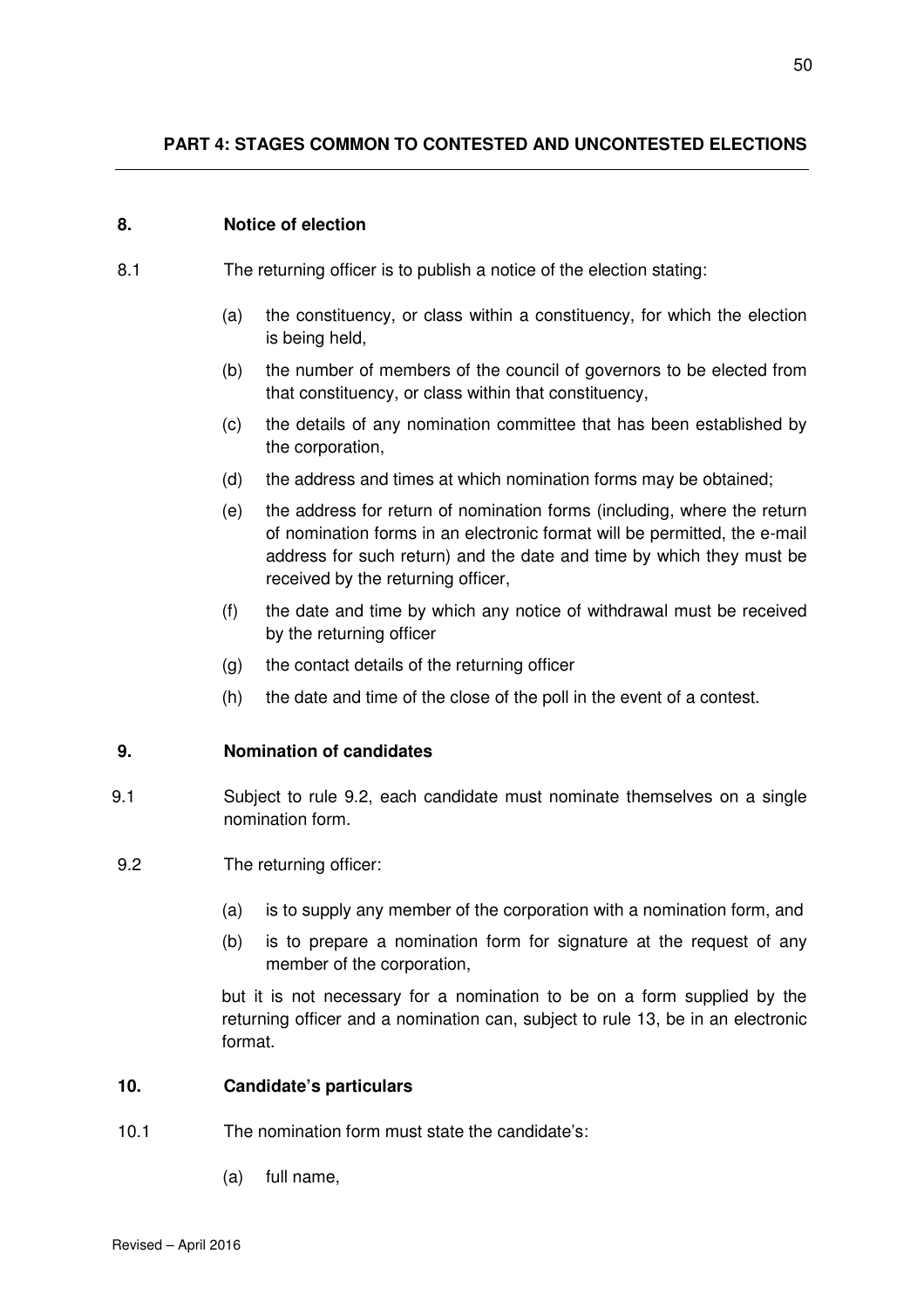- (b) contact address in full (which should be a postal address although an e-mail address may also be provided for the purposes of electronic communication), and
- (c) constituency, or class within a constituency, of which the candidate is a member.

### **11. Declaration of interests**

- 11.1 The nomination form must state:
	- (a) any financial interest that the candidate has in the corporation, and
	- (b) whether the candidate is a member of a political party, and if so, which party,

and if the candidate has no such interests, the paper must include a statement to that effect.

### **12. Declaration of eligibility**

- 12.1The nomination form must include a declaration made by the candidate:
	- (a) that he or she is not prevented from being a member of the council of governors by paragraph 8 of Schedule 7 of the 2006 Act or by any provision of the constitution; and,
	- (b) for a member of the public or patient constituency, of the particulars of his or her qualification to vote as a member of that constituency, or class within that constituency, for which the election is being held.

## **13. Signature of candidate**

- 13.1 The nomination form must be signed and dated by the candidate, in a manner prescribed by the returning officer, indicating that:
	- (a) they wish to stand as a candidate,
	- (b) their declaration of interests as required under rule 11, is true and correct, and
	- (c) their declaration of eligibility, as required under rule 12, is true and correct.
- 13.2 Where the return of nomination forms in an electronic format is permitted, the returning officer shall specify the particular signature formalities (if any) that will need to be complied with by the candidate.

### **14. Decisions as to the validity of nomination**

14.1 Where a nomination form is received by the returning officer in accordance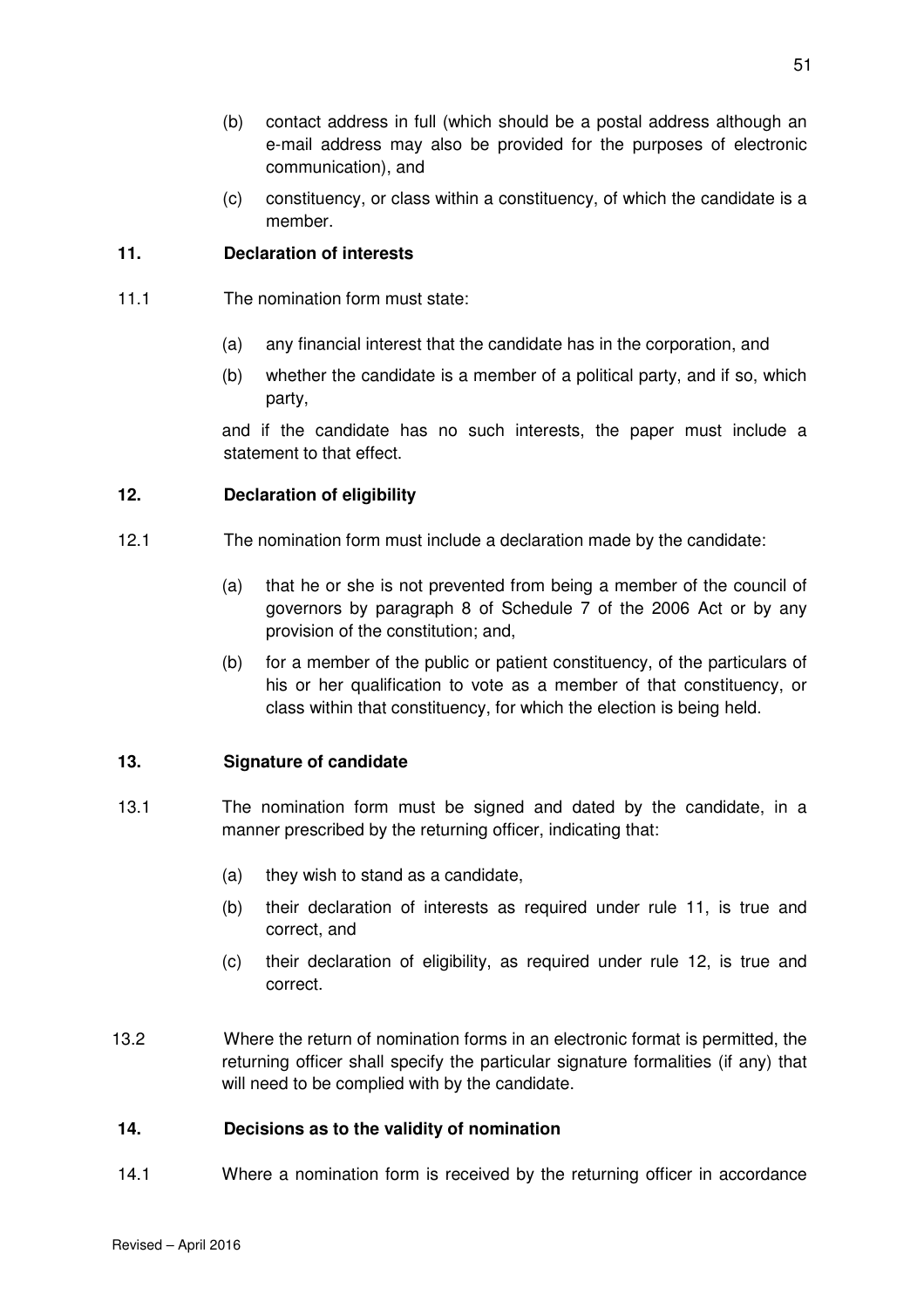with these rules, the candidate is deemed to stand for election unless and until the returning officer:

- (a) decides that the candidate is not eligible to stand,
- (b) decides that the nomination form is invalid,
- (c) receives satisfactory proof that the candidate has died, or
- (d) receives a written request by the candidate of their withdrawal from candidacy.
- 14.2 The returning officer is entitled to decide that a nomination form is invalid only on one of the following grounds:
	- (a) that the paper is not received on or before the final time and date for return of nomination forms, as specified in the notice of the election,
	- (b) that the paper does not contain the candidate's particulars, as required by rule 10;
	- (c) that the paper does not contain a declaration of the interests of the candidate, as required by rule 11,
	- (d) that the paper does not include a declaration of eligibility as required by rule 12, or
	- (e) that the paper is not signed and dated by the candidate, if required by rule 13.
- 14.3 The returning officer is to examine each nomination form as soon as is practicable after he or she has received it, and decide whether the candidate has been validly nominated.
- 14.4 Where the returning officer decides that a nomination is invalid, the returning officer must endorse this on the nomination form, stating the reasons for their decision.
- 14.5 The returning officer is to send notice of the decision as to whether a nomination is valid or invalid to the candidate at the contact address given in the candidate's nomination form. If an e-mail address has been given in the candidate's nomination form (in addition to the candidate's postal address), the returning officer may send notice of the decision to that address.

### **15. Publication of statement of candidates**

- 15.1 The returning officer is to prepare and publish a statement showing the candidates who are standing for election.
- 15.2 The statement must show: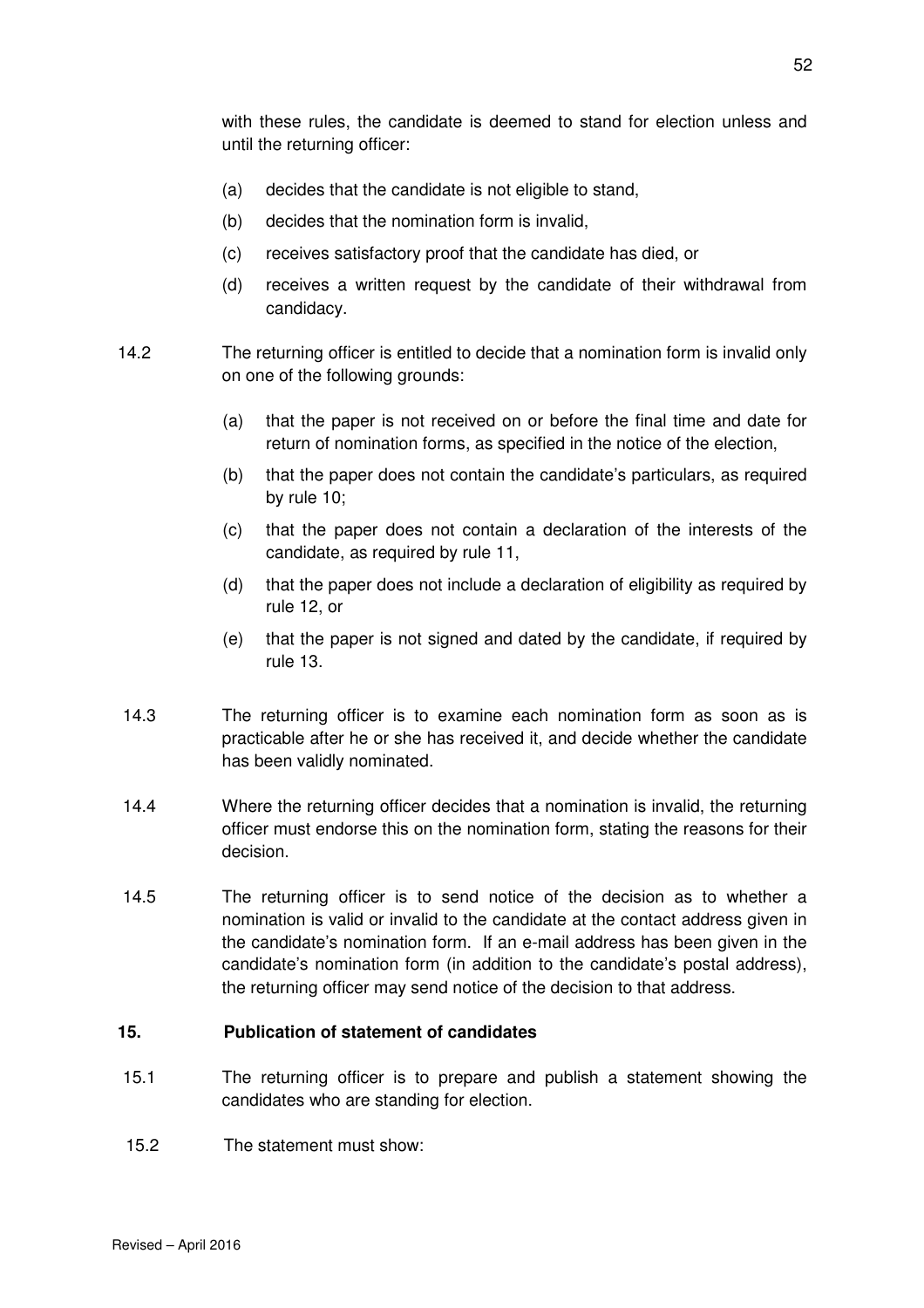- (a) the name, and constituency or class within a constituency of each candidate standing, and
- (b) the declared interests of each candidate standing,

as given in their nomination form.

- 15.3 The statement must list the candidates standing for election in alphabetical order by surname.
- 15.4 The returning officer must send a copy of the statement of candidates and copies of the nomination forms to the corporation as soon as is practicable after publishing the statement.

### **16. Inspection of statement of nominated candidates and nomination forms**

- 16.1 The corporation is to make the statement of the candidates and the nomination forms supplied by the returning officer under rule 15.4 available for inspection by members of the corporation free of charge at all reasonable times.
- 16.2 If a member of the corporation requests a copy or extract of the statement of candidates or their nomination forms, the corporation is to provide that member with the copy or extract free of charge.

### **17. Withdrawal of candidates**

17.1 A candidate may withdraw from election on or before the date and time for withdrawal by candidates, by providing to the returning officer a written notice of withdrawal which is signed by the candidate and attested by a witness.

### **18. Method of election**

- 18.1 If the number of candidates remaining validly nominated for an election after any withdrawals under these rules is greater than the number of members to be elected to the council of governors, a poll is to be taken in accordance with Parts 5 and 6 of these rules.
- 18.2 If the number of candidates remaining validly nominated for an election after any withdrawals under these rules is equal to the number of members to be elected to the council of governors, those candidates are to be declared elected in accordance with Part 7 of these rules.
- 18.3 If the number of candidates remaining validly nominated for an election after any withdrawals under these rules is less than the number of members to be elected to be council of governors, then:
	- (a) the candidates who remain validly nominated are to be declared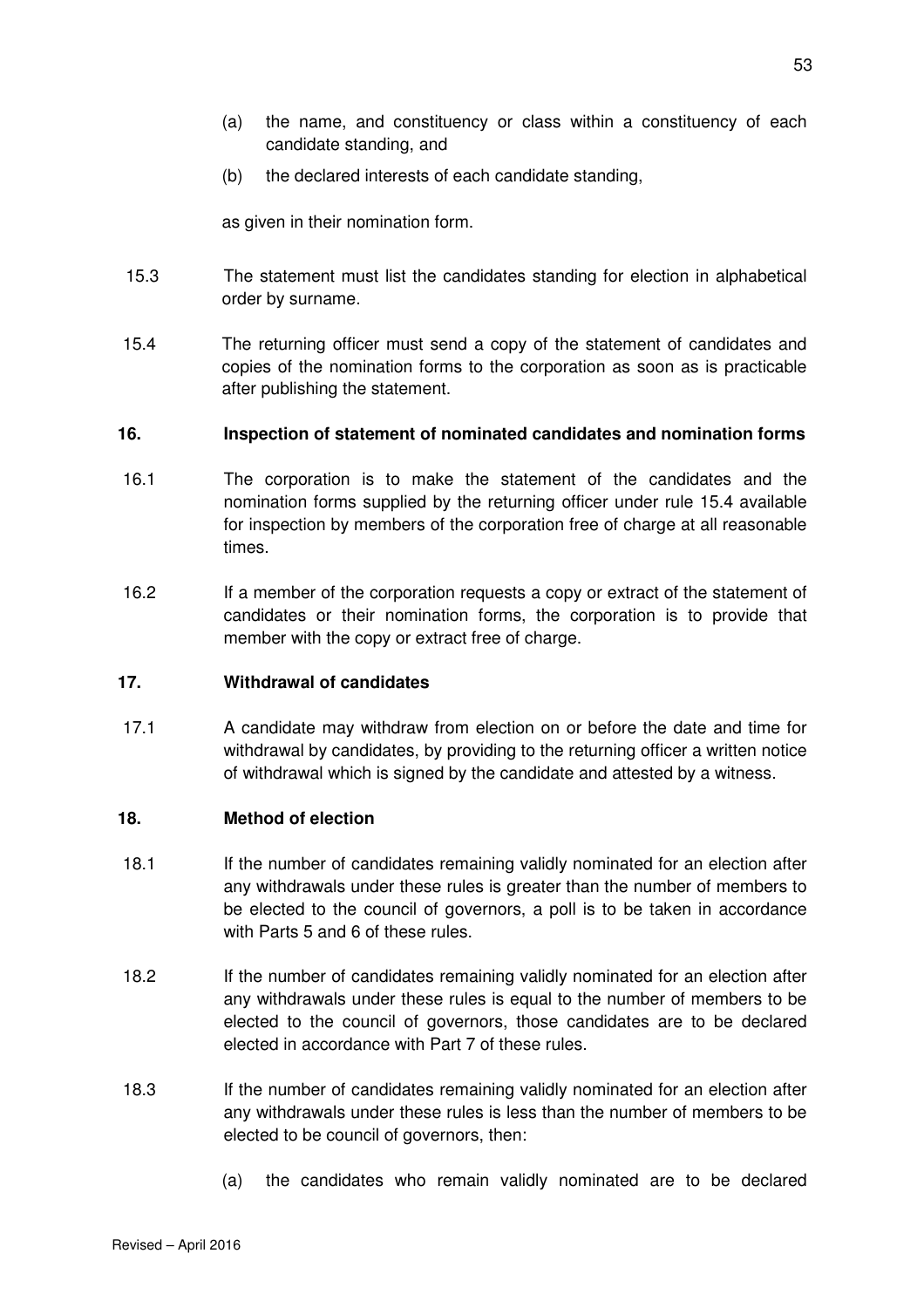elected in accordance with Part 7 of these rules, and

(b) the returning officer is to order a new election to fill any vacancy which remains unfilled, on a day appointed by him or her in consultation with the corporation.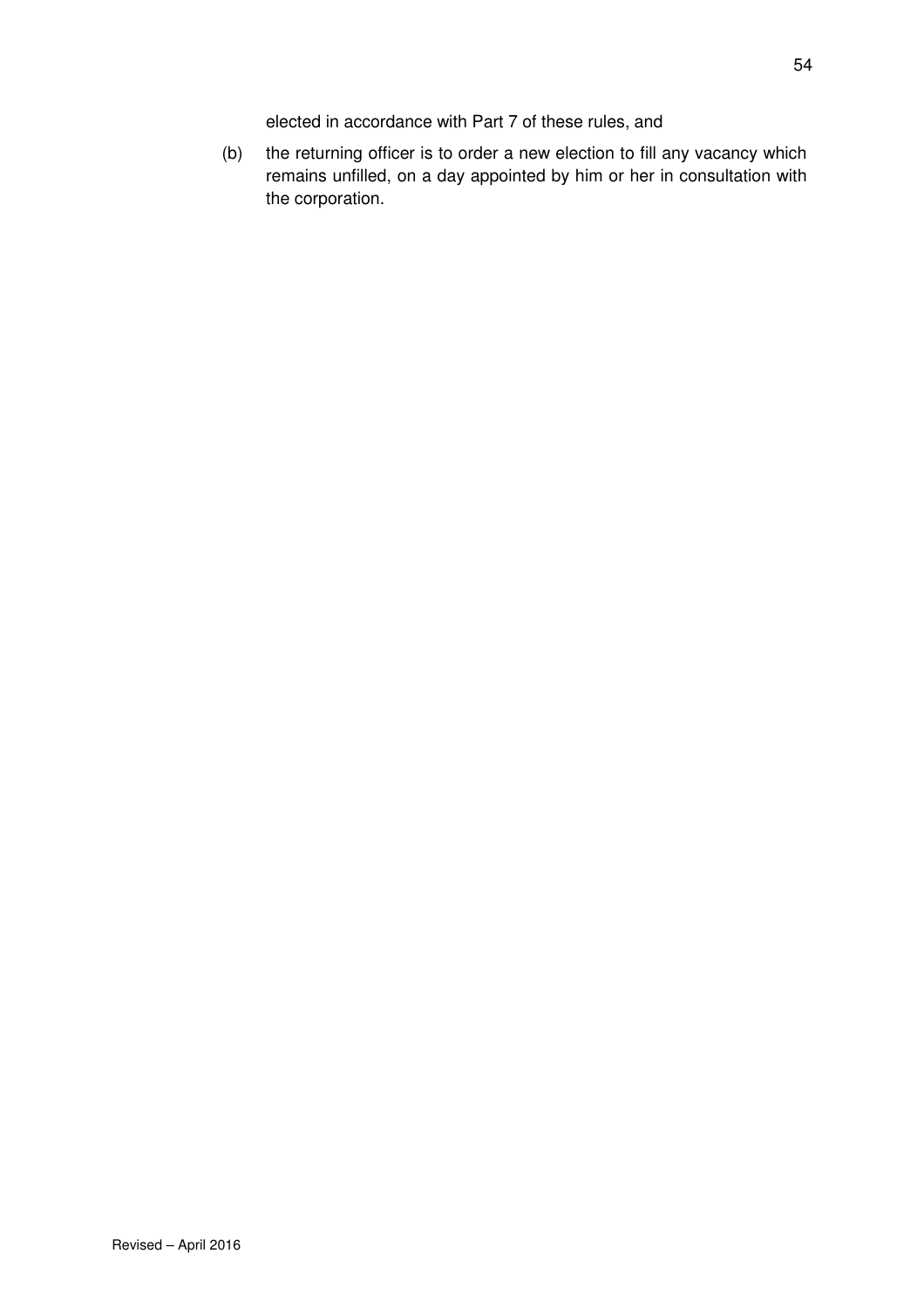#### **19. Poll to be taken by ballot**

- 19.1 The votes at the poll must be given by secret ballot.
- 19.2 The votes are to be counted and the result of the poll determined in accordance with Part 6 of these rules.
- 19.3 The corporation may decide that voters within a constituency or class within a constituency, may, subject to rule 19.4, cast their votes at the poll using such different methods of polling in any combination as the corporation may determine.
- 19.4 The corporation may decide that voters within a constituency or class within a constituency for whom an e-mail address is included in the list of eligible voters may only cast their votes at the poll using an e-voting method of polling.
- 19.5 Before the corporation decides, in accordance with rule 19.3 that one or more e-voting methods of polling will be made available for the purposes of the poll, the corporation must satisfy itself that:
	- (a) if internet voting is to be a method of polling, the internet voting system to be used for the purpose of the election is:
		- (i) configured in accordance with these rules; and
		- (ii) will create an accurate internet voting record in respect of any voter who casts his or her vote using the internet voting system;
	- (b) if telephone voting to be a method of polling, the telephone voting system to be used for the purpose of the election is:
		- (i) configured in accordance with these rules; and
		- (ii) will create an accurate telephone voting record in respect of any voter who casts his or her vote using the telephone voting system;
	- (c) if text message voting is to be a method of polling, the text message voting system to be used for the purpose of the election is:
		- (i) configured in accordance with these rules; and
		- (ii) will create an accurate text voting record in respect of any voter who casts his or her vote using the text message voting system.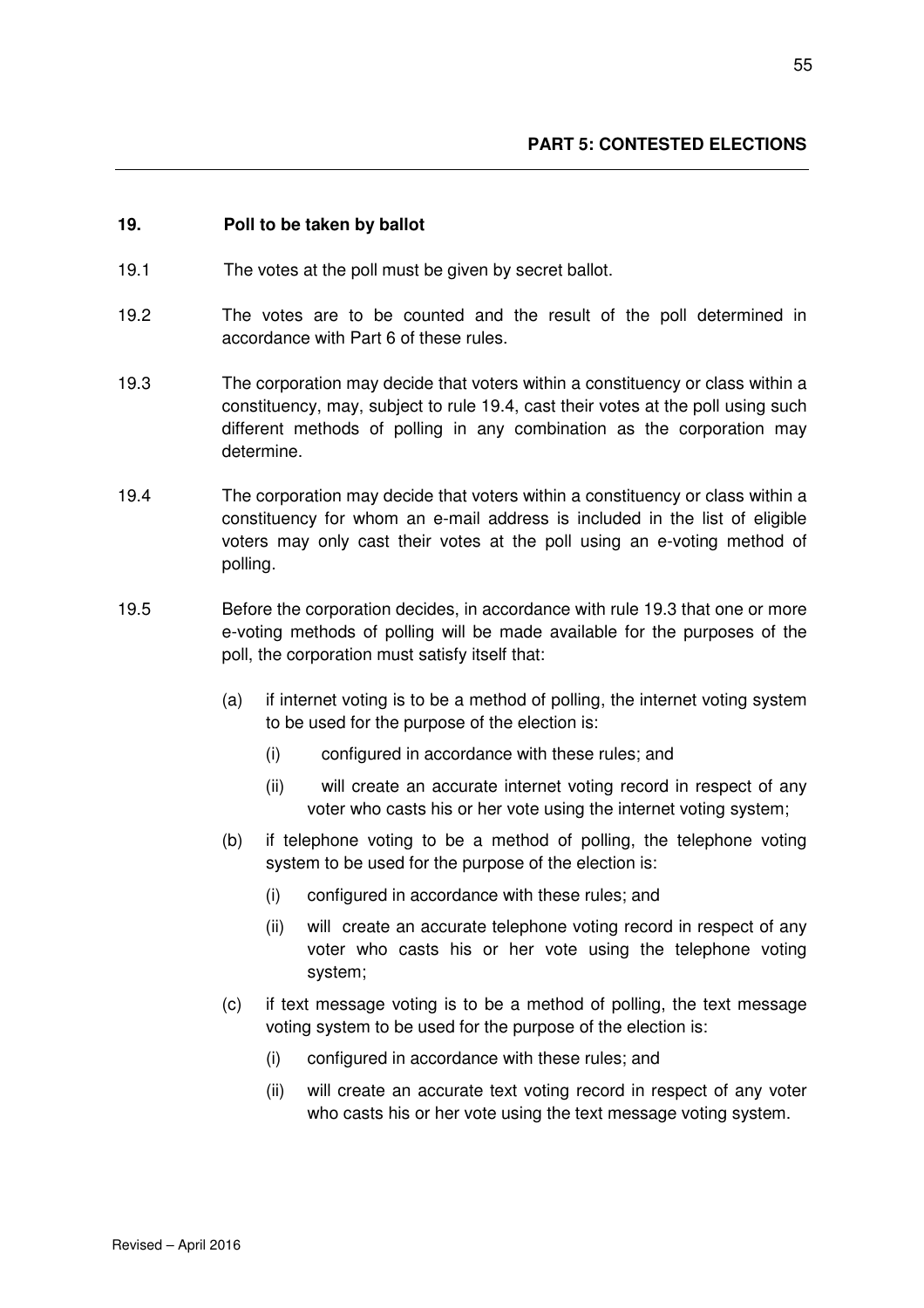## **20. The ballot paper**

- 20.1 The ballot of each voter (other than a voter who casts his or her ballot by an e-voting method of polling) is to consist of a ballot paper with the persons remaining validly nominated for an election after any withdrawals under these rules, and no others, inserted in the paper.
- 20.2 Every ballot paper must specify:
	- (a) the name of the corporation,
	- (b) the constituency, or class within a constituency, for which the election is being held,
	- (c) the number of members of the council of governors to be elected from that constituency, or class within that constituency,
	- (d) the names and other particulars of the candidates standing for election, with the details and order being the same as in the statement of nominated candidates,
	- (e) instructions on how to vote by all available methods of polling, including the relevant voter's voter ID number if one or more e-voting methods of polling are available,
	- (f) if the ballot paper is to be returned by post, the address for its return and the date and time of the close of the poll, and
	- (g) the contact details of the returning officer.
- 20.3 Each ballot paper must have a unique identifier.
- 20.4 Each ballot paper must have features incorporated into it to prevent it from being reproduced.
- **21. The declaration of identity (public and patient constituencies)**
- 21.1 The corporation shall require each voter who participates in an election for a public or patient constituency to make a declaration confirming:
	- (a) that the voter is the person:
		- (i) to whom the ballot paper was addressed, and/or
		- (ii) to whom the voter ID number contained within the e-voting information was allocated,
	- (b) that he or she has not marked or returned any other voting information in the election, and
	- (c) the particulars of his or her qualification to vote as a member of the constituency or class within the constituency for which the election is being held,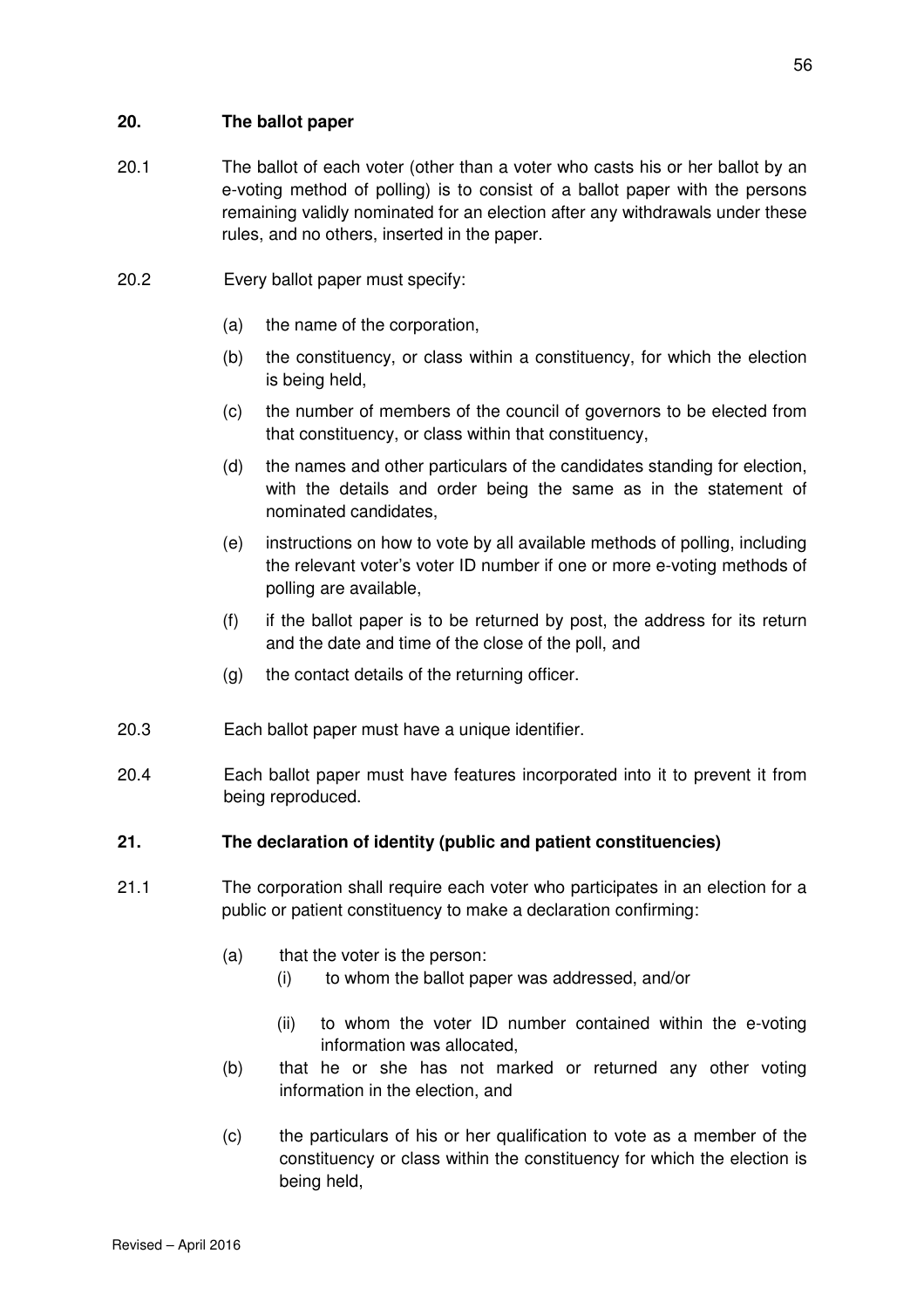### ("declaration of identity")

and the corporation shall make such arrangements as it considers appropriate to facilitate the making and the return of a declaration of identity by each voter, whether by the completion of a paper form ("ID declaration form") or the use of an electronic method.

- 21.2 The voter must be required to return his or her declaration of identity with his or her ballot.
- 21.3 The voting information shall caution the voter that if the declaration of identity is not duly returned or is returned without having been made correctly, any vote cast by the voter may be declared invalid.

Action to be taken before the poll

### **22. List of eligible voters**

- 22.1 The corporation is to provide the returning officer with a list of the members of the constituency or class within a constituency for which the election is being held who are eligible to vote by virtue of rule 27 as soon as is reasonably practicable after the final date for the delivery of notices of withdrawals by candidates from an election.
- 22.2 The list is to include, for each member:
	- (a) a postal address; and,
	- (b) the member's e-mail address, if this has been provided

to which his or her voting information may, subject to rule 22.3, be sent.

22.3 The corporation may decide that the e-voting information is to be sent only by e-mail to those members in the list of eligible voters for whom an e-mail address is included in that list.

### **23. Notice of poll**

- 23.1 The returning officer is to publish a notice of the poll stating:
	- (a) the name of the corporation,
	- (b) the constituency, or class within a constituency, for which the election is being held,
	- (c) the number of members of the council of governors to be elected from that constituency, or class with that constituency,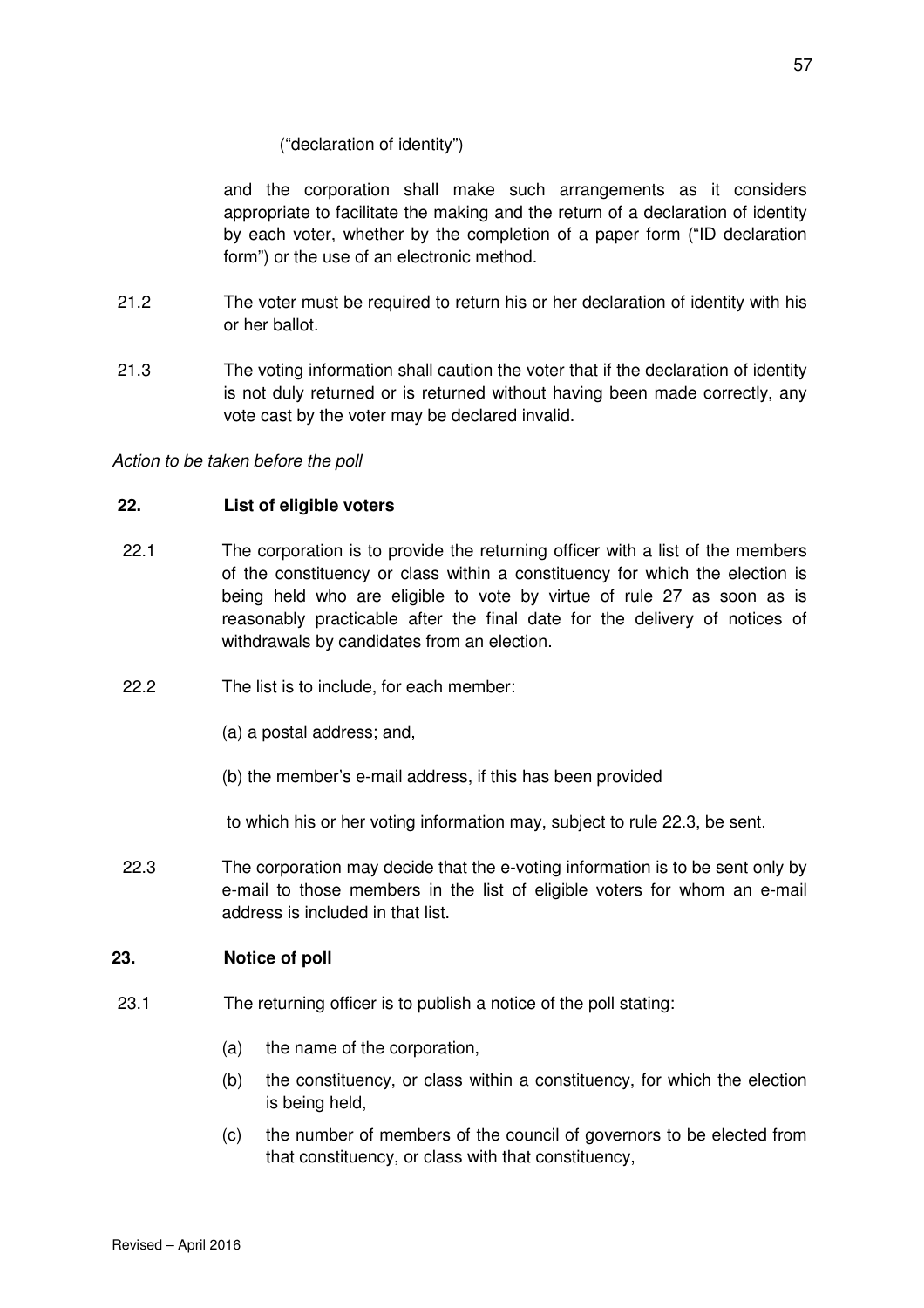- (d) the names and other particulars of the candidates standing for election, with the details and order being the same as in the statement of nominated candidates,
- (e) that the ballot papers for the election are to be issued and returned, if appropriate, by post,
- (f) the methods of polling by which votes may be cast at the election by voters in a constituency or class within a constituency, as determined by the corporation in accordance with rule 19.3,
- (g) the address for return of the ballot papers,
- (h) the uniform resource locator (url) where, if internet voting is a method of polling, the polling website is located;
- (i) the telephone number where, if telephone voting is a method of polling, the telephone voting facility is located,
- (j) the telephone number or telephone short code where, if text message voting is a method of polling, the text message voting facility is located,
- $(k)$  the date and time of the close of the poll,
- (l) the address and final dates for applications for replacement voting information, and
- (m) the contact details of the returning officer.

## **24. Issue of voting information by returning officer**

- 24.1 Subject to rule 24.3, as soon as is reasonably practicable on or after the publication of the notice of the poll, the returning officer is to send the following information by post to each member of the corporation named in the list of eligible voters:
	- (a) a ballot paper and ballot paper envelope,
	- (b) the ID declaration form (if required),
	- (c) information about each candidate standing for election, pursuant to rule 61 of these rules, and
	- (d) a covering envelope;

("postal voting information").

24.2 Subject to rules 24.3 and 24.4, as soon as is reasonably practicable on or after the publication of the notice of the poll, the returning officer is to send the following information by e-mail and/ or by post to each member of the corporation named in the list of eligible voters whom the corporation determines in accordance with rule 19.3 and/ or rule 19.4 may cast his or her vote by an e-voting method of polling: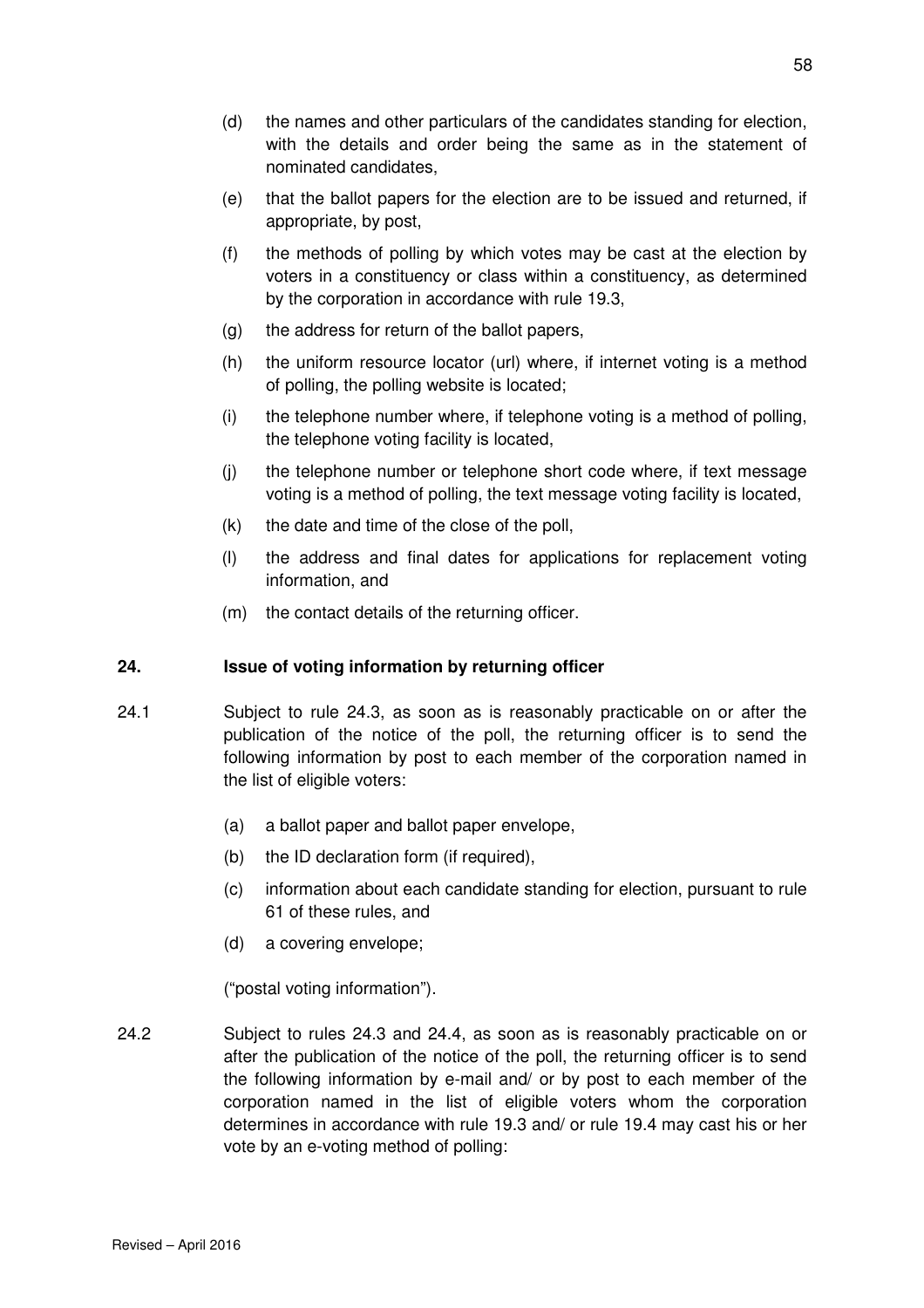- (a) instructions on how to vote and how to make a declaration of identity (if required),
- (b) the voter's voter ID number,
- (c) information about each candidate standing for election, pursuant to rule 64 of these rules, or details of where this information is readily available on the internet or available in such other formats as the Returning Officer thinks appropriate, (d) contact details of the returning officer,

("e-voting information").

- 24.3 The corporation may determine that any member of the corporation shall:
	- (a) only be sent postal voting information; or
	- (b) only be sent e-voting information; or
	- (c) be sent both postal voting information and e-voting information;

for the purposes of the poll.

- 24.4 If the corporation determines, in accordance with rule 22.3, that the e-voting information is to be sent only by e-mail to those members in the list of eligible voters for whom an e-mail address is included in that list, then the returning officer shall only send that information by e-mail.
- 24.5 The voting information is to be sent to the postal address and/ or e-mail address for each member, as specified in the list of eligible voters.

### **25. Ballot paper envelope and covering envelope**

- 25.1 The ballot paper envelope must have clear instructions to the voter printed on it, instructing the voter to seal the ballot paper inside the envelope once the ballot paper has been marked.
- 25.2 The covering envelope is to have:
	- (a) the address for return of the ballot paper printed on it, and
	- (b) pre-paid postage for return to that address.
- 25.3 There should be clear instructions, either printed on the covering envelope or elsewhere, instructing the voter to seal the following documents inside the covering envelope and return it to the returning officer –
	- (a) the completed ID declaration form if required, and
	- (b) the ballot paper envelope, with the ballot paper sealed inside it.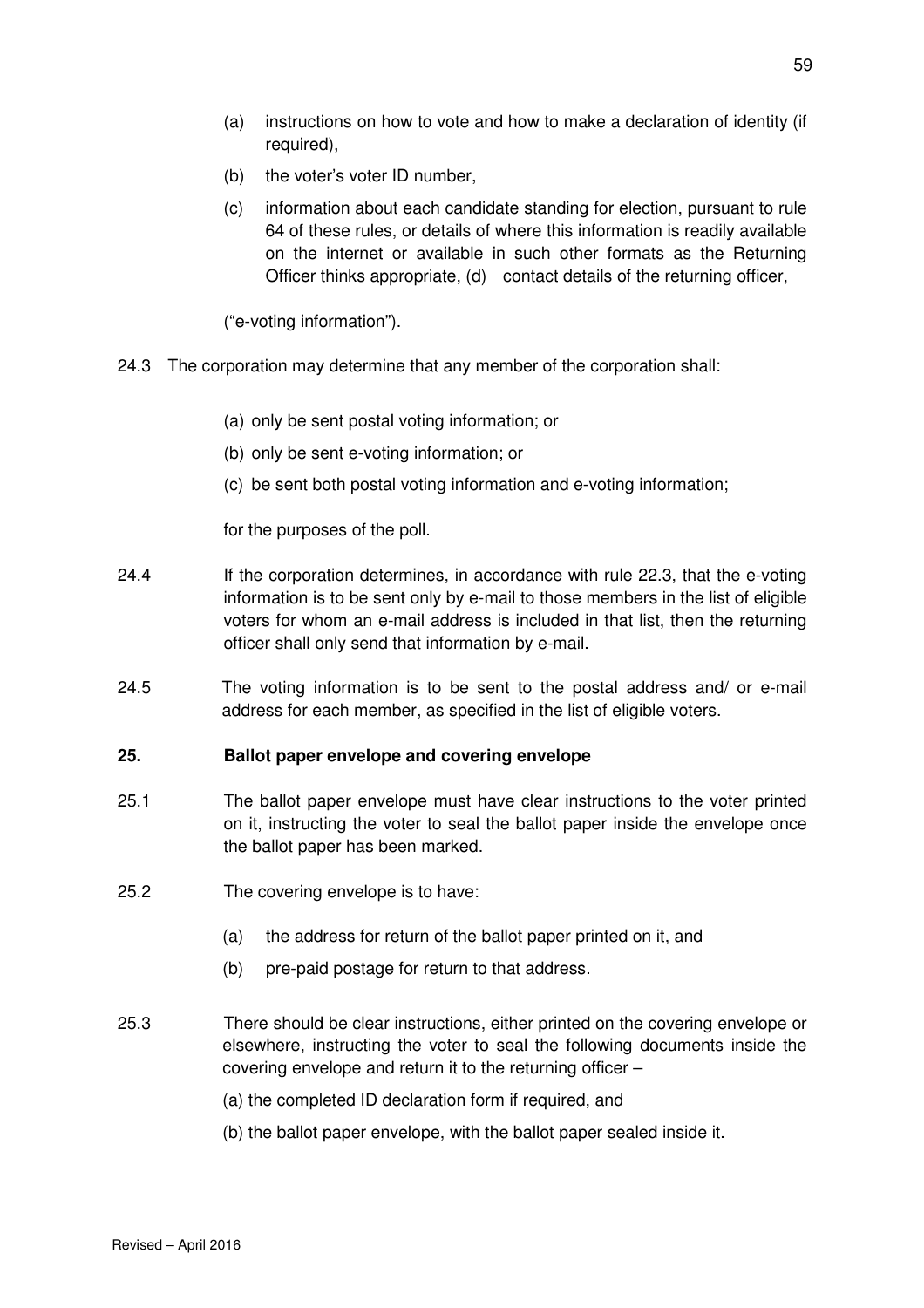#### **26. E-voting systems**

- 26.1 If internet voting is a method of polling for the relevant election then the returning officer must provide a website for the purpose of voting over the internet (in these rules referred to as "the polling website").
- 26.2 If telephone voting is a method of polling for the relevant election then the returning officer must provide an automated telephone system for the purpose of voting by the use of a touch-tone telephone (in these rules referred to as "the telephone voting facility").
- 26.3 If text message voting is a method of polling for the relevant election then the returning officer must provide an automated text messaging system for the purpose of voting by text message (in these rules referred to as "the text message voting facility").
- 26.4 The returning officer shall ensure that the polling website and internet voting system provided will:
	- (a) require a voter to:
		- (i) enter his or her voter ID number; and
		- (ii) where the election is for a public or patient constituency, make a declaration of identity;

in order to be able to cast his or her vote;

- (b) specify:
	- (i) the name of the corporation,
	- (ii) the constituency, or class within a constituency, for which the election is being held,
	- (iii) the number of members of the council of governors to be elected from that constituency, or class within that constituency,
	- (iv) the names and other particulars of the candidates standing for election, with the details and order being the same as in the statement of nominated candidates,
	- (v) instructions on how to vote and how to make a declaration of identity,
	- (vi) the date and time of the close of the poll, and
	- (vii) the contact details of the returning officer;
- (c) prevent a voter from voting for more candidates than he or she is entitled to at the election;
- (d) create a record ("internet voting record") that is stored in the internet voting system in respect of each vote cast by a voter using the internet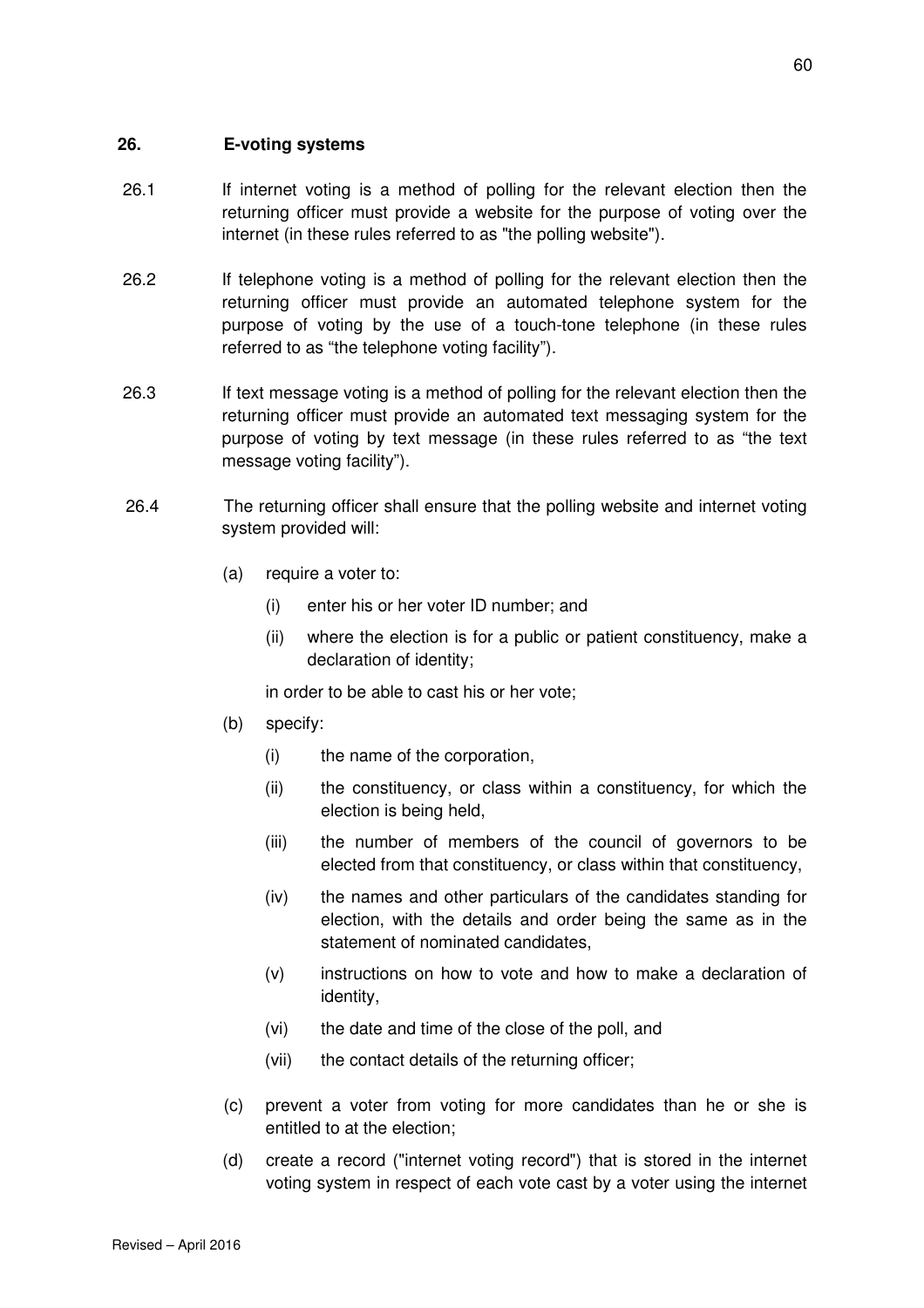that comprises of-

- (i) the voter's voter ID number;
- (ii) the voter's declaration of identity (where required);
- (iii) the candidate or candidates for whom the voter has voted; and
- (iv) the date and time of the voter's vote,
- (e) if the voter's vote has been duly cast and recorded, provide the voter with confirmation of this; and
- (f) prevent any voter from voting after the close of poll.
- 26.5 The returning officer shall ensure that the telephone voting facility and telephone voting system provided will:
	- (a) require a voter to
		- (i) enter his or her voter ID number in order to be able to cast his or her vote; and
		- (ii) where the election is for a public or patient constituency, make a declaration of identity;
	- (b) specify:
		- (i) the name of the corporation,
		- (ii) the constituency, or class within a constituency, for which the election is being held,
		- (iii) the number of members of the council of governors to be elected from that constituency, or class within that constituency,
		- (iv) instructions on how to vote and how to make a declaration of identity,
		- (v) the date and time of the close of the poll, and
		- (vi) the contact details of the returning officer;
	- (c) prevent a voter from voting for more candidates than he or she is entitled to at the election;
	- (d) create a record ("telephone voting record") that is stored in the telephone voting system in respect of each vote cast by a voter using the telephone that comprises of:
		- (i) the voter's voter ID number;
		- (ii) the voter's declaration of identity (where required);
		- (iii) the candidate or candidates for whom the voter has voted; and
		- (iv) the date and time of the voter's vote
	- (e) if the voter's vote has been duly cast and recorded, provide the voter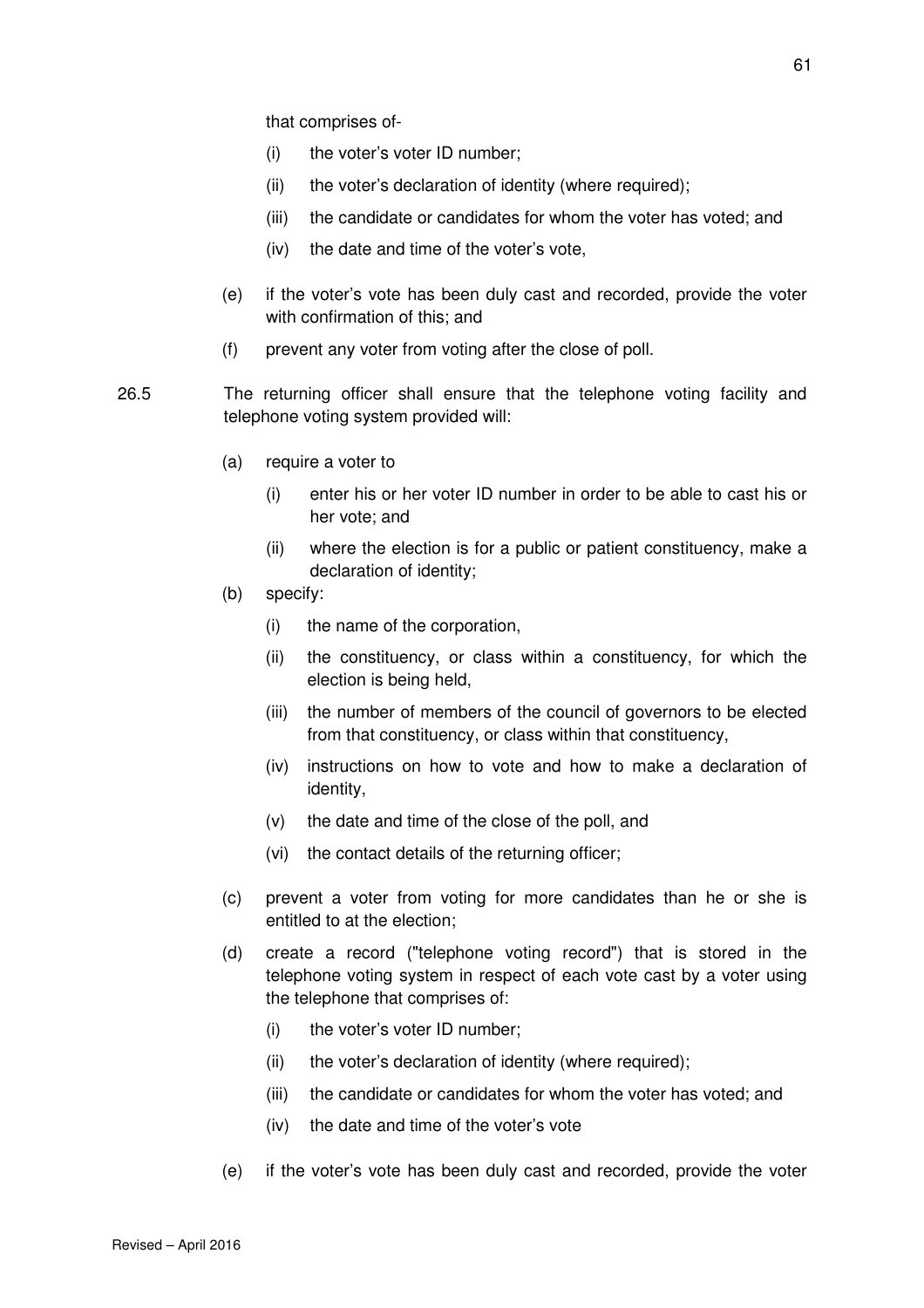with confirmation of this;

- (f) prevent any voter from voting after the close of poll.
- 26.6 The returning officer shall ensure that the text message voting facility and text messaging voting system provided will:
	- (a) require a voter to:
		- (i) provide his or her voter ID number; and
		- (ii) where the election is for a public or patient constituency, make a declaration of identity;

in order to be able to cast his or her vote;

- (b) prevent a voter from voting for more candidates than he or she is entitled to at the election;
- (d) create a record ("text voting record") that is stored in the text messaging voting system in respect of each vote cast by a voter by text message that comprises of:
	- (i) the voter's voter ID number;
	- (ii) the voter's declaration of identity (where required);
	- (ii) the candidate or candidates for whom the voter has voted; and
	- (iii) the date and time of the voter's vote
- (e) if the voter's vote has been duly cast and recorded, provide the voter with confirmation of this;
- (f) prevent any voter from voting after the close of poll.

#### The poll

#### **27. Eligibility to vote**

27.1 An individual who becomes a member of the corporation on or before the closing date for the receipt of nominations by candidates for the election, is eligible to vote in that election.

#### **28. Voting by persons who require assistance**

- 28.1 The returning officer is to put in place arrangements to enable requests for assistance to vote to be made.
- 28.2 Where the returning officer receives a request from a voter who requires assistance to vote, the returning officer is to make such arrangements as he or she considers necessary to enable that voter to vote.

### **29. Spoilt ballot papers and spoilt text message votes**

29.1 If a voter has dealt with his or her ballot paper in such a manner that it cannot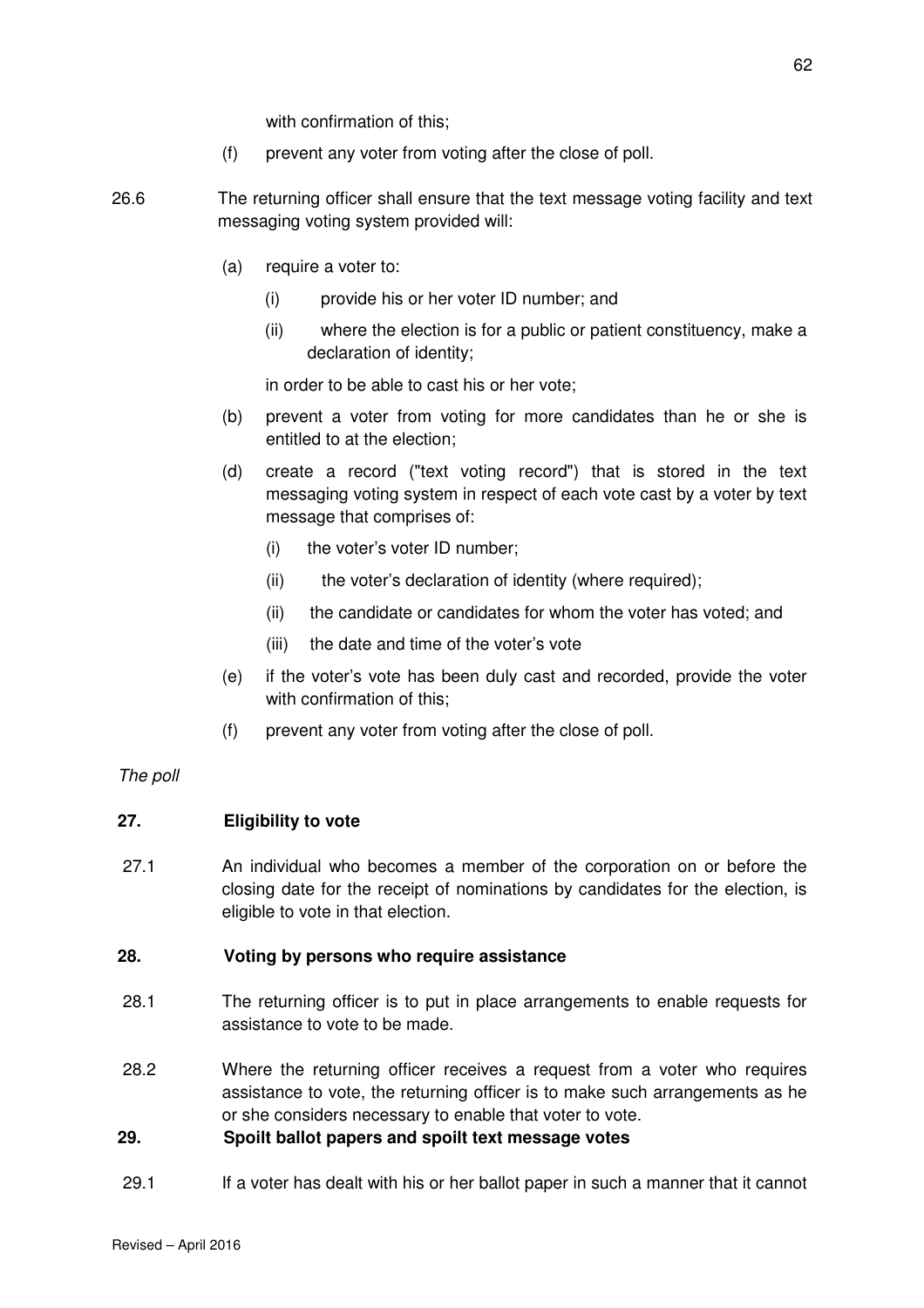be accepted as a ballot paper (referred to as a "spoilt ballot paper"), that voter may apply to the returning officer for a replacement ballot paper.

- 29.2 On receiving an application, the returning officer is to obtain the details of the unique identifier on the spoilt ballot paper, if he or she can obtain it.
- 29.3 The returning officer may not issue a replacement ballot paper for a spoilt ballot paper unless he or she:
	- (a) is satisfied as to the voter's identity; and
	- (b) has ensured that the completed ID declaration form, if required, has not been returned.
- 29.4 After issuing a replacement ballot paper for a spoilt ballot paper, the returning officer shall enter in a list ("the list of spoilt ballot papers"):
	- (a) the name of the voter, and
	- (b) the details of the unique identifier of the spoilt ballot paper (if that officer was able to obtain it), and
	- (c) the details of the unique identifier of the replacement ballot paper.
- 29.5 If a voter has dealt with his or her text message vote in such a manner that it cannot be accepted as a vote (referred to as a "spoilt text message vote"), that voter may apply to the returning officer for a replacement voter ID number.
- 29.6 On receiving an application, the returning officer is to obtain the details of the voter ID number on the spoilt text message vote, if he or she can obtain it.
- 29.7 The returning officer may not issue a replacement voter ID number in respect of a spoilt text message vote unless he or she is satisfied as to the voter's identity.
- 29.8 After issuing a replacement voter ID number in respect of a spoilt text message vote, the returning officer shall enter in a list ("the list of spoilt text message votes"):
	- (a) the name of the voter, and
	- (b) the details of the voter ID number on the spoilt text message vote (if that officer was able to obtain it), and
	- (c) the details of the replacement voter ID number issued to the voter.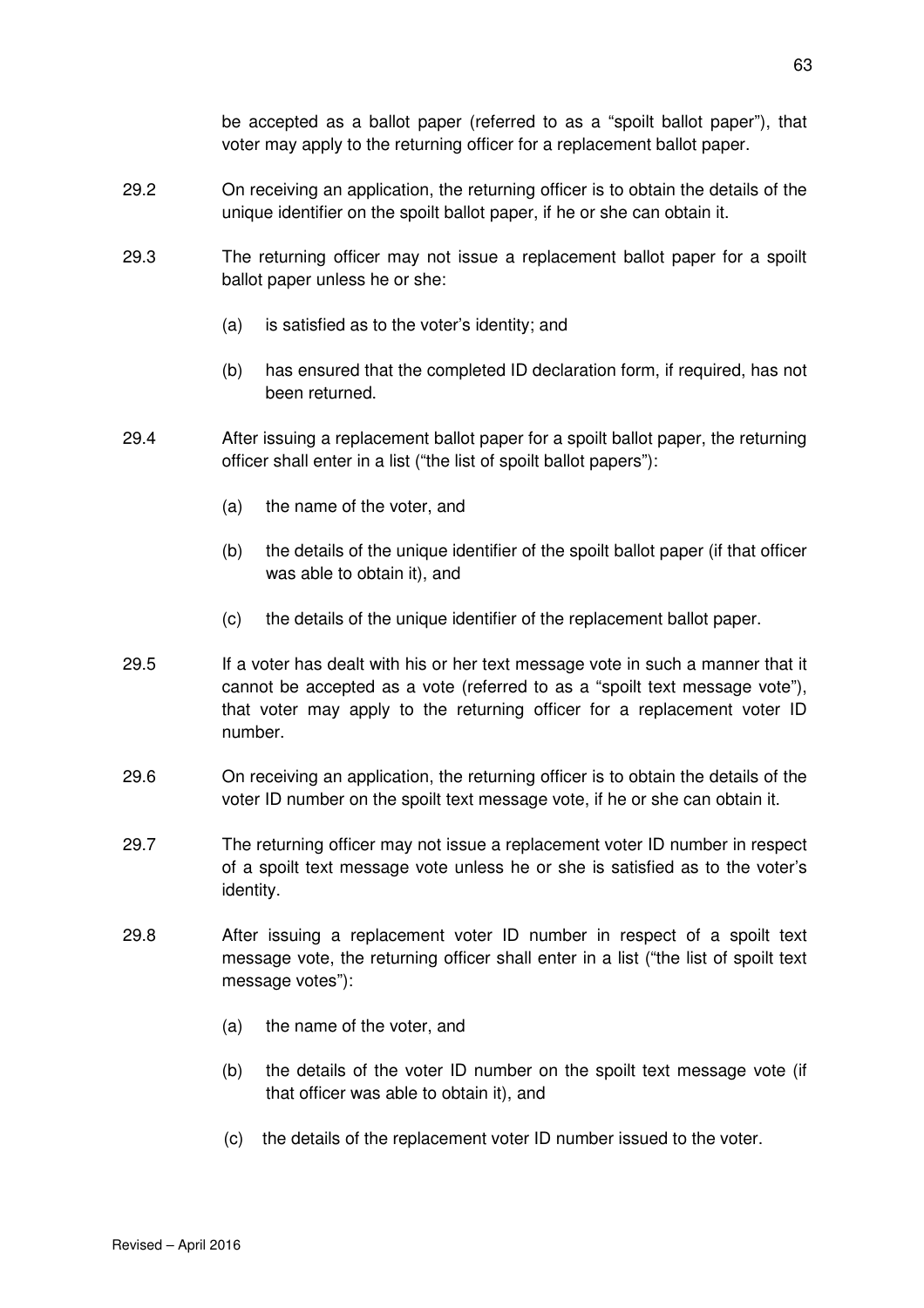### **30. Lost voting information**

- 30.1 Where a voter has not received his or her voting information by the tenth day before the close of the poll, that voter may apply to the returning officer for replacement voting information.
- 30.2 The returning officer may not issue replacement voting information in respect of lost voting information unless he or she:
	- (a) is satisfied as to the voter's identity,
	- (b) has no reason to doubt that the voter did not receive the original voting information,
	- (c) has ensured that no declaration of identity, if required, has been returned.
- 30.3 After issuing replacement voting information in respect of lost voting information, the returning officer shall enter in a list ("the list of lost ballot documents"):
	- (a) the name of the voter
	- (b) the details of the unique identifier of the replacement ballot paper, if applicable, and
	- (c) the voter ID number of the voter.

## **31. Issue of replacement voting information**

- 31.1 If a person applies for replacement voting information under rule 29 or 30 and a declaration of identity has already been received by the returning officer in the name of that voter, the returning officer may not issue replacement voting information unless, in addition to the requirements imposed by rule 29.3 or 30.2, he or she is also satisfied that that person has not already voted in the election, notwithstanding the fact that a declaration of identity if required has already been received by the returning officer in the name of that voter.
- 31.2 After issuing replacement voting information under this rule, the returning officer shall enter in a list ("the list of tendered voting information"):
	- (a) the name of the voter,

 (b) the unique identifier of any replacement ballot paper issued under this rule;

(c) the voter ID number of the voter.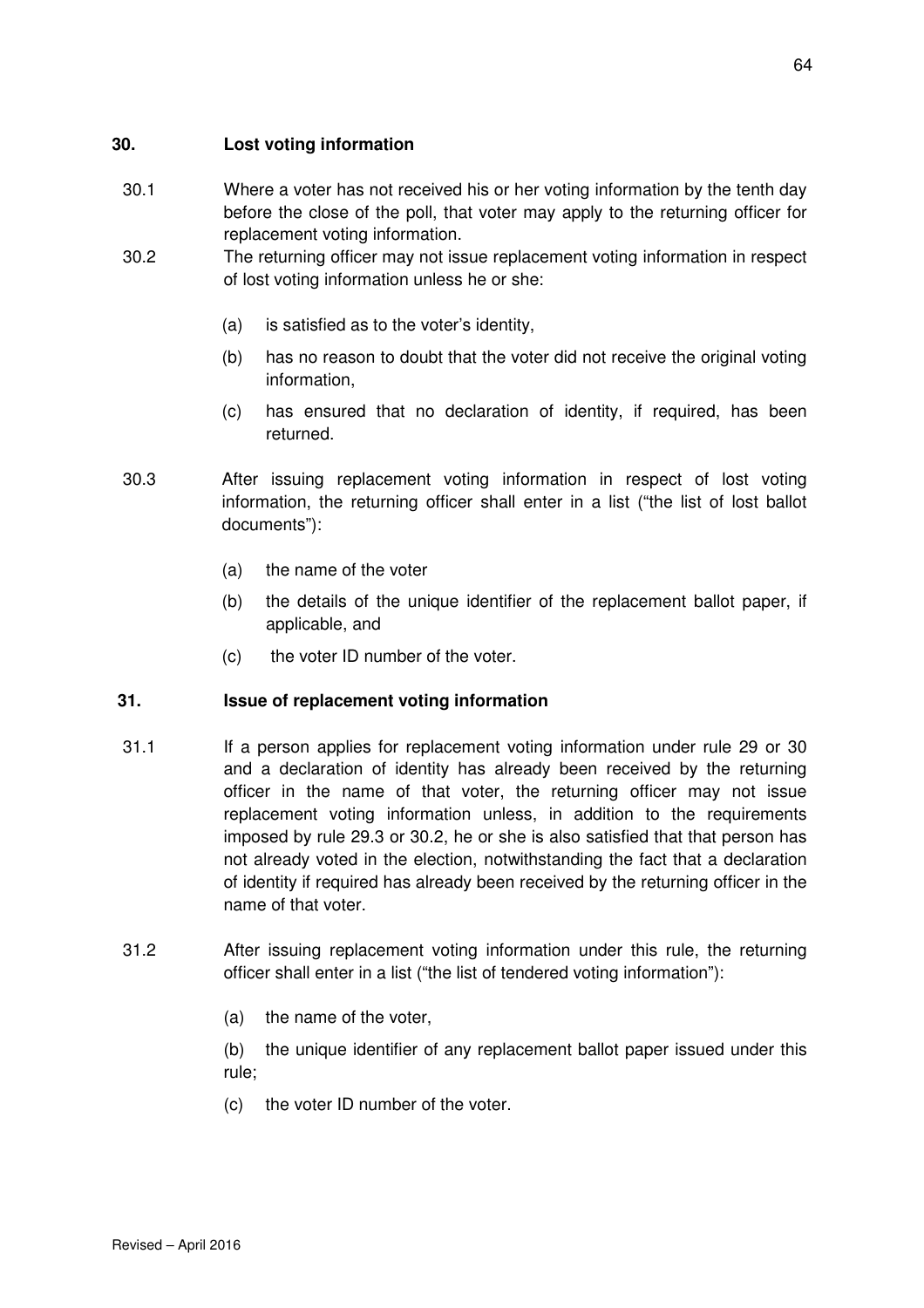### **32. ID declaration form for replacement ballot papers (public and patient constituencies)**

32.1 In respect of an election for a public or patient constituency an ID declaration form must be issued with each replacement ballot paper requiring the voter to make a declaration of identity.

Polling by internet, telephone or text

### **33. Procedure for remote voting by internet**

33.1 To cast his or her vote using the internet, a voter will need to gain access to the polling website by keying in the url of the polling website provided in the voting information.

 33.2 When prompted to do so, the voter will need to enter his or her voter ID number.

- 33.3 If the internet voting system authenticates the voter ID number, the system will give the voter access to the polling website for the election in which the voter is eligible to vote.
- 33.4 To cast his or her vote, the voter will need to key in a mark on the screen opposite the particulars of the candidate or candidates for whom he or she wishes to cast his or her vote.
- 33.5 The voter will not be able to access the internet voting system for an election once his or her vote at that election has been cast.

### **34. Voting procedure for remote voting by telephone**

- 34.1 To cast his or her vote by telephone, the voter will need to gain access to the telephone voting facility by calling the designated telephone number provided in the voter information using a telephone with a touch-tone keypad.
- 34.2 When prompted to do so, the voter will need to enter his or her voter ID number using the keypad.
- 34.3 If the telephone voting facility authenticates the voter ID number, the voter will be prompted to vote in the election.
- 34.4 When prompted to do so the voter may then cast his or her vote by keying in the numerical voting code of the candidate or candidates, for whom he or she wishes to vote.
- 34.5 The voter will not be able to access the telephone voting facility for an election once his or her vote at that election has been cast.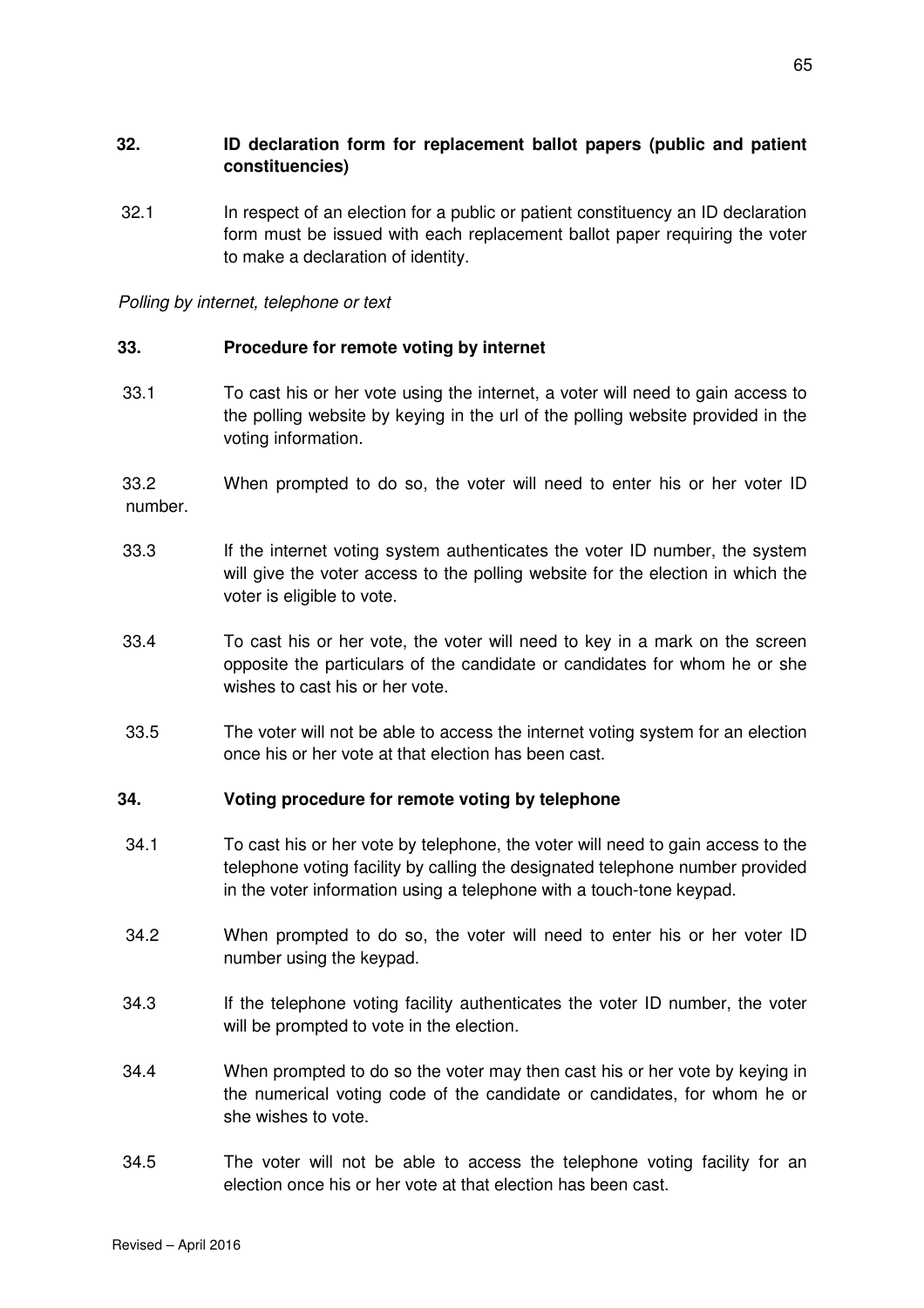### **35. Voting procedure for remote voting by text message**

- 35.1 To cast his or her vote by text message the voter will need to gain access to the text message voting facility by sending a text message to the designated telephone number or telephone short code provided in the voter information.
- 35.2 The text message sent by the voter must contain his or her voter ID number and the numerical voting code for the candidate or candidates, for whom he or she wishes to vote.
- 35.3 The text message sent by the voter will need to be structured in accordance with the instructions on how to vote contained in the voter information, otherwise the vote will not be cast.

Procedure for receipt of envelopes, internet votes, telephone votes and text message votes

### **36. Receipt of voting documents**

- 36.1 Where the returning officer receives:
	- (a) a covering envelope, or
	- (b) any other envelope containing an ID declaration form if required, a ballot paper envelope, or a ballot paper,

before the close of the poll, that officer is to open it as soon as is practicable; and rules 37 and 38 are to apply.

- 36.2 The returning officer may open any covering envelope or any ballot paper envelope for the purposes of rules 37 and 38, but must make arrangements to ensure that no person obtains or communicates information as to:
	- (a) the candidate for whom a voter has voted, or
	- (b) the unique identifier on a ballot paper.
- 36.3 The returning officer must make arrangements to ensure the safety and security of the ballot papers and other documents.

## **37. Validity of votes**

- 37.1 A ballot paper shall not be taken to be duly returned unless the returning officer is satisfied that it has been received by the returning officer before the close of the poll, with an ID declaration form if required that has been correctly completed, signed and dated.
- 37.2 Where the returning officer is satisfied that rule 37.1 has been fulfilled, he or she is to:
	- (a) put the ID declaration form if required in a separate packet, and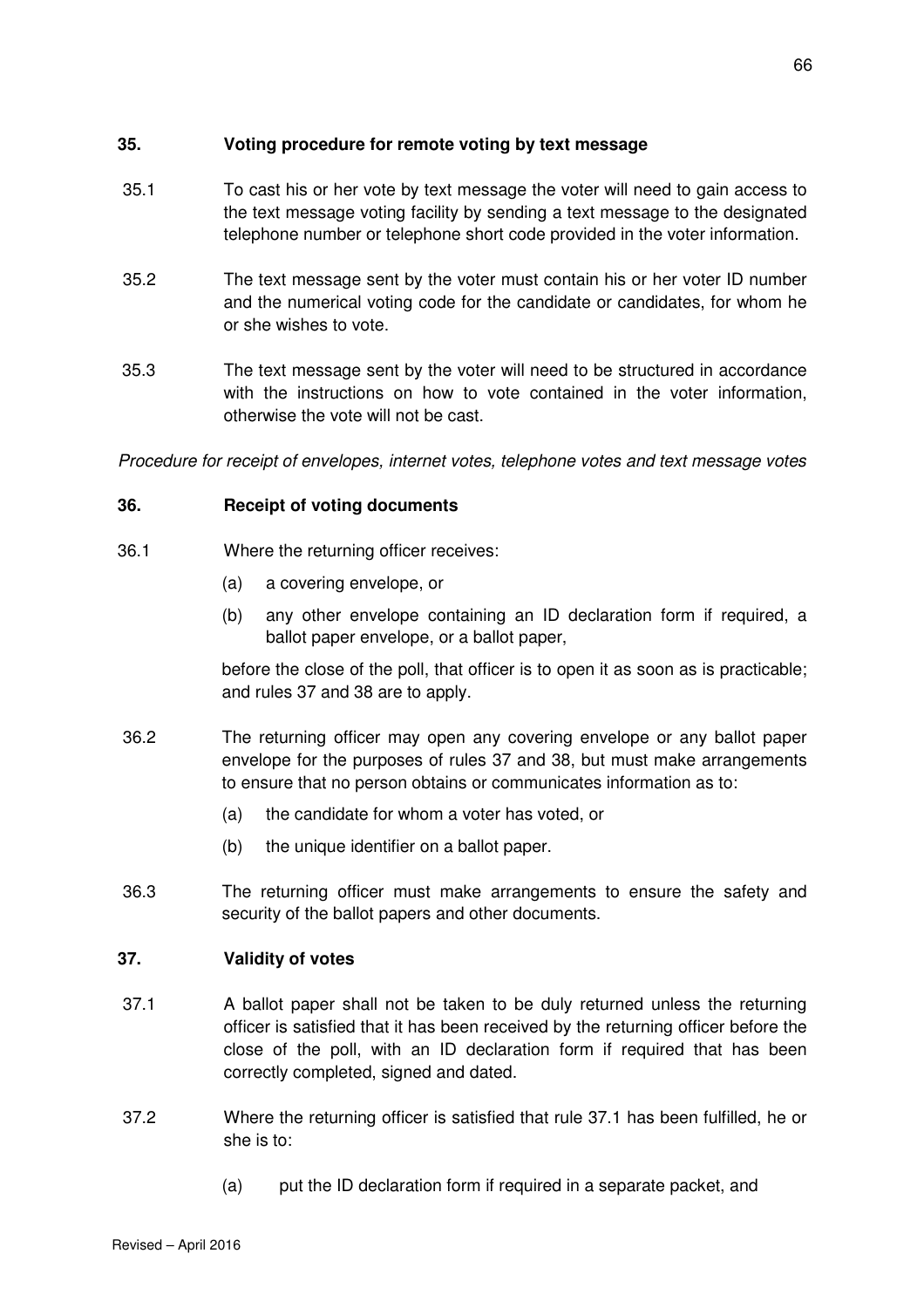- (b) put the ballot paper aside for counting after the close of the poll.
- 37.3 Where the returning officer is not satisfied that rule 37.1 has been fulfilled, he or she is to:
	- (a) mark the ballot paper "disqualified",
	- (b) if there is an ID declaration form accompanying the ballot paper, mark it "disqualified" and attach it to the ballot paper,
	- (c) record the unique identifier on the ballot paper in a list of disqualified documents (the "list of disqualified documents"); and
	- (d) place the document or documents in a separate packet.
- 37.4 An internet, telephone or text message vote shall not be taken to be duly returned unless the returning officer is satisfied that the internet voting record, telephone voting record or text voting record (as applicable) has been received by the returning officer before the close of the poll, with a declaration of identity if required that has been correctly made.
- 37.5 Where the returning officer is satisfied that rule 37.4 has been fulfilled, he or she is to put the internet voting record, telephone voting record or text voting record (as applicable) aside for counting after the close of the poll.
- 37.6 Where the returning officer is not satisfied that rule 37.4 has been fulfilled, he or she is to:
	- (a) mark the internet voting record, telephone voting record or text voting record (as applicable) "disqualified",
	- (b) record the voter ID number on the internet voting record, telephone voting record or text voting record (as applicable) in the list of disqualified documents; and
	- (c) place the document or documents in a separate packet.

## **38. Declaration of identity but no ballot paper (public and patient constituency)<sup>1</sup>**

- 38.1 Where the returning officer receives an ID declaration form if required but no ballot paper, the returning officer is to:
	- (a) mark the ID declaration form "disqualified",
	- (b) record the name of the voter in the list of disqualified documents, indicating that a declaration of identity was received from the voter without a ballot paper, and
	- (c) place the ID declaration form in a separate packet.

 $\overline{a}$ 

<sup>&</sup>lt;sup>1</sup> It should not be possible, technically, to make a declaration of identity electronically without also submitting a vote.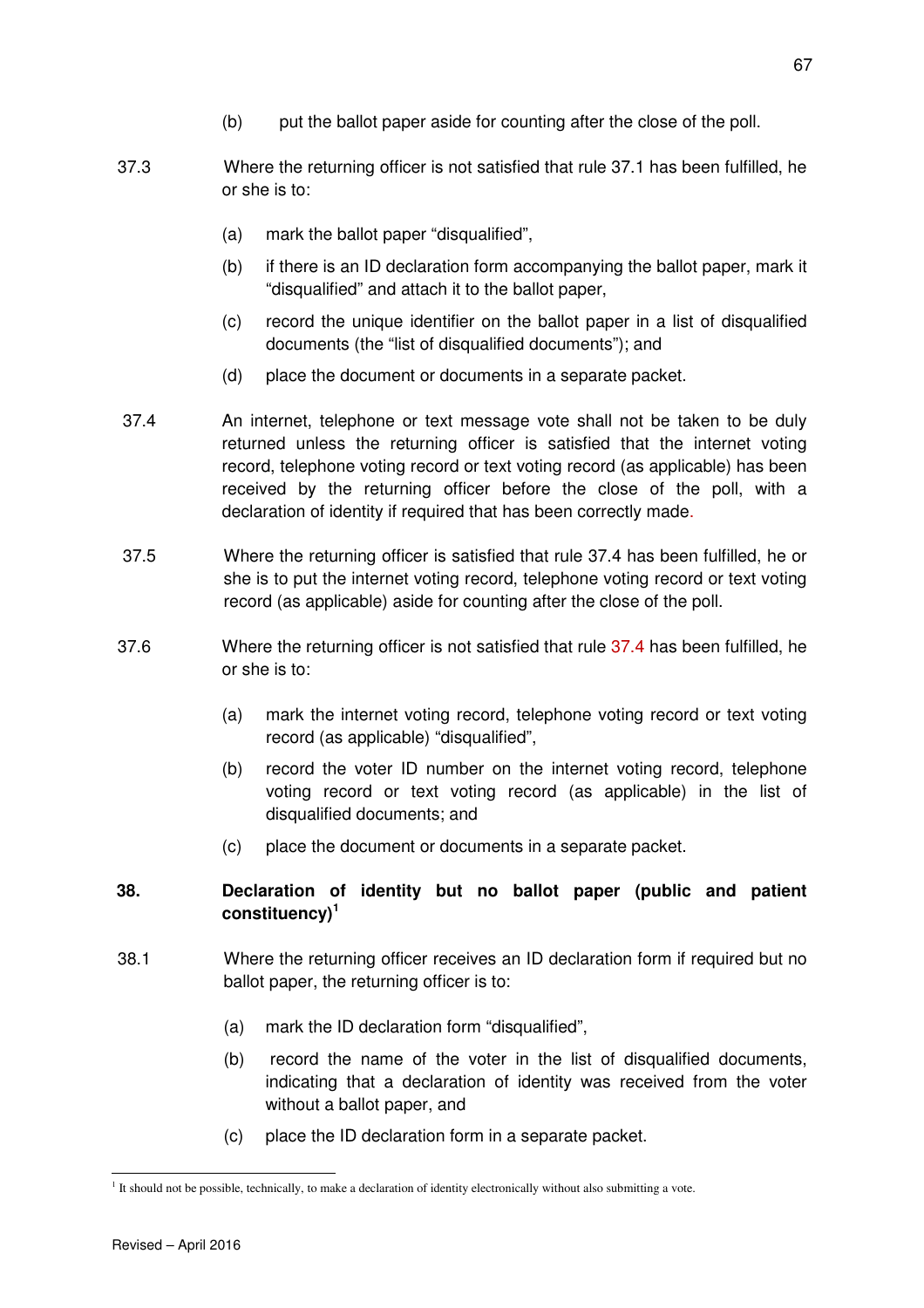### **39. De-duplication of votes**

- 39.1 Where different methods of polling are being used in an election, the returning officer shall examine all votes cast to ascertain if a voter ID number has been used more than once to cast a vote in the election.
- 39.2 If the returning officer ascertains that a voter ID number has been used more than once to cast a vote in the election he or she shall:
	- (a) only accept as duly returned the first vote received that was cast using the relevant voter ID number; and
	- (b) mark as "disqualified" all other votes that were cast using the relevant voter ID number
- 39.3 Where a ballot paper is disqualified under this rule the returning officer shall:
	- (a) mark the ballot paper "disqualified",
	- (b) if there is an ID declaration form accompanying the ballot paper, mark it "disqualified" and attach it to the ballot paper,
	- (c) record the unique identifier and the voter ID number on the ballot paper in the list of disqualified documents;
	- (d) place the document or documents in a separate packet; and
	- (e) disregard the ballot paper when counting the votes in accordance with these rules.
- 39.4 Where an internet voting record, telephone voting record or text voting record is disqualified under this rule the returning officer shall:
	- (a) mark the internet voting record, telephone voting record or text voting record (as applicable) "disqualified",
	- (b) record the voter ID number on the internet voting record, telephone voting record or text voting record (as applicable) in the list of disqualified documents;
	- (c) place the internet voting record, telephone voting record or text voting record (as applicable) in a separate packet, and
	- (d) disregard the internet voting record, telephone voting record or text voting record (as applicable) when counting the votes in accordance with these rules.

### **40. Sealing of packets**

40.1 As soon as is possible after the close of the poll and after the completion of the procedure under rules 37 and 38, the returning officer is to seal the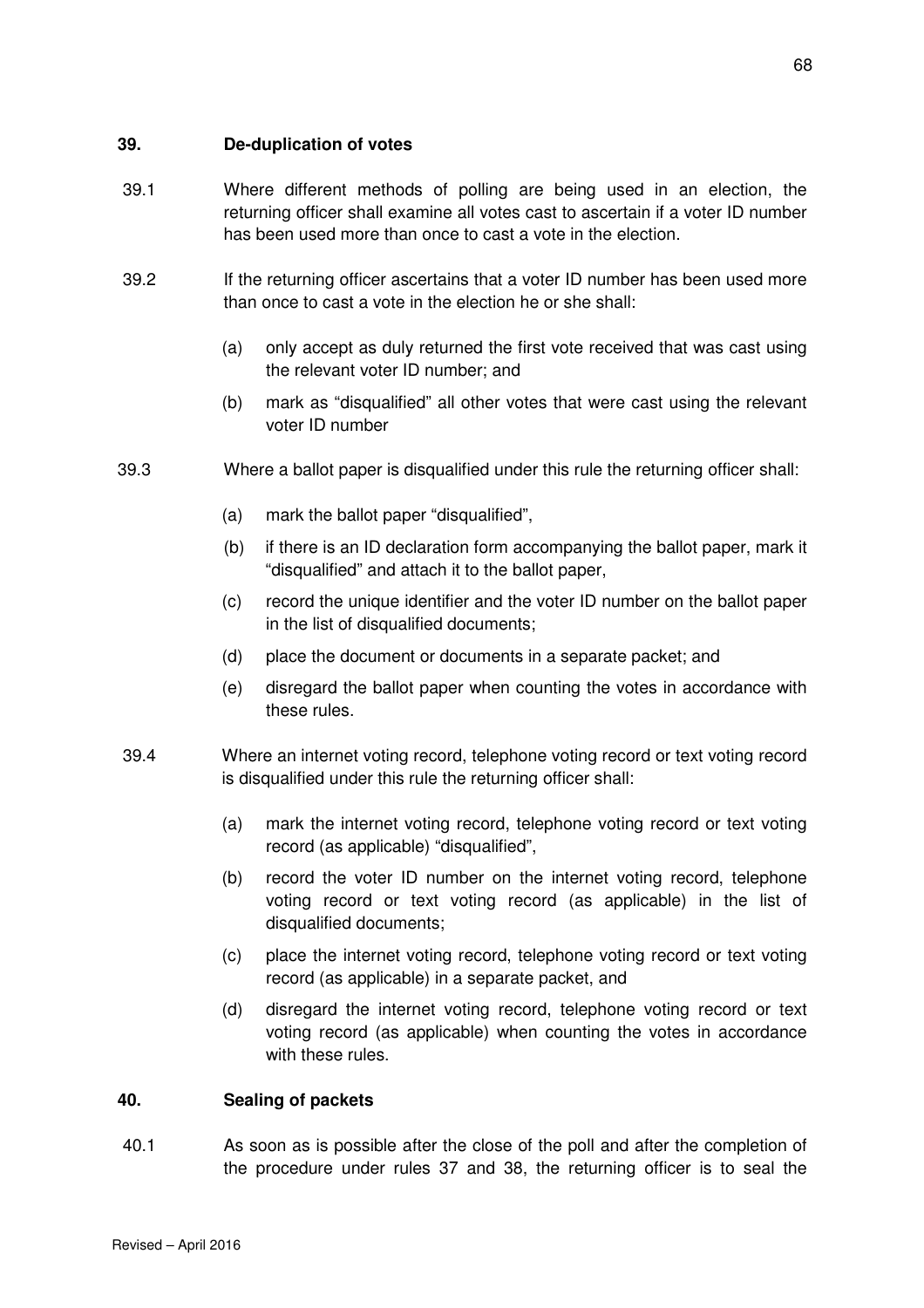packets containing:

- (a) the disqualified documents, together with the list of disqualified documents inside it,
- (b) the ID declaration forms, if required,
- (c) the list of spoilt ballot papers and the list of spoilt text message votes,
- (d) the list of lost ballot documents,
- (e) the list of eligible voters, and
- (f) the list of tendered voting information

and ensure that complete electronic copies of the internet voting records, telephone voting records and text voting records created in accordance with rule 26 are held in a device suitable for the purpose of storage.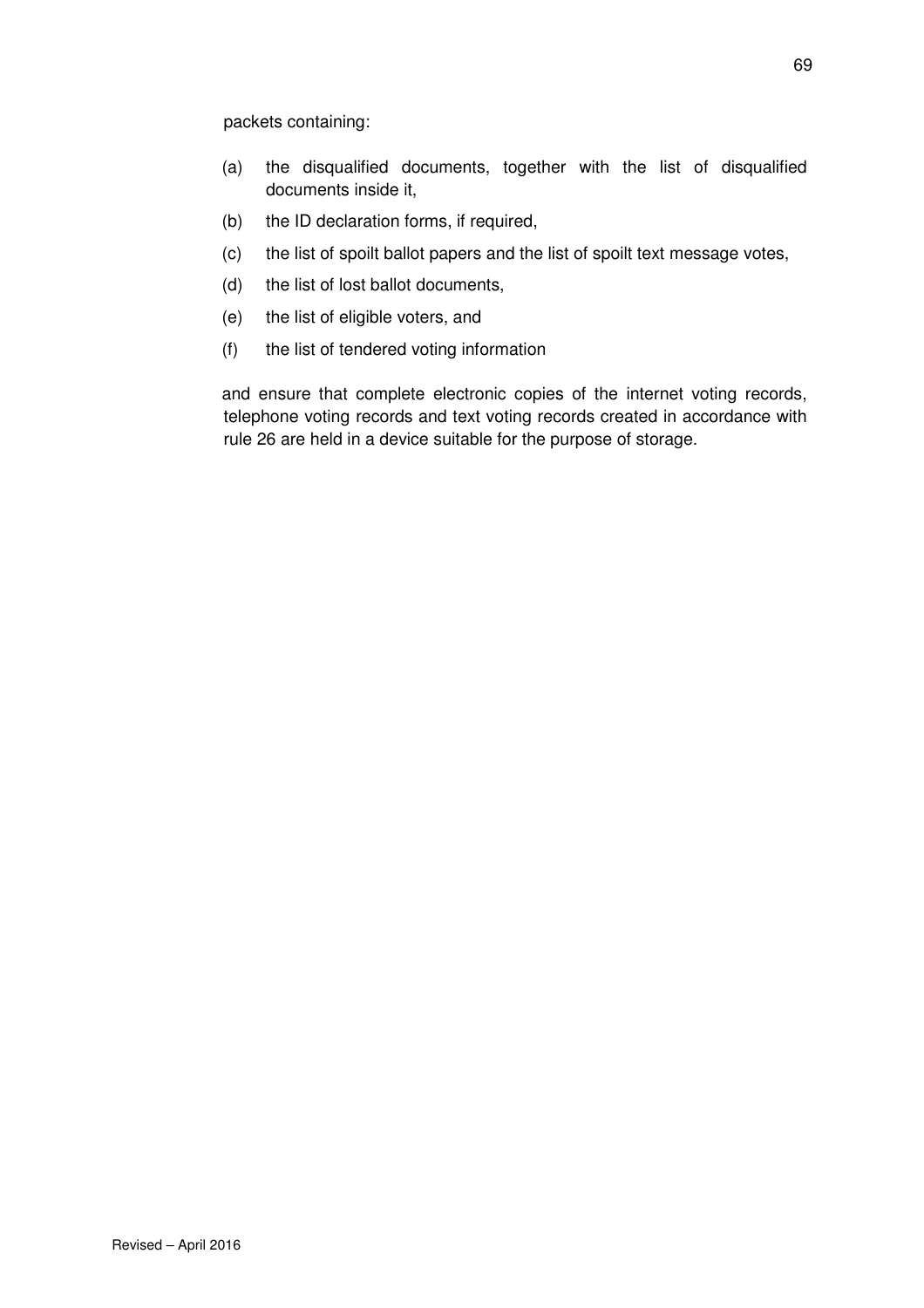### **STV41. Interpretation of Part 6**

STV41.1 In Part 6 of these rules:

"ballot document" means a ballot paper, internet voting record, telephone voting record or text voting record.

"continuing candidate" means any candidate not deemed to be elected, and not excluded,

"count" means all the operations involved in counting of the first preferences recorded for candidates, the transfer of the surpluses of elected candidates, and the transfer of the votes of the excluded candidates,

"deemed to be elected" means deemed to be elected for the purposes of counting of votes but without prejudice to the declaration of the result of the poll,

"mark" means a figure, an identifiable written word, or a mark such as "X",

"non-transferable vote" means a ballot document:

(a) on which no second or subsequent preference is recorded for a continuing candidate,

or

(b) which is excluded by the returning officer under rule STV49,

"preference" as used in the following contexts has the meaning assigned below:

- (a) "first preference" means the figure "1" or any mark or word which clearly indicates a first (or only) preference
- (b) "next available preference" means a preference which is the second, or as the case may be, subsequent preference recorded in consecutive order for a continuing candidate (any candidate who is deemed to be elected or is excluded thereby being ignored); and
- (c) in this context, a "second preference" is shown by the figure "2" or any mark or word which clearly indicates a second preference, and a third preference by the figure "3" or any mark or word which clearly indicates a third preference, and so on,

"quota" means the number calculated in accordance with rule STV46,

"surplus" means the number of votes by which the total number of votes for any candidate (whether first preference or transferred votes, or a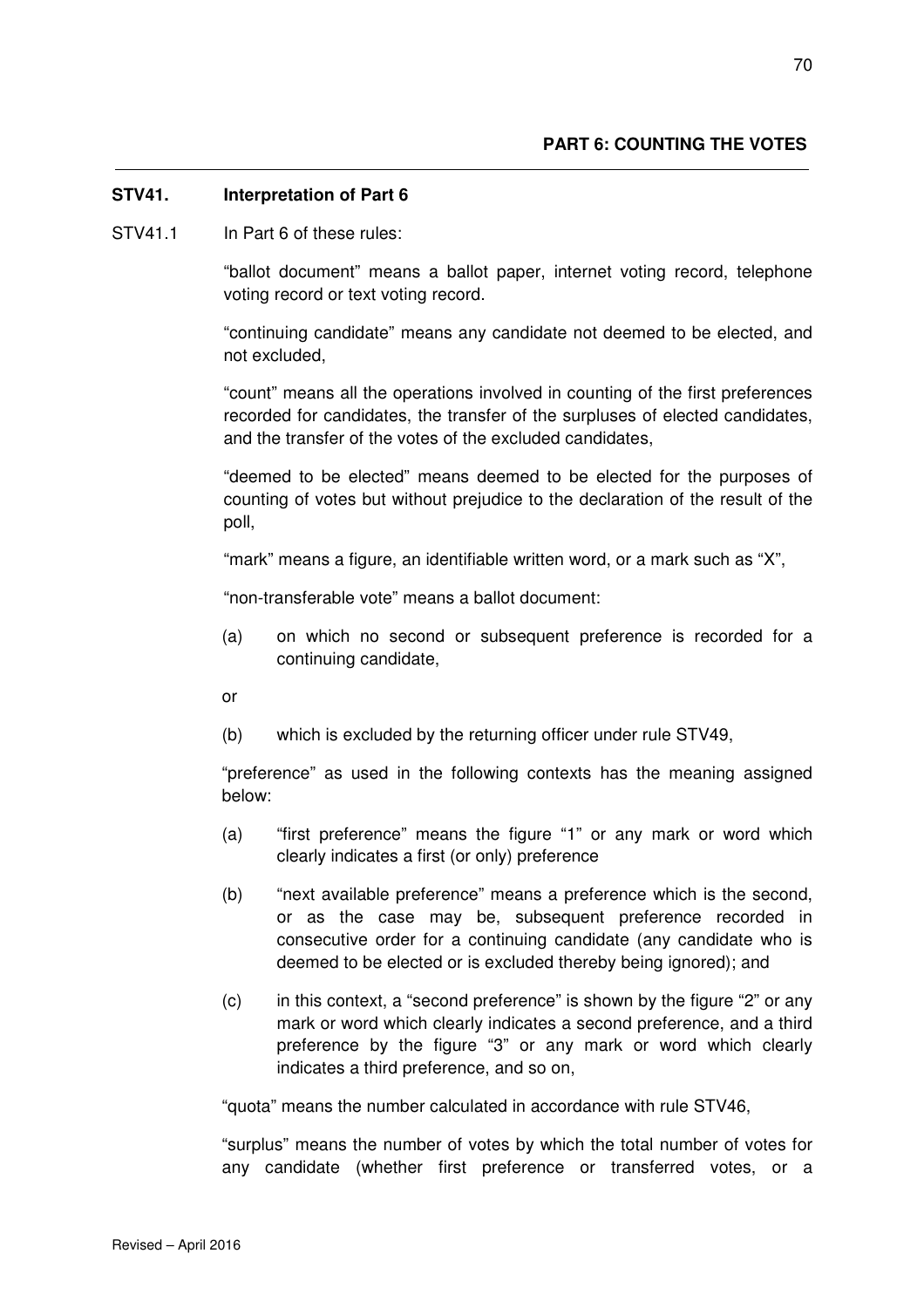combination of both) exceeds the quota; but references in these rules to the transfer of the surplus means the transfer (at a transfer value) of all transferable ballot documents from the candidate who has the surplus,

"stage of the count" means:

- (a) the determination of the first preference vote of each candidate,
- (b) the transfer of a surplus of a candidate deemed to be elected, or
- (c) the exclusion of one or more candidates at any given time,

"transferable vote" means a ballot document on which, following a first preference, a second or subsequent preference is recorded in consecutive numerical order for a continuing candidate,

"transferred vote" means a vote derived from a ballot document on which a second or subsequent preference is recorded for the candidate to whom that ballot document has been transferred, and

"transfer value" means the value of a transferred vote calculated in accordance with rules STV47.4 or STV47.7.

#### **42. Arrangements for counting of the votes**

- 42.1 The returning officer is to make arrangements for counting the votes as soon as is practicable after the close of the poll.
- 42.2 The returning officer may make arrangements for any votes to be counted using vote counting software where:
	- (a) the board of directors and the council of governors of the corporation have approved:
		- (i) the use of such software for the purpose of counting votes in the relevant election, and
		- (ii) a policy governing the use of such software, and
	- (b) the corporation and the returning officer are satisfied that the use of such software will produce an accurate result.

#### **43. The count**

- 43.1 The returning officer is to:
	- (a) count and record the number of:
		- (iii) ballot papers that have been returned; and
		- (iv) the number of internet voting records, telephone voting records and/or text voting records that have been created, and
	- (b) count the votes according to the provisions in this Part of the rules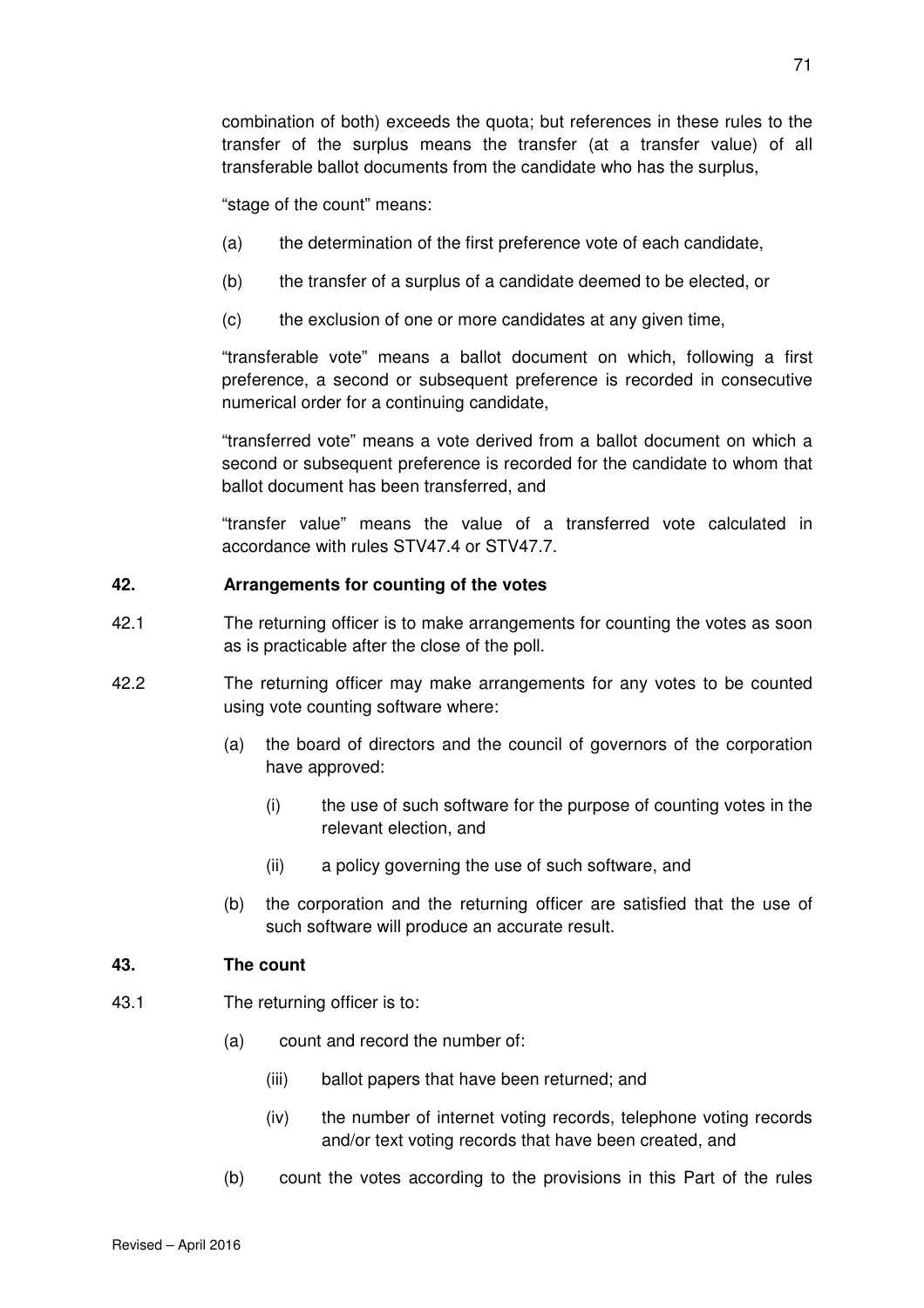and/or the provisions of any policy approved pursuant to rule 42.2(ii) where vote counting software is being used.

- 43.2 The returning officer, while counting and recording the number of ballot papers, internet voting records, telephone voting records and/or text voting records and counting the votes, must make arrangements to ensure that no person obtains or communicates information as to the unique identifier on a ballot paper or the voter ID number on an internet voting record, telephone voting record or text voting record.
- 43.3 The returning officer is to proceed continuously with counting the votes as far as is practicable.

### **STV44. Rejected ballot papers and rejected text voting records**

- STV44.1 Any ballot paper:
	- (a) which does not bear the features that have been incorporated into the other ballot papers to prevent them from being reproduced,
	- (b) on which the figure "1" standing alone is not placed so as to indicate a first preference for any candidate,
	- (c) on which anything is written or marked by which the voter can be identified except the unique identifier, or
	- (d) which is unmarked or rejected because of uncertainty,

shall be rejected and not counted, but the ballot paper shall not be rejected by reason only of carrying the words "one", "two", "three" and so on, or any other mark instead of a figure if, in the opinion of the returning officer, the word or mark clearly indicates a preference or preferences.

- STV44.2 The returning officer is to endorse the word "rejected" on any ballot paper which under this rule is not to be counted.
- STV44.3 Any text voting record:
	- (a) on which the figure "1" standing alone is not placed so as to indicate a first preference for any candidate,
	- (b) on which anything is written or marked by which the voter can be identified except the unique identifier, or
	- (c) which is unmarked or rejected because of uncertainty,

shall be rejected and not counted, but the text voting record shall not be rejected by reason only of carrying the words "one", "two", "three" and so on, or any other mark instead of a figure if, in the opinion of the returning officer, the word or mark clearly indicates a preference or preferences.

STV44.4 The returning officer is to endorse the word "rejected" on any text voting record which under this rule is not to be counted.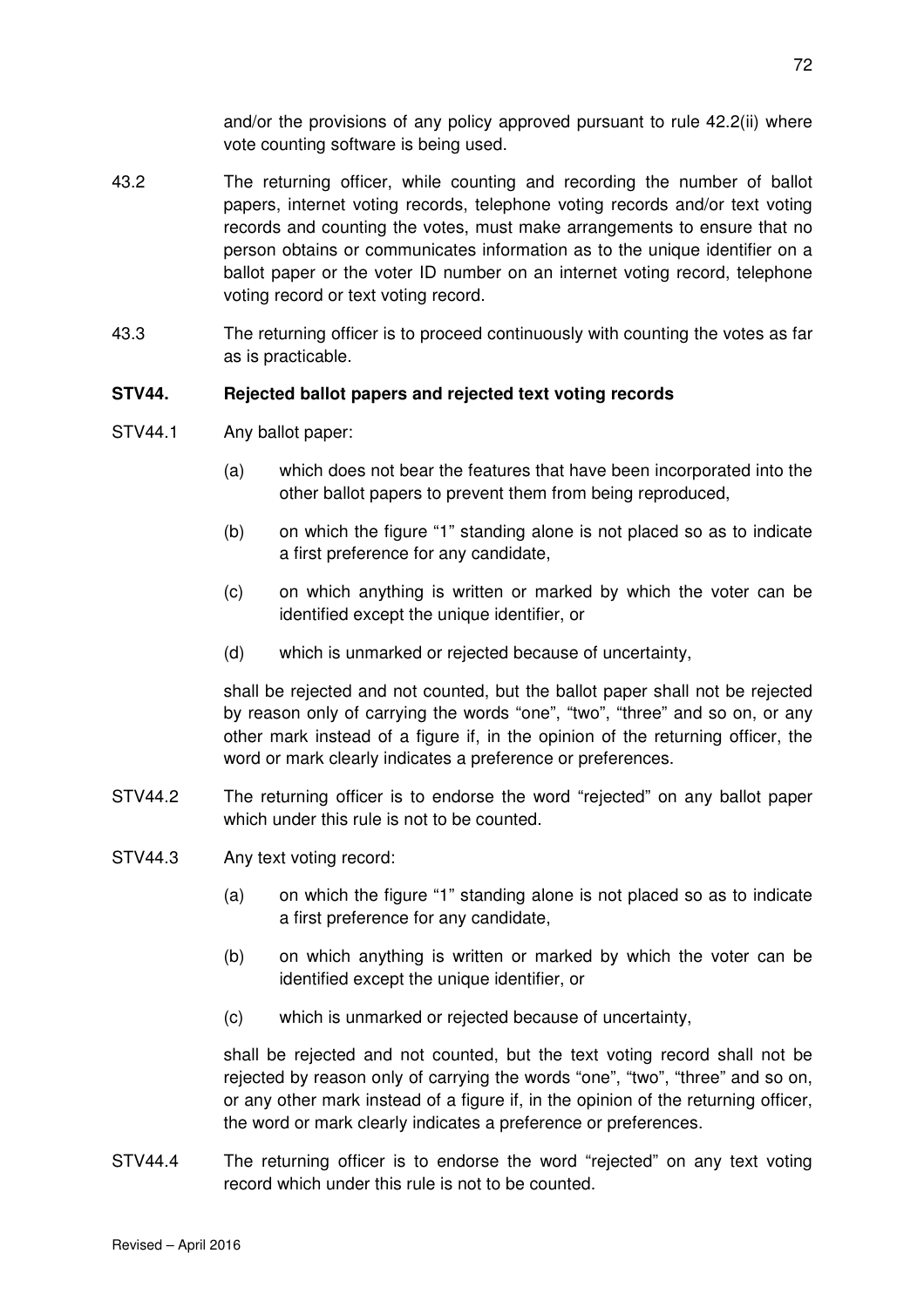STV44.5 The returning officer is to draw up a statement showing the number of ballot papers rejected by him or her under each of the subparagraphs (a) to (d) of rule STV44.1 and the number of text voting records rejected by him or her under each of the sub-paragraphs (a) to (c) of rule STV44.3.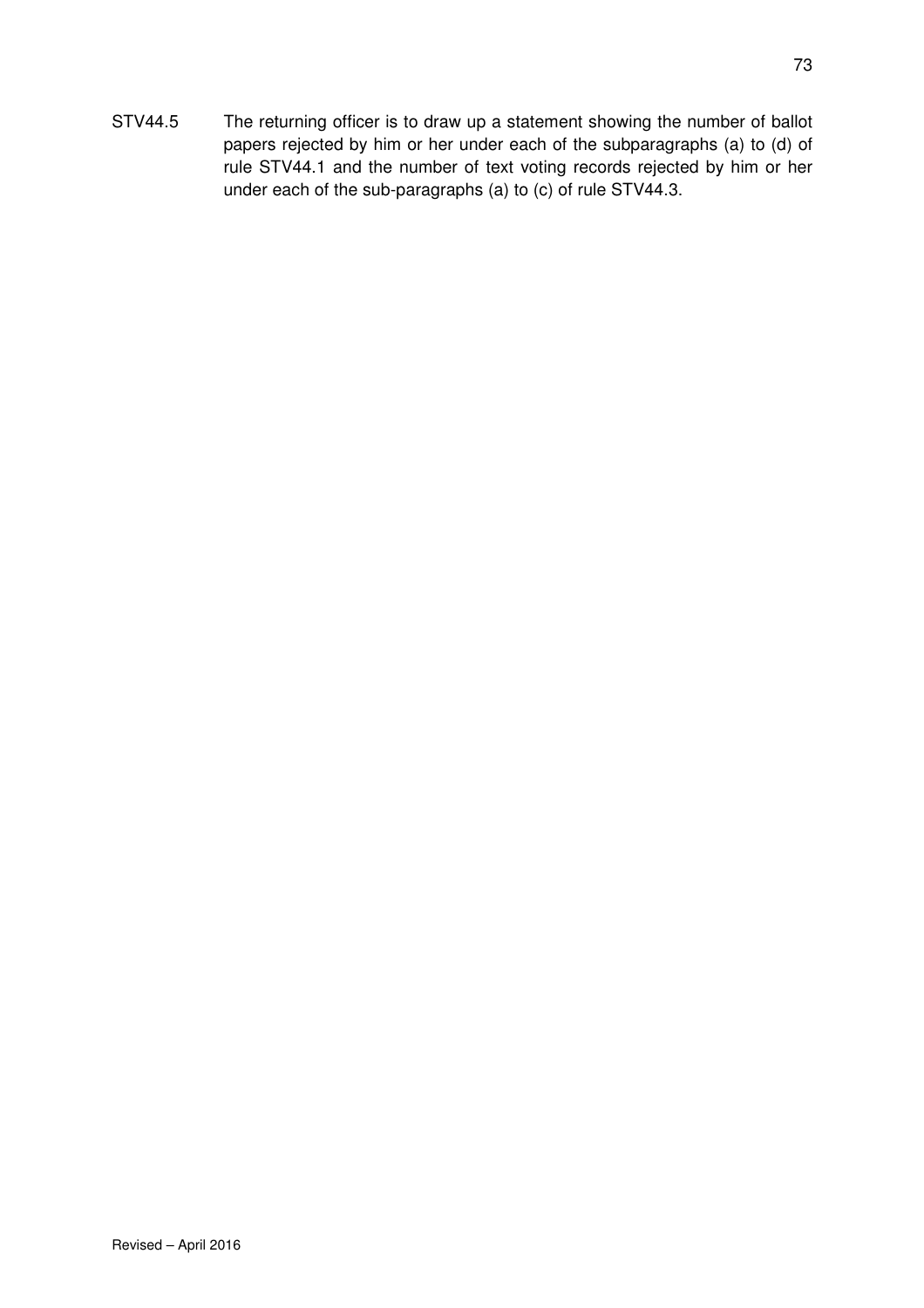## **FPP44. Rejected ballot papers and rejected text voting records**

- FPP44.1 Any ballot paper:
	- (a) which does not bear the features that have been incorporated into the other ballot papers to prevent them from being reproduced,
	- (b) on which votes are given for more candidates than the voter is entitled to vote,
	- (c) on which anything is written or marked by which the voter can be identified except the unique identifier, or
	- (d) which is unmarked or rejected because of uncertainty,

shall, subject to rules FPP44.2 and FPP44.3, be rejected and not counted.

- FPP44.2 Where the voter is entitled to vote for more than one candidate, a ballot paper is not to be rejected because of uncertainty in respect of any vote where no uncertainty arises, and that vote is to be counted.
- FPP44.3 A ballot paper on which a vote is marked:
	- (a) elsewhere than in the proper place,
	- (b) otherwise than by means of a clear mark,
	- (c) by more than one mark,

is not to be rejected for such reason (either wholly or in respect of that vote) if an intention that the vote shall be for one or other of the candidates clearly appears, and the way the paper is marked does not itself identify the voter and it is not shown that he or she can be identified by it.

- FPP44.4 The returning officer is to:
	- (a) endorse the word "rejected" on any ballot paper which under this rule is not to be counted, and
	- (b) in the case of a ballot paper on which any vote is counted under rules FPP44.2 and FPP 44.3, endorse the words "rejected in part" on the ballot paper and indicate which vote or votes have been counted.
- FPP44.5 The returning officer is to draw up a statement showing the number of rejected ballot papers under the following headings:
	- (a) does not bear proper features that have been incorporated into the ballot paper,
	- (b) voting for more candidates than the voter is entitled to,
	- (c) writing or mark by which voter could be identified, and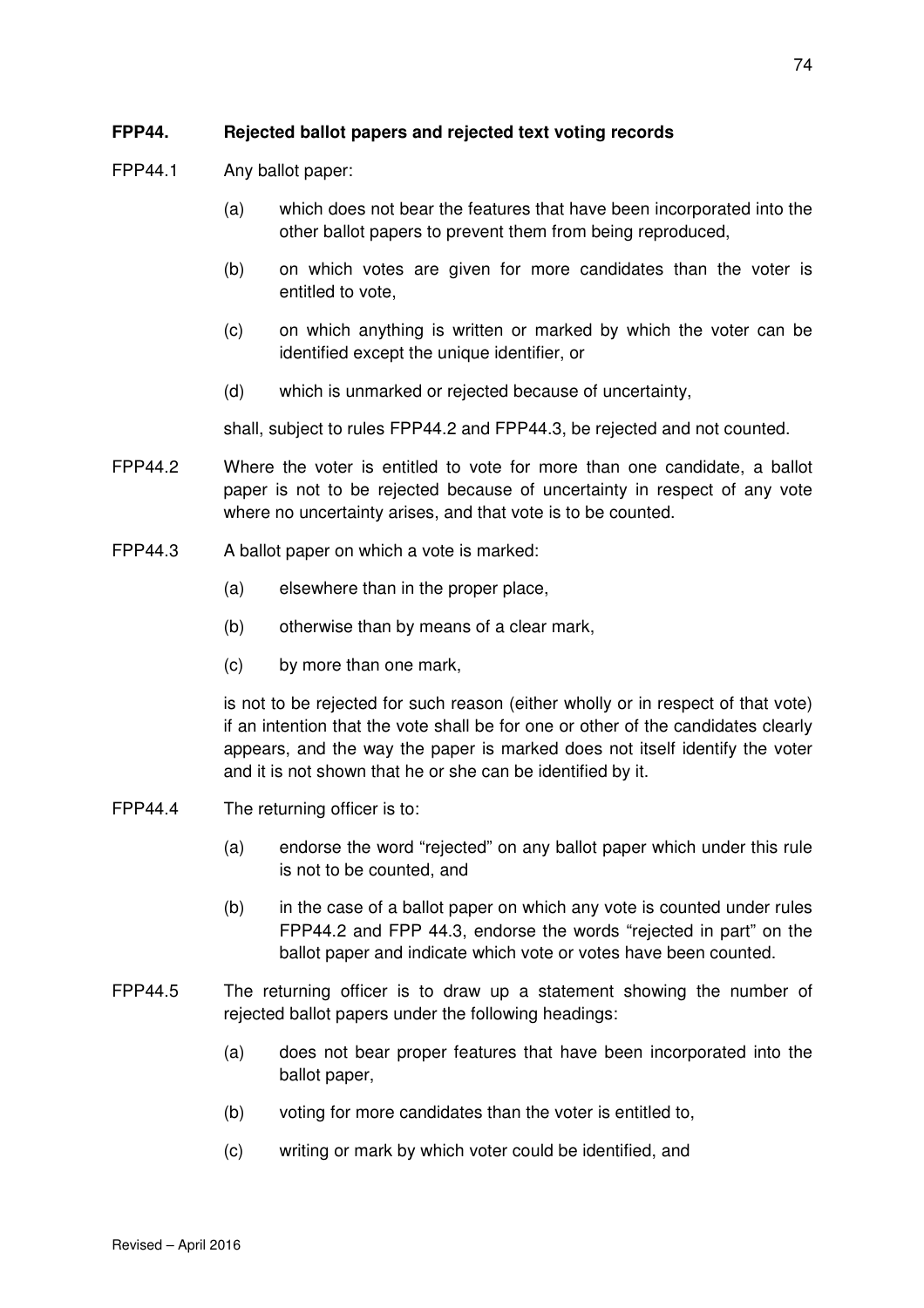and, where applicable, each heading must record the number of ballot papers rejected in part.

- FPP44.6 Any text voting record:
	- (a) on which votes are given for more candidates than the voter is entitled to vote,
	- (b) on which anything is written or marked by which the voter can be identified except the voter ID number, or
	- (c) which is unmarked or rejected because of uncertainty,

shall, subject to rules FPP44.7 and FPP44.8, be rejected and not counted.

- FPP44.7 Where the voter is entitled to vote for more than one candidate, a text voting record is not to be rejected because of uncertainty in respect of any vote where no uncertainty arises, and that vote is to be counted.
- FPP448 A text voting record on which a vote is marked:
	- (a) otherwise than by means of a clear mark,
	- (b) by more than one mark,

is not to be rejected for such reason (either wholly or in respect of that vote) if an intention that the vote shall be for one or other of the candidates clearly appears, and the way the text voting record is marked does not itself identify the voter and it is not shown that he or she can be identified by it.

- FPP44.9 The returning officer is to:
	- (a) endorse the word "rejected" on any text voting record which under this rule is not to be counted, and
	- (b) in the case of a text voting record on which any vote is counted under rules FPP44.7 and FPP 44.8, endorse the words "rejected in part" on the text voting record and indicate which vote or votes have been counted.
- FPP44.10 The returning officer is to draw up a statement showing the number of rejected text voting records under the following headings:
	- (a) voting for more candidates than the voter is entitled to,
	- (b) writing or mark by which voter could be identified, and
	- (c) unmarked or rejected because of uncertainty,

and, where applicable, each heading must record the number of text voting records rejected in part.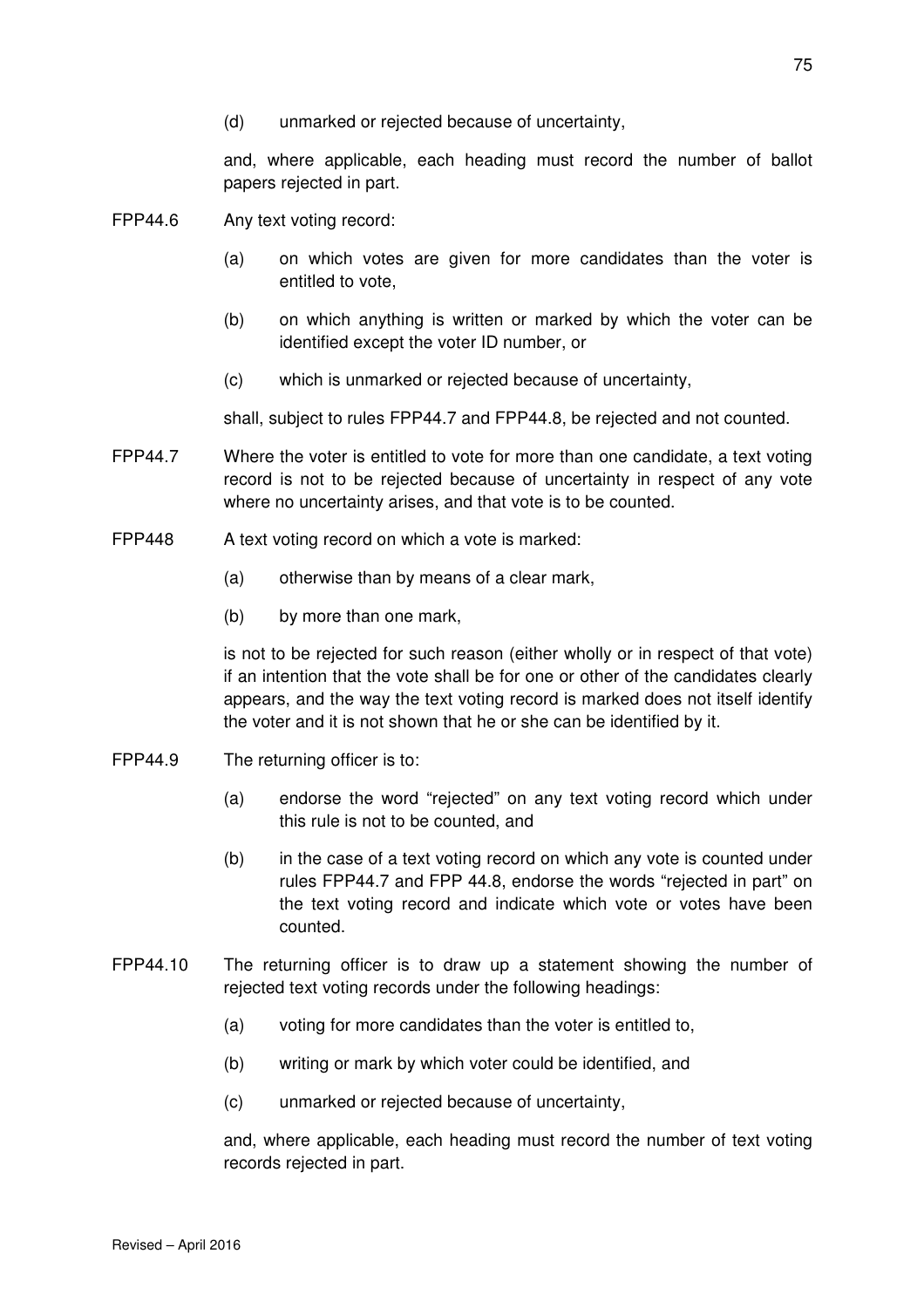### **STV45. First stage**

- STV45.1 The returning officer is to sort the ballot documents into parcels according to the candidates for whom the first preference votes are given.
- STV45.2 The returning officer is to then count the number of first preference votes given on ballot documents for each candidate, and is to record those numbers.
- STV45.3 The returning officer is to also ascertain and record the number of valid ballot documents.

### **STV46. The quota**

- STV46.1 The returning officer is to divide the number of valid ballot documents by a number exceeding by one the number of members to be elected.
- STV46.2 The result, increased by one, of the division under rule STV46.1 (any fraction being disregarded) shall be the number of votes sufficient to secure the election of a candidate (in these rules referred to as "the quota").
- STV46.3 At any stage of the count a candidate whose total votes equals or exceeds the quota shall be deemed to be elected, except that any election where there is only one vacancy a candidate shall not be deemed to be elected until the procedure set out in rules STV47.1 to STV47.3 has been complied with.

### **STV47. Transfer of votes**

- STV47.1 Where the number of first preference votes for any candidate exceeds the quota, the returning officer is to sort all the ballot documents on which first preference votes are given for that candidate into sub- parcels so that they are grouped:
	- (a) according to next available preference given on those ballot documents for any continuing candidate, or
	- (b) where no such preference is given, as the sub-parcel of nontransferable votes.
- STV47.2 The returning officer is to count the number of ballot documents in each parcel referred to in rule STV47.1.
- STV47.3 The returning officer is, in accordance with this rule and rule STV48, to transfer each sub-parcel of ballot documents referred to in rule STV47.1(a) to the candidate for whom the next available preference is given on those ballot documents.
- STV47.4 The vote on each ballot document transferred under rule STV47.3 shall be at a value ("the transfer value") which:
	- (a) reduces the value of each vote transferred so that the total value of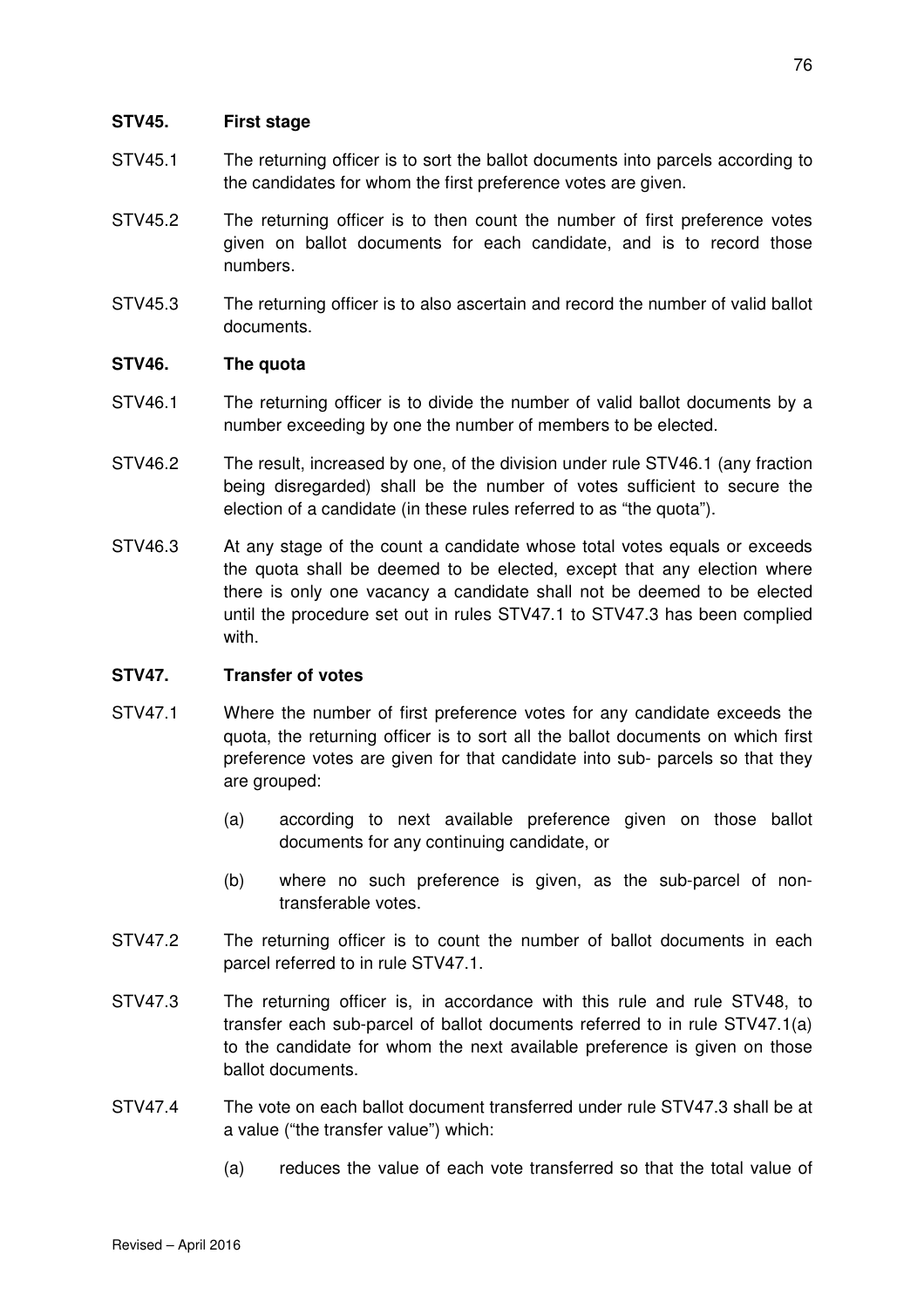all such votes does not exceed the surplus, and

- (b) is calculated by dividing the surplus of the candidate from whom the votes are being transferred by the total number of the ballot documents on which those votes are given, the calculation being made to two decimal places (ignoring the remainder if any).
- STV47.5 Where at the end of any stage of the count involving the transfer of ballot documents, the number of votes for any candidate exceeds the quota, the returning officer is to sort the ballot documents in the sub-parcel of transferred votes which was last received by that candidate into separate sub-parcels so that they are grouped:
	- (a) according to the next available preference given on those ballot documents for any continuing candidate, or
	- (b) where no such preference is given, as the sub-parcel of nontransferable votes.
- STV47.6 The returning officer is, in accordance with this rule and rule STV48, to transfer each sub-parcel of ballot documents referred to in rule STV47.5(a) to the candidate for whom the next available preference is given on those ballot documents.
- STV47.7 The vote on each ballot document transferred under rule STV47.6 shall be at:
	- (a) a transfer value calculated as set out in rule STV47.4(b), or
	- (b) at the value at which that vote was received by the candidate from whom it is now being transferred,

whichever is the less.

- STV47.8 Each transfer of a surplus constitutes a stage in the count.
- STV47.9 Subject to rule STV47.10, the returning officer shall proceed to transfer transferable ballot documents until no candidate who is deemed to be elected has a surplus or all the vacancies have been filled.
- STV47.10 Transferable ballot documents shall not be liable to be transferred where any surplus or surpluses which, at a particular stage of the count, have not already been transferred, are:
	- (a) less than the difference between the total vote then credited to the continuing candidate with the lowest recorded vote and the vote of the candidate with the next lowest recorded vote, or
	- (b) less than the difference between the total votes of the two or more continuing candidates, credited at that stage of the count with the lowest recorded total numbers of votes and the candidate next above such candidates.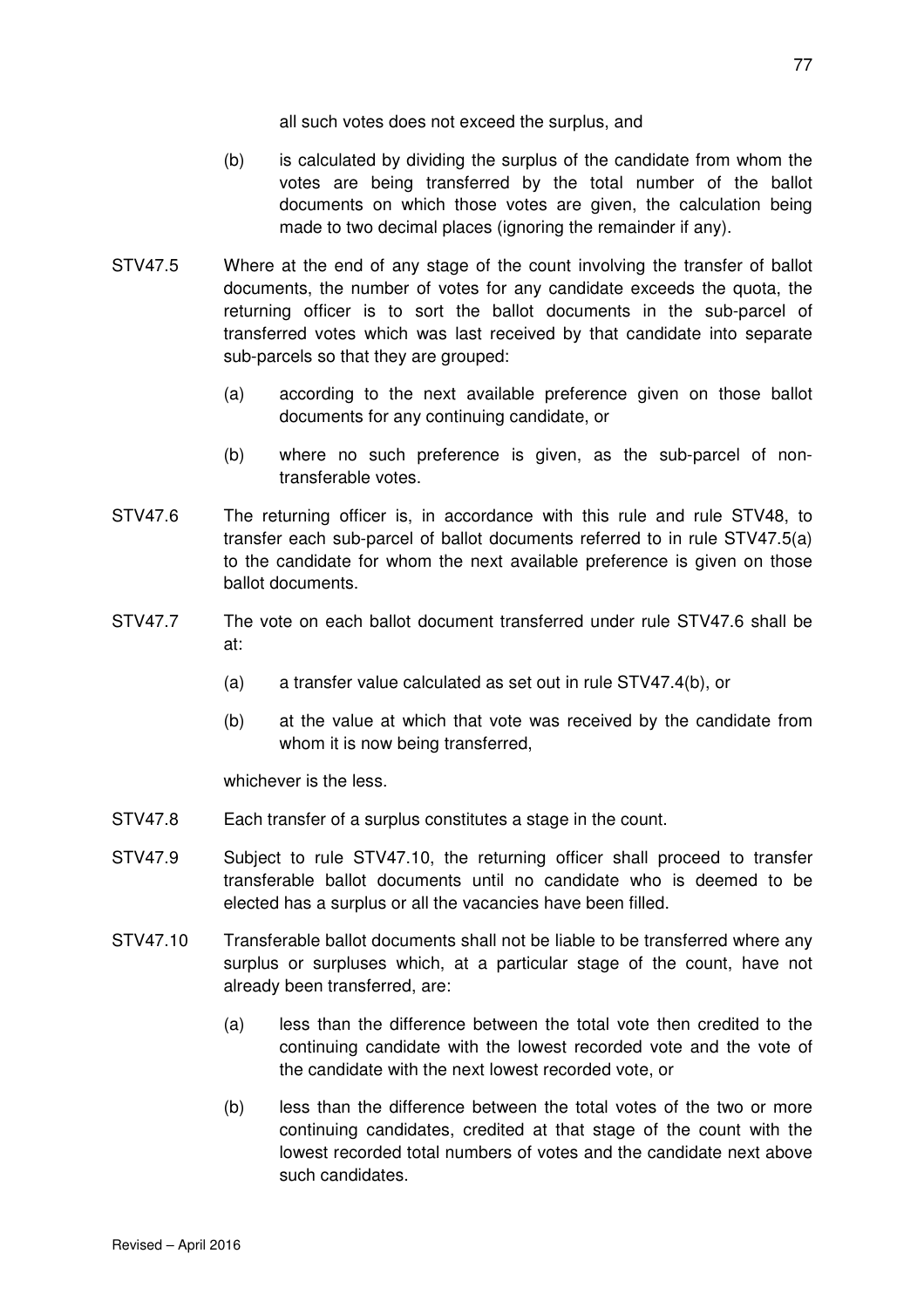STV47.11 This rule does not apply at an election where there is only one vacancy.

#### **STV48. Supplementary provisions on transfer**

- STV48.1 If, at any stage of the count, two or more candidates have surpluses, the transferable ballot documents of the candidate with the highest surplus shall be transferred first, and if:
	- (a) The surpluses determined in respect of two or more candidates are equal, the transferable ballot documents of the candidate who had the highest recorded vote at the earliest preceding stage at which they had unequal votes shall be transferred first, and
	- (b) the votes credited to two or more candidates were equal at all stages of the count, the returning officer shall decide between those candidates by lot, and the transferable ballot documents of the candidate on whom the lot falls shall be transferred first.
- STV48.2 The returning officer shall, on each transfer of transferable ballot documents under rule STV47:
	- (a) record the total value of the votes transferred to each candidate,
	- (b) add that value to the previous total of votes recorded for each candidate and record the new total,
	- (c) record as non-transferable votes the difference between the surplus and the total transfer value of the transferred votes and add that difference to the previously recorded total of non-transferable votes, and
	- (d) compare:
		- (i) the total number of votes then recorded for all of the candidates, together with the total number of non-transferable votes, with
		- (ii) the recorded total of valid first preference votes.
- STV48.3 All ballot documents transferred under rule STV47 or STV49 shall be clearly marked, either individually or as a sub-parcel, so as to indicate the transfer value recorded at that time to each vote on that ballot document or, as the case may be, all the ballot documents in that sub-parcel.
- STV48.4 Where a ballot document is so marked that it is unclear to the returning officer at any stage of the count under rule STV47 or STV49 for which candidate the next preference is recorded, the returning officer shall treat any vote on that ballot document as a non-transferable vote; and votes on a ballot document shall be so treated where, for example, the names of two or more candidates (whether continuing candidates or not) are so marked that, in the opinion of the returning officer, the same order of preference is indicated or the numerical sequence is broken.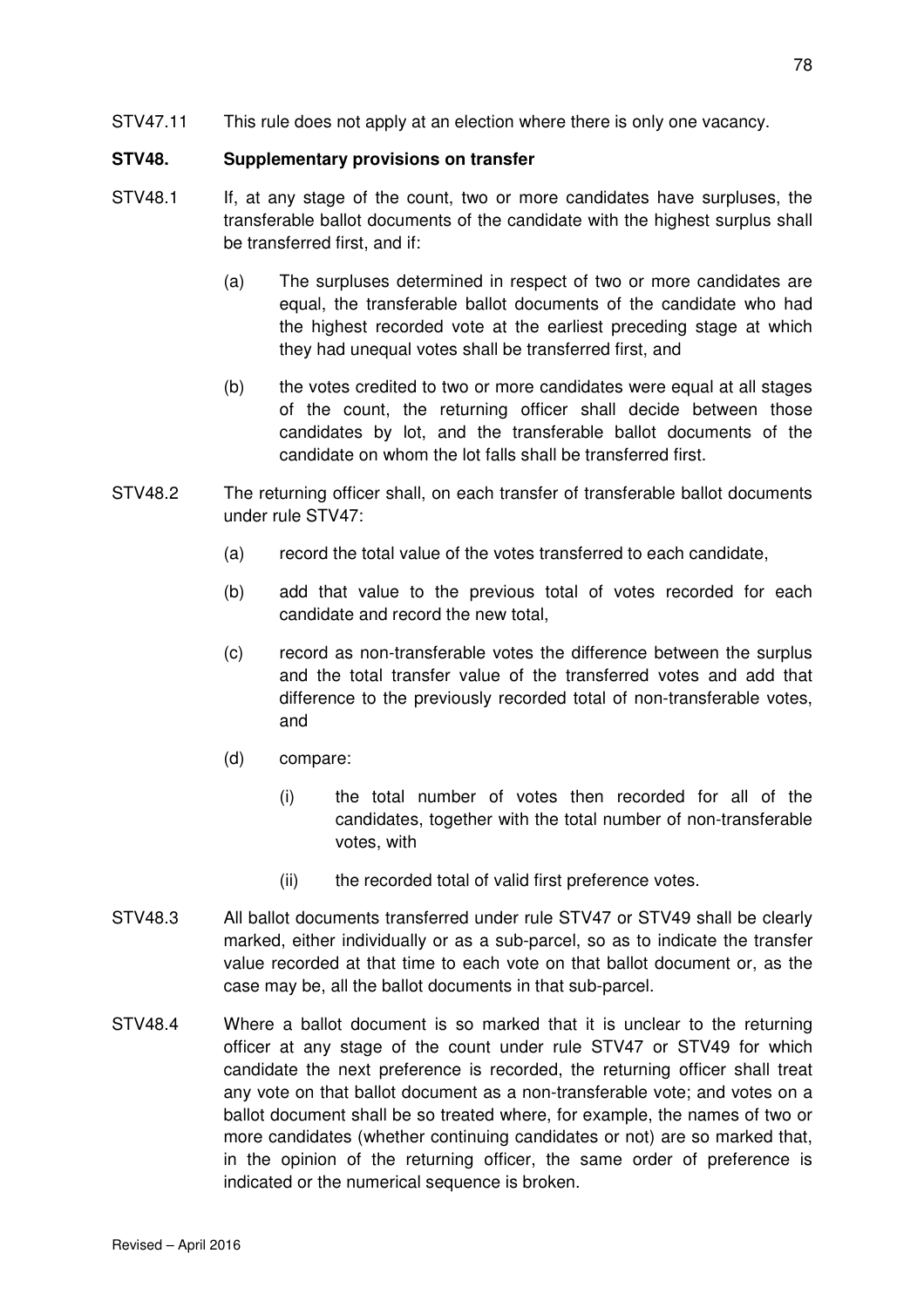## **STV49. Exclusion of candidates**

STV49.1 If:

- (a) all transferable ballot documents which under the provisions of rule STV47 (including that rule as applied by rule STV49.11) and this rule are required to be transferred, have been transferred, and
- (b) subject to rule STV50, one or more vacancies remain to be filled, the returning officer shall exclude from the election at that stage the candidate with the then lowest vote (or, where rule STV49.12 applies, the candidates with the then lowest votes).
- STV9.2 The returning officer shall sort all the ballot documents on which first preference votes are given for the candidate or candidates excluded under rule STV49.1 into two sub-parcels so that they are grouped as:
	- (a) ballot documents on which a next available preference is given, and
	- (b) ballot documents on which no such preference is given (thereby including ballot documents on which preferences are given only for candidates who are deemed to be elected or are excluded).
- STV49.3 The returning officer shall, in accordance with this rule and rule STV48, transfer each sub-parcel of ballot documents referred to in rule STV49.2 to the candidate for whom the next available preference is given on those ballot documents.
- STV49.4 The exclusion of a candidate, or of two or more candidates together, constitutes a further stage of the count.
- STV49.5 If, subject to rule STV50, one or more vacancies still remain to be filled, the returning officer shall then sort the transferable ballot documents, if any, which had been transferred to any candidate excluded under rule STV49.1 into sub- parcels according to their transfer value.
- STV49.6 The returning officer shall transfer those ballot documents in the sub-parcel of transferable ballot documents with the highest transfer value to the continuing candidates in accordance with the next available preferences given on those ballot documents (thereby passing over candidates who are deemed to be elected or are excluded).
- STV49.7 The vote on each transferable ballot document transferred under rule STV49.6 shall be at the value at which that vote was received by the candidate excluded under rule STV49.1.
- STV49.8 Any ballot documents on which no next available preferences have been expressed shall be set aside as non-transferable votes.
- STV49.9 After the returning officer has completed the transfer of the ballot documents in the sub-parcel of ballot documents with the highest transfer value he or she shall proceed to transfer in the same way the sub-parcel of ballot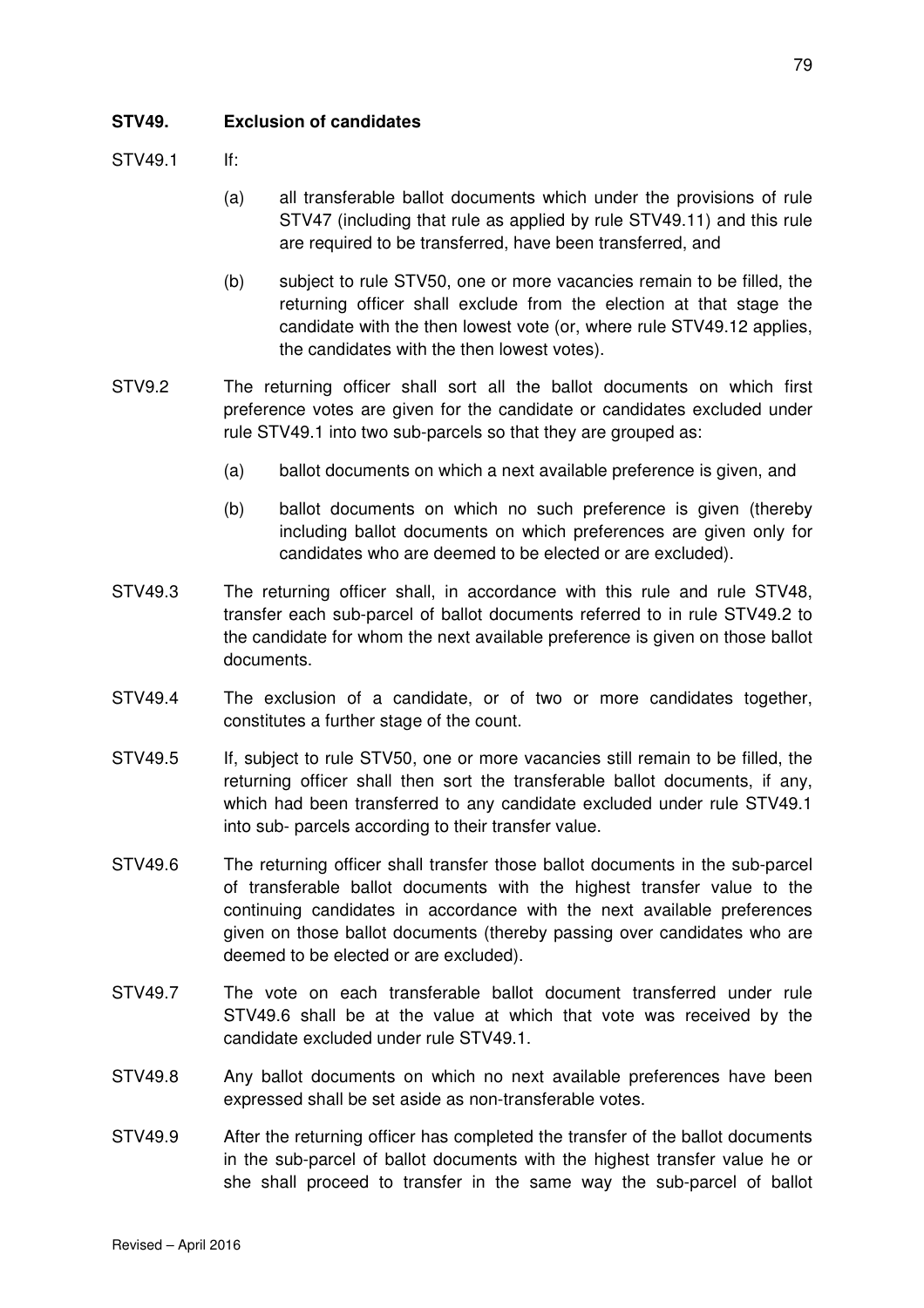documents with the next highest value and so on until he has dealt with each sub-parcel of a candidate excluded under rule STV49.1.

- STV49.10 The returning officer shall after each stage of the count completed under this rule:
	- (a) record:
		- (i) the total value of votes, or
		- (ii) the total transfer value of votes transferred to each candidate,
	- (b) add that total to the previous total of votes recorded for each candidate and record the new total,
	- (c) record the value of non-transferable votes and add that value to the previous non-transferable votes total, and
	- (d) compare:
		- (i) the total number of votes then recorded for each candidate together with the total number of non-transferable votes, with
		- (ii) the recorded total of valid first preference votes.
- STV49.11 If after a transfer of votes under any provision of this rule, a candidate has a surplus, that surplus shall be dealt with in accordance with rules STV47.5 to STV47.10 and rule STV48.
- STV49.12 Where the total of the votes of the two or more lowest candidates, together with any surpluses not transferred, is less than the number of votes credited to the next lowest candidate, the returning officer shall in one operation exclude such two or more candidates.
- STV49.13 If when a candidate has to be excluded under this rule, two or more candidates each have the same number of votes and are lowest:
	- (a) regard shall be had to the total number of votes credited to those candidates at the earliest stage of the count at which they had an unequal number of votes and the candidate with the lowest number of votes at that stage shall be excluded, and
	- (b) where the number of votes credited to those candidates was equal at all stages, the returning officer shall decide between the candidates by lot and the candidate on whom the lot falls shall be excluded.

#### **STV50. Filling of last vacancies**

- STV50.1 Where the number of continuing candidates is equal to the number of vacancies remaining unfilled the continuing candidates shall thereupon be deemed to be elected.
- STV50.2 Where only one vacancy remains unfilled and the votes of any one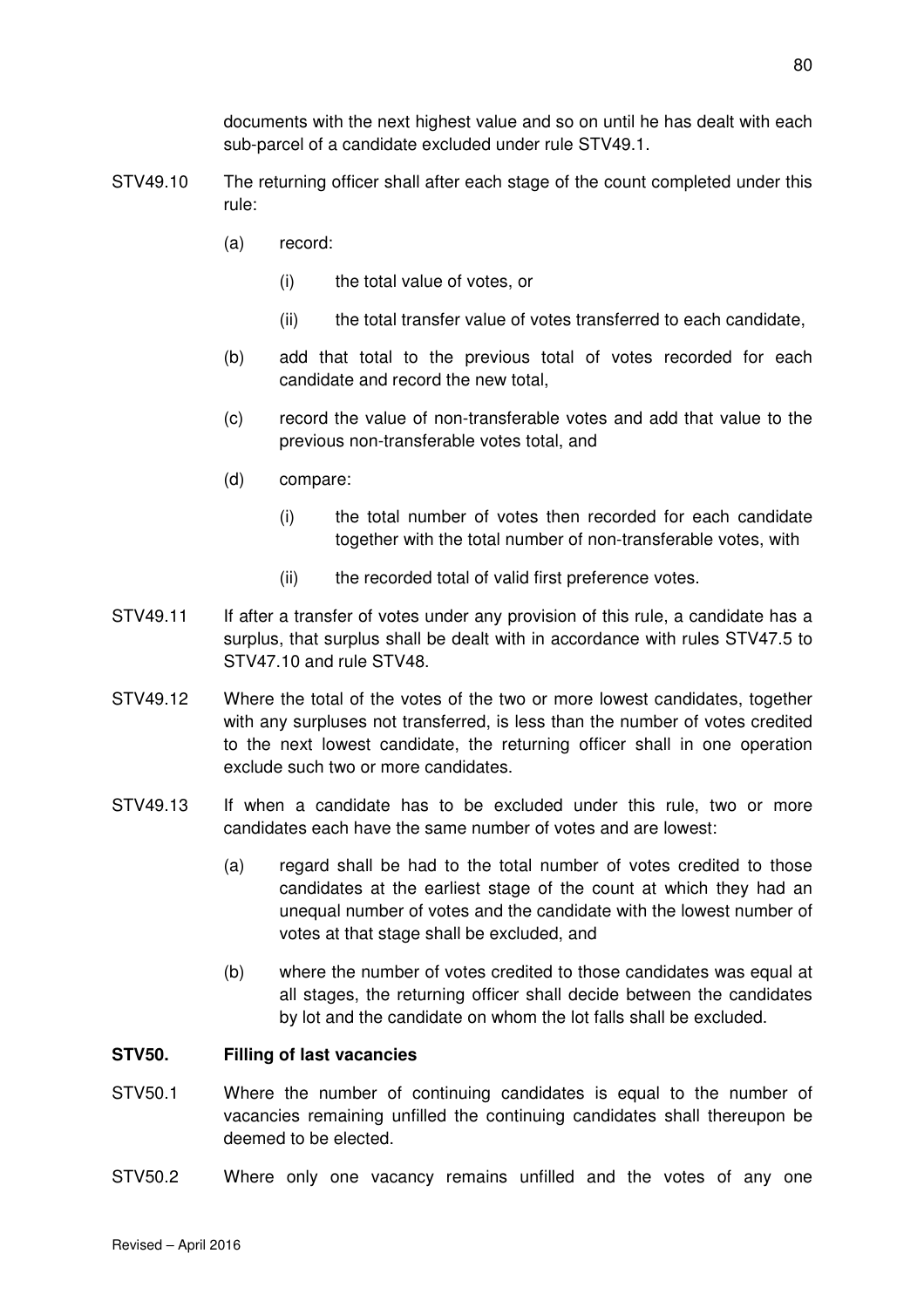continuing candidate are equal to or greater than the total of votes credited to other continuing candidates together with any surplus not transferred, the candidate shall thereupon be deemed to be elected.

STV50.3 Where the last vacancies can be filled under this rule, no further transfer of votes shall be made.

### **STV51. Order of election of candidates**

- STV51.1 The order in which candidates whose votes equal or exceed the quota are deemed to be elected shall be the order in which their respective surpluses were transferred, or would have been transferred but for rule STV47.10.
- STV51.2 A candidate credited with a number of votes equal to, and not greater than, the quota shall, for the purposes of this rule, be regarded as having had the smallest surplus at the stage of the count at which he obtained the quota.
- STV51.3 Where the surpluses of two or more candidates are equal and are not required to be transferred, regard shall be had to the total number of votes credited to such candidates at the earliest stage of the count at which they had an unequal number of votes and the surplus of the candidate who had the greatest number of votes at that stage shall be deemed to be the largest.
- STV51.4 Where the number of votes credited to two or more candidates were equal at all stages of the count, the returning officer shall decide between them by lot and the candidate on whom the lot falls shall be deemed to have been elected first.

### **FPP51. Equality of votes**

FPP51.1 Where, after the counting of votes is completed, an equality of votes is found to exist between any candidates and the addition of a vote would entitle any of those candidates to be declared elected, the returning officer is to decide between those candidates by a lot, and proceed as if the candidate on whom the lot falls had received an additional vote.

### **FPP52. Declaration of result for contested elections**

- FPP52.1 In a contested election, when the result of the poll has been ascertained, the returning officer is to:
	- (a) declare the candidate or candidates whom more votes have been given than for the other candidates, up to the number of vacancies to be filled on the council of governors from the constituency, or class within a constituency, for which the election is being held to be elected,
	- (b) give notice of the name of each candidate who he or she has declared elected: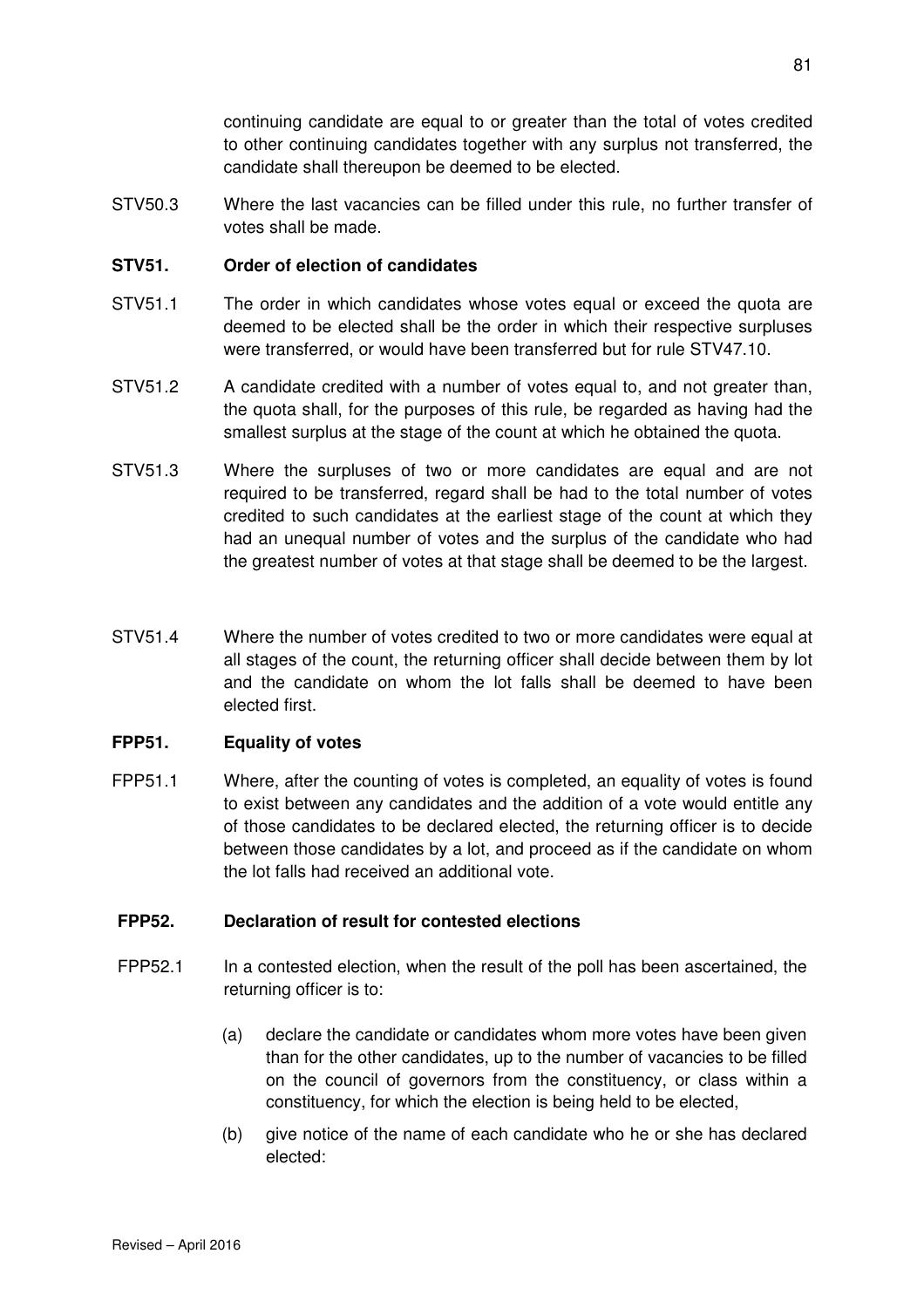- (i) where the election is held under a proposed constitution pursuant to powers conferred on the [insert name] NHS Trust by section 33(4) of the 2006 Act, to the chairman of the NHS Trust, or
- (ii) in any other case, to the chairman of the corporation; and
- (c) give public notice of the name of each candidate whom he or she has declared elected.
- FPP52.2 The returning officer is to make:
	- (a) the total number of votes given for each candidate (whether elected or not), and
	- (b) the number of rejected ballot papers under each of the headings in rule FPP44.5,
	- (c) the number of rejected text voting records under each of the headings in rule FPP44.10,

available on request.

### **STV52. Declaration of result for contested elections**

- STV52.1 In a contested election, when the result of the poll has been ascertained, the returning officer is to:
	- (a) declare the candidates who are deemed to be elected under Part 6 of these rules as elected,
	- (b) give notice of the name of each candidate who he or she has declared elected –
		- (i) where the election is held under a proposed constitution pursuant to powers conferred on the [insert name] NHS Trust by section 33(4) of the 2006 Act, to the chairman of the NHS Trust, or
		- (ii) in any other case, to the chairman of the corporation, and
	- (c) give public notice of the name of each candidate who he or she has declared elected.
- STV52.2 The returning officer is to make:
	- (a) the number of first preference votes for each candidate whether elected or not,
	- (b) any transfer of votes,
	- (c) the total number of votes for each candidate at each stage of the count at which such transfer took place,
	- (d) the order in which the successful candidates were elected, and
	- (e) the number of rejected ballot papers under each of the headings in rule STV44.1,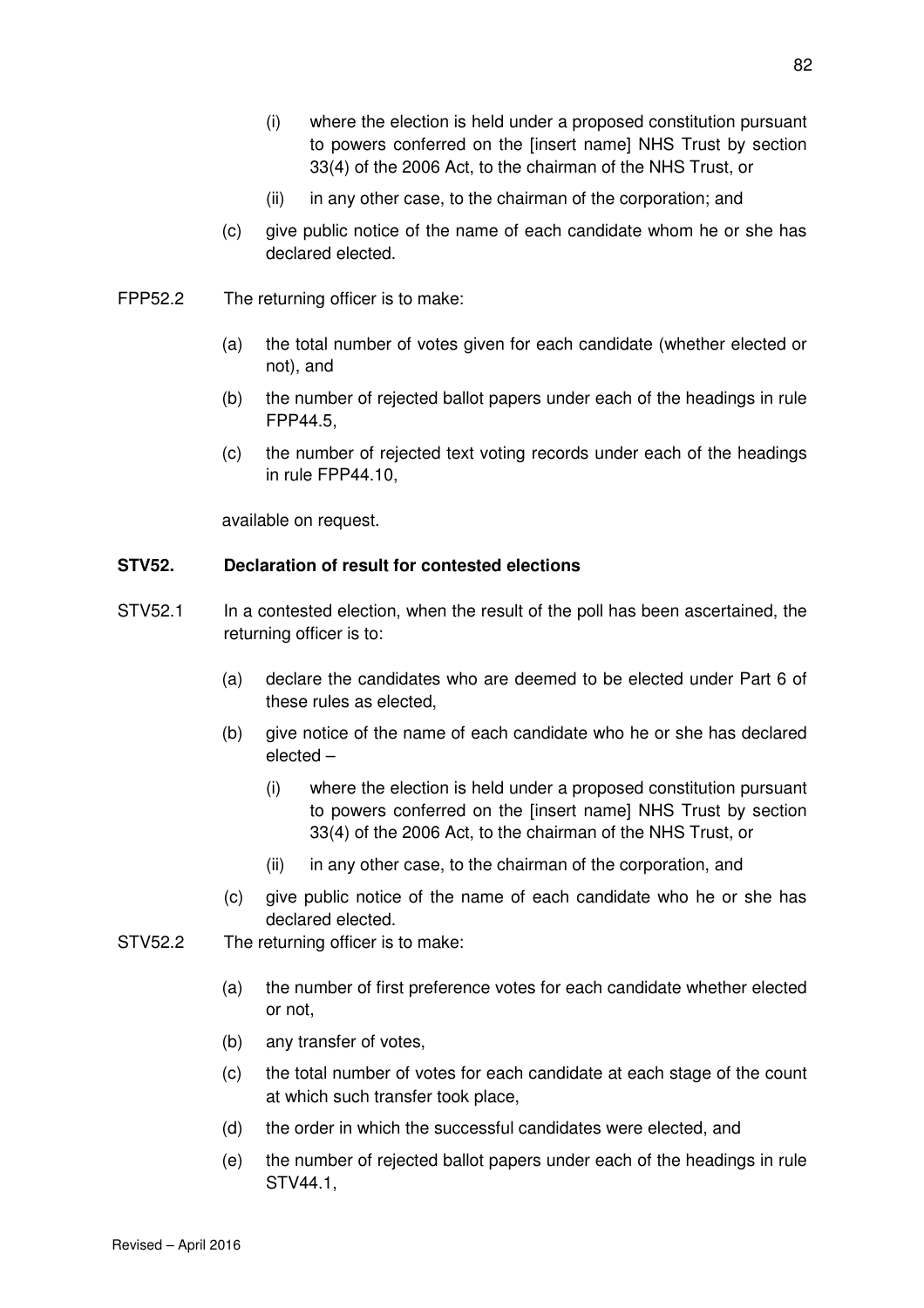(f) the number of rejected text voting records under each of the headings in rule STV44.3,

available on request.

## **53. Declaration of result for uncontested elections**

- 53.1 In an uncontested election, the returning officer is to as soon as is practicable after final day for the delivery of notices of withdrawals by candidates from the election:
	- (a) declare the candidate or candidates remaining validly nominated to be elected,
	- (b) give notice of the name of each candidate who he or she has declared elected to the chairman of the corporation, and
	- (c) give public notice of the name of each candidate who he or she has declared elected.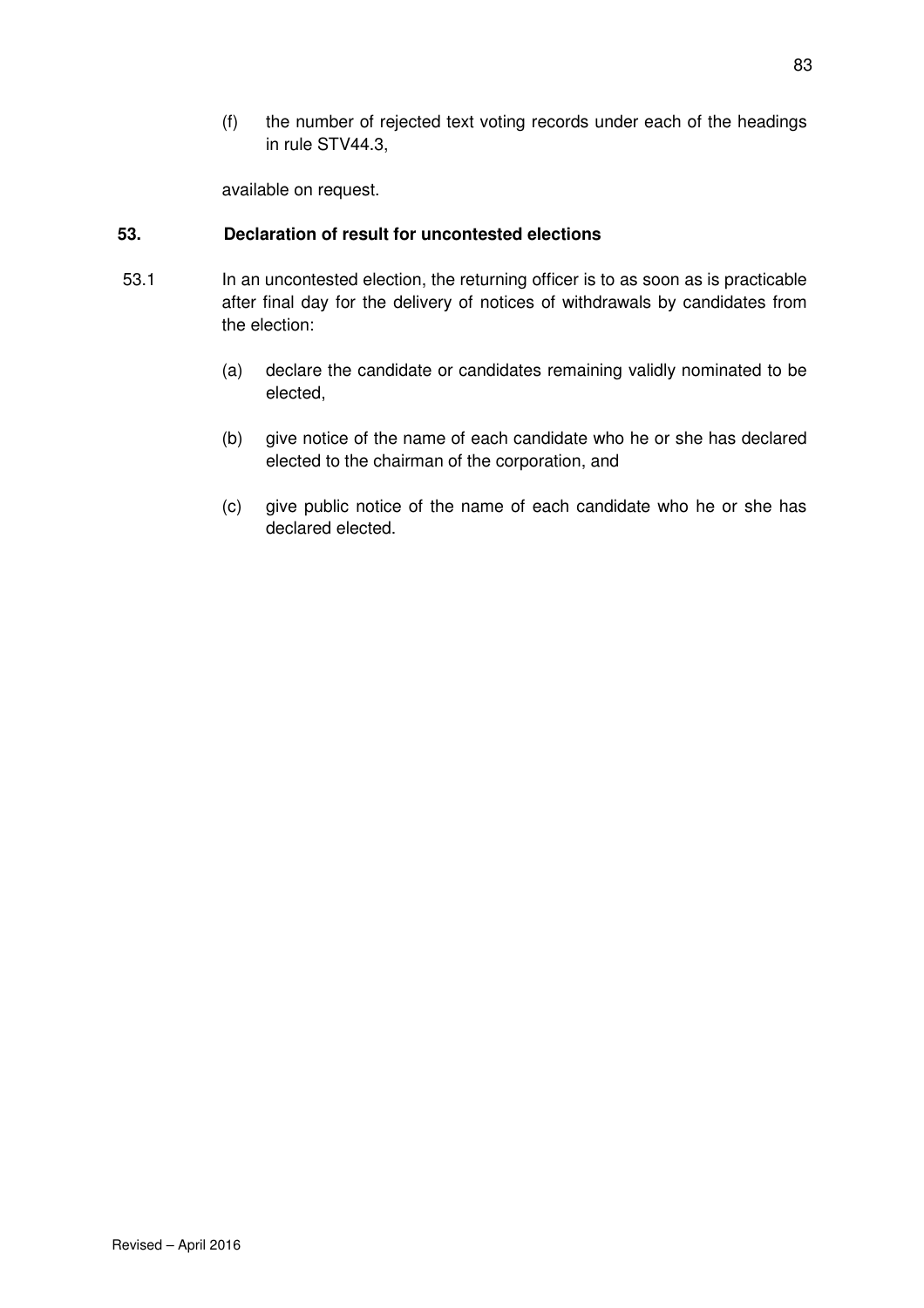#### **54. Sealing up of documents relating to the poll**

- 54.1 On completion of the counting at a contested election, the returning officer is to seal up the following documents in separate packets:
	- (a) the counted ballot papers, internet voting records, telephone voting records and text voting records,
	- (b) the ballot papers and text voting records endorsed with "rejected in part",
	- (c) the rejected ballot papers and text voting records, and
	- (d) the statement of rejected ballot papers and the statement of rejected text voting records,

and ensure that complete electronic copies of the internet voting records, telephone voting records and text voting records created in accordance with rule 26 are held in a device suitable for the purpose of storage.

- 54.2 The returning officer must not open the sealed packets of:
	- (a) the disqualified documents, with the list of disqualified documents inside it,
	- (b) the list of spoilt ballot papers and the list of spoilt text message votes,
	- (c) the list of lost ballot documents, and
	- (d) the list of eligible voters,

or access the complete electronic copies of the internet voting records, telephone voting records and text voting records created in accordance with rule 26 and held in a device suitable for the purpose of storage.

- 54.3 The returning officer must endorse on each packet a description of:
	- (a) its contents,
	- (b) the date of the publication of notice of the election,
	- (c) the name of the corporation to which the election relates, and
	- (d) the constituency, or class within a constituency, to which the election relates.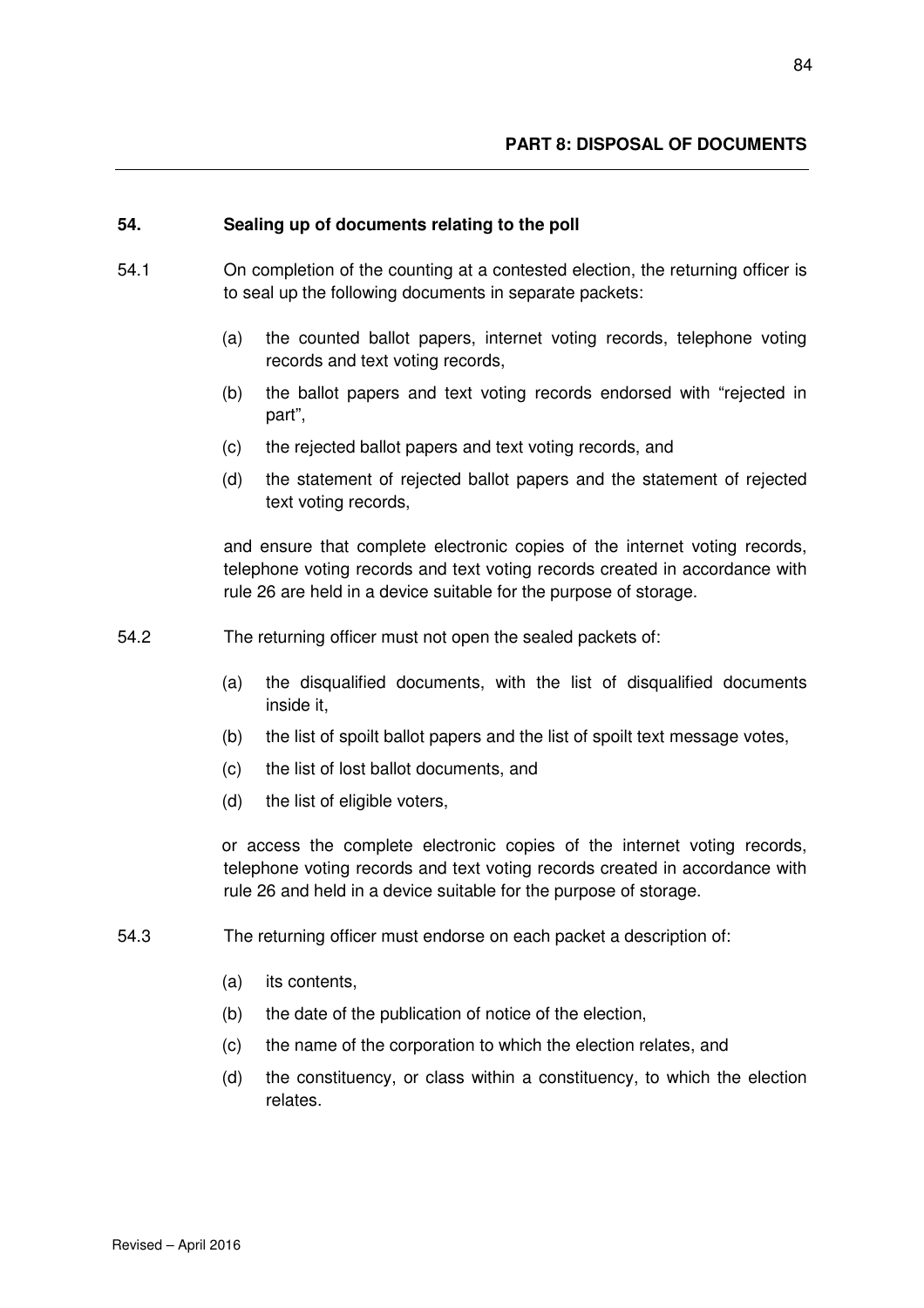### **55. Delivery of documents**

55.1 Once the documents relating to the poll have been sealed up and endorsed pursuant to rule 56, the returning officer is to forward them to the chair of the corporation.

## **56. Forwarding of documents received after close of the poll**

- 56.1 Where:
	- (a) any voting documents are received by the returning officer after the close of the poll, or
	- (b) any envelopes addressed to eligible voters are returned as undelivered too late to be resent, or
	- (c) any applications for replacement voting information are made too late to enable new voting information to be issued,

the returning officer is to put them in a separate packet, seal it up, and endorse and forward it to the chairman of the corporation.

## **57. Retention and public inspection of documents**

- 57.1 The corporation is to retain the documents relating to an election that are forwarded to the chair by the returning officer under these rules for one year, and then, unless otherwise directed by the board of directors of the corporation, cause them to be destroyed.
- 57.2 With the exception of the documents listed in rule 58.1, the documents relating to an election that are held by the corporation shall be available for inspection by members of the public at all reasonable times.
- 57.3 A person may request a copy or extract from the documents relating to an election that are held by the corporation, and the corporation is to provide it, and may impose a reasonable charge for doing so.

## **58. Application for inspection of certain documents relating to an election**

- 58.1 The corporation may not allow:
	- (a) the inspection of, or the opening of any sealed packet containing
		- (i) any rejected ballot papers, including ballot papers rejected in part,
		- (ii) any rejected text voting records, including text voting records rejected in part,
		- (iii) any disqualified documents, or the list of disqualified documents,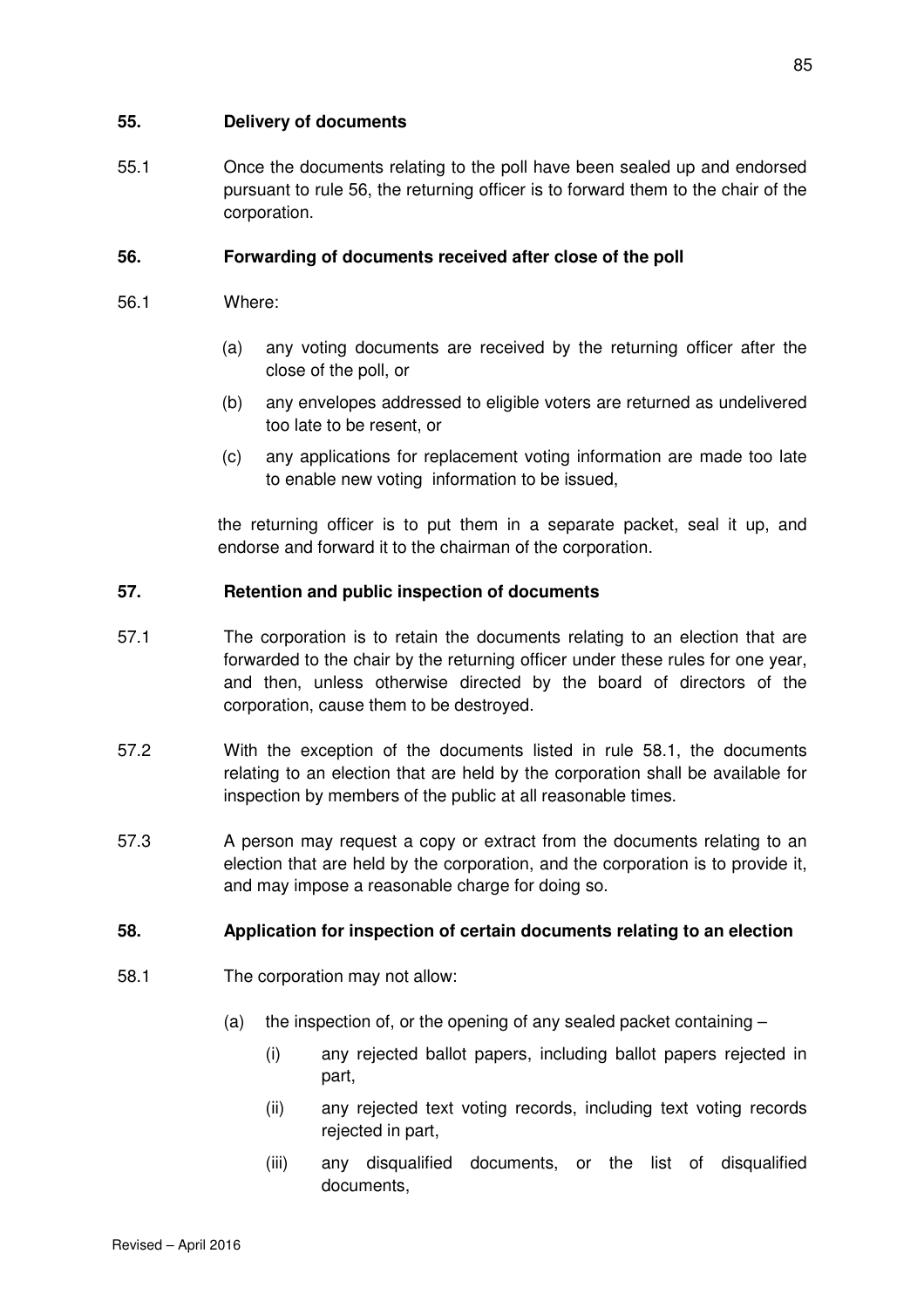- (iv) any counted ballot papers, internet voting records, telephone voting records or text voting records, or
- (v) the list of eligible voters, or
- (b) access to or the inspection of the complete electronic copies of the internet voting records, telephone voting records and text voting records created in accordance with rule 26 and held in a device suitable for the purpose of storage,

by any person without the consent of the board of directors of the corporation.

- 58.2 A person may apply to the board of directors of the corporation to inspect any of the documents listed in rule 58.1, and the board of directors of the corporation may only consent to such inspection if it is satisfied that it is necessary for the purpose of questioning an election pursuant to Part 11.
- 58.3 The board of directors of the corporation's consent may be on any terms or conditions that it thinks necessary, including conditions as to –
	- (a) persons,
	- (b) time,
	- (c) place and mode of inspection,
	- (d) production or opening,

and the corporation must only make the documents available for inspection in accordance with those terms and conditions.

- 58.4 On an application to inspect any of the documents listed in rule 58.1 the board of directors of the corporation must:
	- (a) in giving its consent, and
	- (b) in making the documents available for inspection

ensure that the way in which the vote of any particular member has been given shall not be disclosed, until it has been established –

- (i) that his or her vote was given, and
- (ii) that NHS Improvement has declared that the vote was invalid.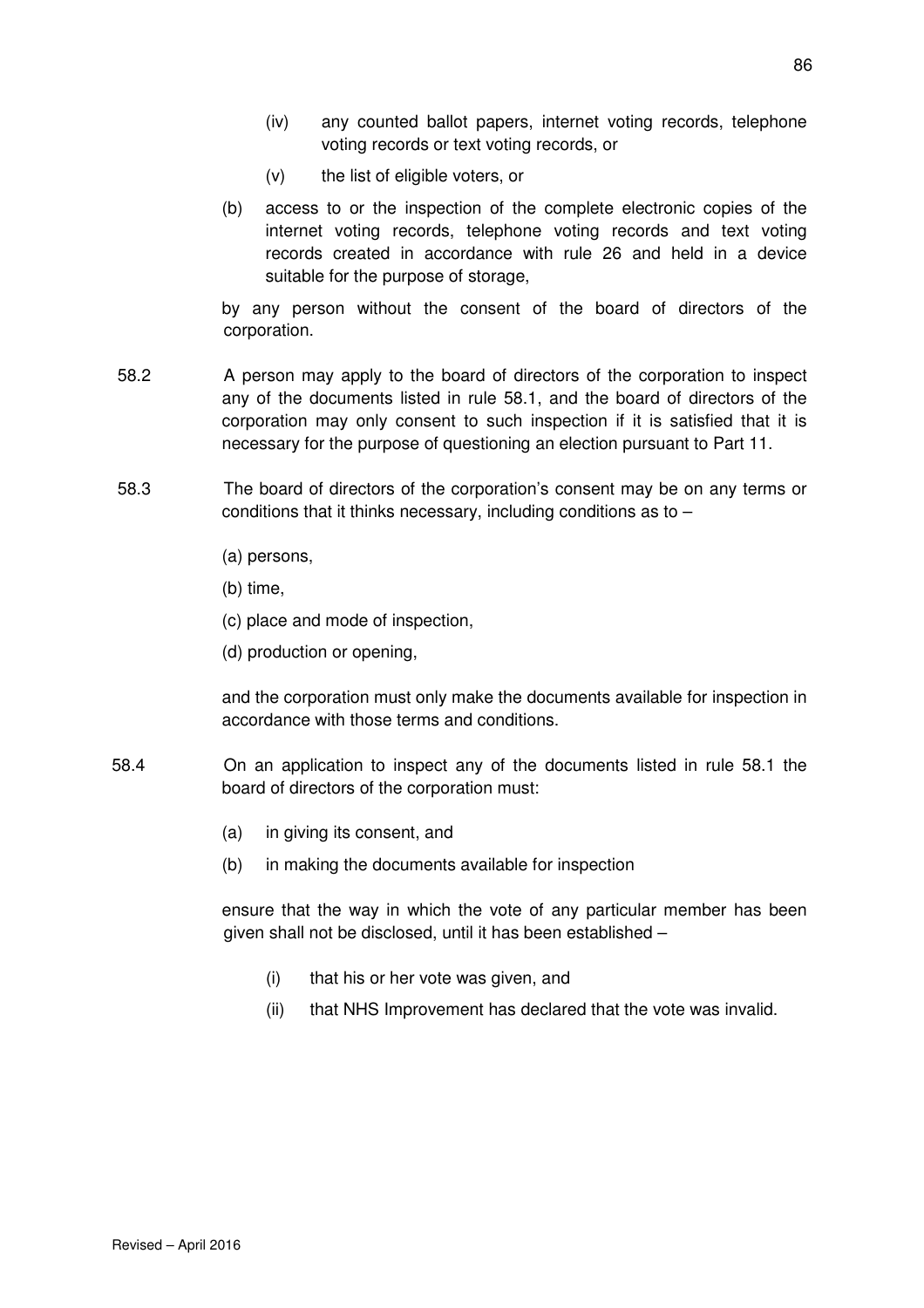#### **FPP59. Countermand or abandonment of poll on death of candidate**

- FPP59.1 If at a contested election, proof is given to the returning officer's satisfaction before the result of the election is declared that one of the persons named or to be named as a candidate has died, then the returning officer is to:
	- (a) countermand notice of the poll, or, if voting information has been issued, direct that the poll be abandoned within that constituency or class, and
	- (b) order a new election, on a date to be appointed by him or her in consultation with the corporation, within the period of 40 days, computed in accordance with rule 3 of these rules, beginning with the day that the poll was countermanded or abandoned.
- FPP59.2 Where a new election is ordered under rule FPP59.1, no fresh nomination is necessary for any candidate who was validly nominated for the election where the poll was countermanded or abandoned but further candidates shall be invited for that constituency or class.
- FPP59.3 Where a poll is abandoned under rule FPP59.1(a), rules FPP59.4 to FPP59.7 are to apply.
- FPP59.4 The returning officer shall not take any step or further step to open envelopes or deal with their contents in accordance with rules 38 and 39, and is to make up separate sealed packets in accordance with rule 40.
- FPP59.5 The returning officer is to:
	- (a) count and record the number of ballot papers, internet voting records, telephone voting records and text voting records that have been received,
	- (b) seal up the ballot papers, internet voting records, telephone voting records and text voting records into packets, along with the records of the number of ballot papers, internet voting records, telephone voting records and text voting records and

ensure that complete electronic copies of the internet voting records telephone voting records and text voting records created in accordance with rule 26 are held in a device suitable for the purpose of storage.

FPP59.6 The returning officer is to endorse on each packet a description of: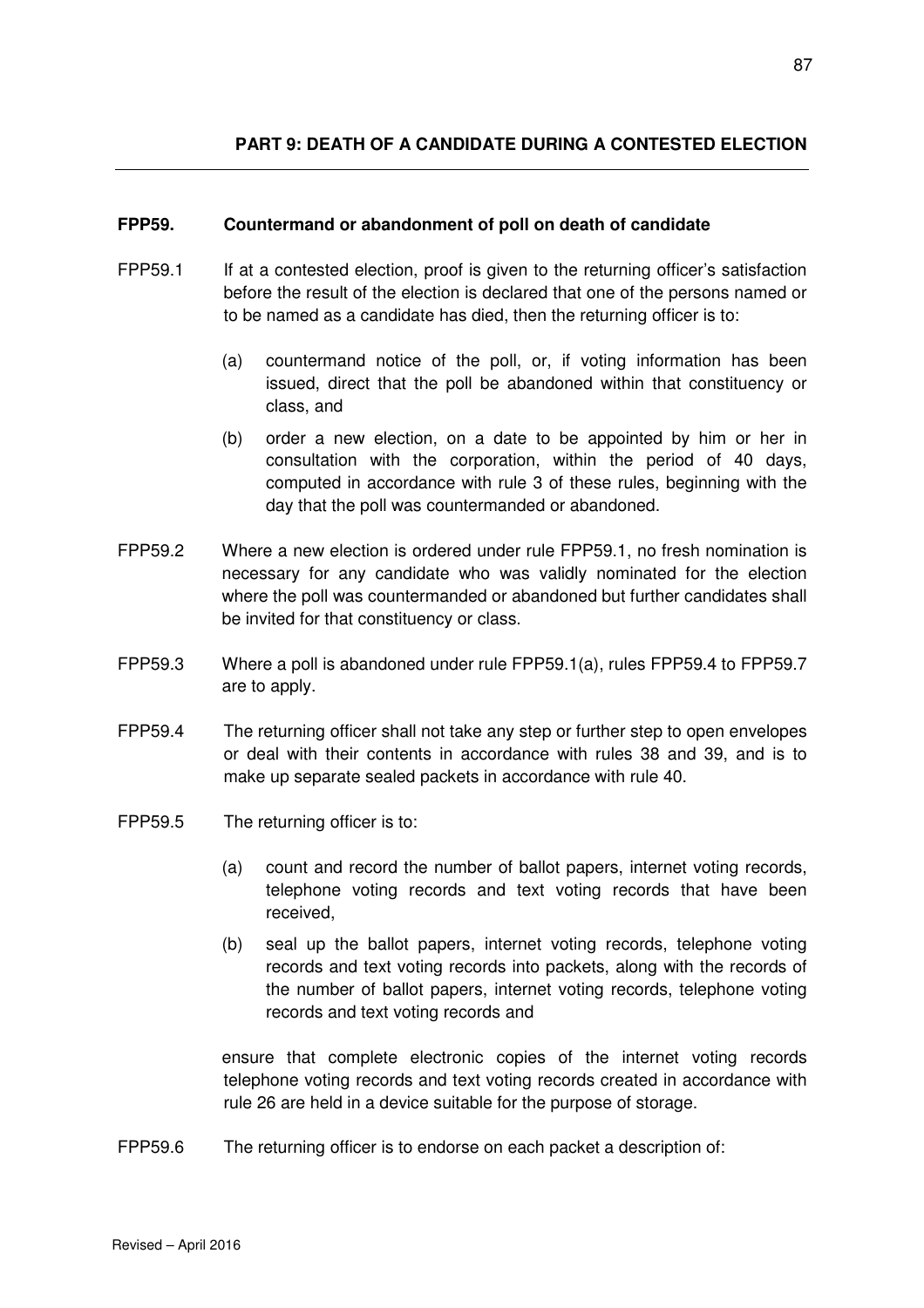- (a) its contents,
- (b) the date of the publication of notice of the election,
- (c) the name of the corporation to which the election relates, and
- (d) the constituency, or class within a constituency, to which the election relates.
- FPP59.7 Once the documents relating to the poll have been sealed up and endorsed pursuant to rules FPP59.4 to FPP59.6, the returning officer is to deliver them to the chairman of the corporation, and rules 57 and 58 are to apply.

### **STV59. Countermand or abandonment of poll on death of candidate**

- STV59.1 If, at a contested election, proof is given to the returning officer's satisfaction before the result of the election is declared that one of the persons named or to be named as a candidate has died, then the returning officer is to:
	- (a) publish a notice stating that the candidate has died, and
	- (b) proceed with the counting of the votes as if that candidate had been excluded from the count so that –
		- (i) ballot documents which only have a first preference recorded for the candidate that has died, and no preferences for any other candidates, are not to be counted, and
		- (ii) ballot documents which have preferences recorded for other candidates are to be counted according to the consecutive order of those preferences, passing over preferences marked for the candidate who has died.
- STV59.2 The ballot documents which have preferences recorded for the candidate who has died are to be sealed with the other counted ballot documents pursuant to rule 54.1(a).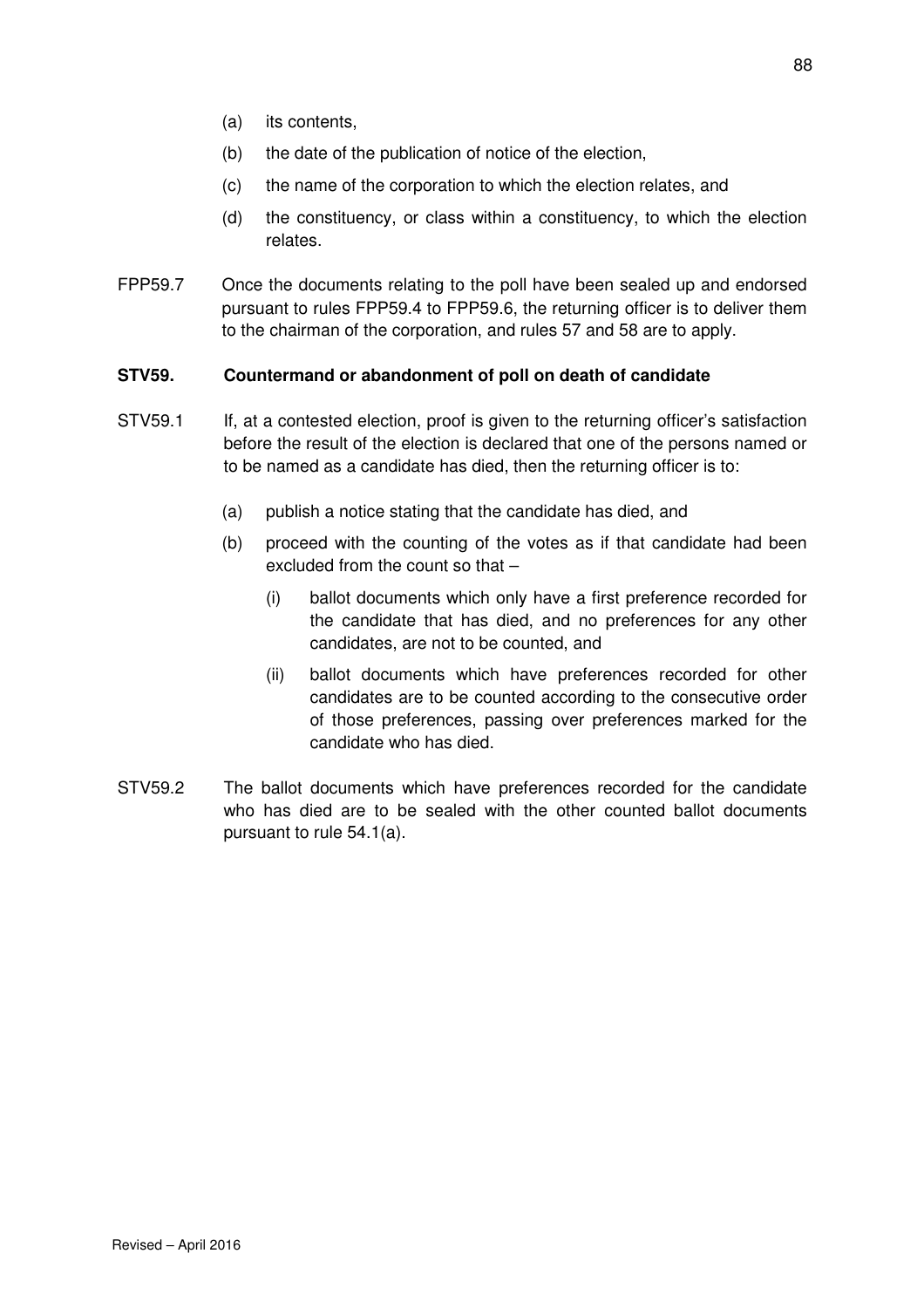#### Election expenses

#### **60. Election expenses**

60.1 Any expenses incurred, or payments made, for the purposes of an election which contravene this Part are an electoral irregularity, which may only be questioned in an application made to NHS Improvement under Part 11 of these rules.

#### **61. Expenses and payments by candidates**

- 61.1 A candidate may not incur any expenses or make a payment (of whatever nature) for the purposes of an election, other than expenses or payments that relate to:
	- (a) personal expenses,
	- (b) travelling expenses, and expenses incurred while living away from home, and
	- (c) expenses for stationery, postage, telephone, internet(or any similar means of communication) and other petty expenses, to a limit of £100.

#### **62. Election expenses incurred by other persons**

- 62.1 No person may:
	- (a) incur any expenses or make a payment (of whatever nature) for the purposes of a candidate's election, whether on that candidate's behalf or otherwise, or
	- (b) give a candidate or his or her family any money or property (whether as a gift, donation, loan, or otherwise) to meet or contribute to expenses incurred by or on behalf of the candidate for the purposes of an election.
- 62.2 Nothing in this rule is to prevent the corporation from incurring such expenses, and making such payments, as it considers necessary pursuant to rules 63 and 64.

**Publicity** 

### **63. Publicity about election by the corporation**

63.1 The corporation may: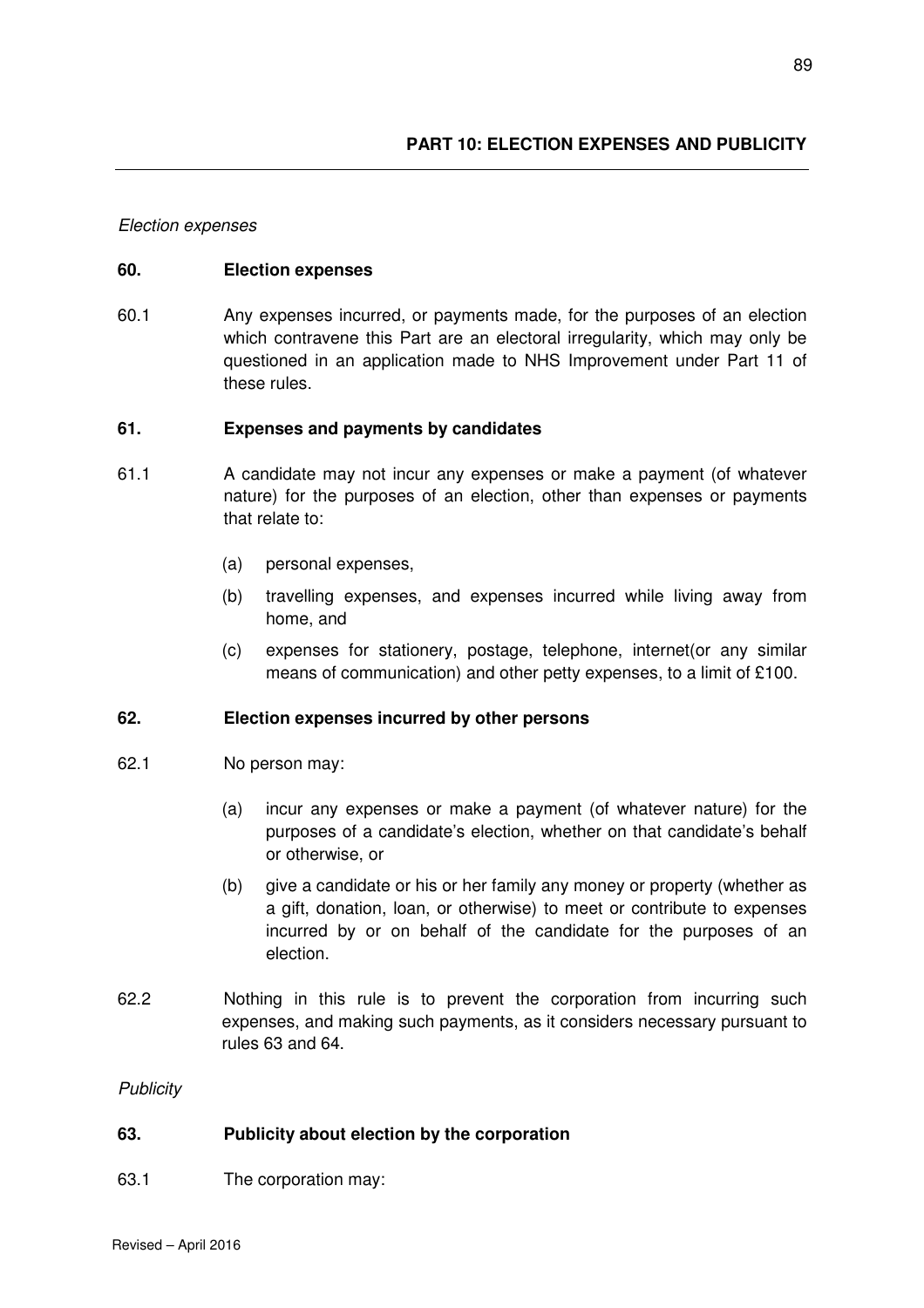- (a) compile and distribute such information about the candidates, and
- (b) organise and hold such meetings to enable the candidates to speak and respond to questions,

as it considers necessary.

- 63.2 Any information provided by the corporation about the candidates, including information compiled by the corporation under rule 64, must be:
	- (a) objective, balanced and fair,
	- (b) equivalent in size and content for all candidates,
	- (c) compiled and distributed in consultation with all of the candidates standing for election, and
	- (d) must not seek to promote or procure the election of a specific candidate or candidates, at the expense of the electoral prospects of one or more other candidates.
- 63.3 Where the corporation proposes to hold a meeting to enable the candidates to speak, the corporation must ensure that all of the candidates are invited to attend, and in organising and holding such a meeting, the corporation must not seek to promote or procure the election of a specific candidate or candidates at the expense of the electoral prospects of one or more other candidates.

#### **64. Information about candidates for inclusion with voting information**

- 64.1 The corporation must compile information about the candidates standing for election, to be distributed by the returning officer pursuant to rule 24 of these rules.
- 64.2 The information must consist of:
	- (a) a statement submitted by the candidate of no more than 250 words,
	- (b) if voting by telephone or text message is a method of polling for the election, the numerical voting code allocated by the returning officer to each candidate, for the purpose of recording votes using the telephone voting facility or the text message voting facility ("numerical voting code"), and
	- (c) a photograph of the candidate.

#### **65. Meaning of "for the purposes of an election"**

65.1 In this Part, the phrase "for the purposes of an election" means with a view to, or otherwise in connection with, promoting or procuring a candidate's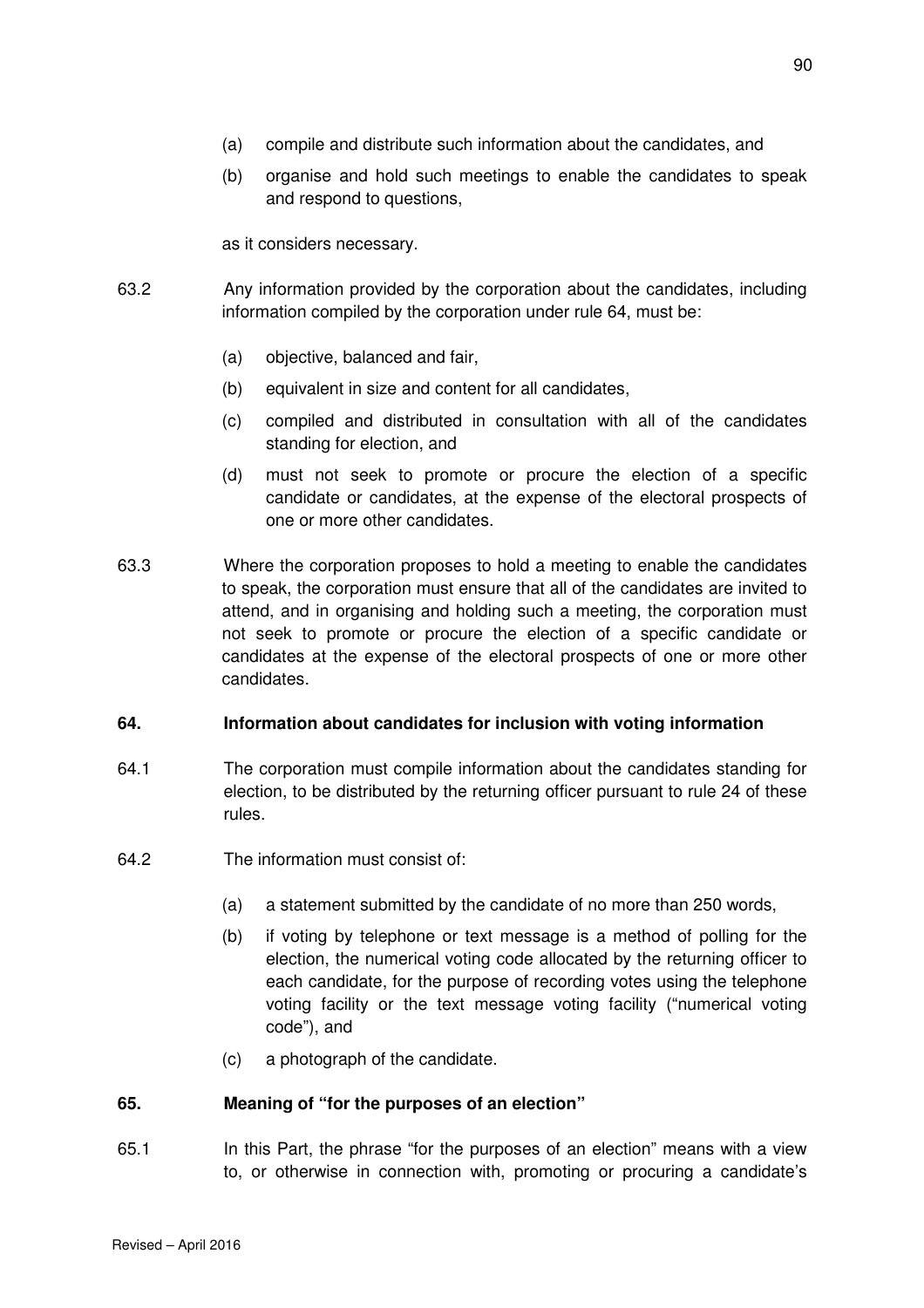election, including the prejudicing of another candidate's electoral prospects; and the phrase "for the purposes of a candidate's election" is to be construed accordingly.

65.2 The provision by any individual of his or her own services voluntarily, on his or her own time, and free of charge is not to be considered an expense for the purposes of this Part.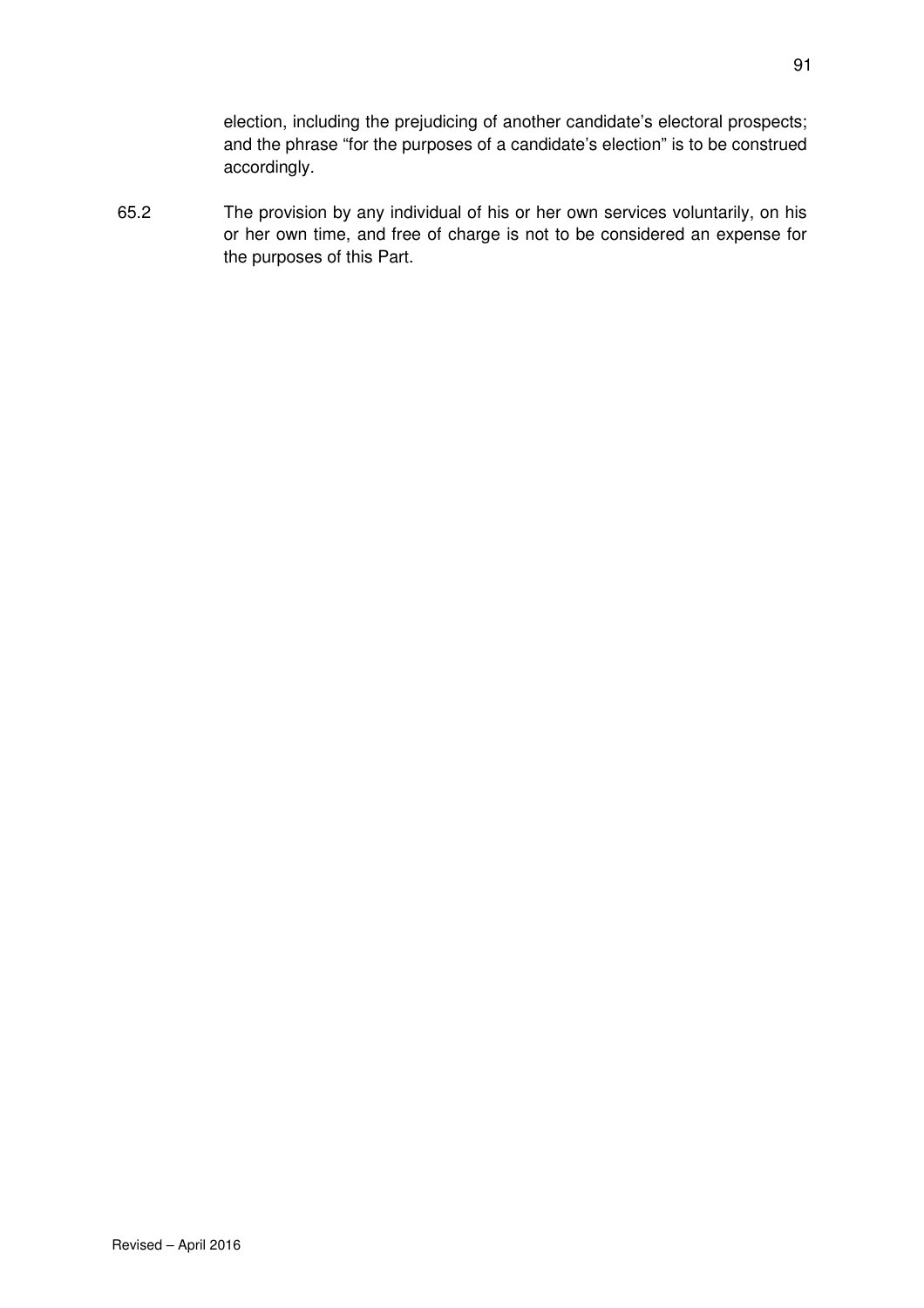#### **66. Application to question an election**

- 66.1 An application alleging a breach of these rules, including an electoral irregularity under Part 10, may be made to NHS Improvement for the purpose of seeking a referral to the independent election arbitration panel ( IEAP).
- 66.2 An application may only be made once the outcome of the election has been declared by the returning officer.
- 66.3 An application may only be made to NHS Improvement by:
	- (a) a person who voted at the election or who claimed to have had the right to vote, or
	- (b) a candidate, or a person claiming to have had a right to be elected at the election.
- 66.4 The application must:
	- (a) describe the alleged breach of the rules or electoral irregularity, and
	- (b) be in such a form as the independent panel may require.
- 66.5 The application must be presented in writing within 21 days of the declaration of the result of the election. NHS Improvement will refer the application to the independent election arbitration panel appointed by NHS Improvement.
- 66.6 If the independent election arbitration panel requests further information from the applicant, then that person must provide it as soon as is reasonably practicable.
- 66.7 NHS Improvement shall delegate the determination of an application to a person or panel of persons to be nominated for the purpose.
- 66.8 The determination by the IEAP shall be binding on and shall be given effect by the corporation, the applicant and the members of the constituency (or class within a constituency) including all the candidates for the election to which the application relates.
- 66.9 The IEAP may prescribe rules of procedure for the determination of an application including costs.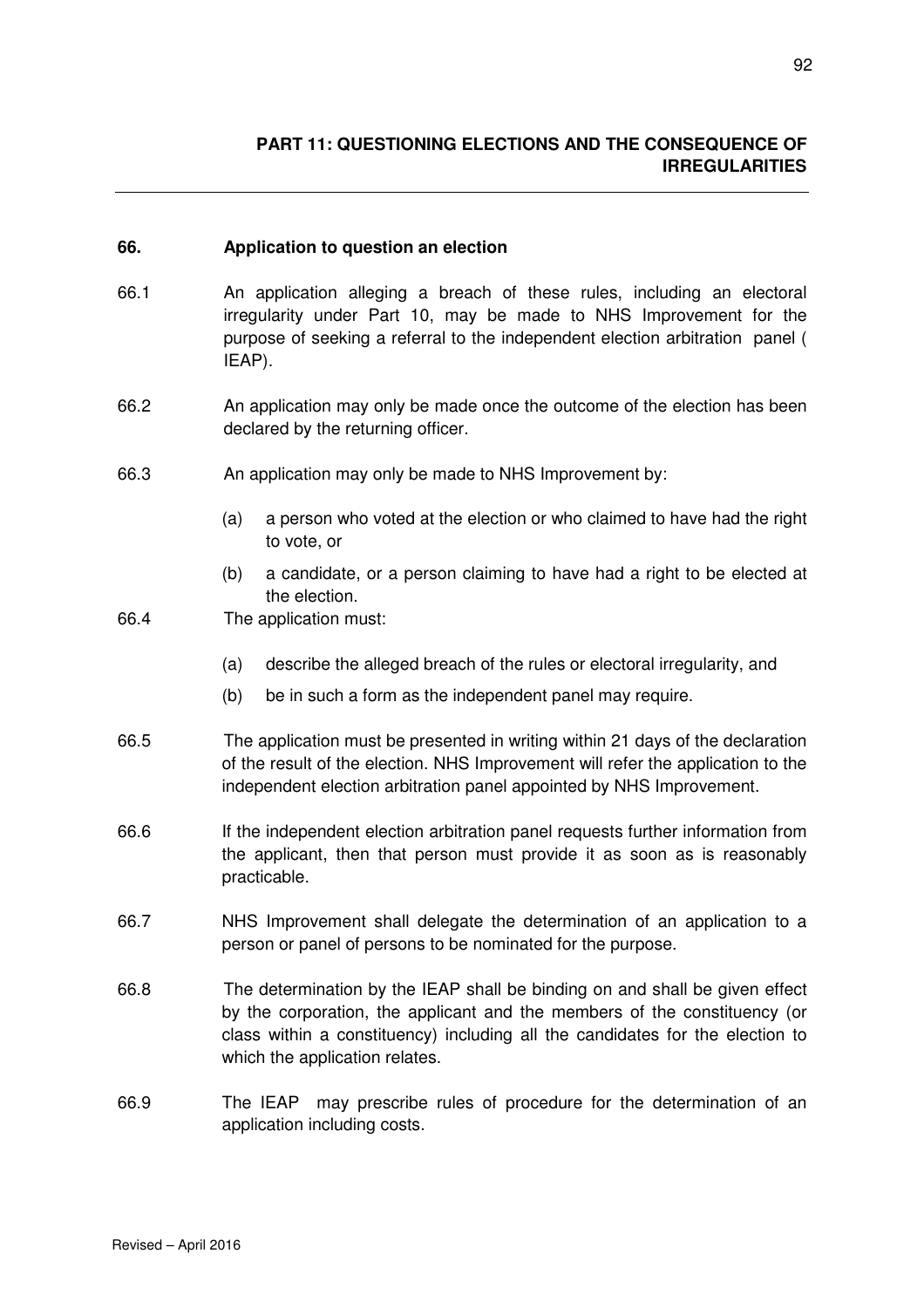#### **67. Secrecy**

- 67.1 The following persons:
	- (a) the returning officer,
	- (b) the returning officer's staff,

must maintain and aid in maintaining the secrecy of the voting and the counting of the votes, and must not, except for some purpose authorised by law, communicate to any person any information as to:

- (i) the name of any member of the corporation who has or has not been given voting information or who has or has not voted,
- (ii) the unique identifier on any ballot paper,
- (iii) the voter ID number allocated to any voter,
- (iv) the candidate(s) for whom any member has voted.
- 67.2 No person may obtain or attempt to obtain information as to the candidate(s) for whom a voter is about to vote or has voted, or communicate such information to any person at any time, including the unique identifier on a ballot paper given to a voter or the voter ID number allocated to a voter.
- 67.3 The returning officer is to make such arrangements as he or she thinks fit to ensure that the individuals who are affected by this provision are aware of the duties it imposes.

#### **68. Prohibition of disclosure of vote**

68.1 No person who has voted at an election shall, in any legal or other proceedings to question the election, be required to state for whom he or she has voted.

#### **69. Disqualification**

- 69.1 A person may not be appointed as a returning officer, or as staff of the returning officer pursuant to these rules, if that person is:
	- (a) a member of the corporation,
	- (b) an employee of the corporation,
	- (c) a director of the corporation, or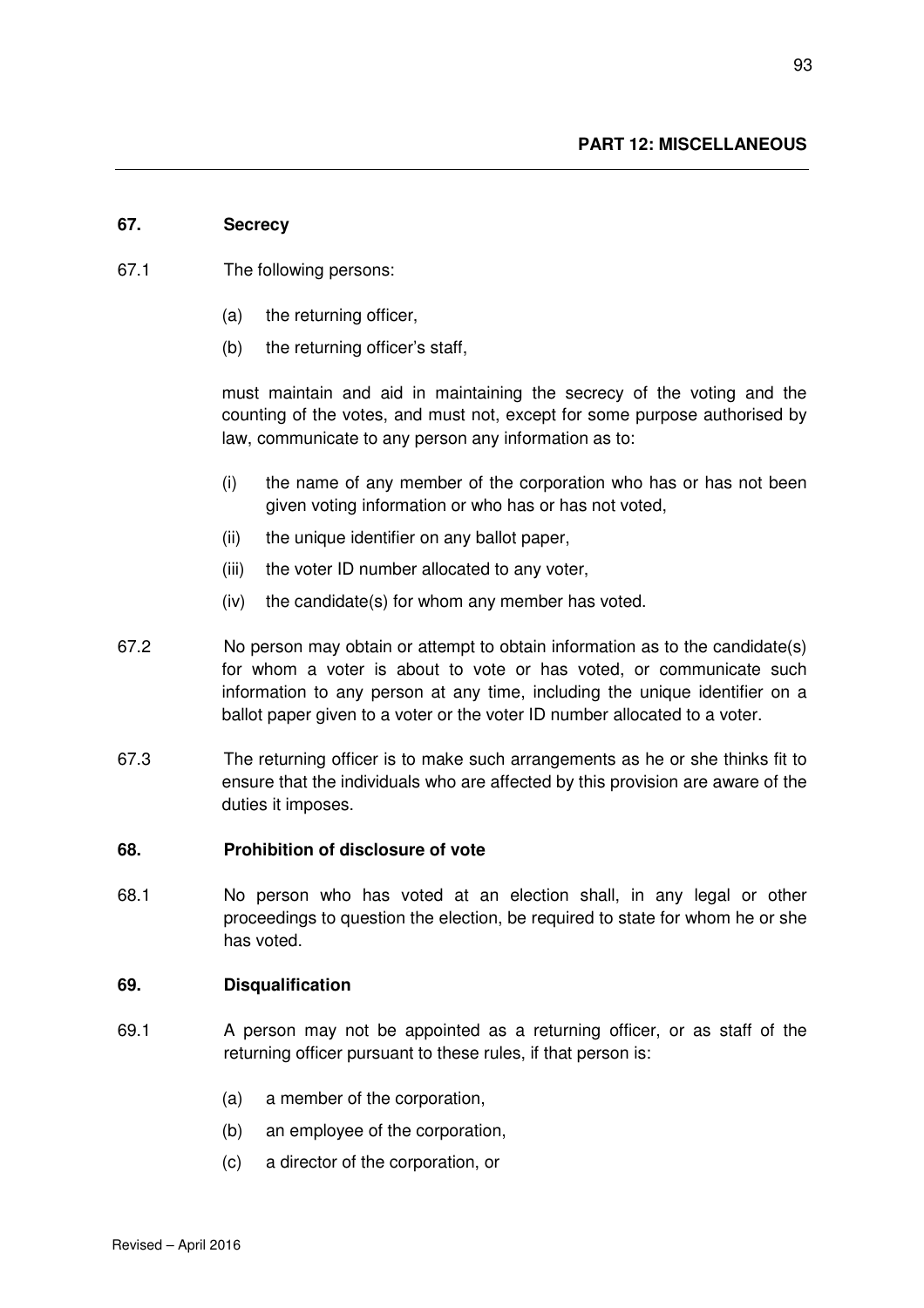(d) employed by or on behalf of a person who has been nominated for election.

### **70. Delay in postal service through industrial action or unforeseen event**

- 70.1 If industrial action, or some other unforeseen event, results in a delay in:
	- (a) the delivery of the documents in rule 24, or
	- (b) the return of the ballot papers,

the returning officer may extend the time between the publication of the notice of the poll and the close of the poll by such period as he or she considers appropriate.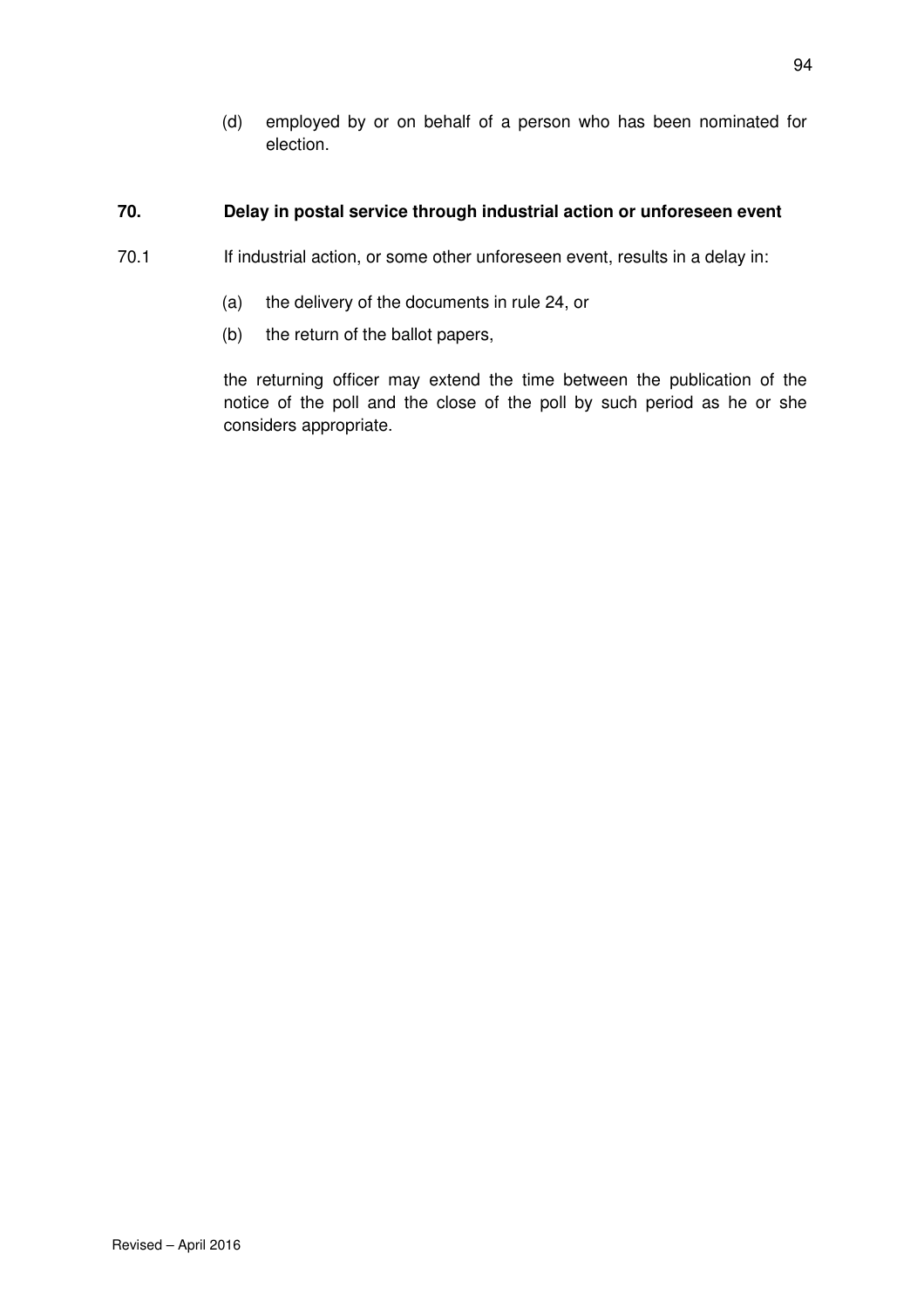## **Annex C**

## **Form of Declaration**

Harrogate and District NHS Foundation Trust Lancaster Park Road **Harrogate** HG2 7SX

Date:

Dear Sirs

## **Election or Nomination to the Office of Governor**

I **…………………….** confirm that I am a member of the **staff constituency/public constituency**/**have been nominated by a partner organisation** [delete as appropriate], and that I:

- am not a Director of the NHS Foundation Trust, or a governor of another NHS Foundation Trust;
- am not a public member who shares the same household as a member of the Board of Directors of the NHS Foundation Trust;
- have not been responsible for, been privy to, contributed to or facilitated any serious misconduct or mismanagement(whether unlawful or not) in the course of carrying out regulated activity or providing a service elsewhere which, if provided in England, would be a regulated activity;
- have not been adjudged bankrupt or my estate has been sequestrated and (in either case) I have not been discharged;
- have not made a composition or arrangement with, or granted a trust deed for, creditors and have not been discharged in respect of it;
- have not within the preceding 5 years been convicted in the British Islands of any offence where a sentence of imprisonment (whether suspended or not) for a period of not less than 3 months (without the option of a fine) was imposed;
- have not within the preceding two years been dismissed from any paid employment with a health for reasons considered to be inappropriate by this Trust;
- am not a person whose tenure of office as the chairman or as a member or director of a health service body has been terminated on the grounds that my appointment was not in the interests of the health service, for non-attendance at meetings, or for non-disclosure of a pecuniary interest;
- have not had my name removed by a direction under paragraph 10 of the National Health Service (Performers Lists) Regulations 2004 or Section 151 of the 2006 Act (or similar provisions elsewhere), and have not subsequently had my name included in such a list;
- am not able by reason of my health of properly performing tasks which are intrinsic to the office for which I am elected or appointed;
- have not had my name placed on a register of Schedule 1 offenders pursuant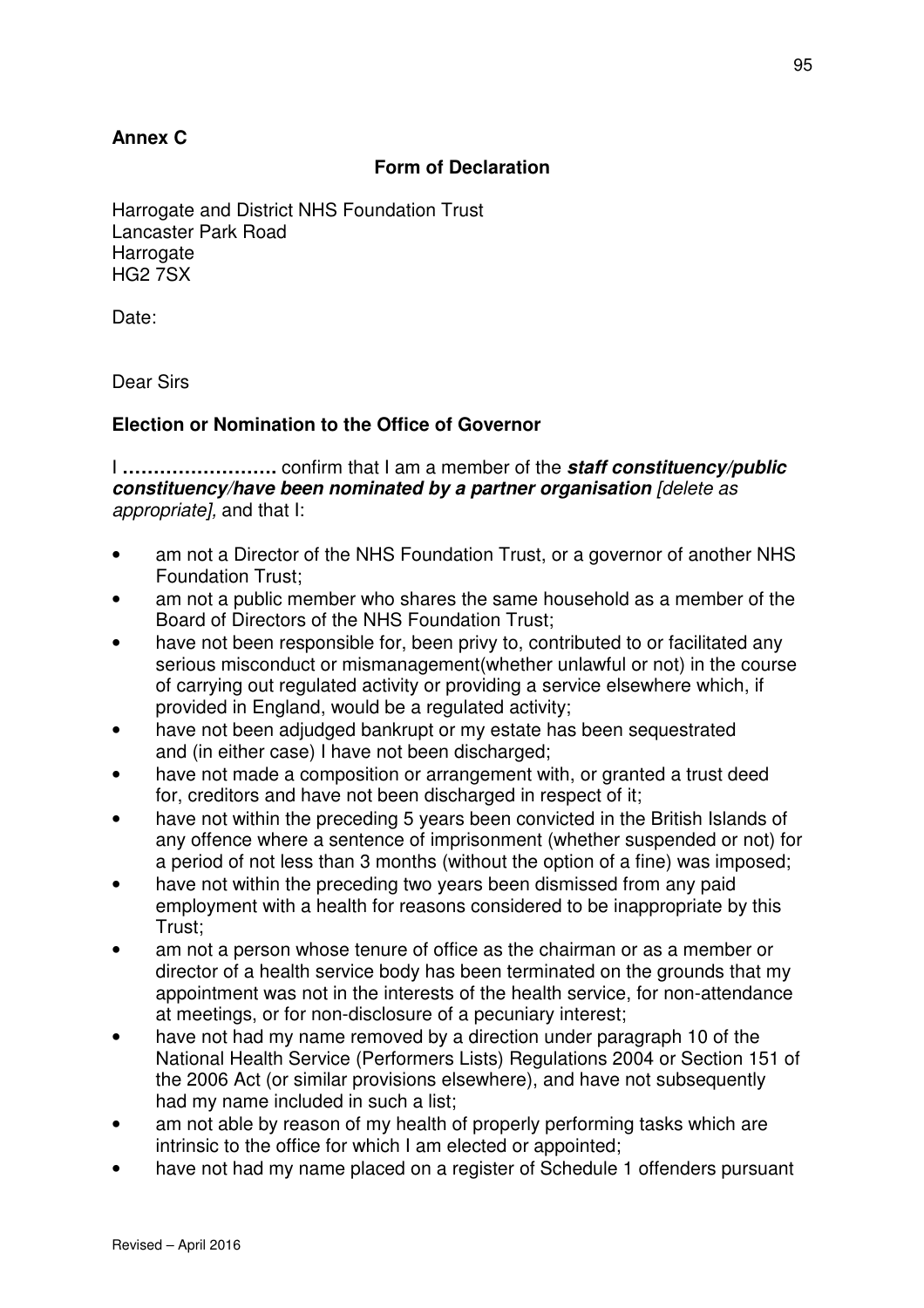to the Sex Offences Act 2003 and/ or the Children and Young Persons Act 1933 and the conviction is not spent under the Rehabilitation of Offenders Act 1974;

- am not a vexatious complainant of the NHS Foundation Trust, as defined by the Trust policy;
- am not a vexatious litigant of the NHS Foundation Trust, as defined by the Trust policy;
- am not a family relation or occupant of the same household of a person who is an existing Governor of the NHS Foundation Trust; and
- confirm any amount properly owing to the NHS Foundation Trust by me, if any, does not remain outstanding without good cause.

Yours faithfully

…………………………………………… **SIGNATURE** 

………………………………………………… PRINTED NAME

…………………………………………… DATE

96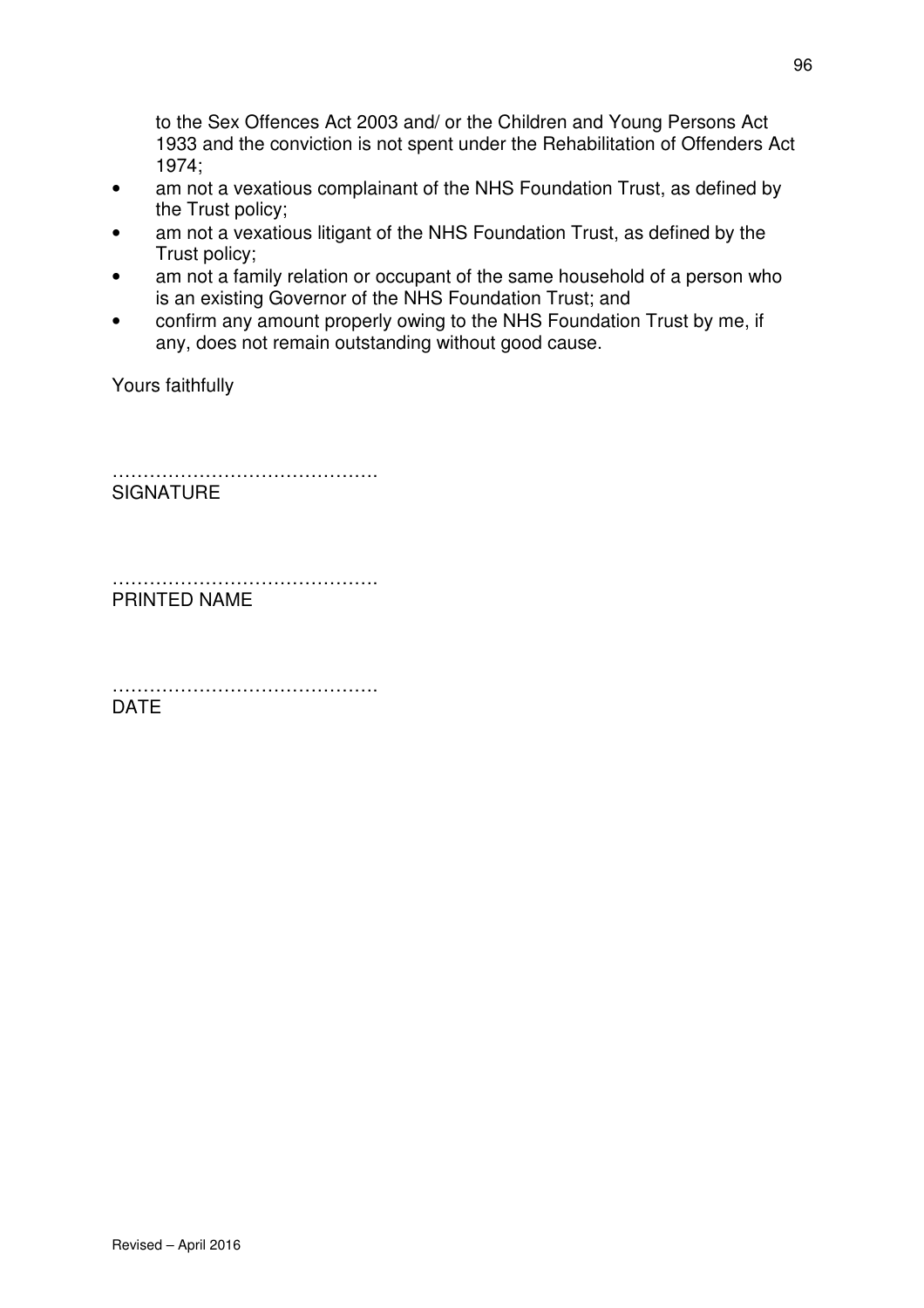## **Annex D**

## **Council of Governors**

## **Standing Orders**

## **1. NOTICE**

- 1.1 The Council of Governors is to meet at least three times in each financial year in addition to the Annual Members' Meeting. Save in the case of emergencies or the need to conduct urgent business, the Company Secretary shall give at least seven days written notice of the date and place of every meeting of the Council of Governors to all Governors.
- 1.2 Meetings of the Council of Governors will normally be called at the direction of the Chairman. A meeting may also be held if ten Governors give written notice to the Company Secretary specifying the business to be carried out. The Company Secretary shall send a written notice to all Governors as soon as possible after receipt of such a request. The Company Secretary shall issue notice of a meeting on at least seven but not more than twenty-eight days' notice to discuss the specified business.
- 1.3 Notice of the meetings of the Council of Governors is to be given:
	- 1.3.1 by notice sent by post, or by electronic mail where the Governor has provided an email address for service, to all Governors;
	- 1.3.2 by notice prominently displayed at the registered office and at all of the trust's places of business;
	- 1.3.3 by notice on the trust's website;
	- 1.3.4 by any other method approved by the Council of Governors at least seven clear days before the date of the meeting.
- 1.4 The notice must:
	- 1.4.1 be given to the Council of Governors and the Board of Directors, and to the external auditors;
	- 1.4.2 state whether the meeting is an Annual Members' Meeting or a Council of Governors meeting;
	- 1.4.3 give the time, date and place of the meeting; and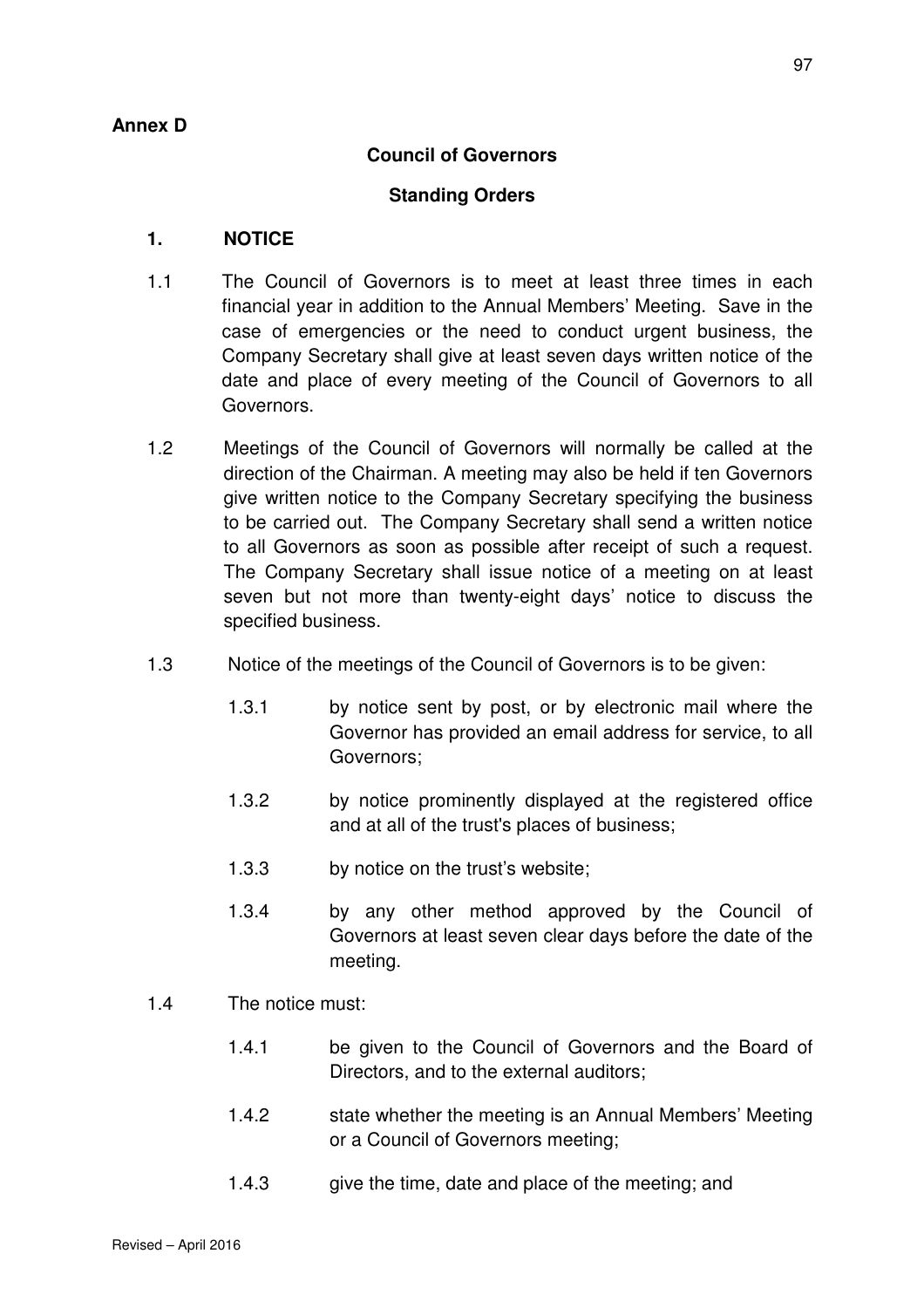1.4.4 indicate the business to be dealt with at the meeting

## **2. QUORUM**

- 2.1 Before a Council of Governors meeting can do business there must be a quorum present. Except where these rules say otherwise, a quorum is 12 Governors entitled to vote at the meeting, with the majority of Governors from the public constituencies.
- 2.2 If no quorum is present within half an hour of the time fixed for the start of the meeting, the meeting shall stand adjourned to the same day in the next week at the same time and place or to such time and place as the Council of Governors determine and notice of the adjourned meeting shall be circulated to members of the Council of Governors. If a quorum is not present within half an hour of the time fixed for the start of the adjourned meeting, the number of Governors present during the meeting is to be a quorum.

## **3. CONDUCT OF MEETING**

- 3.1 It is the responsibility of the Council of Governors, the Chairman of the meeting and the Company Secretary to ensure that at any meeting:
	- 3.1.1 the issues to be decided are clearly explained;
	- 3.1.2 sufficient information is provided to Governors to enable rational discussion to take place; and
	- 3.1.3 where appropriate, experts in relevant fields or representatives of special interest groups are invited to address the meeting.
- 3.2 The Chairman of the Trust, or in their absence, the Vice Chairman of the Trust, or in exceptional circumstances in the absence of both the Chairman and Vice Chairman, the Deputy Chairman of the Council of Governors shall preside at a meeting of the Council of Governors.

Where a conflict of interest arises for the Chairman and Vice Chairman, the Deputy Chair of the Governors shall chair that element of the meeting. In these circumstances and in the absence of the Deputy Chairman, the Governors shall elect from their members, a Governor to chair that element of the meeting. In acting as the Chairman a Governor shall have a casting vote on that issue.

 3.3 Where a Governor wishes to formally pose a question at the public Council of Governors meeting, they should supply this question in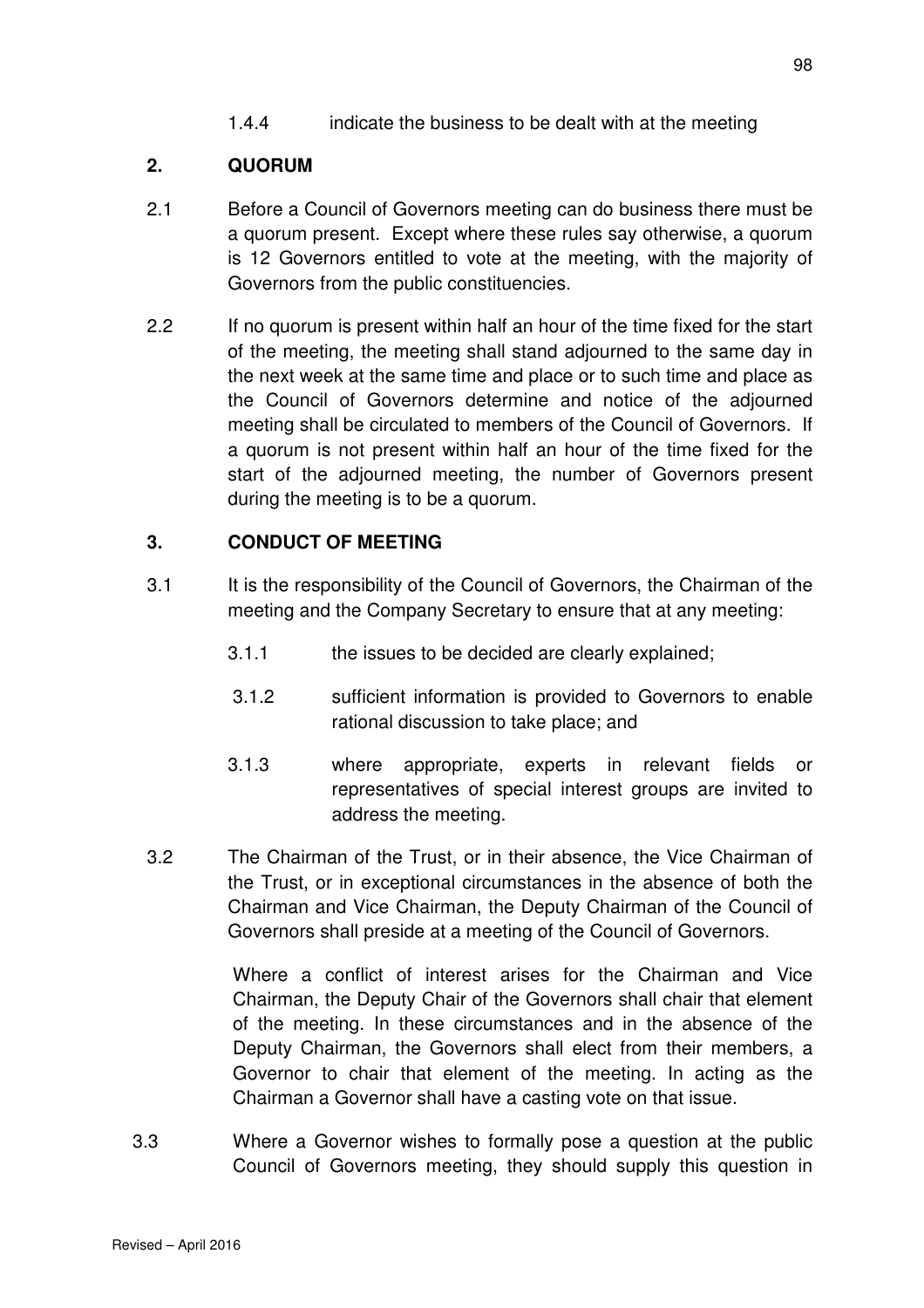writing to the Company Secretary no less than 24 hours prior to the meeting. If a query arises during the meeting that is not resolved through the discussions at the meeting, any questions to be formally posed should be supplied in writing to the Company Secretary or the Chairman.

## **4. VOTING**

- 4.1 Subject to the constitution, a resolution put to the vote at a meeting of the Council of Governors shall, except where a poll is demanded or directed, be decided upon by a show of hands.
- 4.2 On a show of hands or on a poll, every Governor present is to have one vote. On a poll, votes may be given either personally or by proxy under arrangements laid down by the Council of Governors, and every Governor is to have one vote. In the case of an equality of votes the Chairman of the meeting is to have a casting vote, unless there is a conflict of interest as set out in 3.2. in which case the acting chairman will have both a primary and a casting vote.
- 4.3 Unless a poll is demanded, the result of any vote will be declared by the Chairman and entered in the minutes of the meeting. The minutes will be conclusive evidence of the result of the vote.
- 4.4 A poll may be directed by the Chairman or demanded either before or immediately after a vote by show of hands by not less than one-tenth of the Governor present at the meeting. A poll shall be taken immediately.
- 4.5 Subject to the following provisions of this paragraph, questions arising at a meeting of the Council of Governors shall be decided by a majority of votes.
	- 4.5.1 no resolution of the Council of Governors shall be passed if all the Public Governors present unanimously oppose it.
	- 4.5.2 the removal of the Chairman or another Non-Executive Director requires the approval of three-quarters of the full membership of the Council of Governors.
- 4.6 Save as set out in 4.2 the Chairman of the Council of Governors or Vice Chairman shall not have a vote at a meeting of the Council of Governors.

## **5 PERSONS ENTITLED TO ATTEND MEETINGS**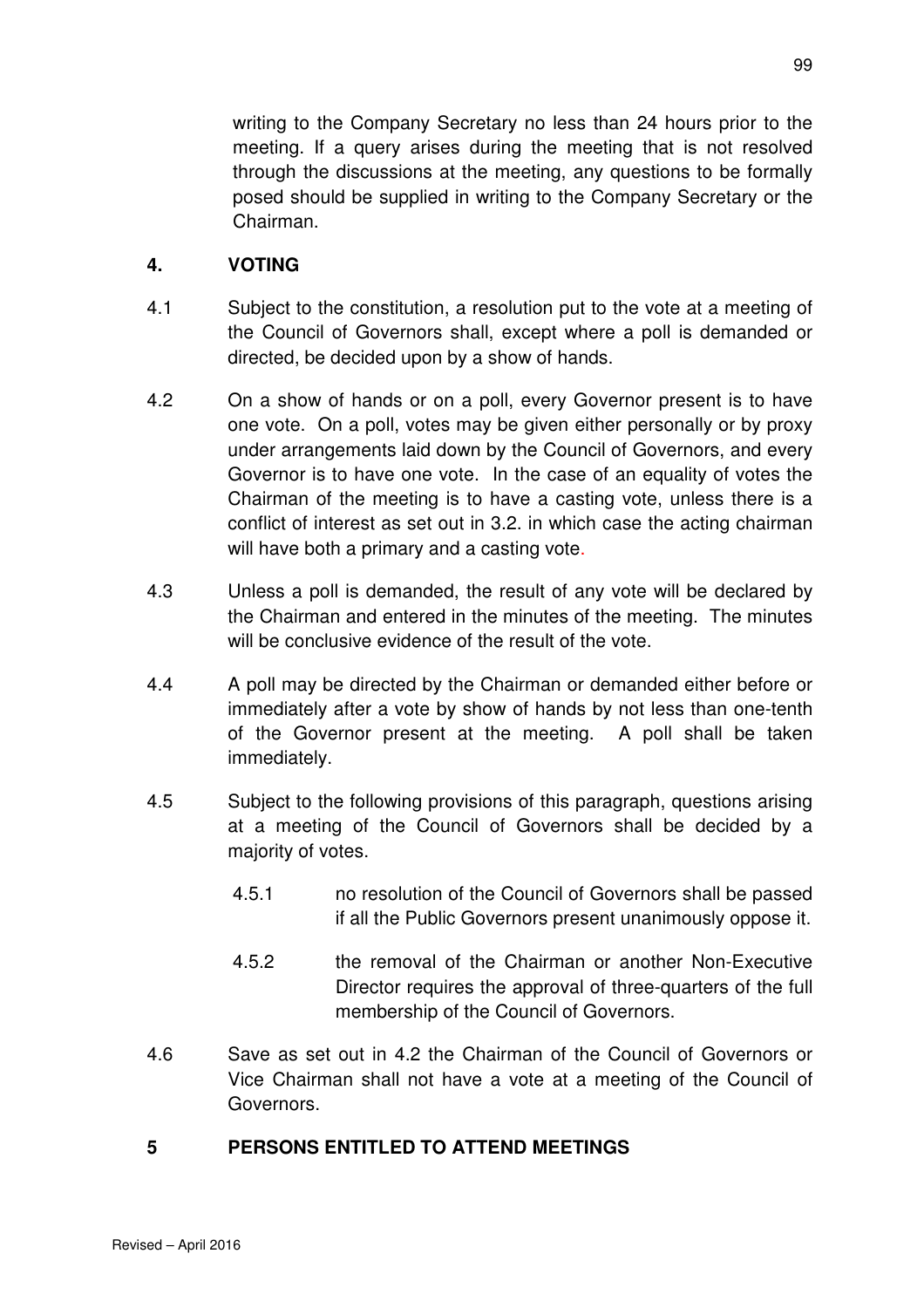- 5.1 All meetings of the Council of Governors are to be open to the public unless the Council of Governors decides otherwise in relation to all or part of a meeting for reasons of commercial confidentiality or on other proper grounds as set out in the constitution. The Chairman may exclude any member of the public from a meeting of the Council of Governors if they are interfering with or preventing the proper conduct of the meeting.
- 5.2 The Council of Governors may invite the Chief Executive or any other representatives of the Board of Directors, or a representative of the trust's external auditors or other advisors to attend a meeting of the Council of Governors.
- 5.3 The Chief Executive and any other Director shall have the right to attend any meeting of the Council of Governors provided that they shall not be present for any discussion of their individual relationship with the trust.

# **6. MEANS OF ATTENDANCE**

6.1 The Council of Governors may agree that its Governors can participate in its meetings by telephone, video or computer link. Participation in a meeting in this manner shall be deemed to constitute presence in person at the meeting.

# **7. COMMITTEES**

- 7.1 The Council of Governors may form advisory sub committees under written terms of reference to the Council of Governors which may include members of the Board of Directors and appropriate people (paid or unpaid) nominated by the Board of Directors and having relevant skills or experience. Those powers shall be exercised in accordance with any written instructions given by the Council of Governors. The Council of Governors will appoint the Chairman of any committee and shall specify the quorum. All acts and proceedings of any committee shall be reported to the Council of Governors.
- 7.2 The Council of Governors will establish a Nominations Committee for the purpose of making recommendations to the Council of Governors for the appointment of the Chairman and Non-Executive Directors.
- 7.3 The Council of Governors will establish a remuneration committee for the remuneration of the Chairman and Non-Executive Directors, and decisions will be taken at a meeting of the Council of Governors.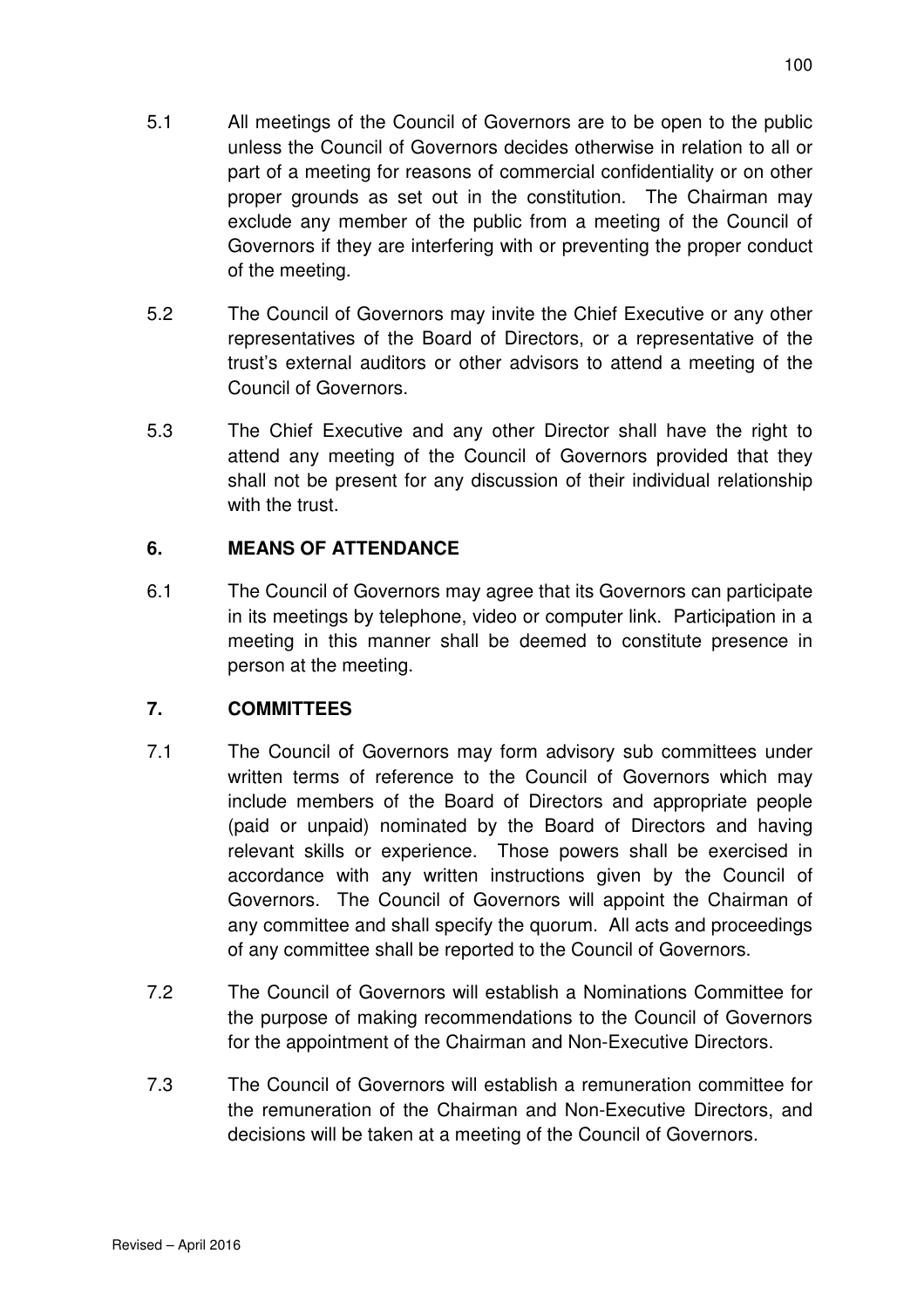7.4 The Council of Governors may, through the Company Secretary, request that advisors assist them on any committee they appoint in carrying out their functions.

# **8. VALIDITY OF DECISIONS**

 8.1 Decisions taken in good faith at a meeting of the Council of Governors or of any committee shall be valid even if it is discovered subsequently that there was a defect in the calling of the meeting, or the appointment of the Council of Governors attending the meeting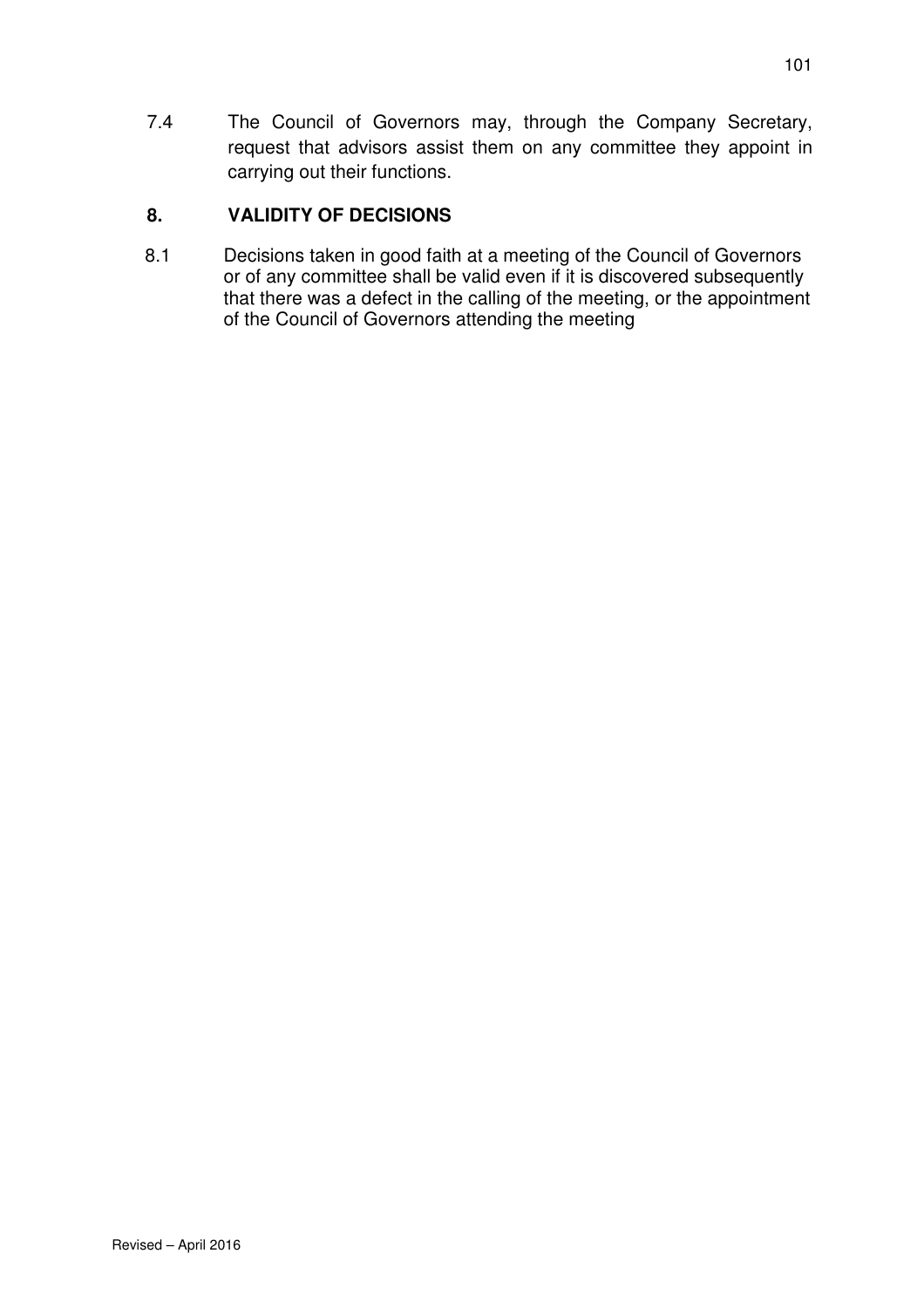## **Annex E**

Pursuant to Section 20 of Schedule 7 of the 2006 Act, a register of Director's and Governors' interests must be kept by each NHS Foundation Trust.

## **1. Declaration of Interests By Directors and Governors**

- 1.1. All existing Directors (including for the purposes of this document, Non-Executive Directors) and Governors should declare relevant and material interests. Any Directors or Governors appointed or elected subsequently should do so on appointment or election.
- 1.2. Interests which should be regarded as "relevant and material" and which, for the avoidance of doubt, should be included in the register, are:
	- (a) Directorships, including Non-Executive Directorships held in private companies or PLCs (with the exception of those of dormant companies).
	- (b) Ownership, part-ownership or directorship of private companies, business or consultancies likely or possibly seeking to do business with the NHS.
	- (c) Majority or controlling share holdings in organisations likely or possibly seeking to do business with the NHS.
	- (d) A position of Authority in a charity or voluntary organisation in the field of health and social care.
	- (e) A position of Authority in a local council or Local Authority, for example, a Councillor.
	- (f) Any connection with a voluntary or other organisation contracting for NHS services or commissioning NHS services.
	- (g) Any connection with an organisation, entity or company considering entering into or having entered into a financial arrangement with the trust, including but not limited to, lenders or banks.
- 1.3. If Directors or Governors have any doubt about the relevance or materiality of an interest, this should be discussed with the Chairman.
- 1.4. At the time the interests are declared, they should be recorded in the Board of Director minutes or Council of Governor minutes as appropriate. Any changes in interests should be officially declared at the next Board meeting or Council of Governors meeting as appropriate following the change occurring. It is the obligation of the Director or Governor to inform the Secretary of the trust in writing within 7 days of becoming aware of the existence of a relevant or material interest. The Secretary will amend the register upon receipt within 3 working days.